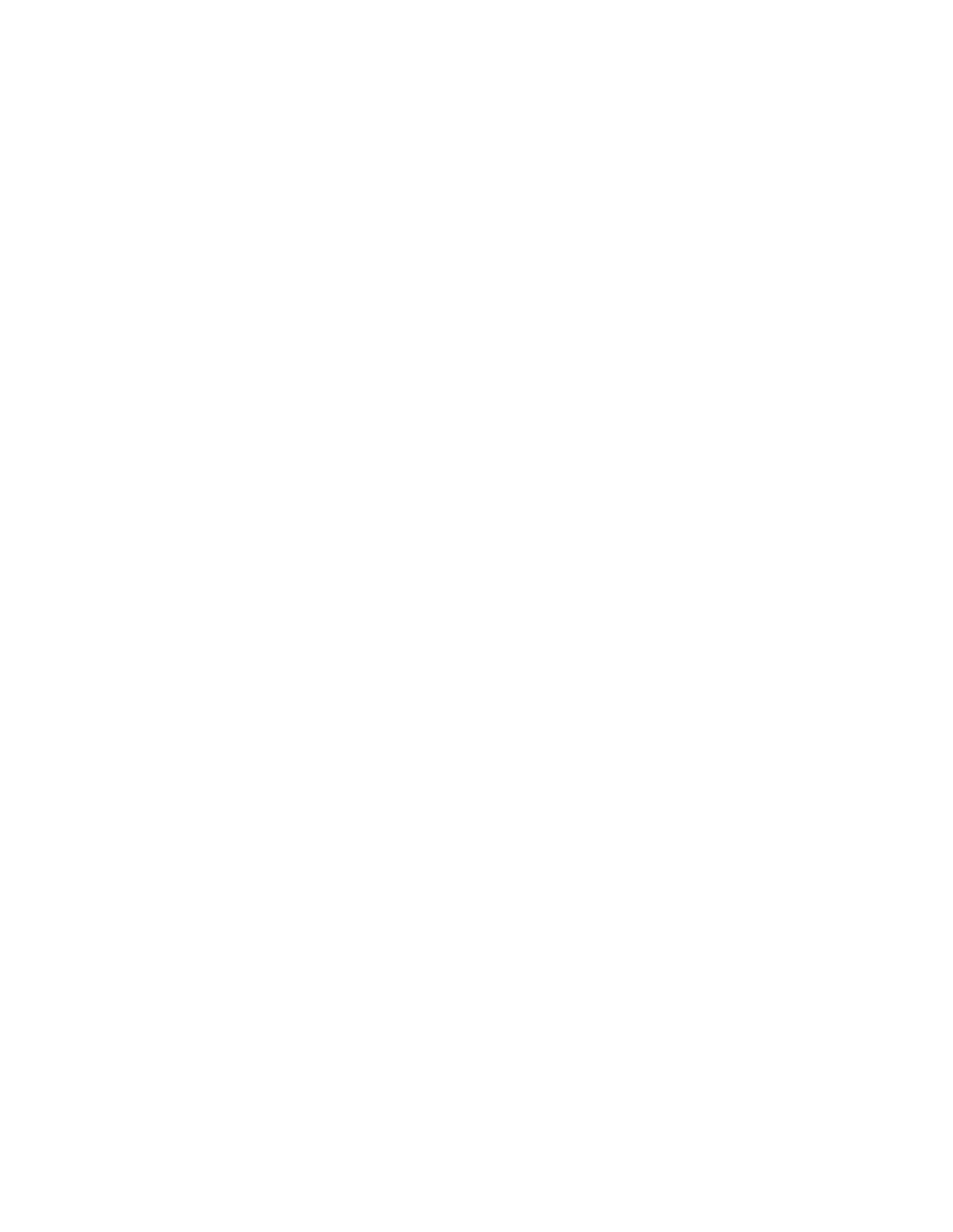|                       | ACCOUNT NO ACCOUNT-TITLE                          | ORIGINAL                  | AMENDED             | ENCUMBERED | ACTIVITY                  | ACTIVITY<br>BUDGET-AMOUNT BUDGET-AMOUNT YEAR-TO-DATE YEAR-TO-DATE MONTH-TO-DATE | <b>CURRENT USED</b><br>BALANCE PCT |
|-----------------------|---------------------------------------------------|---------------------------|---------------------|------------|---------------------------|---------------------------------------------------------------------------------|------------------------------------|
|                       | REPORTING FUND: 0010 GENERAL FUND                 |                           |                     |            |                           |                                                                                 | EFFECTIVE MONTH - 06               |
| 0100 CASH ACCOUNTS    |                                                   |                           |                     |            |                           |                                                                                 |                                    |
|                       |                                                   |                           |                     |            |                           |                                                                                 |                                    |
|                       | 10-100-100 CFC: GENERAL FUND                      |                           |                     |            | 1, 114, 979. 28           | 42,798.08 - 2,450,875.38                                                        |                                    |
|                       | 10-100-130 MONEY MARKET CHECKING                  |                           |                     |            | 1,394.97                  | 0.00                                                                            | 231,890.48                         |
|                       | 10-100-140 GRANT FUND CHECKING                    |                           |                     |            | 0.00                      | 0.00                                                                            | 0.40                               |
|                       | 10-100-150 DRUG FORFEITURE CHECKING               |                           |                     |            | 0.00                      | 0.00                                                                            | 0.00                               |
|                       | 10-100-185 DUE FROM I&S FUND                      |                           |                     |            | 0.00                      | 0.00                                                                            | 133,602.02                         |
|                       | 10-100-201 CERTIFICATE OF DEPOSIT - 1             |                           |                     |            | 1,408.80                  | 0.00                                                                            | 156,096.89                         |
|                       | 10-100-202 CERTIFICATE OF DEPOSIT - 2             |                           |                     |            | 1,408.80                  | 0.00                                                                            | 156,096.89                         |
|                       | 10-100-203 CERTIFICATE OF DEPOSIT - 3             |                           |                     |            | 1,408.80                  | 0.00                                                                            | 156,096.89                         |
|                       | 10-100-204 CERTIFICATE OF DEPOSIT - 4             |                           |                     |            | 1,408.80                  | 0.00                                                                            | 156,096.89                         |
|                       | 10-100-205 CERTIFICATE OF DEPOSIT - 5             |                           |                     |            | 1,408.80                  | 0.00                                                                            | 156,096.89                         |
|                       | 10-100-206 CERTIFICATE OF DEPOSIT - 6             |                           |                     |            | 2,314.17                  | 0.00                                                                            | 257,742.81                         |
|                       | 10-100-211 REIMBURSEMENT CLEARING                 |                           |                     |            | 0.00                      | 0.00                                                                            | 4.00                               |
|                       | 10-100-230 DISTRICT CLERK EFILE                   |                           |                     |            | $4,046.21-$               | 0.00                                                                            | 4,259.86-                          |
|                       | 10-100-231 COUNTY CLERK EFILE                     |                           |                     |            | 4,697.22-                 | 23.00                                                                           | 3,097.89-                          |
|                       | 10-100-232 JP CREDIT CARD                         |                           |                     |            | $25,084.19-$              | 160.20                                                                          | 18,089.97-                         |
|                       | 10-100-280 DELINQUENT TAXES RECEIVABLE            |                           |                     |            | 0.00                      | 0.00                                                                            | 108,436.19                         |
|                       | 10-100-285 ALLOWANCE-UNCOLLETABLE TAXES           |                           |                     |            | 0.00                      | 0.00                                                                            | 23,734.89-                         |
|                       | 10-100-290 DUE FROM APPRAISAL DISTRICT            |                           |                     |            | 0.00                      | 0.00                                                                            | 0.00                               |
|                       | CASH ACCOUNTS                                     |                           |                     |            |                           | 1,091,904.80 42,614.88 - 3,913,853.12                                           |                                    |
|                       | 0300 GENERAL REVENUE ACCOUNTS                     |                           |                     |            |                           |                                                                                 |                                    |
|                       |                                                   |                           |                     |            |                           |                                                                                 |                                    |
|                       | 10-300-100 ADVALOREM TAXES                        | 2,418,322.00              | 2,418,322.00        |            | 2,429,677.17              | 0.00                                                                            | 11,355.17+ 100                     |
|                       | 10-300-104 CORONAVIRUS REMBURSEMENTS              | 0.00                      | 0.00                |            | 0.00                      | 0.00                                                                            | 0.00                               |
|                       | 10-300-105 DELINQUENT ADVALOREM TAXES             | 0.00                      | 0.00                |            | 0.00                      | 0.00                                                                            | 0.00                               |
|                       | 10-300-106 DC EFILE CLEARING ACCOUNT              | 0.00                      | 0.00                |            | 0.00                      | 0.00                                                                            | 0.00                               |
|                       | 10-300-107 CC EFILE CLEARING ACCOUNT              | 0.00                      | 0.00                |            | 0.00                      | 0.00                                                                            | 0.00                               |
|                       | 10-300-108 JP C-CARD CLEARING ACCOUNT             | 0.00                      | 0.00                |            | 0.00                      | 0.00                                                                            | 0.00                               |
| 10-300-109            | CREDIT CARD INTEREST EARNED                       | 0.00                      | 0.00                |            | 141.75                    | 0.00                                                                            | 141.75+                            |
|                       | 10-300-149 APPRAISAL DIST EXCESS REFUND           | 0.00                      | 0.00                |            | 33,516.00                 | 0.00                                                                            | $33,516.00+$                       |
|                       | 10-300-150 OTHER INCOME                           | 800.00                    | 800.00              |            | 73.57                     | 0.00                                                                            | 726.43<br>09                       |
|                       | 10-300-151 TAX COLLECTOR ANNUAL SALES TAX COMM    | 7,200.00                  | 7,200.00            |            | 6,539.75                  | 0.00                                                                            | 660.25<br>91                       |
|                       | 10-300-152 MISC REIMBURSEMENTS                    | 300.00                    | 300.00              |            | 0.00                      | 0.00                                                                            | 300.00<br>00                       |
| $10 - 300 - 153$      | DPS REIMBURSEMENTS/PHONE& INTERNET                | 0.00                      | 0.00                |            | 1,686.14                  | 0.00                                                                            | $1,686.14+$                        |
| $10 - 300 - 155$      | DRUG FOR REIMBURSING GF JAIL ASSIST               | 0.00                      | 0.00                |            | 0.00                      | 0.00                                                                            | 0.00                               |
| $10 - 300 - 156$      | DRUG FOR REIMBURSING FICA                         | 0.00                      | 0.00                |            | 0.00                      | 0.00                                                                            | 0.00                               |
| $10 - 300 - 157$      | DRUG FOR REIMBURSING RETIREMENT                   | 0.00                      | 0.00                |            | 0.00                      | 0.00                                                                            | 0.00                               |
| $10 - 300 - 180$      | INTEREST EARNED                                   | 28,000.00                 | 28,000.00           |            | 16,567.58                 | 0.00                                                                            | 11,432.42<br>59                    |
| $10 - 300 - 185$      | INSURANCE PROCEEDS                                | 0.00                      | 0.00                |            | 0.00                      | 0.00                                                                            | 0.00                               |
| $10 - 300 - 190$      | INTEREST EARNED CD'S                              | 10,400.00                 | 10,400.00           |            | 9,358.17                  | 0.00                                                                            | 1,041.83<br>90                     |
| $10 - 300 - 195$      | INSURANCE REMIBURSEMENTS                          | 0.00                      | 0.00                |            | 1,036.00                  | 0.00                                                                            | $1,036.00+$                        |
| $10 - 300 - 200$      | COUNTY RESTITUTION INCOME                         | 1,600.00                  | 1,600.00            |            | 1,353.81                  | 0.00                                                                            | 246.19<br>85                       |
| 10-300-202            | DRUG PROG CCP - 10% COUNTY                        | 176.00                    | 176.00              |            | 172.66                    | 0.00                                                                            | 3.34<br>98                         |
|                       | 10-300-204 OIL & GAS INCOME                       | 700.00                    | 700.00              |            | 302.46                    | 0.00                                                                            | 397.54<br>43                       |
| $10 - 300 - 205$      | GAS PIPELINE INCOME                               | 0.00                      | 0.00                |            | 0.00                      | 0.00                                                                            | 0.00                               |
| 10-300-206 NSF INCOME |                                                   | 0.00                      | 0.00                |            | 0.00                      | 0.00                                                                            | 0.00                               |
|                       | 10-300-212 HEALTHY COUNTY INCOME                  | 0.00                      | 0.00                |            | 0.00                      | 0.00                                                                            | 0.00                               |
|                       | 10-300-214 COURT APPT ATTY - C & D CLERK 1,400.00 |                           | 1,400.00            |            | 1,522.73                  | 0.00                                                                            | 122.73+ 109                        |
|                       | 10-300-216 JUROR REIMBURSEMENT                    | 0.00                      | 0.00                |            | 408.00                    | 0.00                                                                            | $408.00+$                          |
|                       | 10-300-218 TX-TF-IND DEFENSE GRANT 2019           | 7,000.00                  | 7,000.00            |            | 0.00                      | 0.00                                                                            | 7,000.00 00                        |
|                       | 10-300-222 AD LITEM TAX SUIT T REES               | 0.00                      | 0.00                |            | 54.42                     | 0.00                                                                            | $54.42+$                           |
|                       | 10-300-224 OUT OF COUNTY SHERIFF CITATIONS        | 0.00                      | 0.00                |            | 0.00                      | 0.00                                                                            | 0.00                               |
|                       | 10-300-225 OUT OF COUNTY SHERIFF SERVICE          | 400.00                    | 400.00              |            | 400.00                    | 0.00                                                                            | $0.00$ 100                         |
|                       | 10-300-226 INSURANCE BUILDING REPAIRS             | 400.00                    | 400.00              |            | 0.00                      | 0.00                                                                            | 400.00 00                          |
|                       | 10-300-228 UNCLAIMED PROPERTY REFUND              | 0.00                      | 0.00                |            | 0.00                      | 0.00                                                                            | 0.00                               |
|                       | 10-300-229 VOL FIRE DEPT REIMBURSEMENTS           | 0.00                      | 0.00                |            | 0.00                      | 0.00                                                                            | 0.00                               |
|                       | 10-300-230 TOBACCO SETTLEMENT INCOME              | 50.00                     | 50.00               |            | 43.03                     | 0.00                                                                            | 6.97 86                            |
|                       | 10-300-231 FISHER COUNTY SHERIFF'S POSSE          | 1.00                      | 1.00                |            | 1.00                      | 0.00                                                                            | 0.00 100                           |
|                       | 10-300-232 WIND FARM TAX ABATEMENTS               | 0.00                      | 0.00                |            | 0.00                      | 0.00                                                                            | 0.00                               |
|                       | 10-300-234 SHERIFF - DRUG FORF REIMBURSEMENT      | 0.00                      | 0.00                |            | 0.00                      | 0.00                                                                            | 0.00                               |
|                       | 10-300-236 SHERIFF - MISC INCOME                  |                           | 14,500.00 14,500.00 |            | 15,140.61                 | 0.00                                                                            | 640.61+ 104                        |
|                       | 10-300-237 SHERIFF BODY ARMOR GRANT               | 0.00                      | 0.00                |            | 0.00                      | 0.00                                                                            | 0.00                               |
|                       |                                                   |                           |                     |            |                           |                                                                                 |                                    |
|                       | 10-300-239 SB1849 PRISONER SAFETY FUND GRANT      | 0.00                      | 0.00                |            | 0.00                      | 0.00                                                                            | 0.00                               |
|                       | 10-300-241 SHERIFF SALE INCOME                    | 0.00                      | 0.00                |            | 938.30                    | 0.00<br>0.00                                                                    | 938.30+                            |
|                       | 10-300-242 NEW AG BARN 2020                       | 0.00                      | 0.00                |            | 50,010.00                 |                                                                                 | 50,010.00+                         |
|                       | 10-300-713 BUILDING RENT                          | 10.00                     | 10.00               |            | 0.00                      | 0.00<br>-------------- ------------- -                                          | 10.00 00                           |
|                       | GENERAL REVENUE ACCOUNTS                          | 2,491,259.00 2,491,259.00 |                     |            | $0.00 \quad 2,568,943.15$ | 0.00                                                                            | 77,684.15+ 103                     |
| 0310 FEES OF OFFICE   |                                                   |                           |                     |            |                           |                                                                                 |                                    |
|                       |                                                   |                           |                     |            |                           |                                                                                 |                                    |
|                       | 10-310-400 FEES - COUNTY JUDGE                    | 200.00                    | 200.00              |            | 42.00                     | 0.00                                                                            | 158.00 21                          |
|                       | 10-310-410 FEES - COUNTY CLERK                    | 63,000.00                 | 63,000.00           |            | 56,928.13                 | 23.00                                                                           | 6,071.87 90                        |

10-310-420 FEES - COUNTY & DISTRICT COURT 1,000.00 1,000.00 315.00 0.00 685.00 32

06-04-2020\*\*BUDGET ANALYSIS USAGE REPORT \*\* ASSET, INCOME, & EXPENSE ACCOUNTS<br>TIME:12:47 PM - EFFECTIVE MONTH:06  $TIME:12:47 PM - EFFECTIVE MOMTH:06$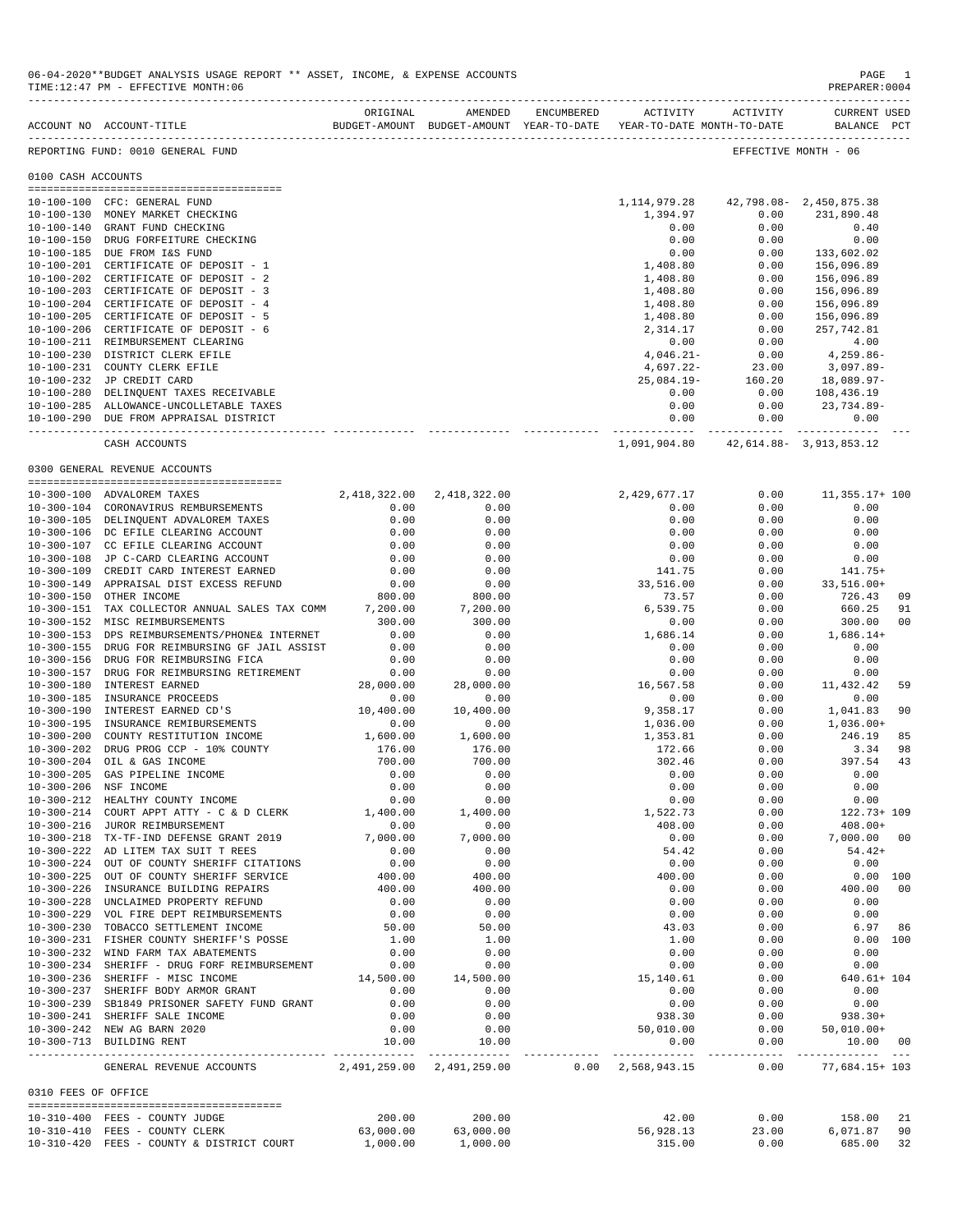|                     | 06-04-2020**BUDGET ANALYSIS USAGE REPORT ** ASSET, INCOME, & EXPENSE ACCOUNTS<br>TIME: 12:47 PM - EFFECTIVE MONTH: 06<br>---------------------------------                                                                                                                                                      |                        |                                                     |                             |                        |                                        | PAGE 2<br>PREPARER: 0004                |
|---------------------|-----------------------------------------------------------------------------------------------------------------------------------------------------------------------------------------------------------------------------------------------------------------------------------------------------------------|------------------------|-----------------------------------------------------|-----------------------------|------------------------|----------------------------------------|-----------------------------------------|
|                     | ACCOUNT NO ACCOUNT-TITLE                                                                                                                                                                                                                                                                                        | ORIGINAL               | AMENDED<br>BUDGET-AMOUNT BUDGET-AMOUNT YEAR-TO-DATE | ENCUMBERED                  | ACTIVITY               | ACTIVITY<br>YEAR-TO-DATE MONTH-TO-DATE | <b>CURRENT USED</b><br>BALANCE PCT      |
|                     | REPORTING FUND: 0010 GENERAL FUND                                                                                                                                                                                                                                                                               |                        |                                                     |                             |                        |                                        | EFFECTIVE MONTH - 06                    |
|                     | 10-310-425 FEES - DISTRICT CLERK                                                                                                                                                                                                                                                                                | 10,000.00              | 10,000.00                                           |                             | 7,999.57               | 0.00                                   | 2,000.43 80                             |
|                     | 10-310-426 FEES - DIST CLERK TAX RESEARCH                                                                                                                                                                                                                                                                       |                        |                                                     |                             | 350.40                 | 0.00                                   | 349.60<br>50                            |
|                     | 10-310-427 REPAYMENT OF REWARD FINE                                                                                                                                                                                                                                                                             | $700.00$<br>$0.00$     | $700.00$<br>$0.00$                                  |                             | 0.00                   | 0.00                                   | 0.00                                    |
|                     | 10-310-430 FEES - JP #1                                                                                                                                                                                                                                                                                         | 45,000.00              | 45,000.00                                           |                             | 0.00<br>30,495.39      | 160.20                                 | 14,504.61<br>68                         |
|                     |                                                                                                                                                                                                                                                                                                                 |                        | 400.00                                              |                             | 331.53                 | 0.00                                   | 68.47<br>83                             |
|                     | 10-310-433 FEES - JP WRIT OF POSSESS                                                                                                                                                                                                                                                                            | 0.00                   | 0.00                                                |                             | 0.00                   | 0.00                                   | 0.00                                    |
|                     | $10-310-440 \quad \text{FEES} - \text{COUNTY ATOENEN} \qquad \qquad 450.00 \\ 10-310-445 \quad \text{FEES} - \text{TAX COLLECTOR} \qquad \qquad 8,500.00 \\ 10-310-447 \quad \text{FEES} - \text{TITLE} \qquad \qquad 2,500.00 \\ 10-310-448 \quad \text{FEES} - \text{LIQUOR LICENSE} \qquad \qquad 200.00 \\$ |                        | 450.00                                              |                             | 532.41                 | 0.00                                   | $82.41 + 118$                           |
|                     |                                                                                                                                                                                                                                                                                                                 |                        | 8,500.00                                            |                             | 6,004.05               | 0.00                                   | 2,495.95<br>- 71                        |
|                     |                                                                                                                                                                                                                                                                                                                 |                        | 2,500.00                                            |                             | 1,379.38               | 0.00                                   | 1,120.62<br>55                          |
|                     | 10-310-448 FEES - LIQUOR LICENSE<br>10-310-450 FEES - FAMILY PROTECTION                                                                                                                                                                                                                                         |                        | 200.00                                              |                             | 454.00<br>0.00         | 0.00                                   | 254.00+ 227<br>0.00                     |
|                     | 10-310-451 FEES - CHILD CARE                                                                                                                                                                                                                                                                                    | 0.00<br>0.00           | 0.00<br>0.00                                        |                             | 0.00                   | 0.00<br>0.00                           | 0.00                                    |
|                     | 10-310-455 FEES - SHERIFF                                                                                                                                                                                                                                                                                       | 8,000.00               | 8,000.00                                            |                             |                        |                                        |                                         |
|                     | 10-310-465 FEES - COUNTY COURT AT LAW JUDGE                                                                                                                                                                                                                                                                     | 0.00                   | 0.00                                                | $2,586.13$<br>0.00          | 0.00                   |                                        | $0.00$ $5,413.87$ $32$<br>$0.00$ $0.00$ |
|                     | FEES OF OFFICE                                                                                                                                                                                                                                                                                                  | .<br>139,950.00        | ------------                                        |                             |                        | ------------ -------------             | -----------                             |
|                     | 0320 STATE SUPPLEMENTS                                                                                                                                                                                                                                                                                          |                        |                                                     |                             |                        |                                        |                                         |
|                     |                                                                                                                                                                                                                                                                                                                 |                        |                                                     |                             |                        |                                        |                                         |
|                     | 10-320-405 SUPPLEMENT - COUNTY JUDGE                                                                                                                                                                                                                                                                            |                        |                                                     |                             | 15,287.15              |                                        | $0.00$ 9,912.85 61                      |
|                     | 10-320-420 SUPPLEMENT - COUNTY ATTORNEY                                                                                                                                                                                                                                                                         | - ------------- -      |                                                     | ------------- ------------- | 0.00                   | 0.00                                   | 23,333.00 00                            |
|                     | STATE SUPPLEMENTS                                                                                                                                                                                                                                                                                               | 48,533.00              |                                                     | 48,533.00 0.00              | 15,287.15              | 0.00                                   | 33,245.85<br>31                         |
| 0400 COUNTY JUDGE   |                                                                                                                                                                                                                                                                                                                 |                        |                                                     |                             |                        |                                        |                                         |
|                     | 10-400-100 SALARY - COUNTY JUDGE                                                                                                                                                                                                                                                                                |                        |                                                     |                             |                        |                                        |                                         |
|                     |                                                                                                                                                                                                                                                                                                                 | 41,007.00              | 41,007.00                                           | 0.00                        | 28,388.88              | 1,577.16<br>969.23                     | 12,618.12<br>69                         |
|                     | 10-400-105 COUNTY JUDGE - STATE SUPPLEMENT<br>10-400-110 SALARY - ADMINISTRATIVE ASSISTANT                                                                                                                                                                                                                      | 25,200.00<br>24,888.00 | 25,200.00<br>24,888.00                              | 0.00<br>0.00                | 17,446.14<br>17,229.96 | 957.22                                 | 7,753.86<br>69<br>7,658.04<br>69        |
|                     | 10-400-115 LONGEVITY PAY                                                                                                                                                                                                                                                                                        | 600.00                 | 600.00                                              | 0.00                        | 0.00                   | 0.00                                   | 600.00<br>00                            |
|                     | 10-400-200 FICA EXPENSE                                                                                                                                                                                                                                                                                         | 6,969.00               | 6,969.00                                            | 0.00                        | 4,794.66               | $0.00$<br>266.37                       | 2,174.34<br>69                          |
|                     | 10-400-205 RETIREMENT                                                                                                                                                                                                                                                                                           | 7,498.00               | 7,498.00                                            | 0.00                        | 5,216.92               |                                        | 2,281.08<br>70                          |
|                     |                                                                                                                                                                                                                                                                                                                 | 20,246.00              | 20,246.00                                           | 0.00                        | 14,492.52              | 290.77<br>805.14                       | 5,753.48<br>72                          |
|                     | 10-400-210 MEDICAL INSURANCE<br>10-400-300 TRAVEL & SCHOOL<br>10-400-300 TRAVEL & SCHOOL                                                                                                                                                                                                                        | 3,000.00               | 3,000.00                                            | 1,930.56                    | 580.68                 | 0.00                                   | 488.76<br>84                            |
| 10-400-305 SUPPLIES |                                                                                                                                                                                                                                                                                                                 | 2,000.00               | 2,000.00                                            | 250.00                      | 390.21                 | 0.00                                   | 32<br>1,359.79                          |
|                     | 10-400-310 COMMUNICATIONS                                                                                                                                                                                                                                                                                       | 700.00                 | 700.00                                              | 0.00                        | 375.71                 | 0.00                                   | 54<br>324.29                            |
|                     | 10-400-315 BONDS & NOTARY                                                                                                                                                                                                                                                                                       | 1,420.00               | 1,420.00                                            | 0.00                        | 100.00                 | 0.00                                   | 07<br>1,320.00                          |
|                     | 10-400-320 COMPUTER REPAIRS & MAINTENANCE                                                                                                                                                                                                                                                                       | 200.00                 | 200.00                                              | 0.00                        | 0.00                   | 0.00                                   | 200.00<br>00                            |
|                     | 10-400-325 SCHOOL & DUES                                                                                                                                                                                                                                                                                        | 475.00                 | 475.00                                              | 0.00                        | 110.00                 | 0.00                                   | 365.00<br>23                            |
|                     | 10-400-333 LAST YEARS BILLS                                                                                                                                                                                                                                                                                     | 0.00                   | 0.00                                                | 0.00                        | 1,077.80               | 0.00                                   | 1,077.80-                               |
|                     | COUNTY JUDGE                                                                                                                                                                                                                                                                                                    | --------------         | 134,203.00 134,203.00                               |                             |                        | 2,180.56 90,203.48 4,865.89            | 41,818.96 69                            |
| 0410 COUNTY CLERK   |                                                                                                                                                                                                                                                                                                                 |                        |                                                     |                             |                        |                                        |                                         |
|                     |                                                                                                                                                                                                                                                                                                                 | 39,007.00              | 39,007.00                                           | 0.00                        |                        |                                        | 27,004.32   1,500.24   12,002.68<br>69  |
|                     | 10-410-100 SALARY - COUNTY CLERK<br>10-410-105 LONGEVITY PAY<br>10-410-105 LONGEVITY PAY                                                                                                                                                                                                                        |                        | 3,000.00 3,000.00                                   |                             |                        |                                        | $0.00$ 0.00 0.00 3,000.00<br>00         |
|                     | 10-410-110 SALARY - ADMINISTRATIVE ASSISTANT                                                                                                                                                                                                                                                                    | 24,888.00              | 24,888.00                                           | 0.00                        | 16,751.54              | 957.22                                 | 8,136.46<br>67                          |
|                     | 10-410-115 PHONE ALLOWANCE                                                                                                                                                                                                                                                                                      | 360.00                 | 360.00                                              | 0.00                        | 249.12                 | 13.84                                  | 110.88<br>69                            |
|                     | 10-410-200 FICA EXPENSE                                                                                                                                                                                                                                                                                         | 4,986.00               | 4,986.00                                            | 0.00                        | 3, 342.85              | 187.14                                 | 1,643.15<br>67                          |
|                     | 10-410-205 RETIREMENT                                                                                                                                                                                                                                                                                           | 5,364.00               | 5,364.00                                            | 0.00                        | 3,640.01               | 205.09                                 | 1,723.99<br>68                          |
|                     | 10-410-210 MEDICAL INSURANCE                                                                                                                                                                                                                                                                                    | 20,246.00              | 20,246.00                                           | 0.00                        | 12,453.93              | 805.14                                 | 7,792.07<br>62                          |
|                     | 10-410-300 TRAVEL & SCHOOL                                                                                                                                                                                                                                                                                      | 3,000.00               | 3,000.00                                            | 0.00                        | 2,272.07               | 0.00                                   | 727.93<br>76                            |
| 10-410-305 SUPPLIES |                                                                                                                                                                                                                                                                                                                 | 3,000.00               | 3,000.00                                            | 207.97                      | 2,353.49               | 0.00                                   | 438.54<br>85                            |
|                     | 10-410-310 COMMUNICATONS                                                                                                                                                                                                                                                                                        | 1,210.00               | 1,210.00                                            | 0.00                        | 597.84                 | 0.00                                   | 612.16<br>49                            |
| 10-410-315 BONDS    |                                                                                                                                                                                                                                                                                                                 | 400.00                 | 400.00                                              | 0.00                        | 100.00                 | 0.00                                   | 300.00<br>25                            |
|                     | 10-410-320 COPY MACHINE                                                                                                                                                                                                                                                                                         | 3,000.00               | 3,000.00                                            | 0.00                        | 1,786.88               | 0.00                                   | 1,213.12<br>60                          |
|                     | 10-410-325 ELECTION SCHOOL                                                                                                                                                                                                                                                                                      | 1,500.00               | 1,500.00                                            | 0.00                        | 0.00                   | 0.00                                   | 1,500.00<br>00                          |
|                     | 10-410-330 SOFTWARE MAINTENANCE                                                                                                                                                                                                                                                                                 | 9,100.00               | 9,100.00                                            | 845.00                      | 6,760.00               | 0.00                                   | 1,495.00<br>84                          |
|                     | 10-410-335 SUPPL GUAR FUND EXPENSE                                                                                                                                                                                                                                                                              | 0.00                   | 0.00                                                | 0.00                        | 0.00                   | 0.00                                   | 0.00                                    |
|                     | 10-410-340 RESTITUTION EXPENSE                                                                                                                                                                                                                                                                                  | 0.00                   | 0.00<br>-------------                               | 0.00<br>-------------       | 0.00                   | 0.00                                   | 0.00<br>-------------                   |
|                     | COUNTY CLERK                                                                                                                                                                                                                                                                                                    | 119,061.00             | 119,061.00                                          | 1,052.97                    | 77,312.05              | 3,668.67                               | 40,695.98<br>66                         |
| 0420 DISTRICT CLERK |                                                                                                                                                                                                                                                                                                                 |                        |                                                     |                             |                        |                                        |                                         |
|                     |                                                                                                                                                                                                                                                                                                                 | 39,005.00              | 39,005.00                                           | 0.00                        | 27,004.32              | 1,500.24                               | 12,000.68                               |
|                     | 10-420-100 SALARY - DISTRICT CLERK<br>10-420-120 SALARY - ADMINISTRATIVE ASSISTANT                                                                                                                                                                                                                              | 10,000.00              | 10,000.00                                           | 0.00                        | 6,711.00               | 380.00                                 | 69<br>3,289.00<br>67                    |
|                     |                                                                                                                                                                                                                                                                                                                 |                        |                                                     |                             |                        |                                        |                                         |
|                     | 10-420-200 FICA EXPENSE                                                                                                                                                                                                                                                                                         | 3,749.00               | 3,749.00                                            | 0.00<br>0.00                | 2,501.02               | 139.21                                 | 1,247.98<br>67                          |
|                     | 10-420-205 RETIREMENT                                                                                                                                                                                                                                                                                           | 4,034.00               | 4,034.00                                            |                             | 2,778.67               | 156.04                                 | 1,255.33<br>69                          |
|                     | 10-420-210 MEDICAL INSURANCE                                                                                                                                                                                                                                                                                    | 10,123.00<br>3,000.00  | 10,123.00<br>3,000.00                               | 0.00                        | 7,246.26<br>959.61     | 402.57<br>0.00                         | 2,876.74<br>72                          |
| 10-420-305 SUPPLIES | 10-420-300 TRAVEL/SCHOOL/TUITION/DUES                                                                                                                                                                                                                                                                           | 2,000.00               | 2,000.00                                            | 648.61                      | 1,103.91               | 0.00                                   | 1,391.78<br>54<br>720.74                |
|                     | 10-420-310 COMMUNICATIONS                                                                                                                                                                                                                                                                                       | 0.00                   | 0.00                                                | 175.35<br>0.00              | 0.00                   | 0.00                                   | 64<br>0.00                              |
| 10-420-315 BONDS    |                                                                                                                                                                                                                                                                                                                 | 250.00                 | 250.00                                              | 0.00                        | 119.00                 | 0.00                                   | 131.00<br>48                            |
| $10 - 420 - 320$    | COMPUTER REPAIRS & MAINTENANCE                                                                                                                                                                                                                                                                                  | 3,960.00               | 3,960.00                                            | 330.00                      | 2,310.00               | 0.00                                   | 1,320.00<br>67                          |
|                     | 10-420-333 LAST YEARS BILLS                                                                                                                                                                                                                                                                                     | 0.00                   | 0.00                                                | 0.00                        | 134.35                 | 0.00                                   | $134.35-$                               |
|                     |                                                                                                                                                                                                                                                                                                                 |                        |                                                     |                             |                        |                                        |                                         |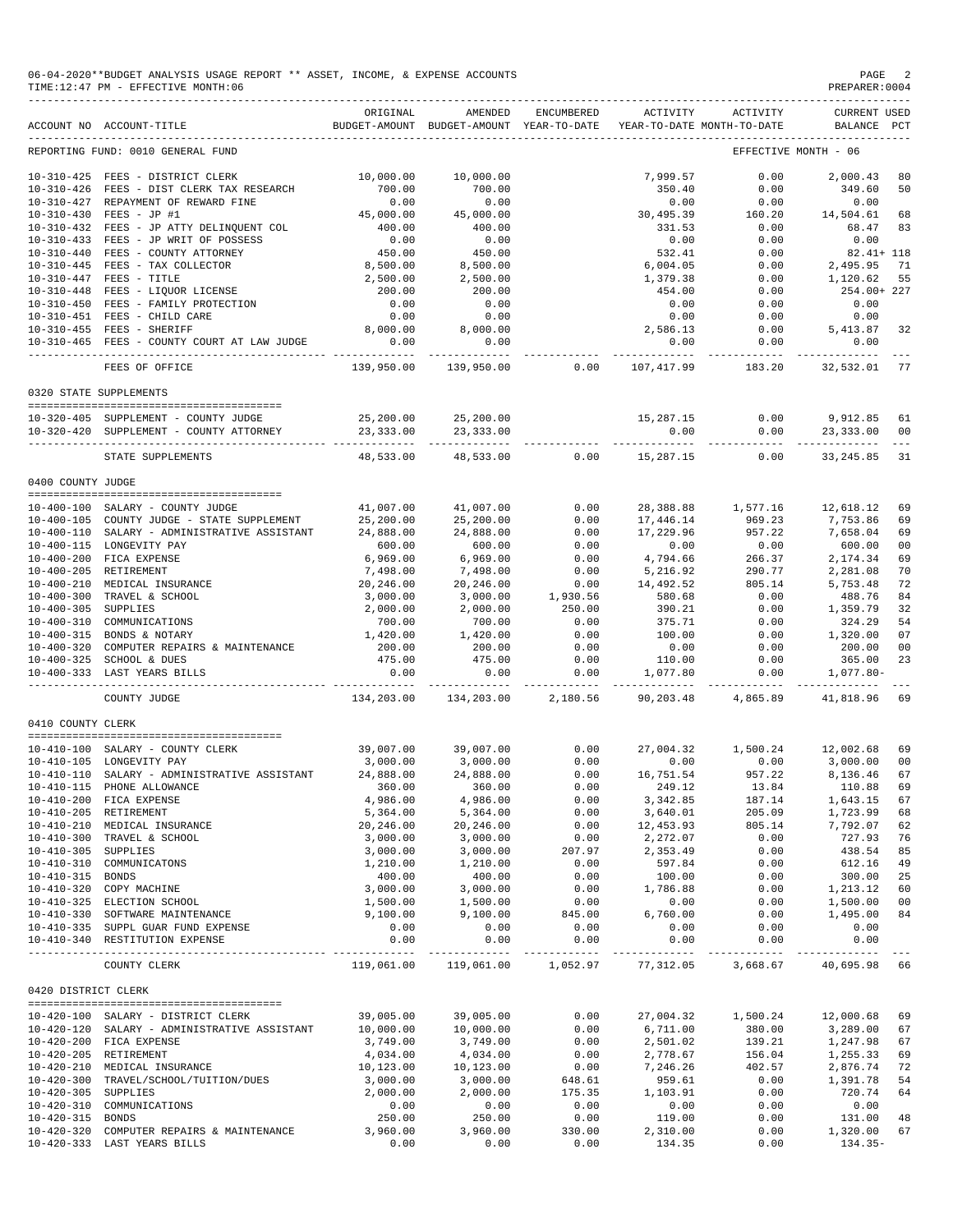|                      | 06-04-2020**BUDGET ANALYSIS USAGE REPORT ** ASSET, INCOME, & EXPENSE ACCOUNTS<br>TIME:12:47 PM - EFFECTIVE MONTH:06 |                          |                                                                                |                          |                         |                                     | PAGE<br>PREPARER: 0004                    | -3                   |
|----------------------|---------------------------------------------------------------------------------------------------------------------|--------------------------|--------------------------------------------------------------------------------|--------------------------|-------------------------|-------------------------------------|-------------------------------------------|----------------------|
|                      | ACCOUNT NO ACCOUNT-TITLE                                                                                            | ORIGINAL                 | AMENDED<br>BUDGET-AMOUNT BUDGET-AMOUNT YEAR-TO-DATE YEAR-TO-DATE MONTH-TO-DATE | ENCUMBERED               |                         | ACTIVITY ACTIVITY                   | CURRENT USED<br>BALANCE PCT               |                      |
|                      | REPORTING FUND: 0010 GENERAL FUND                                                                                   |                          |                                                                                |                          |                         | EFFECTIVE MONTH - 06                |                                           |                      |
|                      | 10-420-345 TAX RESEARCH FEE                                                                                         | 0.00                     | 0.00                                                                           |                          | 750.00                  | 0.00                                | $750.00+$                                 |                      |
|                      | DISTRICT CLERK                                                                                                      | 76,121.00-               | 76,121.00-                                                                     | 1,153.96                 | 51,618.14               | 2,578.06                            | 24,848.90+ 69                             |                      |
|                      | 0430 JUSTICE OF THE PEACE #1                                                                                        |                          |                                                                                |                          |                         |                                     |                                           |                      |
|                      |                                                                                                                     |                          |                                                                                |                          |                         |                                     |                                           |                      |
|                      | 10-430-100 SALARY - JUSTICE OF THE PEACE #1                                                                         | 39,005.00                | 39,005.00                                                                      | 0.00                     | 27,004.32               | 1,500.24                            | 12,000.68                                 | 69                   |
|                      | 10-430-105 LONGEVITY PAY<br>10-430-110 SALARY - ADMINISTRATIVE ASSISTANT                                            | 0.00<br>24,888.00        | 0.00<br>24,888.00                                                              | 0.00<br>0.00             | 0.00<br>16,916.84       | 0.00<br>957.22                      | 0.00<br>7,971.16                          | 68                   |
|                      | 10-430-200 FICA EXPENSE                                                                                             | 4,986.00                 | 4,986.00                                                                       | 0.00                     | 3,325.19                | 185.80                              | 1,660.81                                  | 67                   |
|                      | 10-430-205 RETIREMENT                                                                                               | 5,364.00                 | 5,364.00                                                                       | 0.00                     | 3,633.43                | 203.95                              | 1,730.57                                  | 68                   |
|                      | 10-430-210 MEDICAL INSURANCE                                                                                        | 20,246.00                | 20,246.00                                                                      | 0.00                     | 12,479.67               | 805.14                              | 7,766.33                                  | 62                   |
|                      | 10-430-300 TRAVEL/SCHOOL/TUITION/DUES                                                                               | 3,000.00                 | 3,000.00                                                                       | 0.00                     | 695.00                  | 0.00                                | 2,305.00                                  | 23                   |
| 10-430-305 SUPPLIES  |                                                                                                                     | 2,000.00                 | 2,000.00                                                                       | 22.22                    | 559.72                  | 0.00                                | 1,418.06                                  | 29                   |
|                      | 10-430-310 COMMUNICATIONS                                                                                           | 0.00                     | 0.00                                                                           | 0.00                     | 0.00                    | 0.00                                | 0.00                                      |                      |
| 10-430-315 BONDS     | 10-430-320 VIDEO MAGISTRATE OR LAW BOOKS                                                                            | 200.00<br>4,000.00       | 200.00                                                                         | 0.00                     | 0.00<br>0.00            | 0.00<br>0.00                        | 200.00                                    | 0 <sup>0</sup><br>00 |
|                      | 10-430-330 COMPUTER REPAIRS & MAINTENCE                                                                             | 5,100.00                 | 4,000.00<br>5,100.00                                                           | 0.00<br>250.00           | 2,000.00                | 0.00                                | 4,000.00<br>2,850.00                      | 44                   |
|                      | 10-430-333 LAST YEARS BILLS                                                                                         | 0.00                     | 0.00                                                                           | 1,500.00                 | 237.81                  | 0.00                                | 1,737.81-                                 |                      |
|                      | 10-430-350 OUT OF COUNTY SHERIFF CITATIONS                                                                          | 200.00                   | 200.00                                                                         | 0.00                     | 0.00                    | 0.00                                | 200.00                                    | 0 <sub>0</sub>       |
|                      | 10-430-355 PERMANENT RECORDS BINDERS                                                                                | 0.00                     | 0.00                                                                           | 0.00                     | 0.00                    | 0.00                                | 0.00                                      |                      |
|                      | 10-430-360 JUVENILE TRUANCY REINBURSE EXPENSE                                                                       | 0.00                     | 0.00                                                                           | 0.00                     | 0.00                    | 0.00                                | 0.00                                      |                      |
|                      | JUSTICE OF THE PEACE #1                                                                                             | . <u>.</u><br>108,989.00 | -------------<br>108,989.00                                                    | ------------<br>1,772.22 | 66,851.98               | . <u>.</u> .<br>3,652.35            | -------------<br>40,364.80                | 63                   |
|                      | 0450 DISTRICT ATTORNEY                                                                                              |                          |                                                                                |                          |                         |                                     |                                           |                      |
|                      |                                                                                                                     |                          |                                                                                |                          |                         |                                     |                                           |                      |
|                      | 10-450-105 D.A. - STATE SUPPLEMENT                                                                                  | 2,628.00                 | 2,628.00                                                                       | 0.00                     | 1,818.72                | 101.04                              | 809.28                                    | 69                   |
|                      | 10-450-110 SALARY - ASSISTANT D.A.                                                                                  | 7,602.00                 | 7,602.00                                                                       | 0.00                     | 4,969.95                | 292.35                              | 2,632.05                                  | 65                   |
|                      | 10-450-130 SALARY - D.A. SECRETARY                                                                                  | 6,066.00                 | 6,066.00                                                                       | 0.00                     | 4,199.04                | 233.28                              | 1,866.96                                  | 69                   |
|                      | 10-450-132 SALARY - ASST D.A. SECRETARY<br>10-450-134 SALARY - D.A. INVESTIGATOR                                    | 6,066.00<br>7,264.00     | 6,066.00<br>7,264.00                                                           | 0.00<br>0.00             | 4,199.04                | 233.28                              | 1,866.96                                  | 69<br>69             |
|                      | 10-450-200 FICA EXPENSE                                                                                             | 2,267.00                 | 2,267.00                                                                       | 0.00                     | 5,028.84<br>1,546.33    | 279.38<br>87.15                     | 2,235.16<br>720.67                        | 68                   |
|                      | 10-450-205 RETIREMENT                                                                                               | 2,438.00                 | 2,438.00                                                                       | 0.00                     | 1,672.38                | 94.55                               | 765.62                                    | 69                   |
|                      | 10-450-210 MEDICAL INSURANCE                                                                                        | 6,300.00                 | 6,300.00                                                                       | 0.00                     | 6,697.79                | 0.00                                | 397.79- 106                               |                      |
| 10-450-300 TRAVEL    |                                                                                                                     | 1,200.00                 | 1,200.00                                                                       | 0.00                     | 0.00                    | 0.00                                | 1,200.00                                  | 00                   |
|                      | 10-450-305 SUPPLIES<br>10-450-305 SUPPLIES<br>10-450-308 COURT TRANSCRIPTS                                          | 1,128.00                 | 1,128.00                                                                       | 0.00                     | 10.16                   | 0.00                                | 1,117.84                                  | 01                   |
|                      |                                                                                                                     | 0.00                     | 0.00                                                                           | 0.00                     | 0.00                    | 0.00                                | 0.00                                      |                      |
|                      | 10-450-310 COMMUNICATIONS                                                                                           | 0.00                     | 0.00                                                                           | 0.00                     | 0.00                    | 0.00                                | 0.00                                      |                      |
|                      | 10-450-365 CRIME VICTIMS EXPENSE                                                                                    | 1,400.00                 | 1,400.00                                                                       | 0.00                     | 0.00                    | 0.00                                | 1,400.00                                  | 00                   |
|                      | 10-450-538 LEGAL STATEMENTS OF FACT                                                                                 | 7,500.00<br>-----------  | 7,500.00<br>.                                                                  | 0.00<br>---------        | 0.00<br>----------      | 0.00                                | 7,500.00<br>_____________________________ | 0 <sup>0</sup>       |
|                      | DISTRICT ATTORNEY                                                                                                   | 51,859.00                | 51,859.00                                                                      | 0.00                     | 30,142.25               | 1,321.03                            | 21,716.75                                 | 58                   |
| 0460 COUNTY ATTORNEY |                                                                                                                     |                          |                                                                                |                          |                         |                                     |                                           |                      |
|                      | 10-460-100 SALARY - COUNTY ATTORNEY                                                                                 |                          | 39,007.00 39,007.00                                                            |                          |                         | $0.00$ 27,004.32 1,500.24 12,002.68 |                                           | 69                   |
|                      | 10-460-105 COUNTY ATTY - STATE SUPPLEMENT                                                                           | 23, 333.00               | 23, 333.00                                                                     | 0.00                     | 16, 153.56              | 897.42                              | 7,179.44                                  | 69                   |
|                      | 10-460-110 SALARY - ADMINISTRATIVE ASSISTANT                                                                        | 10,000.00                | 10,000.00                                                                      | 0.00                     | 5,740.00                | 380.00                              | 4,260.00                                  | 57                   |
|                      | 10-460-200 FICA EXPENSE                                                                                             | 5,400.00                 | 5,400.00                                                                       | 0.00                     | 3,696.25                | 210.02                              | 1,703.75                                  | 68                   |
|                      | 10-460-205 RETIREMENT<br>10-460-210 MEDICAL INSURANCE                                                               | 5,954.00<br>10,123.00    | 5,954.00<br>10,123.00                                                          | 0.00<br>0.00             | 4,044.91<br>7,246.26    | 230.51<br>402.57                    | 1,909.09<br>2,876.74                      | 68<br>72             |
|                      | 10-460-300 TRAVEL/SCHOOL/TUITION                                                                                    | 3,000.00                 | 3,000.00                                                                       | 0.00                     | 278.30                  | 0.00                                | 2,721.70                                  | 09                   |
| 10-460-305 SUPPLIES  |                                                                                                                     | 2,000.00                 | 2,000.00                                                                       | 0.00                     | 425.18                  | 0.00                                | 1,574.82                                  | 21                   |
|                      | 10-460-310 COMMUNICATIONS                                                                                           | 0.00                     | 0.00                                                                           | 0.00                     | 0.00                    | 0.00                                | 0.00                                      |                      |
| 10-460-315 BONDS     |                                                                                                                     | 250.00                   | 250.00                                                                         | 0.00                     | 0.00                    | 0.00                                | 250.00                                    | 0 <sub>0</sub>       |
|                      | 10-460-330 COMPUTER SOFTWARE & MAINTENCE                                                                            | 0.00                     | 0.00                                                                           | 0.00                     | 0.00                    | 0.00                                | 0.00                                      |                      |
|                      | 10-460-333 LAST YEARS BILLS<br>10-460-370 ELECTRONIC FORMS/ LEGAL RESEARCH                                          | 0.00<br>2,000.00         | 0.00<br>2,000.00                                                               | 0.00<br>168.00           | 665.73<br>1,280.00      | 0.00<br>0.00                        | 665.73-<br>552.00 72                      |                      |
|                      | COUNTY ATTORNEY                                                                                                     |                          | 101,067.00 101,067.00                                                          | 168.00                   |                         | 66,534.51 3,620.76                  | 34, 364. 49 66                            |                      |
|                      | 0470 MAINTENANCE - BUILDING & GROUNDS                                                                               |                          |                                                                                |                          |                         |                                     |                                           |                      |
|                      |                                                                                                                     |                          |                                                                                |                          |                         |                                     |                                           |                      |
| 10-470-305 SUPPLIES  |                                                                                                                     | 6,000.00                 | 6,000.00                                                                       | 1,599.29                 | 1,406.49                | 0.00                                | 2,994.22                                  | 50                   |
|                      | 10-470-333 LAST YEARS BILL                                                                                          | 0.00                     | 0.00                                                                           | 0.00                     | 103.68                  | 0.00                                | $103.68 -$                                |                      |
|                      | 10-470-375 COURTHOUSE MAINTENANCE                                                                                   | 20,000.00                | 20,000.00                                                                      | 2,969.61                 | 10,911.14               | 500.00                              | 6,119.25                                  | 69                   |
| 10-470-380 UTILITIES | 10-470-376 EXTERMINATOR SERVICES                                                                                    | 4,000.00<br>35,000.00    | 4,000.00<br>35,000.00                                                          | 350.00<br>45.23          | 2,800.00<br>16,536.12   | 0.00<br>172.96                      | 850.00<br>18,418.65                       | 79<br>47             |
|                      | 10-470-385 REPAIRS - BUILDINGS                                                                                      | 8,000.00                 | 8,000.00                                                                       | 0.00                     | 6,632.14                | 0.00                                | 1,367.86                                  | 83                   |
|                      | 10-470-387 REPAIRS - AC AND HEATING                                                                                 | 15,000.00                | 15,000.00                                                                      | 5,244.15                 | 152.17                  | 0.00                                | 9,603.68                                  | 36                   |
|                      | 10-470-390 REPAIRS - FC LAW ENFORCEMENT CENTER                                                                      | 2,000.00                 | 2,000.00                                                                       | 0.00                     | 523.89                  | 0.00                                | 1,476.11                                  | 26                   |
|                      | 10-470-392 REPAIRS - EXTENSION SERVICES                                                                             | 1,000.00                 | 1,000.00                                                                       | 0.00                     | 0.00                    | 0.00                                | 1,000.00                                  | 0 <sub>0</sub>       |
|                      | 10-470-395 REPAIRS - YARD SERVICES                                                                                  | 8,400.00                 | 8,400.00                                                                       | 150.00                   | 5,550.00                | 500.00                              | 2,700.00                                  | 68                   |
|                      | 10-470-397 REPAIRS - HISTORICAL SOCIETY                                                                             | 2,000.00                 | 2,000.00                                                                       | 0.00                     | 0.00                    | 0.00                                | 2,000.00                                  | 00                   |
|                      | 10-470-398 REPAIRS TO DAMAGED ELECTRIC LINES<br>10-470-399 REPAIRS TO CH ELECTRIC BOXES                             | 0.00<br>0.00             | 0.00<br>33,516.00                                                              | 0.00<br>0.00             | 18,386.57<br>25, 210.48 | 0.00<br>0.00                        | $18,386.57-$<br>8,305.52                  | 75                   |
|                      |                                                                                                                     |                          |                                                                                |                          |                         |                                     |                                           |                      |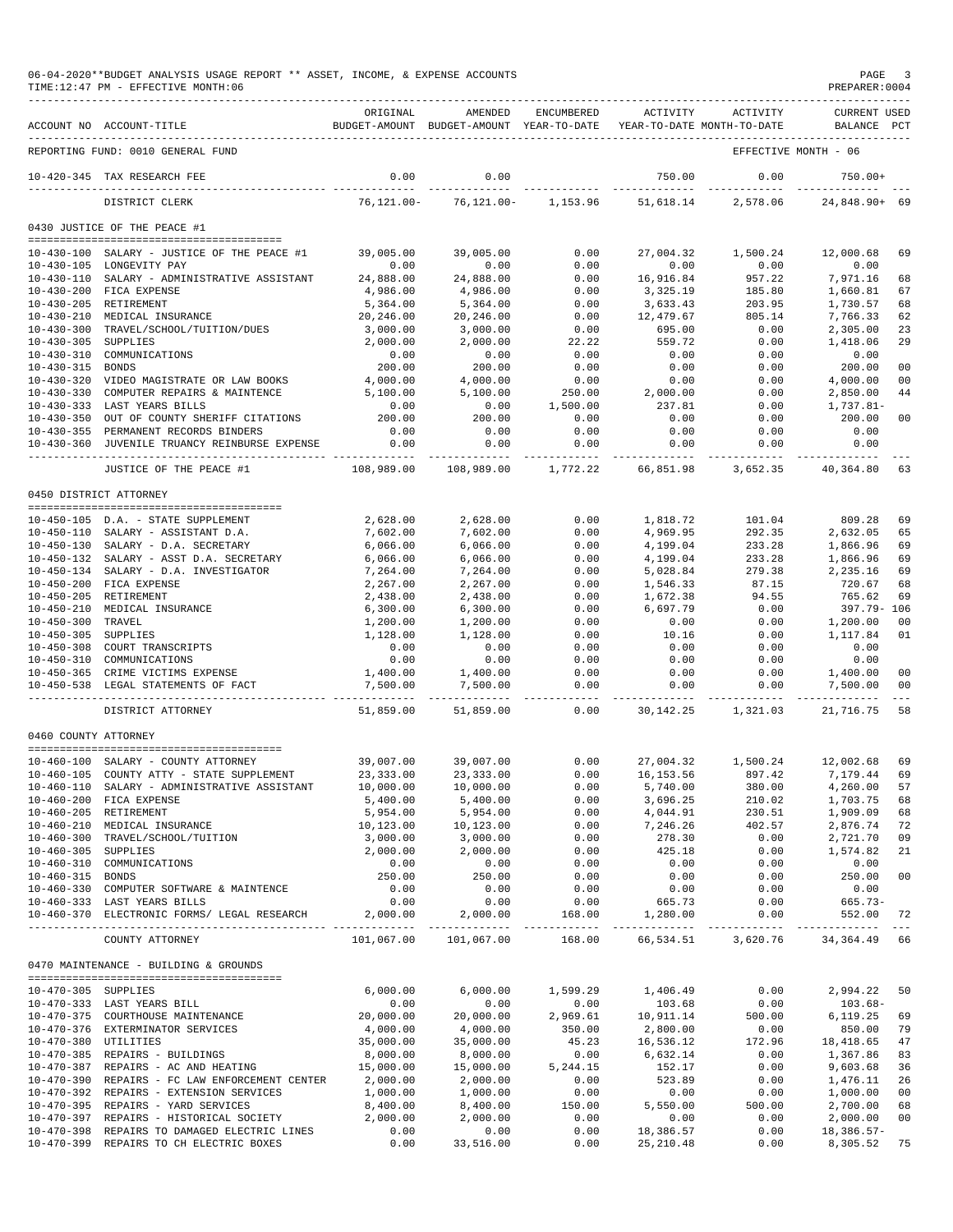|                       | 06-04-2020**BUDGET ANALYSIS USAGE REPORT ** ASSET, INCOME, & EXPENSE ACCOUNTS<br>TIME:12:47 PM - EFFECTIVE MONTH:06 |                         |                                                     |                       |                                        |                         | PAGE<br>PREPARER: 0004             | 4                                                                                                                                                                                                                                                                                                                                                                                            |
|-----------------------|---------------------------------------------------------------------------------------------------------------------|-------------------------|-----------------------------------------------------|-----------------------|----------------------------------------|-------------------------|------------------------------------|----------------------------------------------------------------------------------------------------------------------------------------------------------------------------------------------------------------------------------------------------------------------------------------------------------------------------------------------------------------------------------------------|
|                       | ACCOUNT NO ACCOUNT-TITLE                                                                                            | ORIGINAL                | AMENDED<br>BUDGET-AMOUNT BUDGET-AMOUNT YEAR-TO-DATE | ENCUMBERED            | ACTIVITY<br>YEAR-TO-DATE MONTH-TO-DATE | ACTIVITY                | <b>CURRENT USED</b><br>BALANCE PCT |                                                                                                                                                                                                                                                                                                                                                                                              |
|                       | REPORTING FUND: 0010 GENERAL FUND                                                                                   |                         |                                                     |                       |                                        |                         | EFFECTIVE MONTH - 06               |                                                                                                                                                                                                                                                                                                                                                                                              |
|                       | MAINTENANCE - BUILDING & GROUNDS                                                                                    | 101,400.00              | 134,916.00                                          | 10,358.28             | 88,212.68                              | 1,172.96                | 36, 345.04                         | 73                                                                                                                                                                                                                                                                                                                                                                                           |
| 0480 COUNTY AUDITOR   |                                                                                                                     |                         |                                                     |                       |                                        |                         |                                    |                                                                                                                                                                                                                                                                                                                                                                                              |
|                       | 10-480-100 SALARY - COUNTY AUDITOR                                                                                  | 40,166.00               | 40,166.00                                           | 0.00                  | 27,806.76                              | 1,544.82                | 12,359.24                          | 69                                                                                                                                                                                                                                                                                                                                                                                           |
|                       | 10-480-105 PHONE ALLOWANCE                                                                                          | 336.00                  | 336.00                                              | 0.00                  | 249.12                                 | 13.84                   | 86.88                              | 74                                                                                                                                                                                                                                                                                                                                                                                           |
|                       | 10-480-110 SALARY - ASSISTANT AUDITOR                                                                               | 25,125.00               | 25,125.00                                           | 0.00                  | 17,394.12                              | 966.34                  | 7,730.88                           | 69                                                                                                                                                                                                                                                                                                                                                                                           |
|                       | 10-480-115 LONGEVITY PAY                                                                                            | 0.00                    | 0.00                                                | 0.00                  | 0.00                                   | 0.00                    | 0.00                               |                                                                                                                                                                                                                                                                                                                                                                                              |
|                       | 10-480-200 FICA EXPENSE                                                                                             | 5,023.00                | 5,023.00                                            | 0.00                  | 3,430.26                               | 191.12                  | 1,592.74                           | 68                                                                                                                                                                                                                                                                                                                                                                                           |
|                       | 10-480-205 RETIREMENT<br>10-480-210 MEDICAL INSURANCE                                                               | 5,403.00<br>20,246.00   | 5,403.00<br>20,246.00                               | 0.00<br>0.00          | 3,759.83<br>14,492.52                  | 209.56<br>805.14        | 1,643.17<br>5,753.48               | 70<br>72                                                                                                                                                                                                                                                                                                                                                                                     |
|                       | 10-480-300 TRAVEL/TUITION/DUES                                                                                      | 3,000.00                | 3,000.00                                            | 1,169.00              | 1,320.56                               | 0.00                    | 510.44                             | 83                                                                                                                                                                                                                                                                                                                                                                                           |
| 10-480-305 SUPPLIES   |                                                                                                                     | 2,000.00                | 2,000.00                                            | 229.53                | 707.97                                 | 0.00                    | 1,062.50                           | 47                                                                                                                                                                                                                                                                                                                                                                                           |
|                       | 10-480-310 COMMUNICATIONS                                                                                           | 0.00                    | 0.00                                                | 0.00                  | 0.00                                   | 0.00                    | 0.00                               |                                                                                                                                                                                                                                                                                                                                                                                              |
|                       | 10-480-315 BONDS & NOTARY                                                                                           | 300.00                  | 300.00                                              | 0.00                  | 150.00                                 | 0.00                    | 150.00                             | 50                                                                                                                                                                                                                                                                                                                                                                                           |
|                       | 10-480-320 COMPUTER SOFTWARE & MAINTENANCE                                                                          | 5,190.00<br>0.00        | 5,190.00<br>0.00                                    | 0.00<br>0.00          | 2,795.51                               | 0.00                    | 2,394.49                           | 54                                                                                                                                                                                                                                                                                                                                                                                           |
|                       | 10-480-333 LAST YEARS BILLS<br>10-480-400 NEW EQUIPMENT                                                             | 1,107.00                | 1,107.00                                            | 0.00                  | 1,083.96<br>1,000.00                   | 0.00<br>0.00            | 1,083.96-<br>107.00                | 90                                                                                                                                                                                                                                                                                                                                                                                           |
|                       | ______________________                                                                                              | -----------             | .                                                   | _____________         | ----------- -                          | ----------              | ----------                         |                                                                                                                                                                                                                                                                                                                                                                                              |
|                       | COUNTY AUDITOR                                                                                                      | 107,896.00              | 107,896.00                                          | 1,398.53              | 74,190.61                              | 3,730.82                | 32,306.86                          | 70                                                                                                                                                                                                                                                                                                                                                                                           |
| 0490 COUNTY TREASURER |                                                                                                                     |                         |                                                     |                       |                                        |                         |                                    |                                                                                                                                                                                                                                                                                                                                                                                              |
|                       | 10-490-100 SALARY - COUNTY TREASURER                                                                                | 39,005.00               | 39,005.00                                           | 0.00                  | 27,004.32                              | 1,500.24                | 12,000.68                          | 69                                                                                                                                                                                                                                                                                                                                                                                           |
|                       | 10-490-105 LONGEVITY PAY                                                                                            | 0.00                    | 0.00                                                | 0.00                  | 0.00                                   | 0.00                    | 0.00                               |                                                                                                                                                                                                                                                                                                                                                                                              |
|                       | 10-490-110 SALARY - ADMINISTRATIVE ASSISTANT                                                                        | 10,000.00               | 10,000.00                                           | 0.00                  | 6,172.50                               | 302.50                  | 3,827.50                           | 62                                                                                                                                                                                                                                                                                                                                                                                           |
|                       | 10-490-200 FICA EXPENSE<br>10-490-205 RETIREMENT                                                                    | 3,699.00<br>3,979.00    | 3,699.00<br>3,979.00                                | 0.00<br>0.00          | 2,537.93<br>2,746.12                   | 137.91<br>149.62        | 1,161.07<br>1,232.88               | 69<br>69                                                                                                                                                                                                                                                                                                                                                                                     |
|                       | 10-490-210 MEDICAL INSURANCE                                                                                        | 10,123.00               | 10,123.00                                           | 0.00                  | 7,246.26                               | 402.57                  | 2,876.74                           | 72                                                                                                                                                                                                                                                                                                                                                                                           |
|                       | 10-490-300 TRAVEL/SCHOOL/TUITIONS/DUES                                                                              | 3,000.00                | 3,000.00                                            | 0.00                  | 515.00                                 | 0.00                    | 2,485.00                           | 17                                                                                                                                                                                                                                                                                                                                                                                           |
| $10 - 490 - 305$      | SUPPLIES                                                                                                            | 2,000.00                | 2,000.00                                            | 0.00                  | 230.44                                 | 0.00                    | 1,769.56                           | 12                                                                                                                                                                                                                                                                                                                                                                                           |
| 10-490-310            | COMMUNICATIONS                                                                                                      | 0.00                    | 0.00                                                | 0.00                  | 0.00                                   | 0.00                    | 0.00                               |                                                                                                                                                                                                                                                                                                                                                                                              |
| 10-490-315 BONDS      |                                                                                                                     | 200.00                  | 200.00                                              | 0.00                  | 167.95                                 | 0.00                    | 32.05                              | 84                                                                                                                                                                                                                                                                                                                                                                                           |
|                       | 10-490-320 COMPUTER SOFTWARE & MAINTENANCE                                                                          | 5,100.00                | 5,100.00                                            | 0.00                  | 3,066.95                               | 0.00                    | 2,033.05                           | 60                                                                                                                                                                                                                                                                                                                                                                                           |
|                       | 10-490-333 LAST YEARS BILLS<br>10-490-400 NEW EQUIPMENT                                                             | 0.00<br>1,000.00        | 0.00<br>1,000.00                                    | 0.00<br>0.00          | 410.34<br>0.00                         | 0.00<br>0.00            | $410.34-$<br>1,000.00              | 00                                                                                                                                                                                                                                                                                                                                                                                           |
|                       | COUNTY TREASURER                                                                                                    | ----------<br>78,106.00 | ----------<br>78,106.00                             | ------<br>0.00        | 50,097.81                              | 2,492.84                | ----------<br>28,008.19            | 64                                                                                                                                                                                                                                                                                                                                                                                           |
|                       | 0500 TAX ASSESSOR/COLLECTOR                                                                                         |                         |                                                     |                       |                                        |                         |                                    |                                                                                                                                                                                                                                                                                                                                                                                              |
|                       |                                                                                                                     |                         |                                                     |                       |                                        |                         |                                    |                                                                                                                                                                                                                                                                                                                                                                                              |
|                       | 10-500-100 SALARY - TAX COLLECTOR                                                                                   | 39,007.00               | 39,007.00                                           | 0.00                  | 27,004.32                              | 1,500.24                | 12,002.68                          | 69                                                                                                                                                                                                                                                                                                                                                                                           |
|                       | 10-500-105 LONGEVITY PAY<br>10-500-110 SALARY - ADMINISTRATIVE ASSISTANT                                            | 4,200.00<br>24,888.00   | 4,200.00<br>24,888.00                               | 0.00<br>0.00          | 0.00<br>17,229.96                      | 0.00<br>957.22          | 4,200.00<br>7,658.04               | 00<br>69                                                                                                                                                                                                                                                                                                                                                                                     |
|                       | 10-500-115 VOTER REGISTRAR                                                                                          | 350.00                  | 350.00                                              | 0.00                  | 133.10                                 | 0.00                    | 216.90                             | 38                                                                                                                                                                                                                                                                                                                                                                                           |
|                       | 10-500-200 FICA EXPENSE                                                                                             | 5,164.00                | 5,164.00                                            | 0.00                  | 3,302.82                               | 183.49                  | 1,861.18                           | 64                                                                                                                                                                                                                                                                                                                                                                                           |
|                       | 10-500-205 RETIREMENT                                                                                               | 5,555.00                | 5,555.00                                            | 0.00                  | 3,659.20                               | 203.95                  | 1,895.80                           | 66                                                                                                                                                                                                                                                                                                                                                                                           |
|                       | 10-500-210 MEDICAL INSURANCE                                                                                        | 20, 246.00              | 20,246.00                                           | 0.00                  | 14,492.52                              | 805.14                  | 5,753.48                           | 72                                                                                                                                                                                                                                                                                                                                                                                           |
| 10-500-300 TRAVEL     |                                                                                                                     | 3,000.00                | 3,000.00                                            | 0.00                  | 510.00                                 | 0.00                    | 2,490.00                           | 17                                                                                                                                                                                                                                                                                                                                                                                           |
| 10-500-305 SUPPLIES   | 10-500-310 COMMUNICATIONS                                                                                           | 1,500.00<br>0.00        | 1,500.00<br>0.00                                    | 33.43<br>0.00         | 333.22<br>0.00                         | 0.00<br>0.00            | 1,133.35<br>0.00                   | 24                                                                                                                                                                                                                                                                                                                                                                                           |
| 10-500-315 BONDS      |                                                                                                                     | 450.00                  | 450.00                                              | 50.00                 | 50.00                                  | 0.00                    | 350.00                             | 22                                                                                                                                                                                                                                                                                                                                                                                           |
|                       | TAX ASSESSOR/COLLECTOR                                                                                              | 104,360.00              | -----------<br>104,360.00                           | ------------<br>83.43 | -----------<br>66,715.14               | -----------<br>3,650.04 | -----------<br>37,561.43 64        | $\frac{1}{2} \frac{1}{2} \frac{1}{2} \frac{1}{2} \frac{1}{2} \frac{1}{2} \frac{1}{2} \frac{1}{2} \frac{1}{2} \frac{1}{2} \frac{1}{2} \frac{1}{2} \frac{1}{2} \frac{1}{2} \frac{1}{2} \frac{1}{2} \frac{1}{2} \frac{1}{2} \frac{1}{2} \frac{1}{2} \frac{1}{2} \frac{1}{2} \frac{1}{2} \frac{1}{2} \frac{1}{2} \frac{1}{2} \frac{1}{2} \frac{1}{2} \frac{1}{2} \frac{1}{2} \frac{1}{2} \frac{$ |
| 0530 NON DEPARTMENTAL |                                                                                                                     |                         |                                                     |                       |                                        |                         |                                    |                                                                                                                                                                                                                                                                                                                                                                                              |
|                       |                                                                                                                     |                         |                                                     |                       |                                        |                         |                                    |                                                                                                                                                                                                                                                                                                                                                                                              |
|                       | 10-530-200 FICA EXPENSE<br>10-530-205 RETIREMENT                                                                    | 0.00<br>0.00            | 0.00<br>0.00                                        | 0.00<br>0.00          | 72.60<br>78.76                         | 0.00<br>0.00            | $72.60 -$<br>$78.76 -$             |                                                                                                                                                                                                                                                                                                                                                                                              |
| 10-530-305 SUPPLIES   |                                                                                                                     | 2,500.00                | 2,500.00                                            | 48.48                 | 836.80                                 | 0.00                    | 1,614.72 35                        |                                                                                                                                                                                                                                                                                                                                                                                              |
|                       | 10-530-306 CORONAVIRUS EXPENSE 2020                                                                                 | 0.00                    | 0.00                                                | 2,330.54              | 1,949.13                               | 0.00                    | $4,279.67-$                        |                                                                                                                                                                                                                                                                                                                                                                                              |
|                       | 10-530-310 COMMUNICATIONS                                                                                           | 31,720.00               | 31,720.00                                           | 0.00                  | 19,471.42                              | 1,238.85                | 12,248.58 61                       |                                                                                                                                                                                                                                                                                                                                                                                              |
|                       | 10-530-311 SOFTWARE FOR AUDITOR & TREASURER                                                                         | 36,000.00               | 36,000.00                                           | 0.00                  | 3,000.00                               | 0.00                    | 33,000.00                          | 08                                                                                                                                                                                                                                                                                                                                                                                           |
|                       | 10-530-333 LAST YEARS BILLS                                                                                         | 0.00                    | 0.00                                                | 262.99                | 2,064.33                               | 0.00                    | 2,327.32-                          |                                                                                                                                                                                                                                                                                                                                                                                              |
|                       | 10-530-415 MISCELLANEOUS REIMBURSEMENTS                                                                             | 0.00                    | 0.00                                                | 0.00                  | 252.51                                 | 0.00                    | $252.51-$                          |                                                                                                                                                                                                                                                                                                                                                                                              |
|                       | 10-530-418 MISCELLANEOUS EXPENSE<br>10-530-419 IRS TAX PENALTY                                                      | 600.00<br>0.00          | 600.00<br>0.00                                      | 0.00<br>0.00          | 660.00<br>0.00                         | 0.00<br>0.00            | $60.00 - 110$<br>0.00              |                                                                                                                                                                                                                                                                                                                                                                                              |
|                       | 10-530-420 EMPLOYEE INSURANCE EXPENSE                                                                               | 0.00                    | 0.00                                                | 0.00                  | 0.00                                   | 0.00                    | 0.00                               |                                                                                                                                                                                                                                                                                                                                                                                              |
|                       | 10-530-425 HEALTHY COUNTY EXPENSE                                                                                   | 1,000.00                | 1,000.00                                            | 0.00                  | 0.00                                   | 0.00                    | 1,000.00                           | 00                                                                                                                                                                                                                                                                                                                                                                                           |
|                       | 10-530-426 COUNTY RESTITUTION EXPENSE                                                                               | 0.00                    | 0.00                                                | 0.00                  | 89.03                                  | 0.00                    | $89.03 -$                          |                                                                                                                                                                                                                                                                                                                                                                                              |
|                       | 10-530-427 TAX COLLECTOR REG FEE REFUND                                                                             | 56.00                   | 56.00                                               | 0.00                  | 0.00                                   | 0.00                    | 56.00                              | 00                                                                                                                                                                                                                                                                                                                                                                                           |
|                       | 10-530-430 BANK CHARGES                                                                                             | 100.00                  | 100.00                                              | 0.00                  | 74.14                                  | 0.00                    | 25.86                              | 74                                                                                                                                                                                                                                                                                                                                                                                           |
|                       | 10-530-435 ELECTION SUPPLIES/BOXES/JUDGES<br>10-530-436 REDISTRICTING CENUS                                         | 20,000.00<br>10,000.00  | 20,000.00<br>10,000.00                              | $1,554.33-$<br>0.00   | 12,049.14<br>0.00                      | 0.00                    | 9,505.19<br>10,000.00              | 52<br>00                                                                                                                                                                                                                                                                                                                                                                                     |
|                       | 10-530-445 PAPER & POSTAGE                                                                                          | 10,000.00               | 10,000.00                                           | 1,367.57              | 5,904.45                               | 0.00<br>0.00            | 2,727.98                           | 73                                                                                                                                                                                                                                                                                                                                                                                           |
|                       | 10-530-450 ANIMAL CONTROL                                                                                           | 500.00                  | 500.00                                              | 0.00                  | 236.00                                 | 0.00                    | 264.00                             | 47                                                                                                                                                                                                                                                                                                                                                                                           |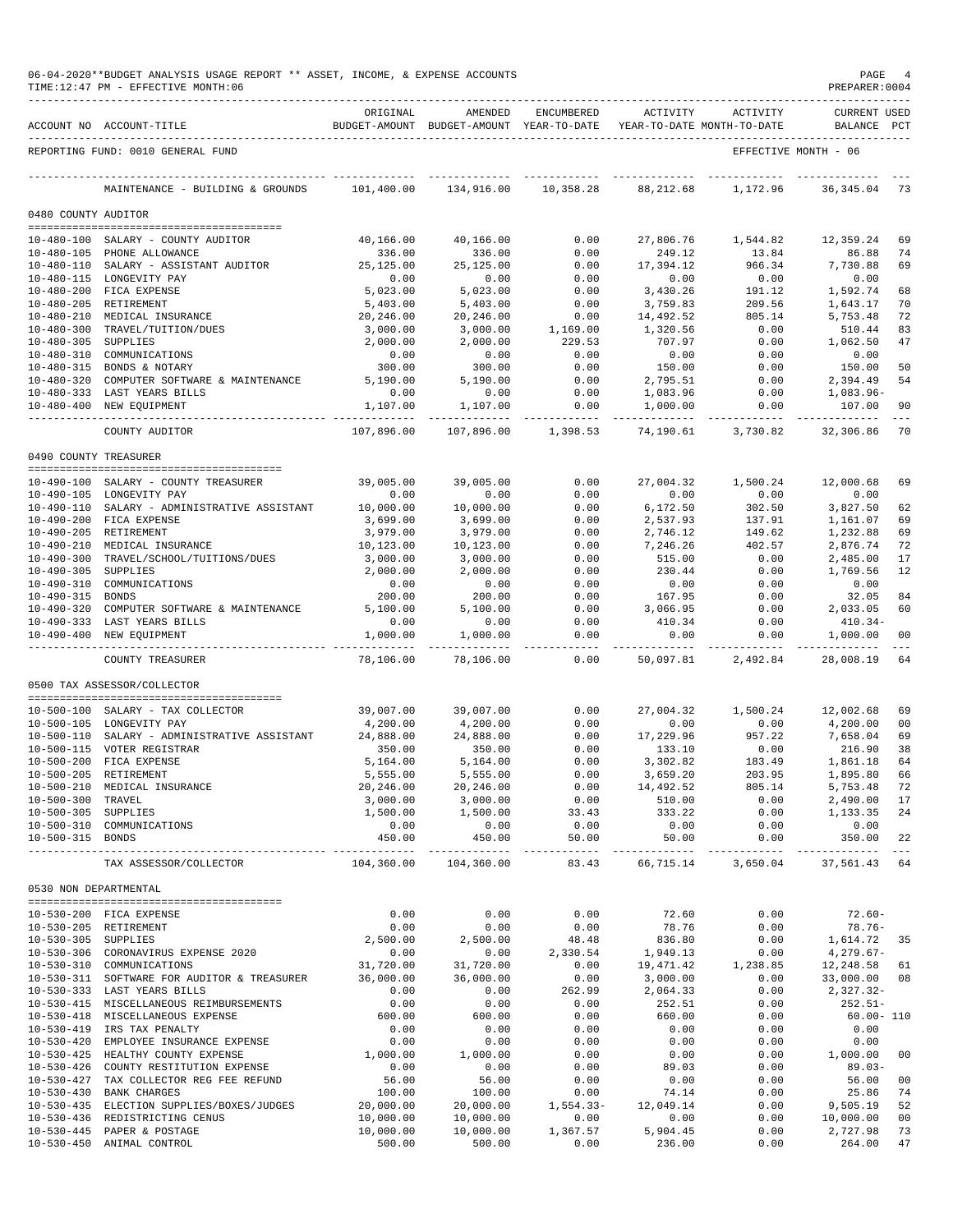|                                | 06-04-2020**BUDGET ANALYSIS USAGE REPORT ** ASSET, INCOME, & EXPENSE ACCOUNTS<br>TIME: 12:47 PM - EFFECTIVE MONTH: 06 |                           |                                                     |                           |                       |                                        | PAGE<br>PREPARER: 0004             | -5              |
|--------------------------------|-----------------------------------------------------------------------------------------------------------------------|---------------------------|-----------------------------------------------------|---------------------------|-----------------------|----------------------------------------|------------------------------------|-----------------|
|                                | ACCOUNT NO ACCOUNT-TITLE                                                                                              | ORIGINAL                  | AMENDED<br>BUDGET-AMOUNT BUDGET-AMOUNT YEAR-TO-DATE | ENCUMBERED                | ACTIVITY              | ACTIVITY<br>YEAR-TO-DATE MONTH-TO-DATE | <b>CURRENT USED</b><br>BALANCE PCT |                 |
|                                | REPORTING FUND: 0010 GENERAL FUND                                                                                     |                           |                                                     |                           |                       |                                        | EFFECTIVE MONTH - 06               |                 |
|                                | 10-530-455 LEGAL FEES                                                                                                 | 4,500.00                  | 4,500.00                                            | 0.00                      | 0.00                  | 0.00                                   | 4,500.00                           | 00              |
| $10 - 530 - 457$               | SAFETY PROGRAM                                                                                                        | 0.00                      | 0.00                                                | 0.00                      | 0.00                  | 0.00                                   | 0.00                               |                 |
| $10 - 530 - 458$               | GAME WARDEN TRAINING                                                                                                  | 500.00                    | 500.00                                              | 0.00                      | 0.00                  | 0.00                                   | 500.00                             | 00              |
| $10 - 530 - 460$               | EMERGENCY MANAGEMENT COORDINATOR                                                                                      | 6,000.00                  | 6,000.00                                            | 0.00                      | 6,000.00              | 0.00                                   | $0.00$ 100                         |                 |
| 10-530-462                     | NSF EXPENSE                                                                                                           | 300.00                    | 300.00                                              | 0.00                      | 0.00                  | 0.00                                   | 300.00                             | 00              |
| $10 - 530 - 467$               | SUPPLEMENTAL DEATH BENEFITS<br>WORKERS COMP INSURANCE                                                                 | 10,000.00                 | 10,000.00                                           | 0.00                      | 0.00                  | 0.00                                   | 10,000.00                          | 00<br>72        |
| $10 - 530 - 470$<br>10-530-472 | UNEMPLOYMENT INSURANCE                                                                                                | 25,000.00<br>5,000.00     | 25,000.00<br>5,000.00                               | 6,022.00<br>0.00          | 12,044.00<br>4,140.79 | 0.00<br>0.00                           | 6,934.00<br>859.21                 | 83              |
|                                | 10-530-475 COPY MACHINE/SUPPLIES/TONER                                                                                | 1,500.00                  | 1,500.00                                            | 1,486.07                  | 5,299.31              | 0.00                                   | 5,285.38-452                       |                 |
| $10 - 530 - 477$               | OUTSIDE AUDITOR                                                                                                       | 25,000.00                 | 25,000.00                                           | 0.00                      | 0.00                  | 0.00                                   | 25,000.00                          | 00              |
| $10 - 530 - 480$               | DUES & FEES - COG MATCH                                                                                               | 6,000.00                  | 6,000.00                                            | 0.00                      | 1,235.00              | 0.00                                   | 4,765.00                           | 21              |
|                                | 10-530-482 LIABILITY INSURANCE                                                                                        | 60,000.00                 | 60,000.00                                           | 21,177.00                 | 30,191.00             | 0.00                                   | 8,632.00                           | 86              |
| 10-530-485 LEGAL ADS           |                                                                                                                       | 2,700.00                  | 2,700.00                                            | 0.00                      | 2,558.10              | 0.00                                   | 141.90                             | 95              |
|                                | 10-530-486 RURAL FIRE DEPT FUEL EXPENSE                                                                               | 2,500.00                  | 2,500.00                                            | 0.00                      | 2,212.98              | 0.00                                   | 287.02                             | 89              |
| $10 - 530 - 487$               | RURAL FIRE EQUIPMENT                                                                                                  | 5,000.00                  | 5,000.00                                            | 0.00                      | 1,250.00              | 0.00                                   | 3,750.00                           | 25              |
| $10 - 530 - 488$               | RURAL FIRE SCHOOL                                                                                                     | 2,500.00                  | 2,500.00                                            | 0.00                      | 0.00                  | 0.00                                   | 2,500.00                           | 00              |
|                                | 10-530-489 RURAL FIRE INSURANCE TRUCKS                                                                                | 5,000.00                  | 5,000.00                                            | 0.00                      | 0.00                  | 0.00                                   | 5,000.00                           | 00              |
| $10 - 530 - 490$               | COUNTY LIBRARIES                                                                                                      | 5,000.00                  | 5,000.00                                            | 0.00                      | 5,000.00              | 0.00                                   | 0.00                               | 100             |
| $10 - 530 - 492$               | INTERLOCAL AGREEMENTS-LUBBOCK                                                                                         | 1,000.00                  | 1,000.00                                            | 0.00                      | 1,000.00              | 0.00                                   | 0.00                               | 100             |
|                                | 10-530-495 D.A. LEGAL STATEMENT OF FACTS                                                                              | 5,000.00                  | 5,000.00                                            | 0.00                      | 0.00                  | 0.00                                   | 5,000.00                           | 00              |
| $10 - 530 - 497$               | CASH MATCH SENIOR CITIZENS                                                                                            | 36,000.00                 | 36,000.00                                           | $0.00$<br>$295.00$        | 2,412.85              | 0.00                                   | 33,587.15                          | 07              |
|                                | 10-530-500 DRUG & ALCOHOL TESTING                                                                                     | 2,000.00<br>. <u>.</u> .  | 2,000.00<br>______________                          | ______________            | 505.00                | 0.00                                   | 1,200.00<br>_______________        | 40<br>$- - - -$ |
|                                | NON DEPARTMENTAL                                                                                                      | 322,976.00                | 322,976.00                                          | 31,435.32                 | 120,587.34            | 1,238.85                               | 170,953.34                         | 47              |
|                                | 0540 COUNTY & DISTRICT COURT                                                                                          |                           |                                                     |                           |                       |                                        |                                    |                 |
|                                |                                                                                                                       |                           |                                                     |                           |                       |                                        |                                    |                 |
|                                | 10-540-310 COMMUNICATIONS                                                                                             | 0.00                      | 0.00                                                | 0.00                      | 0.00                  | 0.00                                   | 0.00                               | 00              |
|                                | 10-540-502 AD LITEM TAX SUITS - T REES<br>10-540-504 ADULT PROBATION SUPPLIES                                         | 1,000.00<br>200.00        | 1,000.00<br>200.00                                  | 0.00<br>0.00              | 0.00<br>0.00          | 0.00<br>0.00                           | 1,000.00<br>200.00                 | 0 <sub>0</sub>  |
|                                | 10-540-506 JUVENILE OFFICER EXPENSES                                                                                  | 19,460.00                 | 19,460.00                                           | 0.00                      | 4,908.79              | 0.00                                   | 14,551.21                          | 25              |
| $10 - 540 - 508$               | GRAND JURY                                                                                                            | 3,000.00                  | 3,000.00                                            | 0.00                      | 1,570.00              | 0.00                                   | 1,430.00                           | 52              |
|                                | 10-540-510 PETIT JURY                                                                                                 | 3,000.00                  | 3,000.00                                            | 0.00                      | 0.00                  | 0.00                                   | 3,000.00                           | 0 <sup>0</sup>  |
| 10-540-512 J.P. JURY           |                                                                                                                       | 100.00                    | 100.00                                              | 0.00                      | 90.00                 | 0.00                                   | 10.00                              | 90              |
|                                | 10-540-513 J.P. ATTORNEY COLLECTIONS                                                                                  | 2,000.00                  | 2,000.00                                            | 0.00                      | 919.03                | 0.00                                   | 1,080.97                           | 46              |
|                                | 10-540-514 JURY LODGING & MEALS                                                                                       | 600.00                    | 600.00                                              | 0.00                      | 0.00                  | 0.00                                   | 600.00                             | 00              |
| $10 - 540 - 516$               | JURY COMMISSION                                                                                                       | 200.00                    | 200.00                                              | 0.00                      | 0.00                  | 0.00                                   | 200.00                             | 00              |
| 10-540-517                     | COUNTY COURT VISTING COURT REPORTER                                                                                   | 0.00                      | 0.00                                                | 0.00                      | 0.00                  | 0.00                                   | 0.00                               |                 |
|                                | 10-540-518 COURT APPOINTED ATTORNEY                                                                                   | 25,000.00                 | 25,000.00                                           | 740.00                    | 5,766.75              | 0.00                                   | 18,493.25                          | 26              |
|                                | 10-540-520 INTERPRETOR                                                                                                | 250.00                    | 250.00                                              | 0.00                      | 0.00                  | 0.00                                   | 250.00                             | 00              |
|                                | 10-540-522 PSYCHIATRIC EVALUATION                                                                                     | 2,500.00                  | 2,500.00                                            | 1,322.10                  | 0.00                  | 0.00                                   | 1,177.90                           | 53              |
|                                | 10-540-524 JUVENILE DETENTION                                                                                         | 5,000.00                  | 5,000.00                                            | 0.00                      | 3,850.77              | 0.00                                   | 1,149.23                           | 77              |
|                                | 10-540-525 OUT OF COUNTY CITATIONS                                                                                    | 180.00                    | 180.00                                              | 0.00                      | 0.00                  | 0.00                                   | 180.00                             | 00              |
|                                | 10-540-526 DA & CA DRUG TESTING                                                                                       | 5,000.00                  | 5,000.00                                            | 0.00                      | 0.00                  | 0.00                                   | 5,000.00                           | 00              |
|                                | COUNTY & DISTRICT COURT                                                                                               | . <u>.</u> .<br>67,490.00 | --------------<br>67,490.00                         | -------------<br>2,062.10 | --------<br>17,105.34 | .<br>0.00                              | --------------<br>48,322.56        | $- - - -$<br>28 |
| 0550 32ND JUDICIAL             |                                                                                                                       |                           |                                                     |                           |                       |                                        |                                    |                 |
|                                |                                                                                                                       |                           |                                                     |                           |                       |                                        |                                    |                 |
|                                | 10-550-100 SALARY - DIST COURT ADMINISTRATOR                                                                          | 8,553.00                  | 8,553.00                                            | 0.00                      | 5,920.74              | 328.93                                 | 2,632.26                           | 69              |
|                                | 10-550-105 DIST JUDGE - STATE SUPPLEMENT                                                                              | 2,628.00                  | 2,628.00                                            | 0.00                      | 1,818.72              | 101.04                                 | 809.28                             | 69              |
|                                | 10-550-117 SALARY - COURT REPORTER                                                                                    | 12,050.00                 | 12,050.00                                           | 0.00                      | 8,343.00              | 463.50                                 | 3,707.00                           | 69              |
|                                | 10-550-200 FICA EXPENSE                                                                                               | 1,778.00                  | 1,778.00                                            | 0.00                      | 1,230.30              | 68.35                                  | 547.70                             | 69              |
|                                | 10-550-205 RETIREMENT                                                                                                 | 1,888.00                  | 1,888.00                                            | 0.00                      | 1,330.54              | 74.16                                  | 557.46                             | 70              |
|                                | 10-550-210 MEDICAL INSURANCE                                                                                          | 2,000.00                  | 2,000.00                                            | 0.00                      | 1,698.60              | 0.00                                   | 301.40                             | 85              |
| 10-550-300 TRAVEL              |                                                                                                                       | 1,000.00                  | 1,000.00                                            | 0.00                      | 0.00                  | 0.00                                   | 1,000.00                           | 00              |
| 10-550-305 SUPPLIES            |                                                                                                                       | 1,127.00                  | 1,127.00                                            | 99.99                     | 0.00                  | 0.00                                   | 1,027.01                           | 09              |
|                                | 10-550-310 COMMUNICATIONS                                                                                             | 0.00                      | 0.00                                                | 0.00                      | 0.00                  | 0.00                                   | 0.00                               |                 |
|                                | 10-550-530 7TH ADM REGION ASSESSMENT                                                                                  | 669.00                    | 669.00                                              | 0.00                      | 668.42                | 0.00                                   | $0.58$ 100                         |                 |
|                                | 10-550-532 COURT REPORTER INSURANCE                                                                                   | 1,300.00                  | 1,300.00                                            | 0.00                      | 0.00                  | 0.00                                   | 1,300.00                           | 00              |
|                                | 10-550-534 LUNACY COMMITMENT                                                                                          | 3,500.00                  | 3,500.00<br>2,000.00                                | 0.00                      | 2,670.00              | 0.00                                   | 830.00                             | 76              |
|                                | 10-550-536 VISITING JUDGE/COURT REPORTER<br>10-550-538 D.J. LEGAL STATEMENT OF FACTS                                  | 2,000.00<br>7,900.00      |                                                     | 0.00<br>0.00              | 0.00<br>0.00          | 0.00<br>0.00                           | 2,000.00<br>7,900.00               | 00<br>00        |
|                                |                                                                                                                       |                           | 7,900.00                                            |                           |                       |                                        |                                    |                 |
|                                | 32ND JUDICIAL                                                                                                         | 46,393.00                 | 46,393.00                                           | 99.99                     |                       | 23,680.32 1,035.98                     | 22,612.69 51                       |                 |
| 0560 INDIGENT WELFARE          |                                                                                                                       |                           |                                                     |                           |                       |                                        |                                    |                 |
|                                |                                                                                                                       |                           |                                                     |                           |                       |                                        |                                    |                 |
|                                | 10-560-560 CHILD CARE                                                                                                 | 500.00                    | 500.00                                              | 0.00                      | 0.00                  | 0.00                                   | 500.00                             | 00              |
|                                | 10-560-562 DOCTOR'S SERVICES                                                                                          | 2,500.00                  | 2,500.00                                            | 0.00                      | 0.00                  | 0.00                                   | 2,500.00                           | 00              |
| 10-560-564 BURIALS             | 10-560-563 OUT OF COUNTY COURT COST                                                                                   | 400.00<br>2,500.00        | 400.00<br>2,500.00                                  | 0.00<br>545.00            | 0.00<br>1,000.00      | 0.00<br>0.00                           | 400.00<br>955.00                   | 00<br>62        |
|                                | 10-560-566 EMERGENCY AID                                                                                              | 100.00                    | 100.00                                              | 0.00                      | 0.00                  | 0.00                                   | 100.00                             | 00              |
| 10-560-568 CLOTHING            |                                                                                                                       | 100.00                    | 100.00                                              | 0.00                      | 0.00                  | 0.00                                   | 100.00                             | 00              |
|                                | 10-560-570 MEALS, ROOM, CARE                                                                                          | 100.00                    | 100.00                                              | 0.00                      | 0.00                  | 0.00                                   | 100.00                             | 00              |
| 10-560-572 HOSPITAL            |                                                                                                                       | 100.00                    | 100.00                                              | 0.00                      | 0.00                  | 0.00                                   | 100.00                             | 00              |
|                                | 10-560-574 MEDICAL BILLS                                                                                              | 100.00                    | 100.00                                              | 0.00                      | 0.00                  | 0.00                                   | 100.00                             | $00\,$          |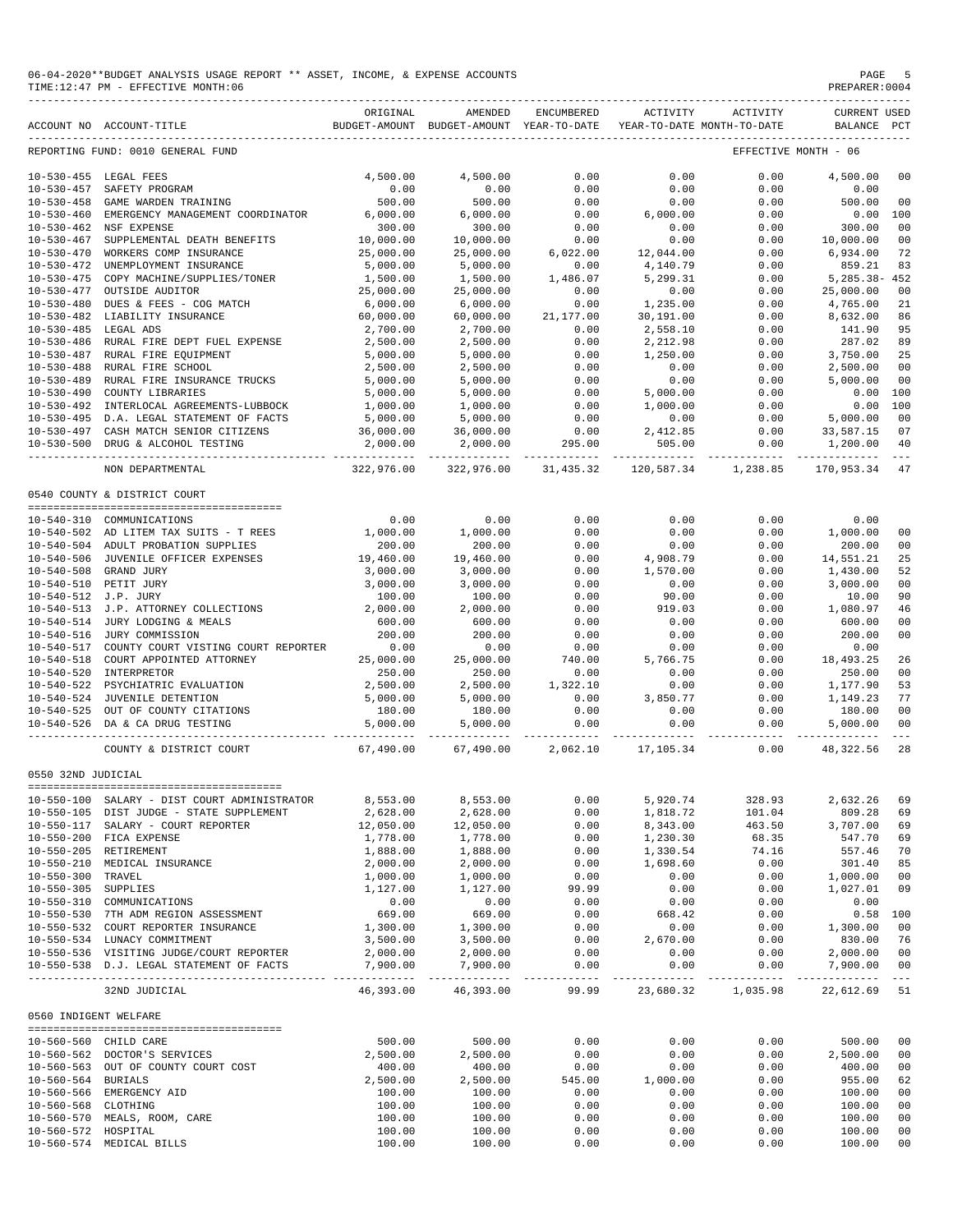|                                      | ACCOUNT NO ACCOUNT-TITLE                                                                 | ORIGINAL               | AMENDED<br>BUDGET-AMOUNT BUDGET-AMOUNT YEAR-TO-DATE | ENCUMBERED        | ACTIVITY               | ACTIVITY<br>YEAR-TO-DATE MONTH-TO-DATE | <b>CURRENT USED</b><br>BALANCE PCT |                |
|--------------------------------------|------------------------------------------------------------------------------------------|------------------------|-----------------------------------------------------|-------------------|------------------------|----------------------------------------|------------------------------------|----------------|
|                                      | REPORTING FUND: 0010 GENERAL FUND                                                        |                        |                                                     |                   |                        |                                        | EFFECTIVE MONTH - 06               |                |
|                                      | 10-560-576 MEDICAL SUPPLIES                                                              | 100.00                 | 100.00                                              | 0.00              | 0.00                   | 0.00                                   | 100.00                             | 0 <sub>0</sub> |
| $10 - 560 - 579$                     | AUTOPSY EXPENSE                                                                          | 7,500.00               | 7,500.00                                            | 401.25            | 2,750.00<br>---------- | 0.00                                   | 4,348.75                           | 42             |
|                                      | INDIGENT WELFARE                                                                         | 14,000.00              | 14,000.00                                           | 946.25            | 3,750.00               | 0.00                                   | 9,303.75                           | 34             |
| 0580 COUNTY SHERIFF                  |                                                                                          |                        |                                                     |                   |                        |                                        |                                    |                |
| 10-580-100                           | SALARY - SHERIFF                                                                         | 46,403.00              | 46,403.00                                           | 0.00              | 32, 124.96             | 1,784.72                               | 14,278.04                          | 69             |
|                                      | 10-580-105 LONGEVITY PAY                                                                 | 1,350.00               | 1,350.00                                            | 0.00              | 0.00                   | 0.00                                   | 1,350.00                           | 0 <sub>0</sub> |
|                                      | 10-580-108 SALARY - CHIEF DEPUTY                                                         | 0.00                   | 0.00                                                | 0.00              | 28,713.96              | 1,529.69                               | $28, 713.96 -$                     |                |
| $10 - 580 - 110$                     | SALARY - DEPUTY                                                                          | 154,292.00             | 154,292.00                                          | 0.00              | 70,088.16              | 5,100.78                               | 84, 203.84                         | 45             |
| $10 - 580 - 120$                     | 10-580-115 PHONE ALLOWANCE<br>SALARY - PART TIME DEPUTIES                                | 360.00<br>10,000.00    | 360.00<br>10,000.00                                 | 0.00<br>0.00      | 844.24<br>2,337.48     | 55.36<br>0.00                          | $484.24 - 235$<br>7,662.52         | 23             |
|                                      | 10-580-146 SALARY - OVER TIME                                                            | 0.00                   | 0.00                                                | 0.00              | 3,869.15               | 434.88                                 | $3,869.15-$                        |                |
| 10-580-147                           | DEPUTIES - HOLIDAY PAY                                                                   | 0.00                   | 0.00                                                | 0.00              | 1,911.76               | 292.40                                 | 1,911.76-                          |                |
| $10 - 580 - 160$                     | SALARY - HOLIDAY TIME HT CHIEF DEPU                                                      | 0.00                   | 0.00                                                | 0.00              | 0.00                   | 0.00                                   | 0.00                               |                |
| $10 - 580 - 161$                     | SALARY - HOLIDAY TIME HT FULL TIME                                                       | 0.00                   | 0.00                                                | 0.00              | 0.00                   | 0.00                                   | 0.00                               |                |
| $10 - 580 - 200$<br>$10 - 580 - 205$ | FICA EXPENSE<br>RETIREMENT                                                               | 16,238.00<br>17,469.00 | 16,238.00<br>17,469.00                              | 0.00<br>0.00      | 10,700.09<br>11,573.43 | 703.63<br>763.33                       | 5,537.91<br>5,895.57               | 66<br>66       |
| $10 - 580 - 210$                     | MEDICAL INSURANCE                                                                        | 50,615.00              | 50,615.00                                           | 0.00              | 30,192.75              | 2,012.85                               | 20, 422.25                         | 60             |
| $10 - 580 - 212$                     | CHILD SUPPORT                                                                            | 0.00                   | 0.00                                                | 0.00              | 618.46                 | 309.23                                 | $618.46 -$                         |                |
| $10 - 580 - 300$                     | TRAVEL                                                                                   | 3,000.00               | 3,000.00                                            | 0.00              | 2,029.87               | 0.00                                   | 970.13                             | 68             |
| $10 - 580 - 305$                     | <b>SUPPLIES</b>                                                                          | 2,000.00               | 2,000.00                                            | 244.97            | 617.50                 | 0.00                                   | 1,137.53                           | 43             |
| $10 - 580 - 310$<br>$10 - 580 - 315$ | COMMUNICATIONS                                                                           | 750.00                 | 750.00                                              | 0.00              | 971.70                 | 0.00                                   | 221.70- 130                        |                |
| $10 - 580 - 320$                     | BONDS & NOTARY<br>COMPUTER SOFTWARE & REPAIRS                                            | 200.00<br>0.00         | 200.00<br>0.00                                      | 50.00<br>0.00     | 29.92<br>0.00          | 0.00<br>0.00                           | 120.08<br>0.00                     | 40             |
| $10 - 580 - 333$                     | LAST YEARS BILLS                                                                         | 0.00                   | 0.00                                                | 204.00            | 1,813.68               | 0.00                                   | $2,017.68-$                        |                |
| $10 - 580 - 475$                     | COPY MACHINE EXPENSE                                                                     | 0.00                   | 0.00                                                | 0.00              | 0.00                   | 0.00                                   | 0.00                               |                |
|                                      | 10-580-602 REIMBURSEMENT DRUG FORFEITURE EXPEN                                           | 0.00                   | 0.00                                                | 0.00              | 0.00                   | 0.00                                   | 0.00                               |                |
| $10 - 580 - 603$                     | SANE TEST CRIM VICTIMS EXPENSE                                                           | 0.00                   | 0.00                                                | 0.00              | 0.00                   | 0.00                                   | 0.00                               |                |
| $10 - 580 - 604$<br>$10 - 580 - 608$ | NEW HIRE PSYCHIATRIC TESTING<br>VEHICLE EXPENSE                                          | 0.00<br>10,000.00      | 0.00<br>10,000.00                                   | 0.00<br>668.30    | 0.00<br>3,339.81       | 0.00<br>0.00                           | 0.00<br>5,991.89                   | 40             |
| $10 - 580 - 609$                     | NEW VEHICLES                                                                             | 0.00                   | 0.00                                                | 0.00              | 94,395.20              | 0.00                                   | 94,395.20-                         |                |
| $10 - 580 - 615$                     | BODY ARMOUR GRANT 3511801 2018                                                           | 0.00                   | 0.00                                                | 0.00              | 0.00                   | 0.00                                   | 0.00                               |                |
| $10 - 580 - 616$                     | VEHICLE GAS                                                                              | 30,000.00              | 30,000.00                                           | 287.13            | 14,879.44              | 0.00                                   | 14,833.43                          | 51             |
|                                      | 10-580-618 VEHICLE TIRES                                                                 | 0.00                   | 0.00                                                | 0.00              | 0.00                   | 0.00                                   | 0.00                               |                |
| $10 - 580 - 625$                     | BUILDING INSURANCE<br>.                                                                  | 0.00<br>.              | 0.00                                                | 0.00<br>--------- | 0.00<br>----------     | 0.00<br>$- - - - -$                    | 0.00                               |                |
|                                      | COUNTY SHERIFF                                                                           | 342,677.00             | 342,677.00                                          | 1,454.40          | 311,051.56             | 12,986.87                              | 30,171.04                          | 91             |
|                                      | 0585 FC LAW ENFORCEMENT CENTER                                                           |                        |                                                     |                   |                        |                                        |                                    |                |
|                                      | 10-585-105 LONGEVITY PAY                                                                 | 0.00                   | 0.00                                                | 0.00              | 0.00                   | 0.00                                   | 0.00                               |                |
| $10 - 585 - 110$                     | SALARY - JAIL ADMINISTRATOR                                                              | 30,000.00              | 30,000.00                                           | 0.00              | 20, 153.49             | 1,127.28                               | 9,846.51                           | 67             |
| $10 - 585 - 115$                     | 10-585-111 SALARY - LEC COOK<br>PHONE ALLOWANCE                                          | 0.00<br>0.00           | 0.00<br>0.00                                        | 0.00<br>0.00      | 6,095.00<br>249.12     | 0.00<br>13.84                          | $6,095.00-$<br>$249.12-$           |                |
| $10 - 585 - 142$                     | SALARY - JAILERS                                                                         | 250,817.00             | 250,817.00                                          | 0.00              | 149,750.51             | 6,404.44                               | 101,066.49                         | 60             |
| $10 - 585 - 144$                     | SALARY - PART TIME JAILERS                                                               | 15,600.00              | 15,600.00                                           | 0.00              | 0.00                   | 0.00                                   | 15,600.00                          | 0 <sub>0</sub> |
| $10 - 585 - 146$                     | SALARY - OVER TIME                                                                       | 7,500.00               | 7,500.00                                            | 0.00              | 7,823.35               | 56.07                                  | $323.35 - 104$                     |                |
|                                      | 10-585-147 LEC - HOLIDAY PAY                                                             | 0.00                   | 0.00                                                | 0.00              | 15,419.92              | 1,017.90                               | 15, 419.92-                        |                |
|                                      | 10-585-160 SALARY - HOLIDAY TIME HT JAIL ADMIN                                           | 0.00                   | 0.00                                                | 0.00              | 0.00                   | 0.00                                   | 0.00                               |                |
|                                      | 10-585-161 SALARY - HOLIDAY TIME HT FULL TIME<br>10-585-200 FICA EXPENSE                 | 0.00<br>22,575.00      | 0.00<br>22,575.00                                   | 0.00<br>0.00      | 0.00<br>15,016.53      | 0.00<br>659.43                         | 0.00<br>7,558.47                   | 67             |
|                                      | 10-585-205 RETIREMENT                                                                    | 25,000.00              | 25,000.00                                           | 0.00              | 16,494.90              | 715.32                                 | 8,505.10                           | 66             |
| $10 - 585 - 210$                     | MEDICAL INSURANCE                                                                        | 101,583.00             | 101,583.00                                          | 0.00              | 57,970.08              | 2,817.99                               | 43,612.92                          | 57             |
| $10 - 585 - 300$                     | TRAVEL                                                                                   | 3,000.00               | 3,000.00                                            | 0.00              | 150.00                 | 0.00                                   | 2,850.00                           | 05             |
| $10 - 585 - 305$                     | SUPPLIES                                                                                 | 5,500.00               | 5,500.00                                            | 127.73            | 2,595.19               | 0.00                                   | 2,777.08                           | 50             |
|                                      | 10-585-310 COMMUNICATIONS                                                                | 16,000.00              | 16,000.00                                           | 0.00              | 7,108.23               | 0.00                                   | 8,891.77                           | 44             |
|                                      | 10-585-313 INSPECTIONS & MAINTENCE<br>10-585-315 BONDS FOR EMPLOYEES                     | 0.00<br>500.00         | 0.00<br>500.00                                      | 0.00<br>0.00      | 0.00<br>0.00           | 0.00<br>0.00                           | 0.00<br>500.00                     | 0 <sub>0</sub> |
|                                      | 10-585-320 COMPUTER SOFTWARE & MAINTENCE                                                 | 12,060.00              | 12,060.00                                           | 0.00              | 0.00                   | 0.00                                   | 12,060.00                          | 0 <sub>0</sub> |
|                                      | 10-585-325 CERT TRAINING FOR JAIL STAFF                                                  | 2,000.00               | 2,000.00                                            | 17.00             | 1,215.00               | 0.00                                   | 768.00                             | 62             |
|                                      | 10-585-326 TELECOMMUNICATIONS SCHOOL                                                     | 0.00                   | 0.00                                                | $17.00 -$         | 0.00                   | 0.00                                   | 17.00                              |                |
|                                      | 10-585-333 LAST YEARS BILLS                                                              | 0.00                   | 0.00                                                | 0.00              | 145.54                 | 0.00                                   | $145.54-$                          |                |
|                                      | 10-585-380 UTILITIES FOR LAW CENTER<br>10-585-385 LAW CENTER REPAIRS                     | 35,000.00<br>5,000.00  | 35,000.00<br>5,000.00                               | 0.00<br>461.98    | 19,107.18<br>3,197.42  | 310.02<br>0.00                         | 15,892.82<br>1,340.60              | 55<br>73       |
|                                      | 10-585-475 COPY EXPENSE FOR LAW CENTER                                                   | 3,600.00               | 3,600.00                                            | 0.00              | 1,499.75               | 0.00                                   | 2,100.25                           | 42             |
|                                      | 10-585-604 NEW HIRE PSYCHIATRIC TESTING                                                  | 4,200.00               | 4,200.00                                            | 0.00              | 1,824.07               | 0.00                                   | 2,375.93                           | 43             |
|                                      | 10-585-605 OUT OF COUNTY HOUSING                                                         | 0.00                   | 0.00                                                | 3,400.00          | 1,040.00               | 0.00                                   | $4,440.00 -$                       |                |
|                                      | 10-585-612 INMATE EXPENSE                                                                | 25,000.00              | 25,000.00                                           | 303.99            | 7,718.14               | 0.00                                   | 16,977.87                          | 32             |
|                                      | 10-585-614 INMATE MEDICAL                                                                | 15,000.00              | 15,000.00                                           | 110.74            | 2,596.73               | 0.00                                   | 12,292.53                          | 18             |
|                                      | 10-585-625 LAW CENTER BUILDING INSURANCE<br>10-585-626 SB1849 PRISONER SAFETY FUND GRANT | 20,000.00<br>0.00      | 20,000.00<br>0.00                                   | 20,000.00<br>0.00 | 0.00<br>0.00           | 0.00<br>0.00                           | 0.00 100<br>0.00                   |                |
|                                      | 10-585-627 NIBRS GRANT                                                                   | 0.00                   | 0.00                                                | 0.00              | 0.00                   | 0.00                                   | 0.00                               |                |
|                                      |                                                                                          |                        |                                                     |                   |                        |                                        |                                    |                |

FC LAW ENFORCEMENT CENTER 599,935.00 599,935.00 24,404.44 337,170.15 13,122.29 238,360.41 60

06-04-2020\*\*BUDGET ANALYSIS USAGE REPORT \*\* ASSET, INCOME, & EXPENSE ACCOUNTS PAGE 6<br>TIME:12:47 PM - EFFECTIVE MONTH:06 TIME:12:47 PM - EFFECTIVE MONTH:06 PREPARER:0004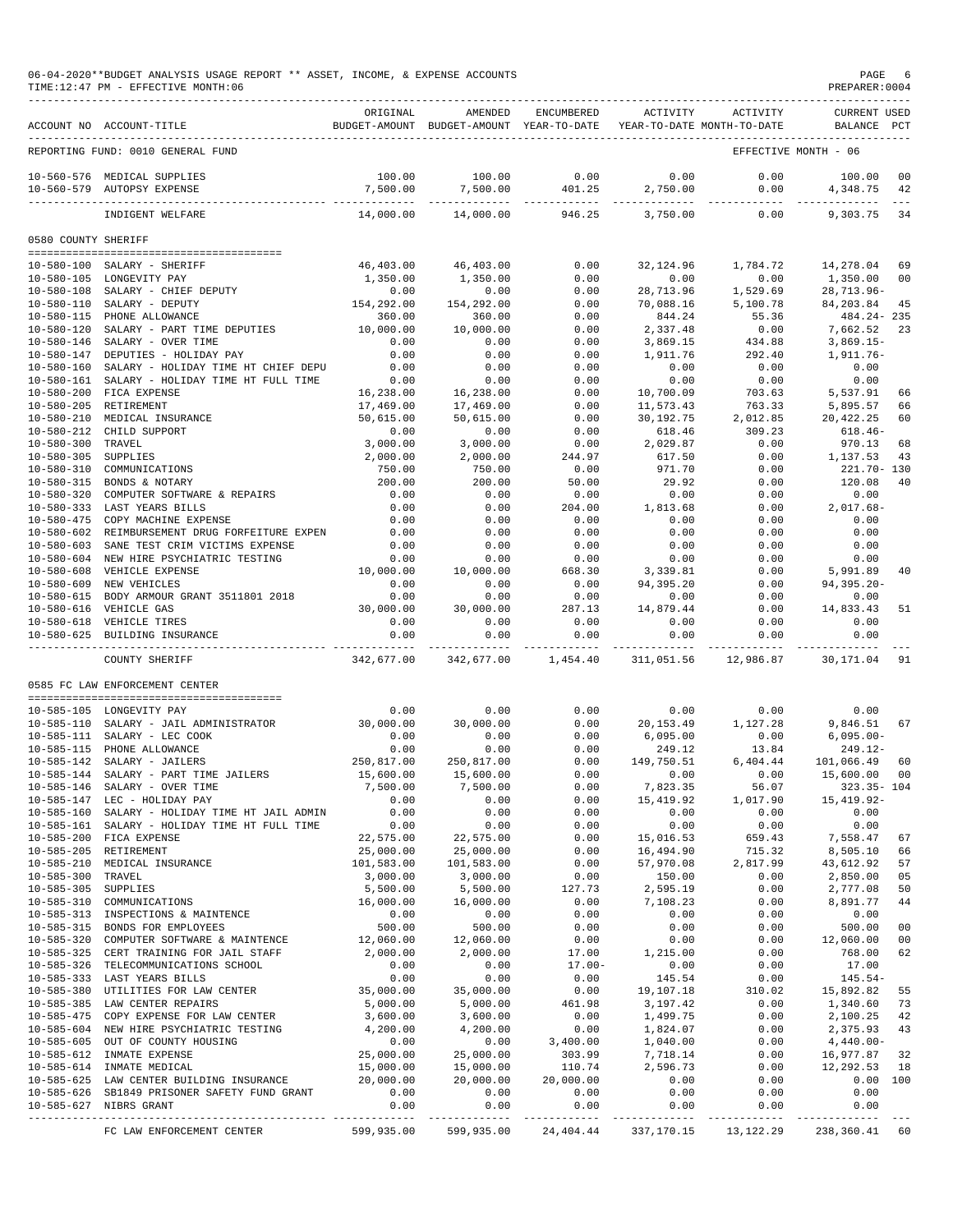|                      | 06-04-2020**BUDGET ANALYSIS USAGE REPORT ** ASSET, INCOME, & EXPENSE ACCOUNTS<br>TIME: 12:47 PM - EFFECTIVE MONTH: 06 |                                                             |                        |            |                                                   |                                                             | PAGE<br>PREPARER: 0004 | - 7 |
|----------------------|-----------------------------------------------------------------------------------------------------------------------|-------------------------------------------------------------|------------------------|------------|---------------------------------------------------|-------------------------------------------------------------|------------------------|-----|
|                      | ACCOUNT NO ACCOUNT-TITLE THE BUDGET-AMOUNT BUDGET-AMOUNT WEAR-TO-DATE YEAR-TO-DATE MONTH-TO-DATE BALANCE PCT          | ORIGINAL                                                    | AMENDED                | ENCUMBERED |                                                   | ACTIVITY ACTIVITY CURRENT USED                              |                        |     |
|                      | REPORTING FUND: 0010 GENERAL FUND                                                                                     |                                                             |                        |            |                                                   | EFFECTIVE MONTH - 06                                        |                        |     |
| 0590 EXTENSION AGENT |                                                                                                                       |                                                             |                        |            |                                                   |                                                             |                        |     |
|                      |                                                                                                                       |                                                             |                        |            |                                                   |                                                             |                        |     |
|                      | 10-590-100 SALARY - CEA-AG                                                                                            | 14,151.00                                                   | 14,151.00              | 0.00       | 9,796.32                                          | 544.24                                                      | 4,354.68               | 69  |
|                      | 10-590-110 SALARY - ADMINISTRATIVE ASSISTANT                                                                          | 10,000.00                                                   | 10,000.00              | 0.00       | 4,210.00                                          | 0.00                                                        | 5,790.00               | 42  |
|                      | 10-590-200 FICA EXPENSE                                                                                               | 1,847.00                                                    | 1,847.00               | 0.00       | 1,071.41                                          | 41.63                                                       | 775.59                 | 58  |
|                      | 10-590-205 RETIREMENT                                                                                                 | 1,988.00                                                    | 1,988.00               | 0.00       | 348.25                                            | 0.00                                                        | 1,639.75               | 18  |
| 10-590-305 SUPPLIES  |                                                                                                                       | 2,750.00                                                    | 2,750.00               | 0.00       | 622.09                                            | 0.00                                                        | 2,127.91               | 23  |
|                      | 10-590-310 COMMUNICATIONS                                                                                             | 0.00                                                        | 0.00                   | 0.00       | 0.00                                              | 0.00                                                        | 0.00                   |     |
|                      | 10-590-333 LAST YEARS BILLS                                                                                           | 0.00                                                        | 0.00                   | 0.00       | 193.23                                            | 0.00                                                        | $193.23-$              |     |
| $10 - 590 - 640$     | CAR ALLOWANCE                                                                                                         | 6,000.00                                                    | 6,000.00               | 0.00       | 691.17                                            | 0.00                                                        | 5,308.83               | 12  |
| $10 - 590 - 642$     | STOCK SHOW EXPENSE                                                                                                    | 6,000.00                                                    | 6,000.00               | 0.00       | 4,191.06                                          | 0.00                                                        | 1,808.94               | 70  |
|                      | 10-590-646 CONCESSION STAND                                                                                           | 0.00                                                        | 0.00                   | 0.00       | 0.00<br>----------                                | 0.00                                                        | 0.00                   |     |
|                      | EXTENSION AGENT                                                                                                       |                                                             | 42.736.00 42.736.00    | 0.00       | 21, 123, 53                                       |                                                             | 585.87 21,612.47 49    |     |
|                      | 0600 APPRAISAL DISTRICT                                                                                               |                                                             |                        |            |                                                   |                                                             |                        |     |
|                      |                                                                                                                       |                                                             |                        |            |                                                   |                                                             |                        |     |
|                      | 10-600-644 APPRAISAL DISTRICT FEES                                                                                    | 171,141.00 171,141.00 42,745.95 85,491.90 0.00 42,903.15 75 |                        |            |                                                   |                                                             |                        |     |
|                      | 10-600-645 APPRAISAL DISTRICT TAX REFUND                                                                              | 0.00                                                        | $0.00$ 0.00            |            | 0.00                                              | 0.00                                                        | 0.00<br>.              |     |
|                      | APPRAISAL DISTRICT                                                                                                    |                                                             |                        |            |                                                   |                                                             | $0.00$ $42,903.15$ 75  |     |
|                      | 0610 COUNTY COURT AT LAW                                                                                              |                                                             |                        |            |                                                   |                                                             |                        |     |
|                      |                                                                                                                       |                                                             |                        |            |                                                   |                                                             |                        |     |
|                      |                                                                                                                       |                                                             |                        |            | ------------                                      |                                                             |                        |     |
|                      | COUNTY COURT AT LAW                                                                                                   |                                                             | 11,000.00    11,000.00 |            | 0.00<br>0.00                                      |                                                             | $0.00$ 11,000.00 00    |     |
|                      | <b>GENERAL FUND</b>                                                                                                   |                                                             |                        |            |                                                   |                                                             |                        |     |
|                      | INCOME TOTALS                                                                                                         |                                                             |                        |            |                                                   | 2,679,742.00 2,679,742.00 2,692,398.29 183.20 12,656.29 100 |                        |     |
|                      | <b>EXPENSE TOTALS</b>                                                                                                 |                                                             |                        |            | 2,601,410.00 2,634,926.00 121,316.40 1,581,088.79 | 59,723,28                                                   | 932,520.81 65          |     |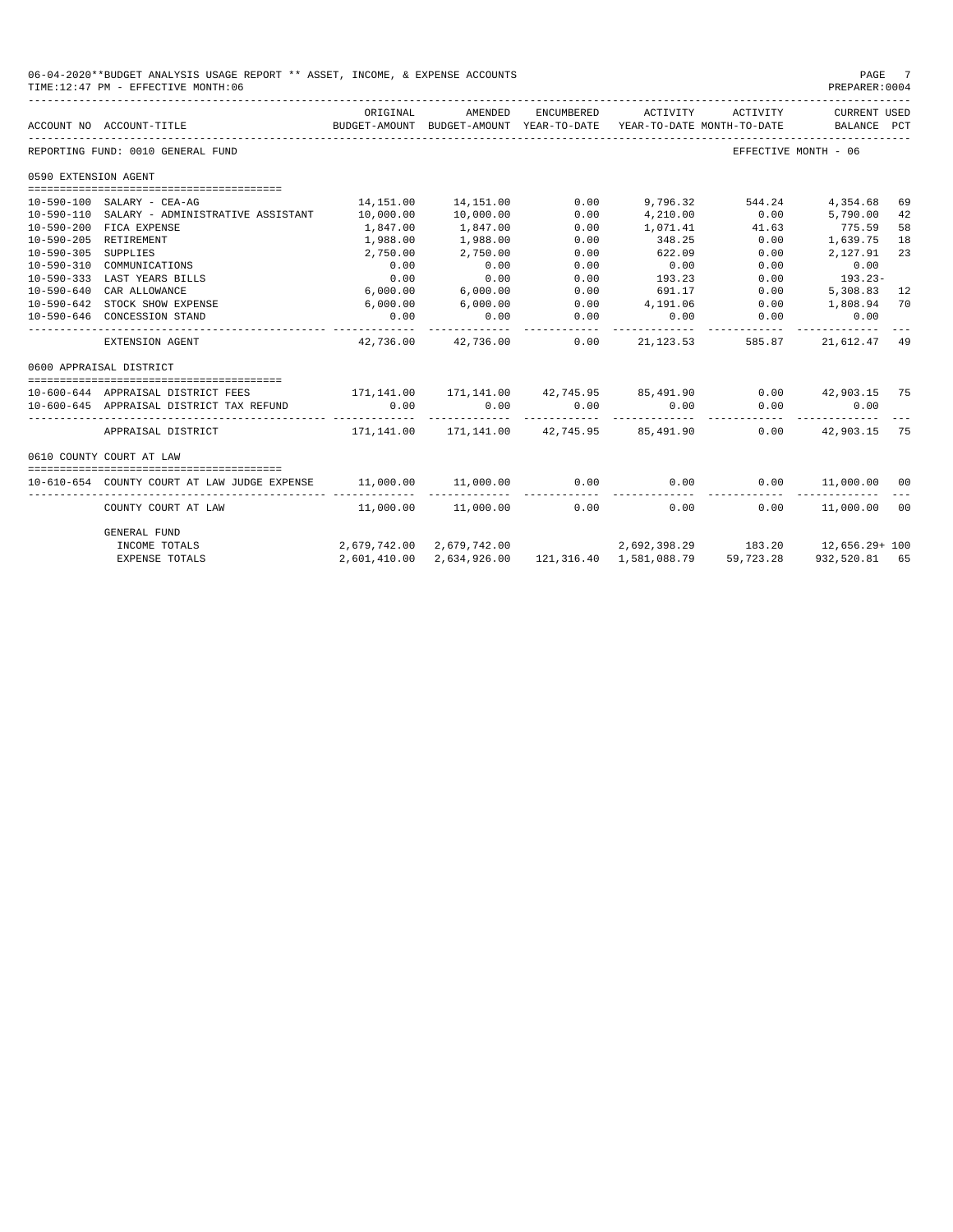|                     | 06-04-2020**BUDGET ANALYSIS USAGE REPORT ** ASSET, INCOME, & EXPENSE ACCOUNTS<br>TIME:12:47 PM - EFFECTIVE MONTH:06<br>----------------------------------- |                        |                                                                                |              |                                       |                     | $\mathtt{PAGE}$<br>PREPARER: 0004  | - 8            |
|---------------------|------------------------------------------------------------------------------------------------------------------------------------------------------------|------------------------|--------------------------------------------------------------------------------|--------------|---------------------------------------|---------------------|------------------------------------|----------------|
|                     | ACCOUNT NO ACCOUNT-TITLE                                                                                                                                   | ORIGINAL               | AMENDED<br>BUDGET-AMOUNT BUDGET-AMOUNT YEAR-TO-DATE YEAR-TO-DATE MONTH-TO-DATE | ENCUMBERED   |                                       | ACTIVITY ACTIVITY   | <b>CURRENT USED</b><br>BALANCE PCT |                |
|                     | REPORTING FUND: 0011 ROAD & BRIDGE PRECINCT 1                                                                                                              |                        |                                                                                |              |                                       |                     | EFFECTIVE MONTH - 06               |                |
| 0100 CASH ACCOUNTS  |                                                                                                                                                            |                        |                                                                                |              |                                       |                     |                                    |                |
|                     |                                                                                                                                                            |                        |                                                                                |              |                                       |                     |                                    |                |
|                     | 11-100-100 CFC: ROAD & BRIDGE PRECINCT 1                                                                                                                   |                        |                                                                                |              | 51,838.75                             | $3,863.40-$         | 115,362.42                         |                |
|                     | 11-100-185 DUE FROM I&S FUND                                                                                                                               |                        |                                                                                |              | 0.00                                  | 0.00                | 0.00                               |                |
|                     | 11-100-197 DUE FROM GENERAL FUND                                                                                                                           |                        |                                                                                |              | 0.00                                  | 0.00                | 0.00                               |                |
|                     | 11-100-280 DELINQUENT TAXES RECEIVABLE                                                                                                                     |                        |                                                                                |              | 0.00                                  | 0.00                | 2,998.17                           |                |
|                     | 11-100-285 ALLOWANCE-UNCOLLECTABLE TAXES<br>11-100-290 DUE FROM APPRAISAL DISTRICT                                                                         |                        |                                                                                |              | 0.56<br>0.00                          | 0.00<br>0.00        | 655.69-<br>0.00                    |                |
|                     | CASH ACCOUNTS                                                                                                                                              |                        |                                                                                |              | 51,839.31                             | . <u>.</u>          | 3,863.40- 117,704.90               |                |
|                     | 0311 REVENUE ACCOUNTS                                                                                                                                      |                        |                                                                                |              |                                       |                     |                                    |                |
|                     |                                                                                                                                                            |                        |                                                                                |              |                                       |                     |                                    |                |
|                     | 11-311-100 ADVALOREM TAXES                                                                                                                                 | 170,000.00             | 170,000.00                                                                     |              | 149,000.00                            | 0.00                | 21,000.00                          | 88             |
|                     | 11-311-105 ROAD & BRIDGE                                                                                                                                   | 26,875.00              | 26,875.00                                                                      |              | 25,915.62                             | 0.00                | 959.38                             | 96<br>78       |
|                     | 11-311-110 MOTOR VEHICLE REGISTRATION<br>11-311-120 GROSS WEIGHT AND AXLE FEES                                                                             | 47,000.00<br>14,000.00 | 47,000.00<br>14,000.00                                                         |              | 36,867.42<br>14,827.12                | 0.00<br>0.00        | 10,132.58<br>827.12+ 106           |                |
|                     | 11-311-125 I&S REVENUE FOR COMM DEB                                                                                                                        | 19,343.00              | 19,343.00                                                                      |              | 0.00                                  | 0.00                | 19,343.00                          | 0 <sub>0</sub> |
|                     | 11-311-130 LONG TERM FINANCING INCOME                                                                                                                      | 0.00                   | 0.00                                                                           |              | 0.00                                  | 0.00                | 0.00                               |                |
|                     | 11-311-140 BRIDGE REPAIR INSURANCE                                                                                                                         | 0.00                   | 0.00                                                                           |              | 0.00                                  | 0.00                | 0.00                               |                |
|                     | 11-311-145 RESERVE FEMA FUNDS                                                                                                                              | 0.00                   | 0.00                                                                           |              | 0.00                                  | 0.00                | 0.00                               |                |
|                     | 11-311-150 OTHER INCOME                                                                                                                                    | 0.00                   | 0.00                                                                           |              | 0.00                                  | 0.00                | 0.00                               |                |
|                     | 11-311-155 RESERVE FUNDS                                                                                                                                   | 0.00                   | 0.00                                                                           |              | 0.00                                  | 0.00                | 0.00                               |                |
|                     | 11-311-160 SALE OF FIXED ASSETS                                                                                                                            | 0.00                   | 0.00                                                                           |              | 0.00                                  | 0.00                | 0.00                               |                |
|                     | 11-311-165 RESERVE CERTZ FUNDS                                                                                                                             | 0.00                   | 0.00                                                                           |              | 0.00                                  | 0.00                | 0.00                               |                |
|                     | 11-311-180 INTEREST EARNED                                                                                                                                 | 0.00                   | 0.00<br>.                                                                      |              | 0.00<br>_____________________________ | 0.00<br>----------- | 0.00<br>. _ _ _ _ _ _ _ _ _ _ _    |                |
|                     | REVENUE ACCOUNTS                                                                                                                                           | 277,218.00             | 277,218.00                                                                     | 0.00         | 226,610.16                            | 0.00                | 50,607.84                          | 82             |
|                     | 0611 EXPENSE ACCOUNTS                                                                                                                                      |                        |                                                                                |              |                                       |                     |                                    |                |
|                     |                                                                                                                                                            |                        |                                                                                |              |                                       |                     |                                    |                |
|                     | 11-611-100 SALARY - COMMISSIONER PCT 1                                                                                                                     | 35, 332.00             | 35,332.00                                                                      | 0.00         | 24,460.56                             | 1,358.92            | 10,871.44                          | 69             |
|                     | 11-611-105 LONGEVITY PAY                                                                                                                                   | 3,450.00               | 3,450.00                                                                       | 0.00         | 0.00                                  | 0.00                | 3,450.00                           | 0 <sub>0</sub> |
|                     | 11-611-110 SALARY - ROAD FOREMAN                                                                                                                           | 35,127.00              | 35,127.00                                                                      | 0.00         | 24,324.30                             | 1,351.35            | 10,802.70                          | 69             |
|                     | 11-611-112 SALARY - ROAD HAND<br>11-611-115 PHONE ALLOWANCE                                                                                                | 29,136.00<br>750.00    | 29,136.00                                                                      | 0.00<br>0.00 | 20,174.40                             | 1,120.80            | 8,961.60                           | 69             |
|                     | 11-611-120 SALARY - PART TIME                                                                                                                              | 10,000.00              | 750.00<br>10,000.00                                                            | 0.00         | 498.24<br>5,092.50                    | 27.68<br>0.00       | 251.76<br>4,907.50                 | 66<br>51       |
|                     | 11-611-200 FICA EXPENSE                                                                                                                                    | 8,630.00               | 8,630.00                                                                       | 0.00         | 5,677.06                              | 293.75              | 2,952.94                           | 66             |
|                     | 11-611-205 RETIREMENT                                                                                                                                      | 9,284.00               | 9,284.00                                                                       | 0.00         | 6,166.79                              | 320.24              | 3,117.21                           | 66             |
|                     | 11-611-210 MEDICAL INSURANCE                                                                                                                               | 30,369.00              | 30,369.00                                                                      | 0.00         | 21,738.78                             | 1,207.71            | 8,630.22                           | 72             |
|                     | 11-611-212 CHILD SUPPORT                                                                                                                                   | 0.00                   | 0.00                                                                           | 0.00         | 0.00                                  | 0.00                | 0.00                               |                |
|                     | 11-611-300 TRAVEL & SCHOOL                                                                                                                                 | 3,000.00               | 3,000.00                                                                       | 0.00         | 110.00                                | 0.00                | 2,890.00                           | 04             |
| 11-611-305 SUPPLIES |                                                                                                                                                            | 8,600.00               | 8,600.00                                                                       | 333.35       | 1,221.46                              | 0.00                | 7,045.19                           | 18             |
|                     | 11-611-310 COMMUNICATIONS                                                                                                                                  | 0.00                   | 0.00                                                                           | 0.00         | 0.00                                  | 0.00                | 0.00                               |                |
| 11-611-315 BONDS    |                                                                                                                                                            | 200.00                 | 200.00                                                                         | 0.00         | 0.00                                  | 0.00                | 200.00                             | 0 <sub>0</sub> |
|                     | 11-611-320 REPAIRS & MAINTENANCE                                                                                                                           | 30,000.00              | 30,000.00                                                                      | 3,132.03     | 12,329.82                             | 0.00                | 14,538.15                          | 52             |
|                     | 11-611-333 LAST YEARS BILLS                                                                                                                                | 0.00                   | 0.00                                                                           | 12.74        | 11,858.64                             | 0.00                | 11,871.38-                         |                |
|                     | 11-611-380 UTILITIES                                                                                                                                       | 3,000.00               | 3,000.00                                                                       | 0.00         | 1,502.83                              | 0.00                | 1,497.17                           | 50             |
|                     | 11-611-620 CAPITAL OUTLAY UNIT COST                                                                                                                        | 0.00                   | 0.00                                                                           | 0.00         | 0.00                                  | 0.00                | 0.00                               |                |
|                     | 11-611-622 CAPITAL OUTLAY (OVER 5,000)                                                                                                                     | 16,590.00              | 16,590.00                                                                      | 0.00         | 16,589.15                             | 0.00                |                                    | $0.85$ 100     |
|                     | 11-611-624 CAPITAL OUTLAY LOAN INTEREST                                                                                                                    | 2,753.00               | 2,753.00                                                                       | 0.00         | 2,752.08                              | 0.00                |                                    | $0.92$ 100     |
|                     | 11-611-625 NEW EQUIPMENT                                                                                                                                   | 0.00                   | 0.00                                                                           | 0.00         | 0.00                                  | 0.00                | 0.00                               |                |
|                     | 11-611-700 DIESEL, OIL, AND GASOLINE                                                                                                                       | 25,000.00              | 25,000.00                                                                      | 1,275.17     | 12,273.97                             | 0.00                | 11,450.86                          | 54             |
|                     | 11-611-705 ROAD MATERIAL & CONSTRUCTION                                                                                                                    | 8,000.00               | 8,000.00                                                                       | 5,334.00     | 0.00                                  | 0.00                | 2,666.00                           | 67             |
|                     | 11-611-710 LOCAL MATCHING CETRZ GT                                                                                                                         | 0.00                   | 0.00                                                                           | 0.00         | 0.00                                  | 0.00                | 0.00                               |                |
|                     | 11-611-715 FEE REIMBURSEMENT                                                                                                                               | 0.00                   | 0.00                                                                           | 0.00         | 0.00                                  | 0.00                | 0.00                               |                |
|                     | 11-611-720 BRIDGE REPAIR                                                                                                                                   | 0.00                   | 0.00                                                                           | 0.00         | 0.00                                  | 0.00                | 0.00                               |                |
|                     | 11-611-725 TIRES & TUBES                                                                                                                                   | 8,000.00               | 8,000.00                                                                       | 862.30       | 7,437.15                              | 0.00                | 299.45- 104                        |                |
|                     | 11-611-730 RESERVE MONEY                                                                                                                                   | 0.00                   | 0.00                                                                           | 0.00         | 0.00                                  | 0.00                | 0.00                               |                |
|                     | 11-611-735 CERTZ RESERVE<br>11-611-740 FEMA RESERVE                                                                                                        | 0.00<br>0.00           | 0.00                                                                           | 0.00<br>0.00 | 0.00<br>0.00                          | 0.00<br>0.00        | 0.00<br>0.00                       |                |
|                     |                                                                                                                                                            | --------               | 0.00                                                                           |              |                                       |                     |                                    |                |
|                     | EXPENSE ACCOUNTS                                                                                                                                           | 267, 221.00            | 267, 221.00                                                                    | 10,949.59    | 174,207.73                            | 5,680.45            | 82,063.68                          | 69             |
|                     | ROAD & BRIDGE PRECINCT 1<br>INCOME TOTALS                                                                                                                  | 277,218.00             | 277,218.00                                                                     |              | 226,610.16                            | 0.00                | 50,607.84                          | 82             |
|                     | EXPENSE TOTALS                                                                                                                                             | 267, 221.00            | 267, 221.00                                                                    | 10,949.59    | 174,207.73                            | 5,680.45            | 82,063.68                          | 69             |
|                     |                                                                                                                                                            |                        |                                                                                |              |                                       |                     |                                    |                |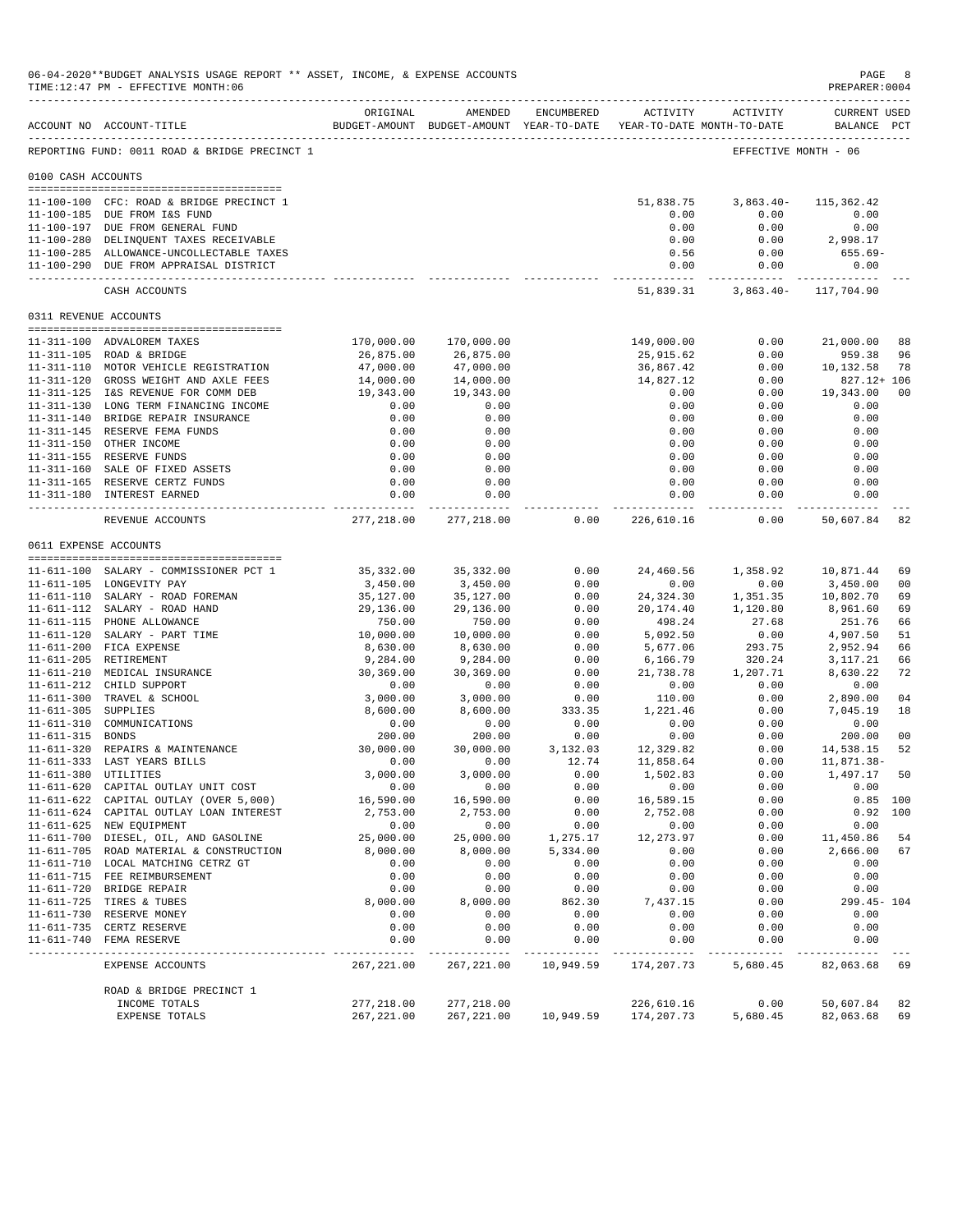|                      | 06-04-2020**BUDGET ANALYSIS USAGE REPORT ** ASSET, INCOME, & EXPENSE ACCOUNTS<br>TIME:12:47 PM - EFFECTIVE MONTH:06 |                                                                                 |                                                                        |                  |                         |                                | PAGE<br>PREPARER:0004           | - 9                  |
|----------------------|---------------------------------------------------------------------------------------------------------------------|---------------------------------------------------------------------------------|------------------------------------------------------------------------|------------------|-------------------------|--------------------------------|---------------------------------|----------------------|
|                      | ACCOUNT NO ACCOUNT-TITLE                                                                                            | ORIGINAL<br>BUDGET-AMOUNT BUDGET-AMOUNT YEAR-TO-DATE YEAR-TO-DATE MONTH-TO-DATE | AMENDED                                                                |                  |                         | ENCUMBERED ACTIVITY ACTIVITY   | CURRENT USED<br>BALANCE PCT     |                      |
|                      | REPORTING FUND: 0012 ROAD & BRIDGE PRECINCT 2                                                                       |                                                                                 |                                                                        |                  |                         |                                | EFFECTIVE MONTH - 06            |                      |
| 0100 CASH ACCOUNTS   |                                                                                                                     |                                                                                 |                                                                        |                  |                         |                                |                                 |                      |
|                      | 12-100-100 CFC: ROAD & BRIDGE PRECINCT 2                                                                            |                                                                                 |                                                                        |                  |                         | 68,835.98 3,897.78- 161,341.23 |                                 |                      |
|                      | 12-100-185 DUE FROM I&S FUND<br>12-100-186 DUE FROM GENERAL FUND                                                    |                                                                                 |                                                                        |                  | 0.00<br>0.00            | 0.00<br>0.00                   | 0.00<br>0.00                    |                      |
|                      | 12-100-280 DELINQUENT TAXES RECEIVABLE                                                                              |                                                                                 |                                                                        |                  | 0.00                    | 0.00                           | 2,998.17                        |                      |
|                      | 12-100-285 ALLOWANCE-UNCOLLECTABLE TAXES<br>12-100-290 DUE FROM APPRAISAL DISTRICT                                  |                                                                                 |                                                                        |                  | 0.55                    | 0.00<br>0.00<br>0.00           | $655.70-$                       |                      |
|                      |                                                                                                                     |                                                                                 |                                                                        |                  | . _ _ _ _ _ _ _ _ _ _ _ | ------------                   | 0.00                            |                      |
|                      | CASH ACCOUNTS                                                                                                       |                                                                                 |                                                                        |                  |                         | 68,836.53 3,897.78- 163,683.70 |                                 |                      |
|                      | 0200 LIABILITY ACCOUNTS                                                                                             |                                                                                 |                                                                        |                  |                         |                                |                                 |                      |
|                      | 12-200-180 ACCOUNTS PAYABLE                                                                                         |                                                                                 |                                                                        |                  | 0.00<br>--------------  | 0.00<br>-----------            | $4,343.40-$<br>--------------   |                      |
|                      | LIABILITY ACCOUNTS                                                                                                  |                                                                                 |                                                                        |                  | 0.00                    | 0.00                           | 4,343.40-                       |                      |
|                      | 0312 REVENUE ACCOUNTS                                                                                               |                                                                                 |                                                                        |                  |                         |                                |                                 |                      |
|                      | 12-312-100 ADVALOREM TAXES                                                                                          | 170,000.00                                                                      | 170,000.00                                                             |                  | 149,000.00              | 0.00                           | 21,000.00                       | 88                   |
|                      | 12-312-105 ROAD & BRIDGE                                                                                            | 26,875.00                                                                       | 26,875.00                                                              |                  | 25,915.62               | 0.00                           | 959.38                          | 96                   |
|                      | 12-312-110 MOTOR VEHICLE REGISTRATION                                                                               | 47,000.00                                                                       | 47,000.00                                                              |                  | 36,867.43               | 0.00                           | 10,132.57                       | 78                   |
|                      | 12-312-120 GROSS WEIGHT AND AXLE FEES<br>12-312-125 I&S REVENUE FOR COMM DEB                                        | 14,000.00<br>29,774.00                                                          | 14,000.00<br>29,774.00                                                 |                  | 14,827.10<br>0.00       | 0.00<br>0.00                   | 827.10+ 106<br>29,774.00        | 0 <sub>0</sub>       |
|                      | 12-312-130 LONG TERM FINANCING INCOME                                                                               | 0.00                                                                            | 0.00                                                                   |                  | 0.00                    | 0.00                           | 0.00                            |                      |
|                      | 12-312-140 BRIDGE REPAIR INSURANCE                                                                                  | 0.00                                                                            | 0.00                                                                   |                  | 0.00                    | 0.00                           | 0.00                            |                      |
|                      | 12-312-145 RESERVE FEMA FUNDS                                                                                       | 0.00                                                                            | 0.00                                                                   |                  | 0.00                    | 0.00                           | 0.00                            |                      |
|                      | 12-312-150 OTHER INCOME<br>12-312-155 RESERVE FUNDS                                                                 | 0.00<br>0.00                                                                    | 0.00                                                                   |                  | 50.58                   | 0.00                           | $50.58+$                        |                      |
|                      | 12-312-160 SALE OF FIXED ASSETS                                                                                     | 0.00                                                                            | 0.00<br>0.00                                                           |                  | 0.00<br>0.00            | 0.00<br>0.00                   | 0.00<br>0.00                    |                      |
|                      | 12-312-165 RESERVE CERTZ FUNDS                                                                                      | 0.00                                                                            | 0.00                                                                   |                  | 0.00                    | 0.00                           | 0.00                            |                      |
|                      | 12-312-180 INTEREST EARNED<br>---------------------------------                                                     | 0.00<br>------------- -                                                         | 0.00<br>-------------                                                  |                  | 0.00<br>. <u>.</u>      | 0.00<br>---------              | 0.00<br>------------            |                      |
|                      | REVENUE ACCOUNTS                                                                                                    |                                                                                 | 287,649.00 287,649.00                                                  | 0.00             | 226,660.73              | 0.00                           | 60,988.27                       | -79                  |
|                      | 0612 EXPENSE ACCOUNTS                                                                                               |                                                                                 |                                                                        |                  |                         |                                |                                 |                      |
|                      |                                                                                                                     |                                                                                 |                                                                        |                  |                         |                                |                                 |                      |
|                      | 12-612-100 SALARY - COMMISSIONER PCT 2<br>12-612-105 LONGEVITY PAY                                                  | 35,332.00<br>1,200.00                                                           | 35,332.00<br>1,200.00                                                  | 0.00<br>0.00     | 24,460.56<br>0.00       | 0.00                           | 1,358.92 10,871.44<br>1,200.00  | 69<br>0 <sub>0</sub> |
|                      | 12-612-110 SALARY - ROAD FOREMAN                                                                                    | 35,127.00                                                                       | 35,127.00                                                              | 0.00             |                         |                                |                                 | 45                   |
|                      | 12-612-112 SALARY - ROAD HAND                                                                                       | 29,136.00                                                                       | 29,136.00                                                              | 0.00             | 18,773.40               |                                |                                 | 64                   |
|                      | 12-612-115 PHONE ALLOWANCE                                                                                          | 1,000.00                                                                        | 1,000.00                                                               | 0.00             | 692.00                  | 41.52                          | 308.00                          | 69                   |
|                      | 12-612-120 SALARY - PART TIME<br>12-612-200 FICA EXPENSE                                                            | 10,000.00<br>8,577.00                                                           | 10,000.00<br>8,577.00                                                  | 0.00<br>0.00     | 11,789.80<br>5,466.92   | 296.26                         | $0.00$ 1,789.80-118<br>3,110.08 | 64                   |
|                      | 12-612-205 RETIREMENT                                                                                               | 9,227.00                                                                        | 9,227.00                                                               | 0.00             | 5,886.60                | 321.39                         | 3,340.40                        | 64                   |
|                      | 12-612-210 MEDICAL INSURANCE                                                                                        | 30,369.00                                                                       | 30,369.00                                                              | 0.00             | 12,873.48               | 805.14                         | 17,495.52                       | 42                   |
|                      | 12-612-212 CHILD SUPPORT                                                                                            | 0.00                                                                            | 0.00                                                                   | 0.00             | 761.53                  | 0.00                           | $761.53-$                       |                      |
| 12-612-305 SUPPLIES  | 12-612-300 TRAVEL & SCHOOL                                                                                          | 3,000.00<br>8,600.00                                                            | 3,000.00<br>8,600.00                                                   | 0.00<br>340.18   | 110.00<br>2,006.01      | 0.00<br>0.00                   | 2,890.00 04<br>6,253.81         | 27                   |
|                      | 12-612-310 COMMUNICATIONS                                                                                           | 0.00                                                                            | 0.00                                                                   | 0.00             | 0.00                    | 0.00                           | 0.00                            |                      |
| 12-612-315 BONDS     |                                                                                                                     | 200.00                                                                          | 200.00                                                                 | 0.00             | 0.00                    | 0.00                           | 200.00                          | 0 <sub>0</sub>       |
|                      | 12-612-320 REPAIRS & MAINTENANCE                                                                                    | 30,000.00                                                                       | 30,000.00                                                              | 6,769.66         | 11,566.31               | 0.00                           | 11,664.03                       | 61                   |
| 12-612-380 UTILITIES | 12-612-333 LAST YEARS BILLS                                                                                         | 0.00<br>3,000.00                                                                | 0.00<br>3,000.00                                                       | 448.21<br>30.00  | 5,292.11<br>1,762.24    | 0.00<br>0.00                   | 5,740.32-<br>1,207.76           | 60                   |
|                      | 12-612-620 CAPITAL OUTLAY UNIT COST                                                                                 | 0.00                                                                            | 0.00                                                                   | 0.00             | 0.00                    | 0.00                           | 0.00                            |                      |
|                      | 12-612-622 CAPITAL OUTLAY (OVER 5,000)                                                                              | 29,774.00                                                                       | 29,774.00                                                              | 0.00             | 21,548.90               | 0.00                           | 8,225.10                        | 72                   |
|                      | 12-612-624 CAPITAL OUTLAY LOAN INTEREST                                                                             | 0.00                                                                            | 0.00                                                                   | 0.00             | 0.00                    | 0.00                           | 0.00                            |                      |
|                      | 12-612-625 NEW EQUIPMENT<br>12-612-700 DIESEL, OIL, AND GASOLINE                                                    | 0.00<br>25,000.00                                                               | 0.00<br>25,000.00                                                      | 0.00<br>1,627.04 | 0.00<br>17,239.22       | 0.00<br>0.00                   | 0.00<br>6,133.74                | 75                   |
|                      | 12-612-705 ROAD MATERIAL & CONSTRUCTION                                                                             | 8,000.00                                                                        | 8,000.00                                                               | 0.00             | 450.00                  | 0.00                           | 7,550.00                        | 06                   |
|                      | 12-612-710 LOCAL MATCHING CETRZ GT                                                                                  | 0.00                                                                            | 0.00                                                                   | 0.00             | 0.00                    | 0.00                           | 0.00                            |                      |
|                      | 12-612-715 FEE REIMBURSEMENT                                                                                        | 0.00                                                                            | 0.00                                                                   | 0.00             | 0.00                    | 0.00                           | 0.00                            |                      |
|                      | 12-612-720 BRIDGE REPAIR<br>12-612-725 TIRES & TUBES                                                                | 0.00<br>8,000.00                                                                | 0.00<br>8,000.00                                                       | 0.00<br>0.00     | 0.00<br>2,322.73        | 0.00<br>0.00                   | 0.00<br>5,677.27                | 29                   |
|                      | 12-612-730 RESERVE MONEY                                                                                            | 0.00                                                                            | 0.00                                                                   | 0.00             | 0.00                    | 0.00                           | 0.00                            |                      |
|                      | 12-612-735 CERTZ RESERVE                                                                                            | 0.00                                                                            | 0.00                                                                   | 0.00             | 0.00                    | 0.00                           | 0.00                            |                      |
|                      | 12-612-740 FEMA RESERVE                                                                                             | 24,710.66                                                                       | 24,710.66                                                              | 0.00             | 0.00                    | 0.00                           | 24,710.66                       | 00                   |
|                      | EXPENSE ACCOUNTS                                                                                                    | 300,252.66                                                                      | 300,252.66                                                             |                  | 9,215.09 158,762.47     |                                | 5, 295.38 132, 275.10 56        |                      |
|                      | ROAD & BRIDGE PRECINCT 2<br>INCOME TOTALS                                                                           |                                                                                 | 287,649.00 287,649.00                                                  |                  | 226,660.73              |                                | $0.00$ 60,988.27                | 79                   |
|                      | EXPENSE TOTALS                                                                                                      |                                                                                 | 300, 252.66 300, 252.66 9, 215.09 158, 762.47 5, 295.38 132, 275.10 56 |                  |                         |                                |                                 |                      |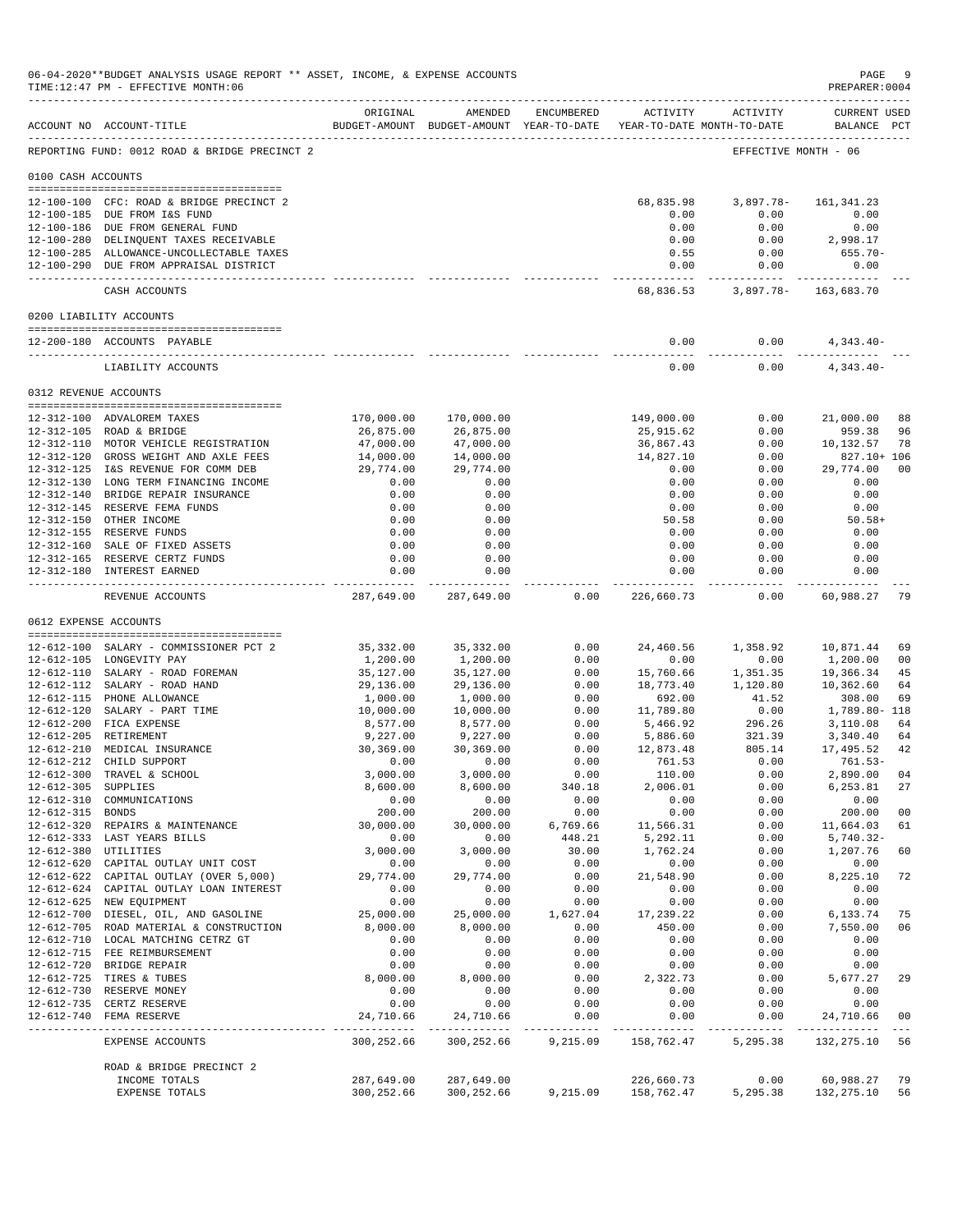|                     | TIME:12:47 PM - EFFECTIVE MONTH:06                                                 |                         |                         |              |                                                                                 |                                            | PREPARER: 0004                 |                      |
|---------------------|------------------------------------------------------------------------------------|-------------------------|-------------------------|--------------|---------------------------------------------------------------------------------|--------------------------------------------|--------------------------------|----------------------|
|                     | ACCOUNT NO ACCOUNT-TITLE                                                           | ORIGINAL                | AMENDED                 | ENCUMBERED   | ACTIVITY<br>BUDGET-AMOUNT BUDGET-AMOUNT YEAR-TO-DATE YEAR-TO-DATE MONTH-TO-DATE | ACTIVITY                                   | <b>CURRENT USED</b><br>BALANCE | $_{\rm PCT}$         |
|                     | REPORTING FUND: 0013 ROAD & BRIDGE PRECINCT 3                                      |                         |                         |              |                                                                                 |                                            | EFFECTIVE MONTH - 06           |                      |
| 0100 CASH ACCOUNTS  |                                                                                    |                         |                         |              |                                                                                 |                                            |                                |                      |
|                     | 13-100-100 CFC: ROAD & BRIDGE PRECINCT 3                                           |                         |                         |              | 117,366.37                                                                      | $4,320.17-$                                | 228,684.68                     |                      |
|                     | 13-100-185 DUE FROM I&S FUND                                                       |                         |                         |              | 0.00                                                                            | 0.00                                       | 0.00                           |                      |
|                     | 13-100-186 DUE TO GENERAL FUND                                                     |                         |                         |              | 0.00                                                                            | 0.00                                       | 0.00                           |                      |
|                     | 13-100-280 DELINQUENT TAXES RECEIVABLE<br>13-100-285 ALLOWANCE-UNCOLLECTABLE TAXES |                         |                         |              | 0.00<br>0.55                                                                    | 0.00<br>0.00                               | 2,998.17<br>$655.70 -$         |                      |
|                     | 13-100-290 DUE FROM APPRAISAL DISTRICT                                             |                         |                         |              | 0.00                                                                            | 0.00                                       | 0.00                           |                      |
|                     | CASH ACCOUNTS                                                                      |                         |                         |              | -------------<br>117,366.92                                                     | ------------<br>4,320.17-                  | .<br>231,027.15                |                      |
|                     | 0200 LIABILITY ACCOUNTS                                                            |                         |                         |              |                                                                                 |                                            |                                |                      |
|                     | 13-200-180 ACCOUNTS PAYABLE                                                        |                         |                         |              | 0.00                                                                            | 0.00                                       | 1,428.70-                      |                      |
|                     | LIABILITY ACCOUNTS                                                                 |                         |                         |              | 0.00                                                                            | 0.00                                       | $1,428.70-$                    |                      |
|                     | 0313 REVENUE ACCOUNTS                                                              |                         |                         |              |                                                                                 |                                            |                                |                      |
|                     | 13-313-100 ADVALOREM TAXES                                                         | 170,000.00              | 170,000.00              |              | 149,000.00                                                                      | 0.00                                       | 21,000.00                      | 88                   |
|                     | 13-313-105 ROAD & BRIDGE                                                           | 26,785.00               | 26,785.00               |              | 25,915.59                                                                       | 0.00                                       | 869.41                         | 97                   |
|                     | 13-313-110 MOTOR VEHICLE REGISTRATION                                              | 47,000.00               | 47,000.00               |              | 36,867.45                                                                       | 0.00                                       | 10,132.55                      | 78                   |
|                     | 13-313-120 GROSS WEIGHT AND AXLE FEES                                              | 14,000.00               | 14,000.00               |              | 14,827.11                                                                       | 0.00                                       | 827.11+ 106                    |                      |
|                     | 13-313-125 I&S REVENUE FOR COMM DEB<br>13-313-130 LONG TERM FINANCING INCOME       | 0.00<br>0.00            | 0.00<br>0.00            |              | 0.00<br>0.00                                                                    | 0.00<br>0.00                               | 0.00<br>0.00                   |                      |
|                     | 13-313-140 BRIDGE REPAIR INSURANCE                                                 | 0.00                    | 0.00                    |              | 0.00                                                                            | 0.00                                       | 0.00                           |                      |
|                     | 13-313-145 RESERVE FEMA FUNDS                                                      | 0.00                    | 0.00                    |              | 0.00                                                                            | 0.00                                       | 0.00                           |                      |
|                     | 13-313-150 OTHER INCOME                                                            | 0.00                    | 0.00                    |              | 3,000.00                                                                        | 0.00                                       | $3,000.00+$                    |                      |
|                     | 13-313-155 RESERVE FUNDS<br>13-313-160 SALE OF FIXED ASSETS                        | 0.00<br>0.00            | 0.00<br>0.00            |              | 0.00<br>0.00                                                                    | 0.00<br>0.00                               | 0.00<br>0.00                   |                      |
|                     | 13-313-165 RESERVE CERTZ FUNDS                                                     | 0.00                    | 0.00                    |              | 0.00                                                                            | 0.00                                       | 0.00                           |                      |
|                     | 13-313-180 INTEREST EARNED                                                         | 0.00                    | 0.00                    |              | 0.00                                                                            | 0.00                                       | 0.00                           |                      |
|                     | 13-313-185 PIPELINE INCOME                                                         | 0.00<br>-----------     | 0.00<br>-------------   |              | 4,500.00<br>-------------                                                       | 0.00<br>$- - - - -$                        | $4,500.00+$<br>-------------   |                      |
|                     | REVENUE ACCOUNTS                                                                   | 257,785.00              | 257,785.00              | 0.00         | 234,110.15                                                                      | 0.00                                       | 23,674.85                      | 91                   |
|                     | 0613 EXPENSE ACCOUNTS                                                              |                         |                         |              |                                                                                 |                                            |                                |                      |
|                     | 13-613-100 SALARY - COMMISSIONER PCT 3                                             | 35,332.00               | 35, 332.00              | 0.00         | 24,460.56                                                                       | 1,358.92                                   | 10,871.44                      | 69                   |
|                     | 13-613-105 LONGEVITY PAY                                                           | 3,000.00                | 3,000.00                | 0.00         | 0.00                                                                            | 0.00                                       | 3,000.00                       | 00                   |
|                     | 13-613-110 SALARY - ROAD FOREMAN<br>13-613-112 SALARY - ROAD HAND                  | 35,127.00<br>26, 427.00 | 35,127.00<br>26, 427.00 | 0.00<br>0.00 | 24,324.30<br>17,250.90                                                          | 1,351.35<br>1,120.80                       | 10,802.70<br>9,176.10          | 69<br>65             |
|                     | 13-613-115 PHONE ALLOWANCE                                                         | 1,620.00                | 1,620.00                | 0.00         | 249.12                                                                          | 13.84                                      | 1,370.88                       | 15                   |
|                     | 13-613-120 SALARY - PART TIME                                                      | 10,000.00               | 10,000.00               | 0.00         | 1,897.00                                                                        | 500.00                                     | 8,103.00                       | 19                   |
|                     | 13-613-200 FICA EXPENSE                                                            | 8,388.00                | 8,388.00                | 0.00         | 5,156.80                                                                        | 328.62                                     | 3,231.20                       | 61                   |
|                     | 13-613-205 RETIREMENT<br>13-613-210 MEDICAL INSURANCE                              | 9,024.00<br>30,369.00   | 9,024.00<br>30,369.00   | 0.00<br>0.00 | 5,641.54<br>21,606.58                                                           | 360.59<br>1,207.71                         | 3,382.46<br>8,762.42           | 63<br>71             |
|                     | 13-613-212 CHILD SUPPORT                                                           | 0.00                    | 0.00                    | 0.00         | 0.00                                                                            | 0.00                                       | 0.00                           |                      |
|                     | 13-613-300 TRAVEL & SCHOOL                                                         | 3,000.00                | 3,000.00                | 0.00         | 110.00                                                                          | 0.00                                       | 2,890.00                       | 04                   |
| 13-613-305 SUPPLIES |                                                                                    | 8,600.00                | 11,600.00               | 176.27       | 864.48                                                                          | 0.00                                       | 10,559.25                      | 09                   |
| 13-613-315 BONDS    | 13-613-310 COMMUNICATIONS                                                          | 1,159.00<br>200.00      | 1,159.00<br>200.00      | 0.00<br>0.00 | 0.00<br>0.00                                                                    | 0.00<br>0.00                               | 1,159.00<br>200.00             | 00<br>0 <sub>0</sub> |
|                     | 13-613-320 REPAIRS & MAINTENANCE                                                   | 30,000.00               | 30,000.00               | 2,582.71     | 4,497.00                                                                        | 0.00                                       | 22,920.29                      | 24                   |
|                     | 13-613-333 LAST YEARS BILLS                                                        | 0.00                    | 0.00                    | 599.74       | 2,016.70                                                                        | 0.00                                       | 2,616.44-                      |                      |
|                     | 13-613-380 UTILITIES                                                               | 2,000.00                | 2,000.00                | 32.00        | 1,042.17                                                                        | 0.00                                       | 925.83                         | 54                   |
|                     | 13-613-620 CAPITAL OUTLAY UNIT COST<br>13-613-622 CAPITAL OUTLAY (OVER 5,000)      | 0.00<br>0.00            | 0.00<br>0.00            | 0.00<br>0.00 | 0.00<br>0.00                                                                    | 0.00<br>0.00                               | 0.00<br>0.00                   |                      |
|                     | 13-613-624 CAPITAL OUTLAY LOAN INTEREST                                            | 0.00                    | 0.00                    | 0.00         | 0.00                                                                            | 0.00                                       | 0.00                           |                      |
|                     | 13-613-625 NEW EQUIPMENT                                                           | 0.00                    | 0.00                    | 0.00         | 0.00                                                                            | 0.00                                       | 0.00                           |                      |
|                     | 13-613-700 DIESEL, OIL, AND GASOLINE                                               | 25,000.00               | 25,000.00               | 1,148.68     | 10,638.79                                                                       | 0.00                                       | 13, 212.53                     | 47                   |
|                     | 13-613-705 ROAD MATERIAL & CONSTRUCTION<br>13-613-710 LOCAL MATCHING CETRZ GT      | 8,000.00<br>0.00        | 8,000.00<br>0.00        | 0.00<br>0.00 | 0.00<br>0.00                                                                    | 0.00<br>0.00                               | 8,000.00<br>0.00               | 00                   |
|                     | 13-613-715 FEE REIMBURSEMENT                                                       | 0.00                    | 0.00                    | 0.00         | 0.00                                                                            | 0.00                                       | 0.00                           |                      |
|                     | 13-613-720 BRIDGE REPAIR                                                           | 0.00                    | 0.00                    | 0.00         | 0.00                                                                            | 0.00                                       | 0.00                           |                      |
|                     | 13-613-725 TIRES & TUBES                                                           | 8,000.00                | 8,000.00                | 2,052.27     | 803.81                                                                          | $\begin{array}{c} 0.00 \ 0.00 \end{array}$ | 5, 143.92                      | 36                   |
|                     | 13-613-730 RESERVE MONEY<br>13-613-735 CERTZ RESERVE                               | 0.00<br>0.00            | 0.00<br>0.00            | 0.00<br>0.00 | 0.00<br>0.00                                                                    | 0.00                                       | 0.00<br>0.00                   |                      |
|                     | 13-613-740 FEMA RESERVE                                                            | 52,000.00               | 52,000.00               | 0.00         | 0.00                                                                            | 0.00                                       | 52,000.00                      | 00                   |
|                     | EXPENSE ACCOUNTS                                                                   | 297,246.00              |                         |              | 300,246.00 6,591.67 120,559.75                                                  | 6,241.83                                   | 173,094.58 42                  |                      |
|                     | ROAD & BRIDGE PRECINCT 3                                                           |                         |                         |              |                                                                                 |                                            |                                |                      |
|                     | INCOME TOTALS<br>EXPENSE TOTALS                                                    | 257,785.00              | 257,785.00              |              | 297,246.00 300,246.00 6,591.67 120,559.75                                       | 234,110.15 0.00<br>6,241.83                | 23,674.85 91<br>173,094.58 42  |                      |
|                     |                                                                                    |                         |                         |              |                                                                                 |                                            |                                |                      |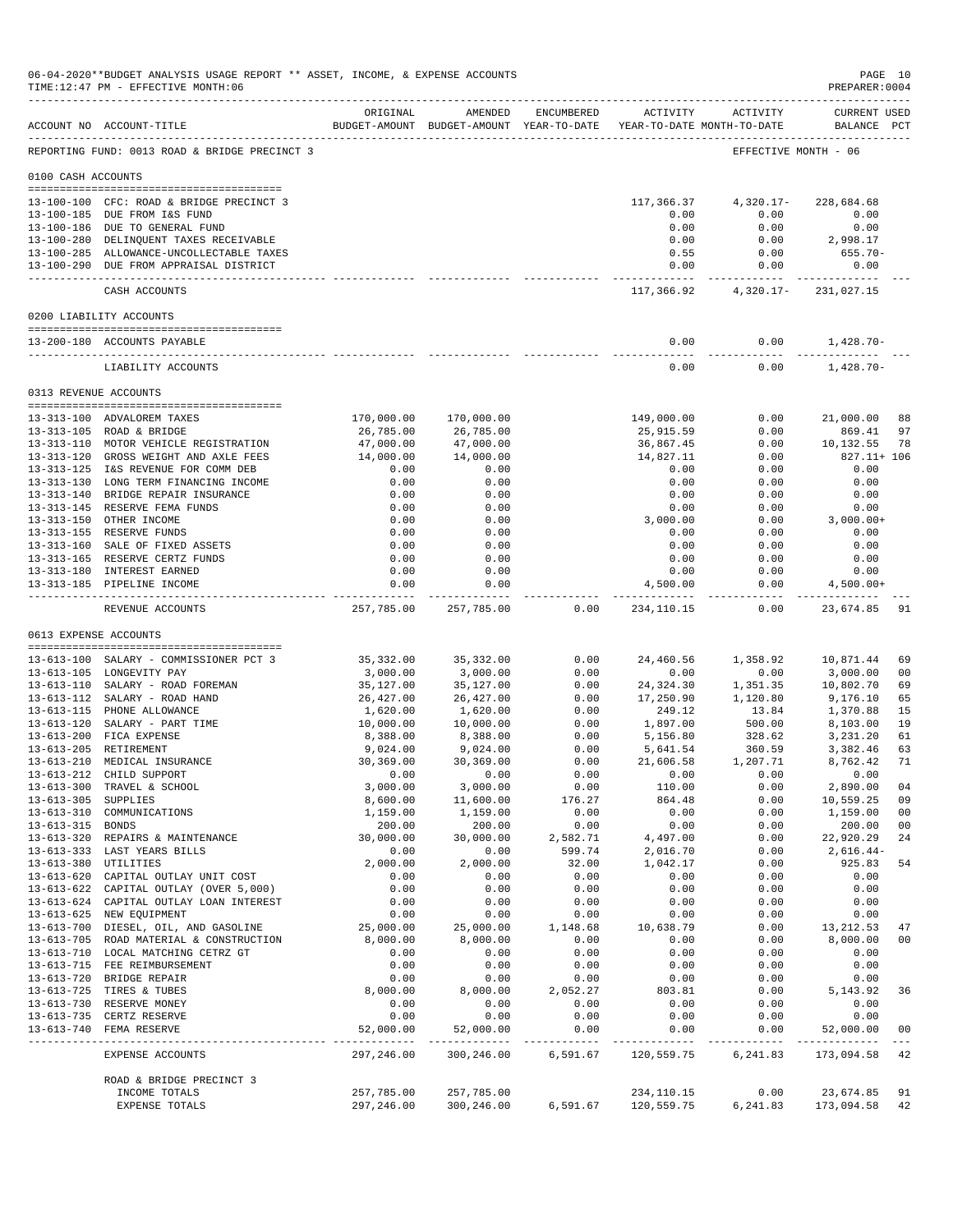|                       | 06-04-2020**BUDGET ANALYSIS USAGE REPORT ** ASSET, INCOME, & EXPENSE ACCOUNTS<br>TIME:12:47 PM - EFFECTIVE MONTH:06 |                           |                                                                                |                      |                           |                                    | PREPARER: 0004                     | PAGE 11              |
|-----------------------|---------------------------------------------------------------------------------------------------------------------|---------------------------|--------------------------------------------------------------------------------|----------------------|---------------------------|------------------------------------|------------------------------------|----------------------|
|                       | ACCOUNT NO ACCOUNT-TITLE                                                                                            | ORIGINAL                  | AMENDED<br>BUDGET-AMOUNT BUDGET-AMOUNT YEAR-TO-DATE YEAR-TO-DATE MONTH-TO-DATE | ENCUMBERED           |                           | ACTIVITY ACTIVITY                  | <b>CURRENT USED</b><br>BALANCE PCT |                      |
|                       | REPORTING FUND: 0014 ROAD & BRIDGE PRECINCT 4                                                                       |                           |                                                                                |                      |                           | EFFECTIVE MONTH - 06               |                                    |                      |
| 0100 CASH ACCOUNTS    |                                                                                                                     |                           |                                                                                |                      |                           |                                    |                                    |                      |
|                       | 14-100-100 CFC: ROAD & BRIDGE PRECINCT 4                                                                            |                           |                                                                                |                      | 35,811.23                 | 11,560.78-                         | 104,962.98                         |                      |
|                       | 14-100-185 DUE FROM I&S FUND                                                                                        |                           |                                                                                |                      | 0.00                      | 0.00                               | 0.00                               |                      |
|                       | 14-100-186 DUE FROM GENERAL FUND                                                                                    |                           |                                                                                |                      | 0.00                      | 0.00                               | 0.00                               |                      |
|                       | 14-100-280 DELINQUENT TAXES RECEIVABLE                                                                              |                           |                                                                                |                      | 0.00                      | 0.00                               | 2,998.17                           |                      |
|                       | 14-100-285 ALLOWANCE-UNCOLLECTABLE TAXES                                                                            |                           |                                                                                |                      | 0.55                      | 0.00                               | 655.70-                            |                      |
|                       | 14-100-290 DUE FROM APPRAISAL DISTRICT                                                                              |                           |                                                                                |                      | 0.00                      | 0.00                               | 0.00                               |                      |
|                       | CASH ACCOUNTS                                                                                                       |                           |                                                                                |                      |                           | 35,811.78   11,560.78   107,305.45 |                                    |                      |
| 0314 REVENUE ACCOUNTS |                                                                                                                     |                           |                                                                                |                      |                           |                                    |                                    |                      |
|                       | 14-314-100 ADVALOREM TAXES                                                                                          | 170,000.00                | 170,000.00                                                                     |                      | 149,000.00                | 0.00                               | 21,000.00                          | 88                   |
|                       | 14-314-105 ROAD & BRIDGE                                                                                            | 26,875.00                 | 26,875.00                                                                      |                      | 25,915.61                 | 0.00                               | 959.39                             | 96                   |
|                       | 14-314-110 MOTOR VEHICLE REGISTRATION                                                                               | 47,000.00                 | 47,000.00                                                                      |                      | 36,867.43                 | 0.00                               | 10,132.57                          | 78                   |
|                       | 14-314-120 GROSS WEIGHT AND AXLE FEES                                                                               | 14,000.00                 | 14,000.00                                                                      |                      | 14,827.10                 | 0.00                               | 827.10+ 106                        |                      |
|                       | 14-314-125 I&S REVENUE FOR COMM DEB                                                                                 | 43,151.00                 | 43,151.00                                                                      |                      | 0.00                      | 0.00                               | 43,151.00                          | 0 <sub>0</sub>       |
|                       | 14-314-130 LONG TERM FINANCING INCOME                                                                               | 0.00                      | 0.00                                                                           |                      | 0.00                      | 0.00                               | 0.00                               |                      |
|                       | 14-314-140 BRIDGE REPAIR INSURANCE                                                                                  | 0.00                      | 0.00                                                                           |                      | 0.00                      | 0.00                               | 0.00                               |                      |
|                       | 14-314-145 RESERVE FEMA FUNDS                                                                                       | 0.00                      | 0.00                                                                           |                      | 0.00                      | 0.00                               | 0.00                               |                      |
|                       | 14-314-150 OTHER INCOME                                                                                             | 0.00                      | 0.00                                                                           |                      | 4,675.93                  | 0.00                               | 4,675.93+                          |                      |
|                       | 14-314-155 RESERVE FUNDS<br>14-314-160 SALE OF FIXED ASSETS                                                         | 0.00                      | 0.00                                                                           |                      | 0.00<br>0.00              | 0.00                               | 0.00                               |                      |
|                       |                                                                                                                     | 0.00<br>0.00              | 0.00<br>0.00                                                                   |                      | 0.00                      | 0.00<br>0.00                       | 0.00<br>0.00                       |                      |
|                       | 14-314-165 RESERVE CERTZ FUNDS<br>14-314-180 INTEREST EARNED                                                        | 0.00                      | 0.00                                                                           |                      | 0.00                      | 0.00                               | 0.00                               |                      |
|                       | --------------------------------<br>REVENUE ACCOUNTS                                                                | ------------              | ------------<br>301,026.00 301,026.00                                          | 0.00                 | --------------            | -----------<br>231,286.07 0.00     | ----------<br>69,739.93            | 77                   |
| 0614 EXPENSE ACCOUNTS |                                                                                                                     |                           |                                                                                |                      |                           |                                    |                                    |                      |
|                       |                                                                                                                     |                           |                                                                                |                      |                           |                                    |                                    |                      |
|                       | 14-614-100 SALARY - COMMISSIONER PCT 4                                                                              | 35,332.00                 | 35,332.00                                                                      | 0.00                 | 24,460.56                 | 1,358.92                           | 10,871.44                          | 69                   |
|                       | 14-614-105 LONGEVITY PAY                                                                                            | 1,200.00                  | 1,200.00                                                                       | 0.00                 | 0.00                      | 0.00                               | 1,200.00                           | 0 <sup>0</sup>       |
|                       | 14-614-110 SALARY - ROAD FOREMAN                                                                                    | 35,127.00                 | 35,127.00                                                                      | 0.00                 | 24,324.31                 | 1,351.35                           | 10,802.69                          | 69                   |
|                       | 14-614-112 SALARY - ROAD HAND                                                                                       | 29,136.00                 | 29,136.00                                                                      | 0.00                 | 17,099.21                 | 1,120.80                           | 12,036.79                          | 59                   |
|                       | 14-614-115 PHONE ALLOWANCE<br>14-614-120 SALARY - PART TIME                                                         | 1,000.00<br>10,000.00     | 1,000.00<br>10,000.00                                                          | 0.00<br>0.00         | 692.00<br>1,042.28        | 41.52<br>0.00                      | 308.00<br>8,957.72                 | 69<br>10             |
|                       | 14-614-200 FICA EXPENSE                                                                                             | 8,445.00                  | 8,445.00                                                                       | 0.00                 | 5,168.59                  | 296.26                             | 3,276.41                           | 61                   |
|                       | 14-614-205 RETIREMENT                                                                                               | 9,086.00                  | 9,086.00                                                                       | 0.00                 | 5,592.92                  | 321.39                             | 3,493.08                           | 62                   |
|                       | 14-614-210 MEDICAL INSURANCE                                                                                        | 30,369.00                 | 30,369.00                                                                      | 0.00                 | 20,030.24                 | 1,207.71                           | 10,338.76                          | 66                   |
|                       | 14-614-212 CHILD SUPPORT                                                                                            | 0.00                      | 0.00                                                                           | 0.00                 | 0.00                      | 0.00                               | 0.00                               |                      |
|                       | 14-614-300 TRAVEL & SCHOOL                                                                                          | 3,000.00                  | 3,000.00                                                                       | 0.00                 |                           | $110.00$ 0.00<br>5,706.57 2,015.75 | 2,890.00                           | 04                   |
| 14-614-305 SUPPLIES   |                                                                                                                     | 8,600.00                  | 8,600.00                                                                       | 1,224.88             |                           |                                    | 1,668.55                           | 81                   |
|                       | 14-614-310 COMMUNICATIONS                                                                                           | 650.00                    | 650.00                                                                         | 0.00                 | 0.00                      | 0.00                               | 650.00                             | 0 <sub>0</sub>       |
| 14-614-315 BONDS      |                                                                                                                     | 200.00<br>30,000.00       | 200.00                                                                         | 0.00<br>6,906.37     | 0.00<br>17, 175.88        | 0.00<br>2, 215.75                  | 200.00<br>5,917.75                 | 0 <sub>0</sub><br>80 |
|                       | 14-614-320 REPAIRS & MAINTENANCE<br>14-614-333 LAST YEARS BILLS                                                     | 0.00                      | 30,000.00<br>0.00                                                              | 12.74                | 9,390.05                  | 0.00                               | $9,402.79 -$                       |                      |
| 14-614-380 UTILITIES  |                                                                                                                     | 2,000.00                  | 2,000.00                                                                       | 45.23                | 832.51                    | 0.00                               | 1,122.26                           | 44                   |
|                       | 14-614-620 CAPITAL OUTLAY UNIT COST                                                                                 | 0.00                      | 0.00                                                                           | 0.00                 | 0.00                      | 0.00                               | 0.00                               |                      |
|                       | 14-614-622 CAPITAL OUTLAY (OVER 5,000)                                                                              | 39,737.00                 | 39,737.00                                                                      | 0.00                 | 39,737.00                 | 0.00                               |                                    | 0.00 100             |
|                       | 14-614-624 CAPITAL OUTLAY LOAN INTEREST                                                                             | 3,414.00                  | 3,414.00                                                                       | 0.00                 | 3, 413.15                 | 0.00                               |                                    | $0.85$ 100           |
|                       | 14-614-625 NEW EQUIPMENT                                                                                            | 0.00                      | 0.00                                                                           | 0.00                 | 0.00                      | 0.00                               | 0.00                               |                      |
|                       | 14-614-700 DIESEL, OIL, AND GASOLINE                                                                                | 25,000.00                 | 25,000.00                                                                      | 5,557.97             | 17,937.89                 | 1,215.75                           | 1,504.14                           | 94                   |
|                       | 14-614-705 ROAD MATERIAL & CONSTRUCTION                                                                             | 8,000.00                  | 9,900.00                                                                       | 0.00                 | 1,668.63                  | 0.00                               | 8,231.37                           | 17                   |
|                       | 14-614-710 LOCAL MATCHING CETRZ GT                                                                                  | 0.00                      | 0.00                                                                           | 0.00                 | 0.00                      | 0.00                               | 0.00                               |                      |
|                       | 14-614-715 FEE REIMBURSEMENT<br>14-614-720 BRIDGE REPAIR                                                            | 0.00<br>0.00              | 0.00<br>0.00                                                                   | 0.00<br>0.00         | 0.00<br>0.00              | 0.00<br>0.00                       | 0.00<br>0.00                       |                      |
|                       | 14-614-725 TIRES & TUBES                                                                                            | 8,000.00                  | 10,600.00                                                                      | 0.00                 | 3,801.27                  | 2,215.75                           | 6,798.73                           | 36                   |
|                       | 14-614-735 CERTZ RESERVE                                                                                            | 0.00                      | 0.00                                                                           | 0.00                 | 0.00                      | 0.00                               | 0.00                               |                      |
|                       | 14-614-740 FEMA RESERVE                                                                                             | 63,607.19                 | 63,607.19                                                                      | 0.00                 | 0.00                      | 0.00                               | 63,607.19                          | 0 <sub>0</sub>       |
|                       | EXPENSE ACCOUNTS                                                                                                    | -----------<br>351,903.19 | -------------<br>356,403.19                                                    | -------<br>13,747.19 | -----------<br>198,183.06 | -----<br>13,360.95                 | ______________<br>144,472.94       | 59                   |
|                       | ROAD & BRIDGE PRECINCT 4                                                                                            |                           |                                                                                |                      |                           |                                    |                                    |                      |
|                       | INCOME TOTALS                                                                                                       | 301,026.00                | 301,026.00                                                                     |                      | 231,286.07                | 0.00                               | 69,739.93                          | 77                   |
|                       | EXPENSE TOTALS                                                                                                      | 351,903.19                | 356,403.19                                                                     | 13,747.19            | 198,183.06                | 13,360.95                          | 144,472.94                         | 59                   |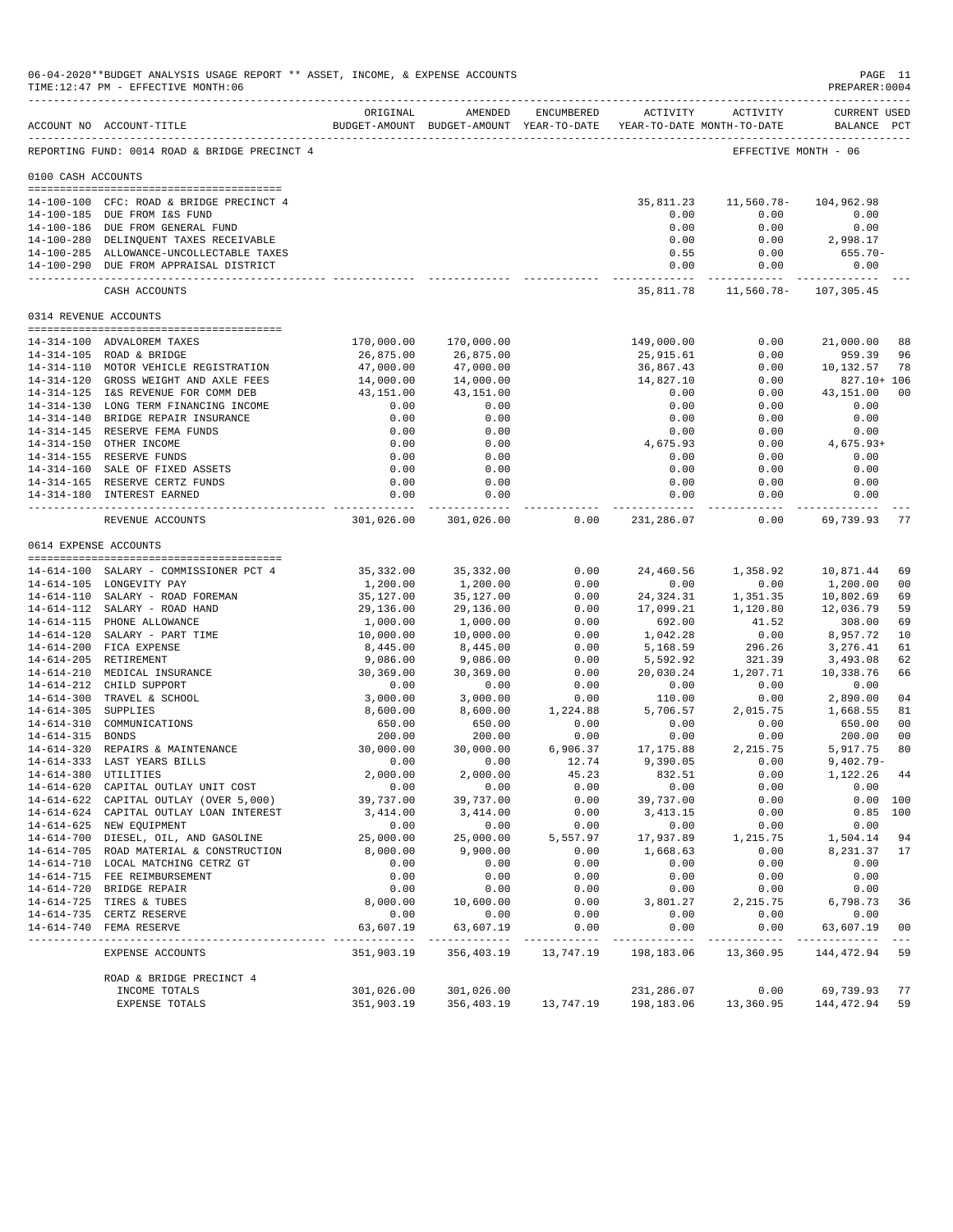|                    | 06-04-2020**BUDGET ANALYSIS USAGE REPORT ** ASSET, INCOME, & EXPENSE ACCOUNTS<br>TIME:12:47 PM - EFFECTIVE MONTH:06 |          |         |            |                                                                   |                                               | PAGE 12<br>PREPARER: 0004   |
|--------------------|---------------------------------------------------------------------------------------------------------------------|----------|---------|------------|-------------------------------------------------------------------|-----------------------------------------------|-----------------------------|
|                    | ACCOUNT NO ACCOUNT-TITLE <b>ACCOUNT ASSESSED AND ACCOUNT</b>                                                        | ORIGINAL | AMENDED | ENCUMBERED | ACTIVITY<br>BUDGET-AMOUNT YEAR-TO-DATE YEAR-TO-DATE MONTH-TO-DATE |                                               | CURRENT USED<br>BALANCE PCT |
|                    | REPORTING FUND: 0015 CHILD ABUSE PREVENTION FUND                                                                    |          |         |            |                                                                   | EFFECTIVE MONTH - 06                          |                             |
| 0100 CASH ACCOUNT  |                                                                                                                     |          |         |            |                                                                   |                                               |                             |
|                    | -------------------------------<br>15-100-100 CASH ACCOUNT                                                          | 0.00     | 0.00    |            | 0.00                                                              | 0.00                                          | 0.00                        |
|                    | CASH ACCOUNT                                                                                                        | 0.00     | 0.00    | 0.00       |                                                                   | 0.00                                          | 0.00                        |
|                    | 0300 CHILD ABUSE REVENUE                                                                                            |          |         |            |                                                                   |                                               |                             |
| 15-300-300 REVENUE |                                                                                                                     | 0.00     | 0.00    |            | 0.00                                                              |                                               | 0.00                        |
|                    | CHILD ABUSE REVENUE                                                                                                 | 0.00     | 0.00    | 0.00       | _______________<br>0.00                                           | 0.00                                          | 0.00                        |
|                    | CHILD ABUSE PREVENTION FUND                                                                                         |          |         |            |                                                                   |                                               |                             |
|                    | INCOME TOTALS                                                                                                       | 0.00     | 0.00    |            | 0.00                                                              | 0.00                                          | 0.00                        |
|                    | <b>EXPENSE TOTALS</b>                                                                                               | 0.00     | 0.00    | 0.00       | 0.00                                                              | ACTIVITY<br>$0.00$ and $0.00$<br>0.00<br>0.00 | 0.00                        |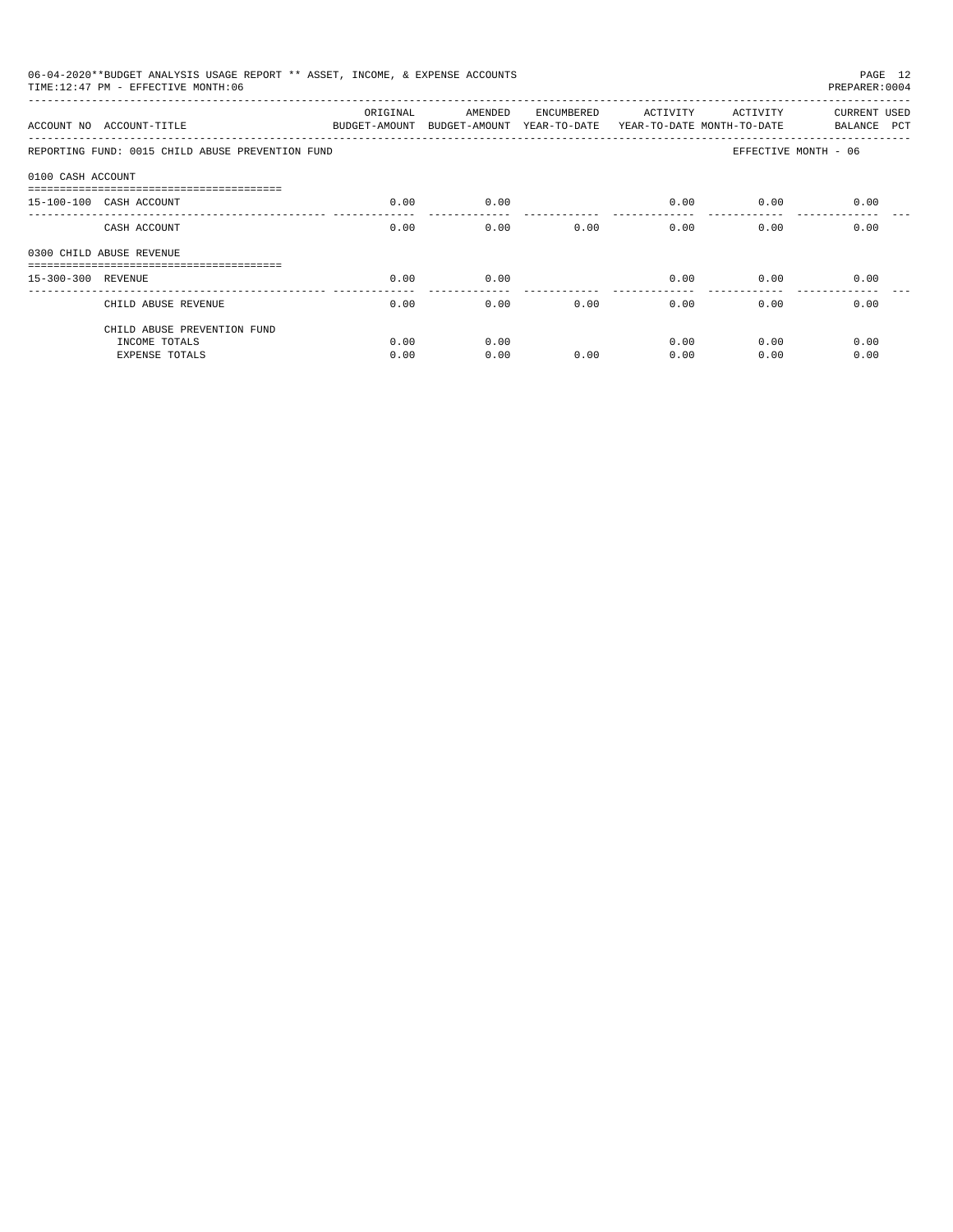|                    | 06-04-2020**BUDGET ANALYSIS USAGE REPORT ** ASSET, INCOME, & EXPENSE ACCOUNTS<br>TIME: 12:47 PM - EFFECTIVE MONTH: 06 |                                                                                 |              |            |                         |              | PAGE 13<br>PREPARER: 0004   |
|--------------------|-----------------------------------------------------------------------------------------------------------------------|---------------------------------------------------------------------------------|--------------|------------|-------------------------|--------------|-----------------------------|
|                    | ACCOUNT NO ACCOUNT-TITLE                                                                                              | ORIGINAL<br>BUDGET-AMOUNT BUDGET-AMOUNT YEAR-TO-DATE YEAR-TO-DATE MONTH-TO-DATE | AMENDED      | ENCUMBERED | ACTIVITY                | ACTIVITY     | CURRENT USED<br>BALANCE PCT |
|                    | REPORTING FUND: 0016 FAMILY VIOLENCE                                                                                  |                                                                                 |              |            |                         |              | EFFECTIVE MONTH - 06        |
| 0100 CASH ACCOUNT  |                                                                                                                       |                                                                                 |              |            |                         |              |                             |
|                    | 16-100-100 CASH ACCOUNT                                                                                               | 0.00                                                                            | 0.00         |            | 0.00                    | 0.00         | 0.00                        |
|                    | CASH ACCOUNT                                                                                                          | 0.00                                                                            | 0.00         | 0.00       | 0.00                    | 0.00         | 0.00                        |
|                    | 0301 FAMILY VIOLENCE REVENUE                                                                                          |                                                                                 |              |            |                         |              |                             |
| 16-301-301 REVENUE |                                                                                                                       | 0.00                                                                            | 0.00         |            | 0.00                    | 0.00         | 0.00                        |
|                    | FAMILY VIOLENCE REVENUE                                                                                               | 0.00                                                                            | 0.00         | 0.00       | _______________<br>0.00 | 0.00         | 0.00                        |
|                    | FAMILY VIOLENCE                                                                                                       |                                                                                 |              |            |                         |              |                             |
|                    | INCOME TOTALS<br><b>EXPENSE TOTALS</b>                                                                                | 0.00<br>0.00                                                                    | 0.00<br>0.00 | 0.00       | 0.00<br>0.00            | 0.00<br>0.00 | 0.00<br>0.00                |
|                    |                                                                                                                       |                                                                                 |              |            |                         |              |                             |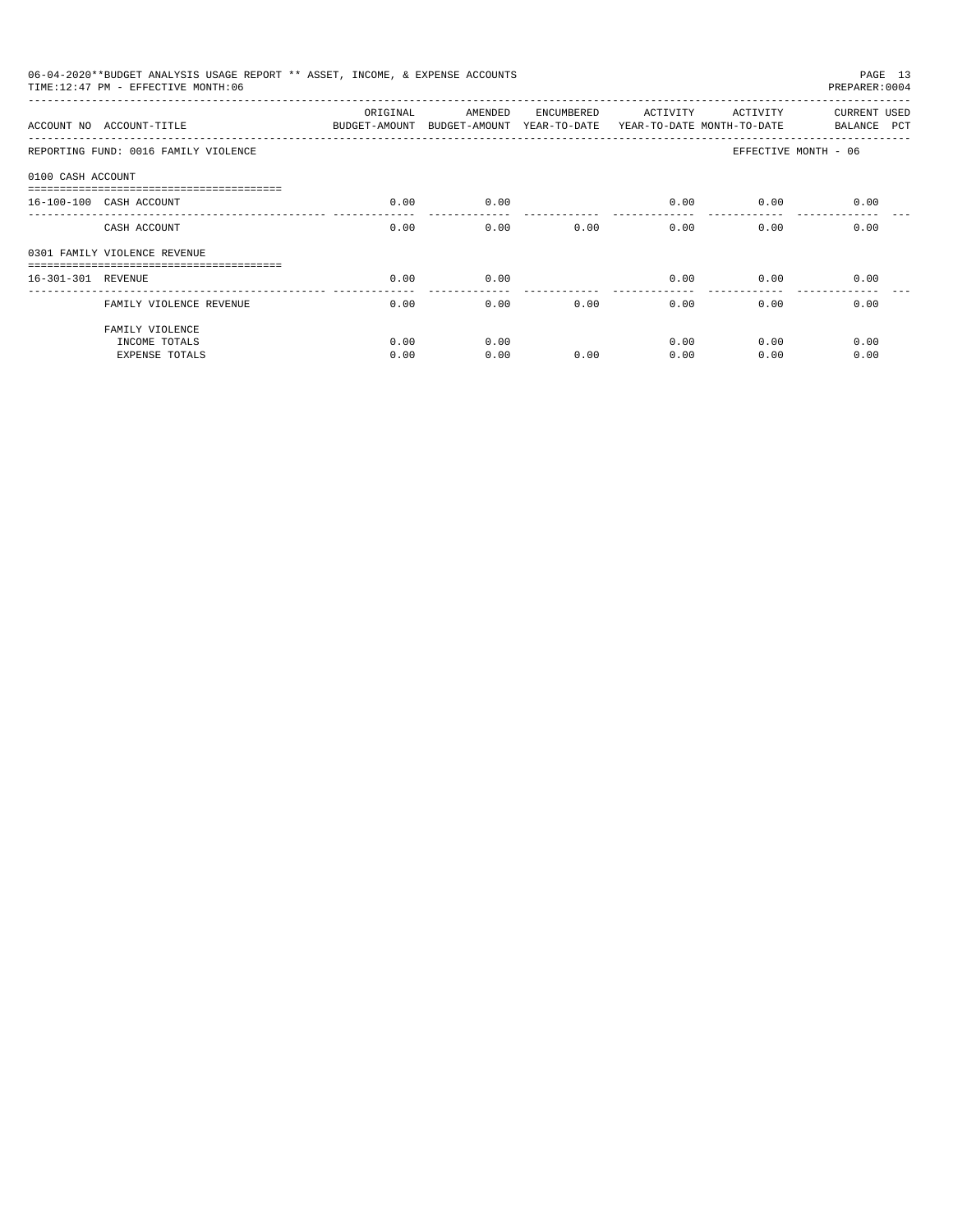| 06-04-2020**BUDGET ANALYSIS USAGE REPORT ** ASSET, INCOME, & EXPENSE ACCOUNTS<br>TIME: 12:47 PM - EFFECTIVE MONTH: 06 |              |              |            |                       |              | PAGE 14<br>PREPARER: 0004   |
|-----------------------------------------------------------------------------------------------------------------------|--------------|--------------|------------|-----------------------|--------------|-----------------------------|
| ACCOUNT NO ACCOUNT-TITLE COMPUT ANOUNT BUDGET-AMOUNT BUDGET-AMOUNT YEAR-TO-DATE YEAR-TO-DATE MONTH-TO-DATE            | ORIGINAL     | AMENDED      | ENCUMBERED | ACTIVITY              | ACTIVITY     | CURRENT USED<br>BALANCE PCT |
| REPORTING FUND: 0017 CHILD ADVOCACY                                                                                   |              |              |            |                       |              | EFFECTIVE MONTH - 06        |
| 0100 CHILD ADVOCACY CASH                                                                                              |              |              |            |                       |              |                             |
| 17-100-100 CASH ACCOUNT                                                                                               | 0.00         | 0.00         |            | 0.00                  | 0.00         | 0.00                        |
| CHILD ADVOCACY CASH                                                                                                   | 0.00         | 0.00         | 0.00       |                       | 0.00<br>0.00 | 0.00                        |
| 0302 CHILD ADVOCACY REVENUE                                                                                           |              |              |            |                       |              |                             |
| 17-302-302 REVENUE                                                                                                    | 0.00         | 0.00         |            | 0.00                  | 0.00         | 0.00                        |
| CHILD ADVOCACY REVENUE                                                                                                | 0.00         | 0.00         | 0.00       | $- - - - - -$<br>0.00 | 0.00         | 0.00                        |
| CHILD ADVOCACY<br>INCOME TOTALS<br><b>EXPENSE TOTALS</b>                                                              | 0.00<br>0.00 | 0.00<br>0.00 | 0.00       | 0.00<br>0.00          | 0.00<br>0.00 | 0.00<br>0.00                |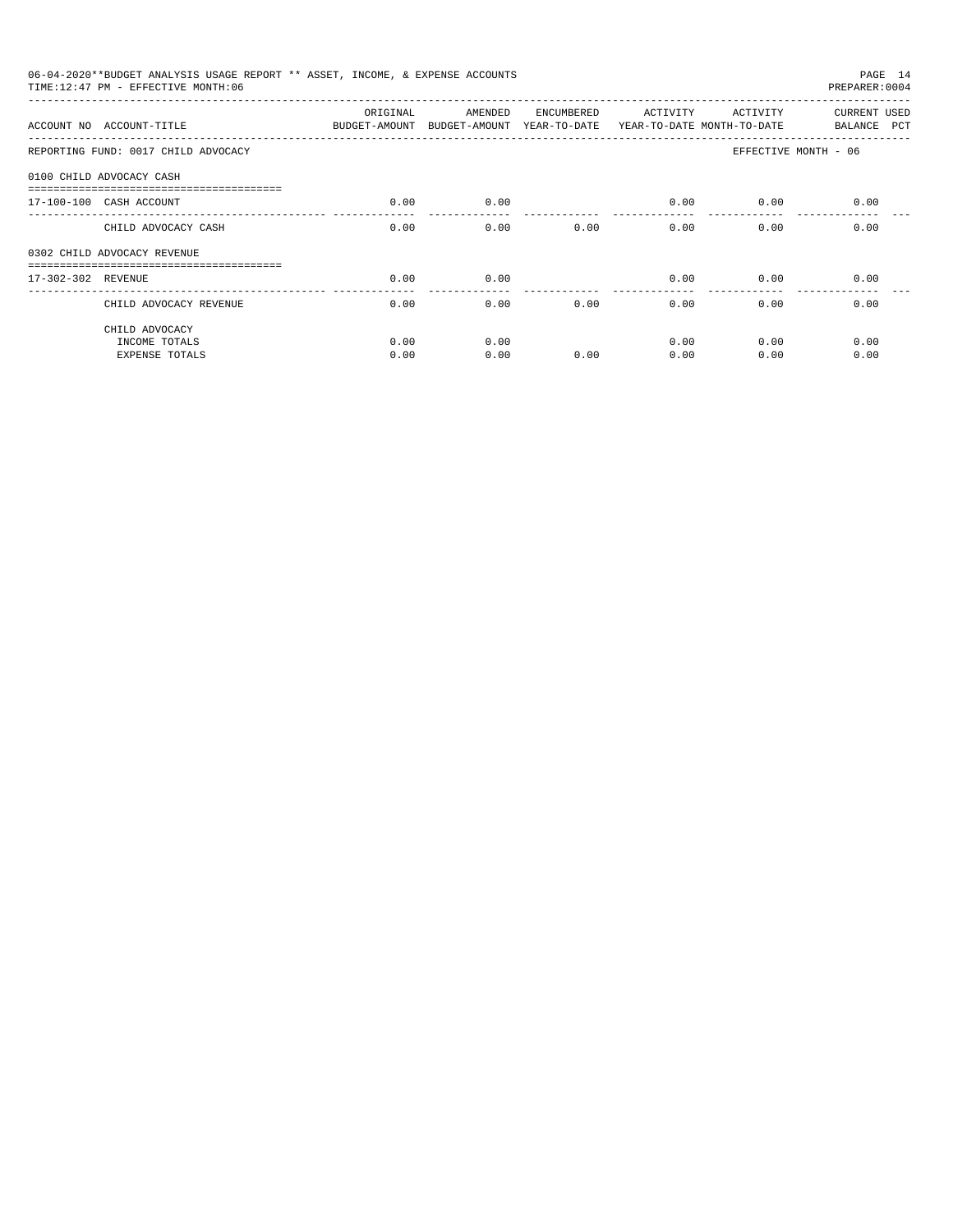|                    | 06-04-2020**BUDGET ANALYSIS USAGE REPORT ** ASSET, INCOME, & EXPENSE ACCOUNTS<br>TIME:12:47 PM - EFFECTIVE MONTH:06 |                           |                                                                  |            |                        |          | PAGE 15<br>PREPARER: 0004   |
|--------------------|---------------------------------------------------------------------------------------------------------------------|---------------------------|------------------------------------------------------------------|------------|------------------------|----------|-----------------------------|
|                    | ACCOUNT NO ACCOUNT-TITLE                                                                                            | ORIGINAL<br>BUDGET-AMOUNT | AMENDED<br>BUDGET-AMOUNT YEAR-TO-DATE YEAR-TO-DATE MONTH-TO-DATE | ENCUMBERED | ACTIVITY               | ACTIVITY | CURRENT USED<br>BALANCE PCT |
|                    | REPORTING FUND: 0018 SEX OFFENDER TREATMENT                                                                         |                           |                                                                  |            |                        |          | EFFECTIVE MONTH - 06        |
| 0100 CASH ACCOUNT  |                                                                                                                     |                           |                                                                  |            |                        |          |                             |
|                    | 18-100-100 SEX OFFENDER TREATMENT                                                                                   | 0.00                      | 0.00                                                             |            | 0.00                   | 0.00     | 0.00                        |
|                    | CASH ACCOUNT                                                                                                        | 0.00                      | 0.00                                                             | 0.00       | 0.00                   | 0.00     | 0.00                        |
|                    | 0303 SEX OFFENDER TREATMENT REVENUE                                                                                 |                           |                                                                  |            |                        |          |                             |
| 18-303-303 REVENUE |                                                                                                                     | 0.00                      | 0.00                                                             |            | 0.00                   | 0.00     | 0.00                        |
|                    | SEX OFFENDER TREATMENT REVENUE                                                                                      | 0.00                      | 0.00                                                             | 0.00       | --------------<br>0.00 | 0.00     | 0.00                        |
|                    | SEX OFFENDER TREATMENT                                                                                              |                           |                                                                  |            |                        |          |                             |
|                    | INCOME TOTALS                                                                                                       | 0.00                      | 0.00                                                             |            | 0.00                   | 0.00     | 0.00                        |
|                    | <b>EXPENSE TOTALS</b>                                                                                               | 0.00                      | 0.00                                                             | 0.00       | 0.00                   | 0.00     | 0.00                        |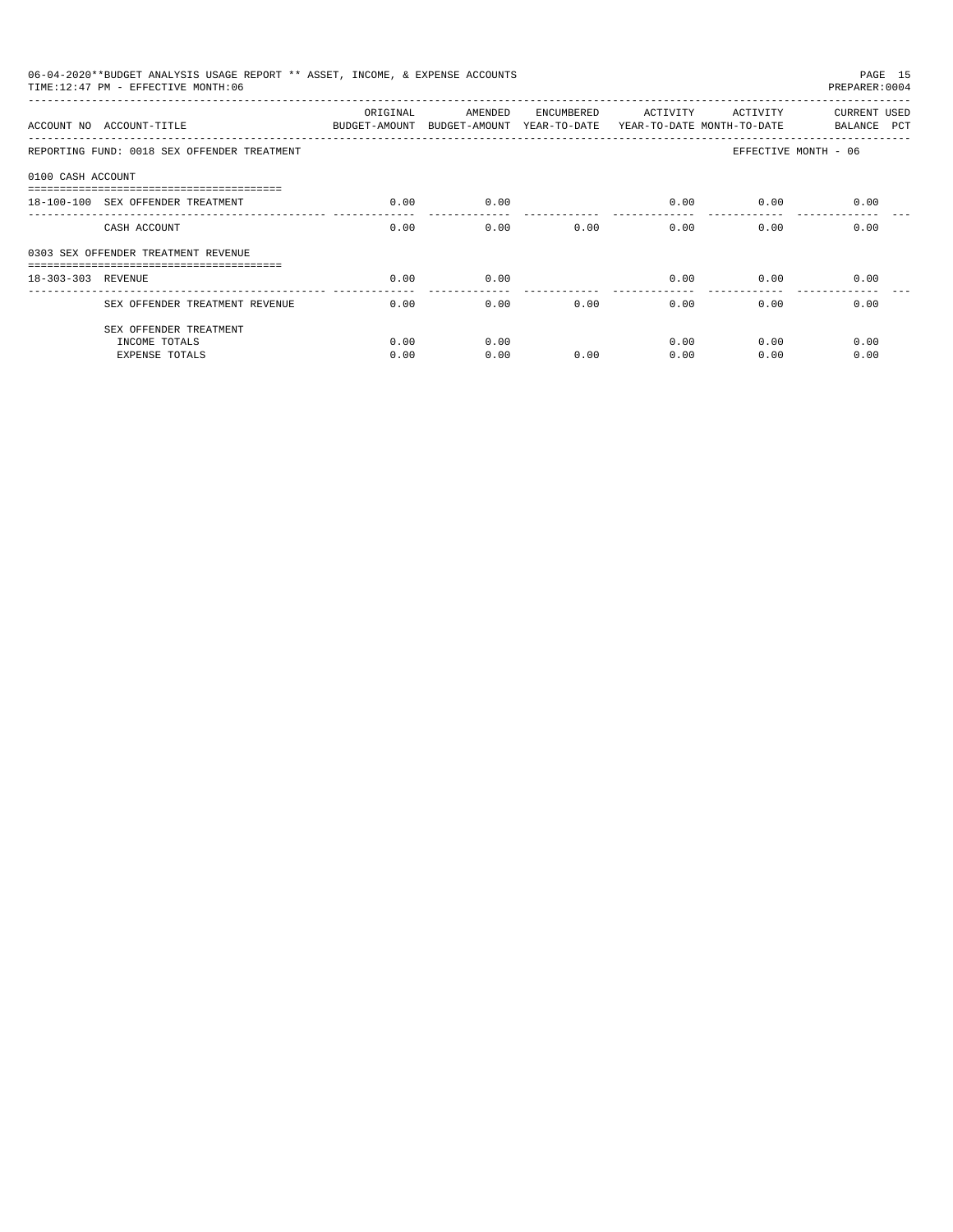|                    | 06-04-2020**BUDGET ANALYSIS USAGE REPORT ** ASSET, INCOME, & EXPENSE ACCOUNTS<br>TIME: 12:47 PM - EFFECTIVE MONTH: 06 |          |         |            |          |          | PAGE 16<br>PREPARER: 0004   |
|--------------------|-----------------------------------------------------------------------------------------------------------------------|----------|---------|------------|----------|----------|-----------------------------|
|                    | ACCOUNT NO ACCOUNT-TITLE<br>BUDGET-AMOUNT BUDGET-AMOUNT YEAR-TO-DATE YEAR-TO-DATE MONTH-TO-DATE                       | ORIGINAL | AMENDED | ENCUMBERED | ACTIVITY | ACTIVITY | CURRENT USED<br>BALANCE PCT |
|                    | REPORTING FUND: 0019 COMPENTATION TO VICTIMS                                                                          |          |         |            |          |          | EFFECTIVE MONTH - 06        |
| 0100 CASH ACCOUNT  |                                                                                                                       |          |         |            |          |          |                             |
|                    | 19-100-100 COMPENSTATION TO VICTIMS                                                                                   | 0.00     | 0.00    |            | 0.00     | 0.00     | 0.00                        |
|                    | CASH ACCOUNT                                                                                                          | 0.00     | 0.00    | 0.00       | 0.00     | 0.00     | 0.00                        |
|                    | 0304 COMPENSTATION TO VICTIMS                                                                                         |          |         |            |          |          |                             |
| 19-304-304 REVENUE |                                                                                                                       | 0.00     | 0.00    |            | 0.00     | 0.00     | 0.00                        |
|                    | COMPENSTATION TO VICTIMS                                                                                              | 0.00     | 0.00    | 0.00       | 0.00     | 0.00     | 0.00                        |
|                    | COMPENTATION TO VICTIMS                                                                                               |          |         |            |          |          |                             |
|                    | INCOME TOTALS                                                                                                         | 0.00     | 0.00    |            | 0.00     | 0.00     | 0.00                        |
|                    | <b>EXPENSE TOTALS</b>                                                                                                 | 0.00     | 0.00    | 0.00       | 0.00     | 0.00     | 0.00                        |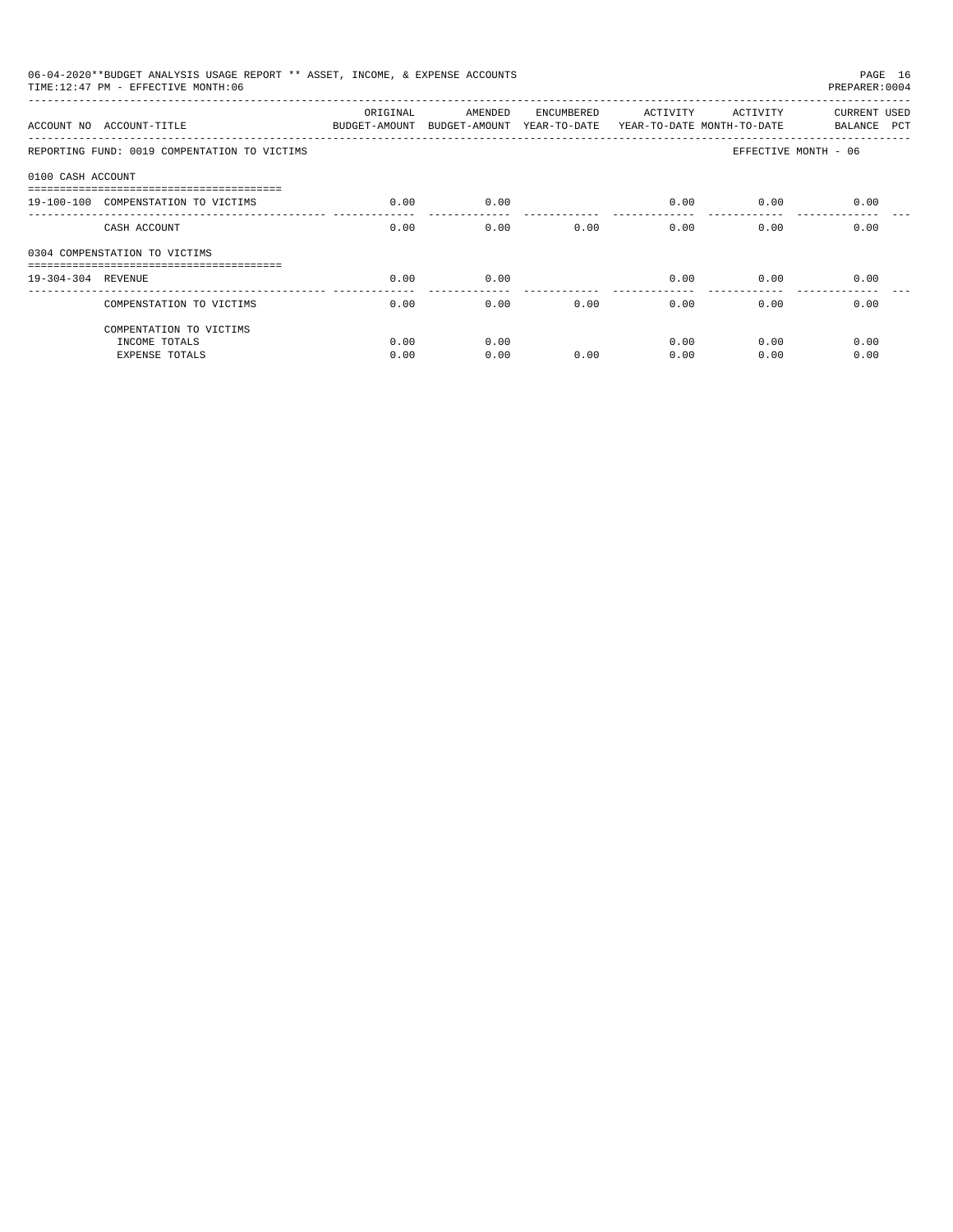|                       | 06-04-2020**BUDGET ANALYSIS USAGE REPORT ** ASSET, INCOME, & EXPENSE ACCOUNTS<br>TIME:12:47 PM - EFFECTIVE MONTH:06 |                        |                                                     |            |                                                     |                      | PAGE 17<br>PREPARER: 0004                                       |
|-----------------------|---------------------------------------------------------------------------------------------------------------------|------------------------|-----------------------------------------------------|------------|-----------------------------------------------------|----------------------|-----------------------------------------------------------------|
|                       | ACCOUNT NO ACCOUNT-TITLE                                                                                            | ORIGINAL               | AMENDED<br>BUDGET-AMOUNT BUDGET-AMOUNT YEAR-TO-DATE | ENCUMBERED | ACTIVITY<br>YEAR-TO-DATE MONTH-TO-DATE              | ACTIVITY             | <b>CURRENT USED</b><br>BALANCE PCT                              |
|                       | REPORTING FUND: 0020 JAIL BOND I&S                                                                                  |                        |                                                     |            |                                                     | EFFECTIVE MONTH - 06 |                                                                 |
| 0100 CASH ACCOUNT     |                                                                                                                     |                        |                                                     |            |                                                     |                      |                                                                 |
|                       |                                                                                                                     |                        |                                                     |            |                                                     |                      |                                                                 |
|                       | 20-100-190 I&S ACCOUNT JAIL BOND                                                                                    |                        |                                                     |            | 155,026.91                                          | 0.00                 | 472,733.80                                                      |
|                       | 20-100-280 DELINQUENT TAXES RECEIVABLE                                                                              |                        |                                                     |            | 0.00                                                | 0.00                 | 21,178.79                                                       |
|                       | 20-100-285 ALLOWANCE-UNCOLLETABLE TAXES                                                                             |                        |                                                     |            | 0.00                                                | 0.00                 | $4,635.69-$                                                     |
|                       | 20-100-290 DUE FROM APPRAISAL DISTRICT                                                                              |                        |                                                     |            | 0.00                                                | 0.00                 | 0.00                                                            |
|                       | 20-100-295 DUE FROM GENERAL FUND                                                                                    |                        |                                                     |            | 0.00                                                | 0.00                 | 0.00                                                            |
|                       | CASH ACCOUNT                                                                                                        |                        |                                                     |            | 155,026.91                                          | 0.00                 | 489,276.90                                                      |
|                       | 0315 JAIL BOND I&S REVENUE                                                                                          |                        |                                                     |            |                                                     |                      |                                                                 |
|                       |                                                                                                                     |                        |                                                     |            |                                                     |                      |                                                                 |
|                       | 20-315-100 BOND TAXES<br>20-315-180 BOND TAXES INTEREST                                                             | 0.00                   | 0.00                                                |            |                                                     | 0.00                 | $465,569.00$ $465,569.00$ $544,424.02$ $0.00$ $78,855.02 + 117$ |
|                       |                                                                                                                     |                        |                                                     |            | 2,616.00<br>. <u>.</u>                              |                      | $2,616.00+$<br>------------                                     |
|                       | JAIL BOND I&S REVENUE                                                                                               | 465,569.00 465,569.00  |                                                     |            | $0.00$ 547,040.02                                   |                      | $0.00$ $81,471.02+117$                                          |
| 0615 EXPENSE ACCOUNTS |                                                                                                                     |                        |                                                     |            |                                                     |                      |                                                                 |
|                       |                                                                                                                     |                        |                                                     |            |                                                     |                      |                                                                 |
|                       | 20-615-622 BOND PAYMENT PRINCIPAL                                                                                   |                        | 315,000.00 315,000.00                               | 0.00       | 315,000.00                                          |                      | 0.00<br>0.00 100                                                |
|                       | 20-615-624 BOND PAYMENT INTEREST                                                                                    | 150,219.00             | 150,219.00                                          | 0.00       | 76,709.38                                           | 0.00                 | 73,509.62 51                                                    |
|                       | 20-615-625 BOND WIRE TRANSFER CHARGE                                                                                | 350.00<br>------------ | 350.00                                              | 0.00       | 175.00                                              | 0.00                 | 175.00<br>50<br>-----------                                     |
|                       | EXPENSE ACCOUNTS                                                                                                    | 465,569.00             | 465,569.00                                          |            | ______________________________<br>$0.00$ 391,884.38 |                      | 0.00 73,684.62 84                                               |
|                       | JAIL BOND I&S                                                                                                       |                        |                                                     |            |                                                     |                      |                                                                 |
|                       | INCOME TOTALS                                                                                                       |                        | 465,569,00 465,569,00                               |            | 547,040.02                                          |                      | $0.00$ $81.471.02 + 117$                                        |
|                       | <b>EXPENSE TOTALS</b>                                                                                               | 465,569.00             | 465,569.00                                          |            | $0.00$ 391,884.38                                   |                      | $0.00$ 73,684.62 84                                             |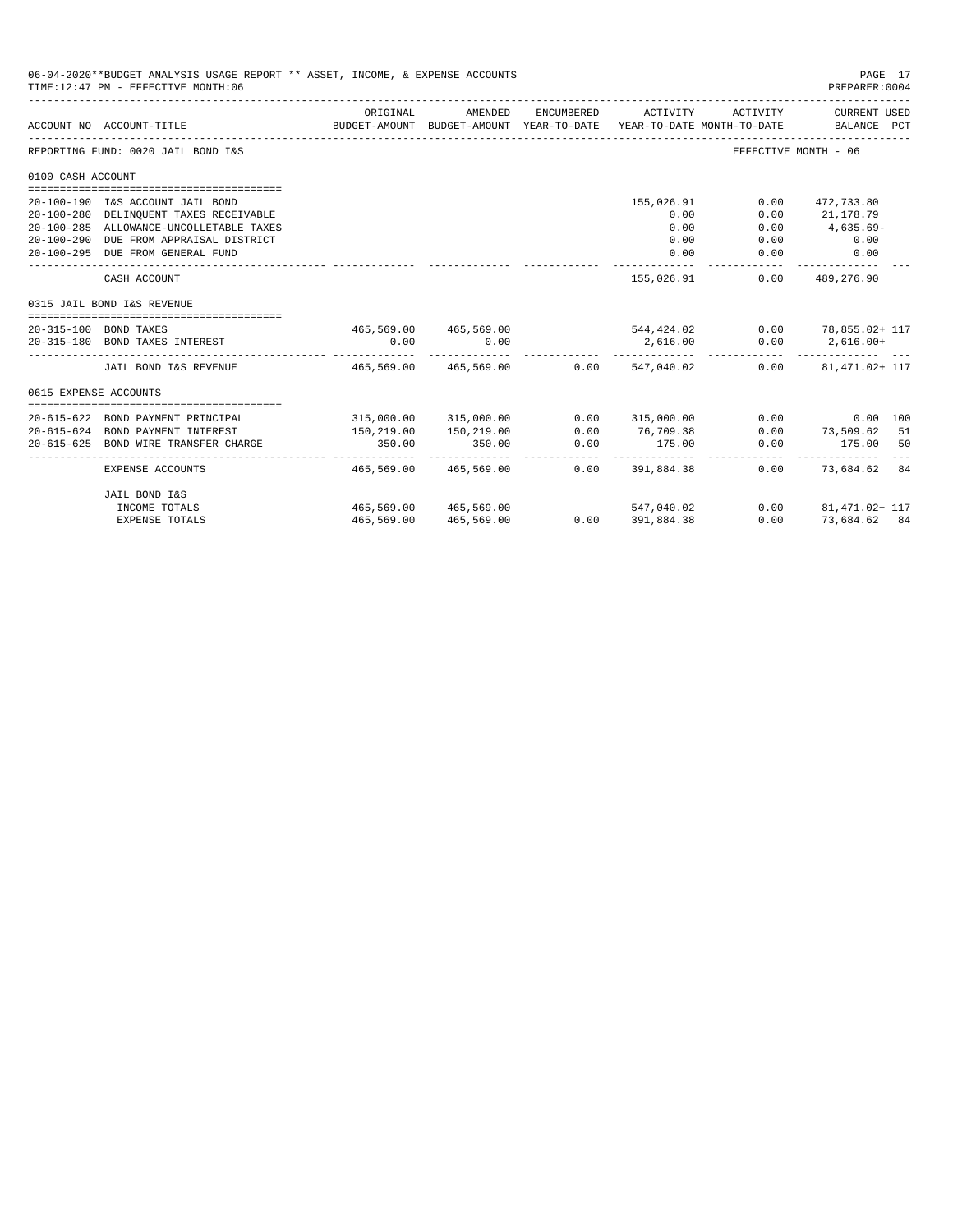|                       | 06-04-2020**BUDGET ANALYSIS USAGE REPORT ** ASSET, INCOME, & EXPENSE ACCOUNTS<br>TIME: 12:47 PM - EFFECTIVE MONTH: 06 |          |                   |                                                    |      | PAGE 18<br>PREPARER: 0004 |  |
|-----------------------|-----------------------------------------------------------------------------------------------------------------------|----------|-------------------|----------------------------------------------------|------|---------------------------|--|
|                       | ACCOUNT NO ACCOUNT-TITLE TO BUDGET-AMOUNT BUDGET-AMOUNT YEAR-TO-DATE YEAR-TO-DATE MONTH-TO-DATE BALANCE PCT           | ORIGINAL | AMENDED           | ENCUMBERED ACTIVITY ACTIVITY CURRENT USED          |      |                           |  |
|                       | REPORTING FUND: 0021 LATERAL ROAD PRECINCT 1                                                                          |          |                   |                                                    |      | EFFECTIVE MONTH - 06      |  |
| 0100 CASH ACCOUNTS    |                                                                                                                       |          |                   |                                                    |      |                           |  |
|                       | 21-100-100 CFC: LATERAL ROAD PRECINCT 1                                                                               |          |                   |                                                    |      | 2,559.86 0.00 3,479.08    |  |
|                       | CASH ACCOUNTS                                                                                                         |          |                   | 2,559.86                                           | 0.00 | 3,479.08                  |  |
| 0321 REVENUE ACCOUNTS |                                                                                                                       |          |                   |                                                    |      |                           |  |
|                       | 21-321-190 STATE ROAD FUND                                                                                            |          |                   | $5,133.00$ $5,133.00$ $5,126.86$ $0.00$ $6.14$ 100 |      |                           |  |
|                       | REVENUE ACCOUNTS                                                                                                      |          |                   | $5,133.00$ $5,133.00$ $0.00$ $5,126.86$ $0.00$     |      | 6.14 100                  |  |
| 0621 EXPENSE ACCOUNTS |                                                                                                                       |          |                   |                                                    |      |                           |  |
|                       | 21-621-333 LAST YEARS BILLS                                                                                           |          |                   | $0.00$ $0.00$ $0.00$ $0.00$ $0.00$                 |      | 0.00<br>0.00              |  |
|                       | 21-621-700 DIESEL, OIL, AND GASOLINE 2,567.00 2,567.00 0.00 2,567.00                                                  |          |                   |                                                    |      | 0.00<br>0.00 100          |  |
|                       | 21-621-705 ROAD MATERIAL & CONSTRUCTION 2,566.00 2,566.00 2,566.00 0.00                                               |          |                   |                                                    |      | 0.00<br>0.00 100          |  |
|                       | EXPENSE ACCOUNTS                                                                                                      |          |                   | 5,133.00 5,133.00 2,566.00 2,567.00                | 0.00 | 0.00 100                  |  |
|                       | LATERAL ROAD PRECINCT 1                                                                                               |          |                   |                                                    |      |                           |  |
|                       | INCOME TOTALS                                                                                                         |          | 5,133.00 5,133.00 | 5,126,86                                           |      | 0.00<br>6.14 100          |  |
|                       | <b>EXPENSE TOTALS</b>                                                                                                 | 5,133.00 |                   | 5,133.00 2,566.00 2,567.00                         | 0.00 | 0.00 100                  |  |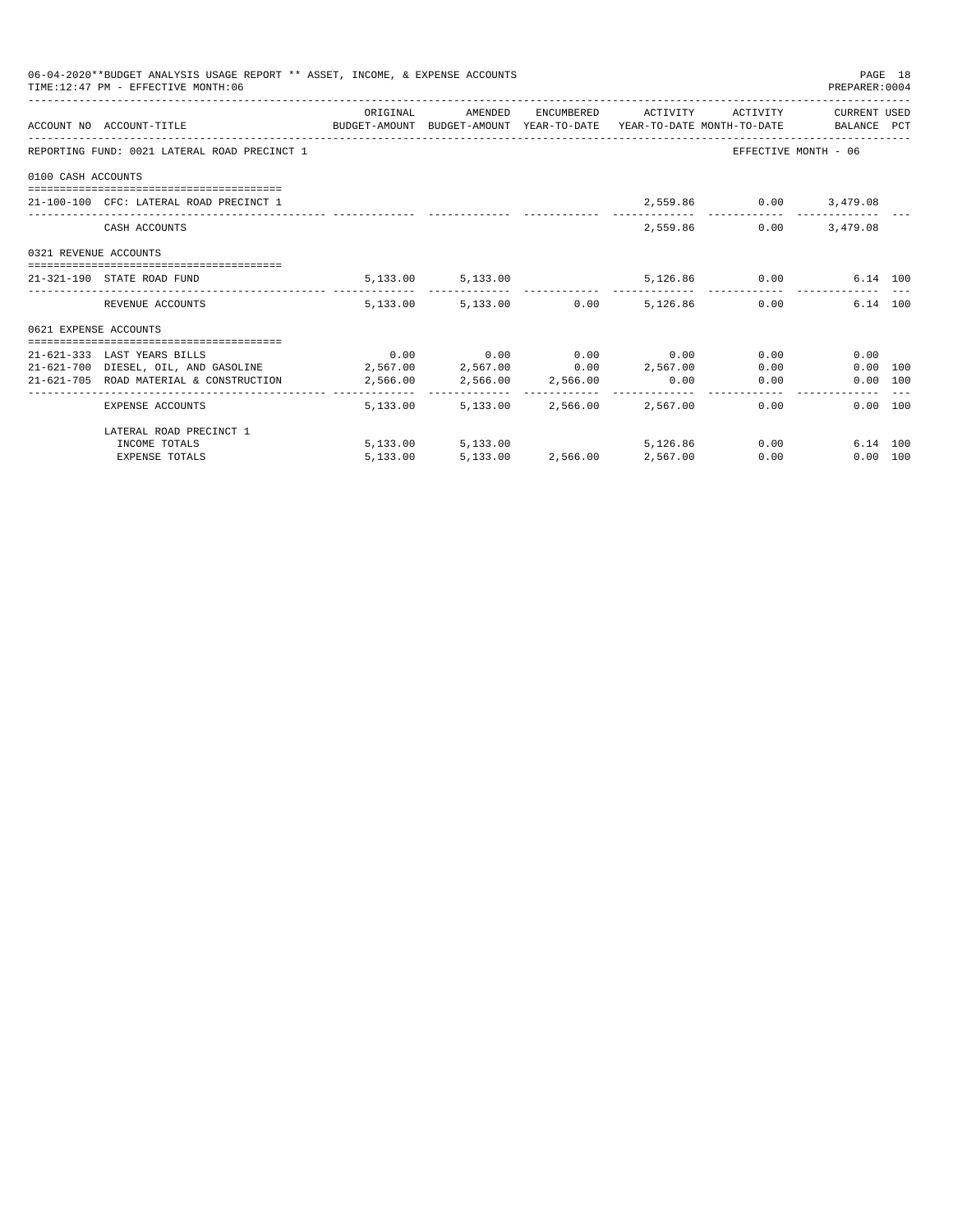|                       | 06-04-2020**BUDGET ANALYSIS USAGE REPORT ** ASSET, INCOME, & EXPENSE ACCOUNTS<br>TIME: 12:47 PM - EFFECTIVE MONTH: 06 |          |                   |      |                                                   |      | PREPARER: 0004       | PAGE 19 |
|-----------------------|-----------------------------------------------------------------------------------------------------------------------|----------|-------------------|------|---------------------------------------------------|------|----------------------|---------|
|                       | ACCOUNT NO ACCOUNT-TITLE CONTROL BUDGET-AMOUNT BUDGET-AMOUNT YEAR-TO-DATE YEAR-TO-DATE MONTH-TO-DATE BALANCE PCT      | ORIGINAL |                   |      | AMENDED ENCUMBERED ACTIVITY ACTIVITY CURRENT USED |      |                      |         |
|                       | REPORTING FUND: 0022 LATERAL ROAD PRECINCT 2                                                                          |          |                   |      |                                                   |      | EFFECTIVE MONTH - 06 |         |
| 0100 CASH ACCOUNTS    |                                                                                                                       |          |                   |      |                                                   |      |                      |         |
|                       | 22-100-100 CFC: LATERAL ROAD PRECINCT 2                                                                               |          |                   |      |                                                   |      | 518.19 0.00 2,246.43 |         |
|                       |                                                                                                                       |          |                   |      |                                                   |      |                      |         |
|                       | CASH ACCOUNTS                                                                                                         |          |                   |      | 518.19                                            | 0.00 | 2,246.43             |         |
| 0322 REVENUE ACCOUNTS |                                                                                                                       |          |                   |      |                                                   |      |                      |         |
|                       | 22-322-190 STATE ROAD FUND                                                                                            |          |                   |      | 5,133.00 5,133.00 5,126.87 0.00                   |      | 6.13 100             |         |
|                       | REVENUE ACCOUNTS                                                                                                      |          |                   |      | 5,133.00 5,133.00 0.00 5,126.87 0.00              |      | 6.13 100             |         |
| 0622 EXPENSE ACCOUNTS |                                                                                                                       |          |                   |      |                                                   |      |                      |         |
|                       | 22-622-333 LAST YEARS BILLS                                                                                           |          |                   |      | $0.00$ $0.00$ $0.00$ $0.00$ $59.97$               |      | $0.00$ 59.97-        |         |
|                       | 22-622-700 DIESEL, OIL, AND GASOLINE 2,567.00 2,567.00                                                                |          |                   |      | $0.00$ 2, 348.71                                  |      | $0.00$ 218.29 91     |         |
|                       | 22-622-705 ROAD MATERIAL & CONSTRUCTION 2,566.00                                                                      |          |                   |      | 2,566.00 0.00 2,200.00                            |      | 0.00 366.00 86       |         |
|                       | EXPENSE ACCOUNTS                                                                                                      |          | 5,133,00 5,133,00 | 0.00 | 4,608.68                                          |      | 524.32 90<br>0.00    |         |
|                       | LATERAL ROAD PRECINCT 2                                                                                               |          |                   |      |                                                   |      |                      |         |
|                       | INCOME TOTALS                                                                                                         |          | 5,133.00 5,133.00 |      | 5,126.87                                          |      | $0.00$ 6.13 100      |         |
|                       | <b>EXPENSE TOTALS</b>                                                                                                 | 5,133.00 | 5,133.00          |      | $0.00$ $4,608.68$                                 |      | 0.00<br>524.32 90    |         |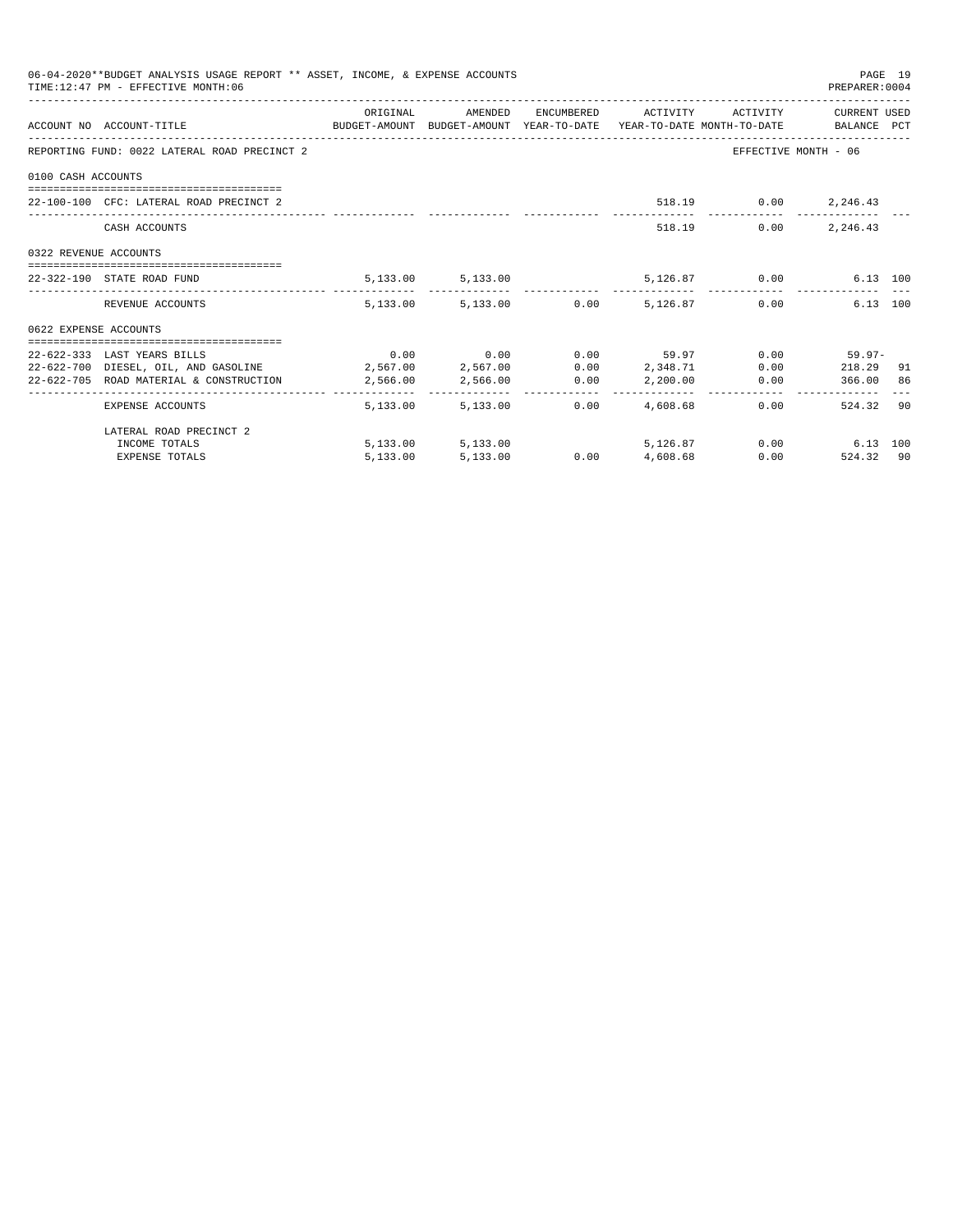|                       | 06-04-2020**BUDGET ANALYSIS USAGE REPORT ** ASSET, INCOME, & EXPENSE ACCOUNTS<br>TIME: 12:47 PM - EFFECTIVE MONTH: 06 |          |                                     |                            |                                |                              | PREPARER: 0004                | PAGE 20 |
|-----------------------|-----------------------------------------------------------------------------------------------------------------------|----------|-------------------------------------|----------------------------|--------------------------------|------------------------------|-------------------------------|---------|
|                       |                                                                                                                       | ORIGINAL | AMENDED                             |                            |                                | ENCUMBERED ACTIVITY ACTIVITY | CURRENT USED                  |         |
|                       | ACCOUNT NO ACCOUNT-TITLE CONTROL SUDGET-AMOUNT BUDGET-AMOUNT YEAR-TO-DATE YEAR-TO-DATE MONTH-TO-DATE BALANCE PCT      |          |                                     |                            |                                |                              |                               |         |
|                       | REPORTING FUND: 0023 LATERAL ROAD PRECINCT 3                                                                          |          |                                     |                            |                                |                              | EFFECTIVE MONTH - 06          |         |
| 0100 CASH ACCOUNTS    |                                                                                                                       |          |                                     |                            |                                |                              |                               |         |
|                       | 23-100-100 CFC: LATERAL ROAD PRECINCT 3                                                                               |          |                                     |                            |                                | 2,559.86 0.00 2,546.09       |                               |         |
|                       | CASH ACCOUNTS                                                                                                         |          |                                     |                            |                                | 2,559.86                     | $0.00$ 2,546.09               |         |
| 0323 REVENUE ACCOUNTS |                                                                                                                       |          |                                     |                            |                                |                              |                               |         |
|                       | 23-323-190 STATE ROAD FUND                                                                                            |          | 5, 133.00 5, 133.00                 |                            |                                | 5,126.86 0.00                | 6.14 100                      |         |
|                       | REVENUE ACCOUNTS                                                                                                      |          | 5,133.00 5,133.00 0.00 5,126.86     |                            |                                |                              | 6.14 100<br>0.00              |         |
| 0623 EXPENSE ACCOUNTS |                                                                                                                       |          |                                     |                            |                                |                              |                               |         |
|                       | 23-623-700 DIESEL, OIL, AND GASOLINE $2,567.00$ $2,567.00$ $0.00$ $2,567.00$ $0.00$ $0.00$ $0.00$                     |          |                                     |                            |                                |                              |                               |         |
|                       | 23-623-705 ROAD MATERIAL & CONSTRUCTION 2,566.00 2,566.00 1,845.00 0.00                                               |          |                                     |                            |                                |                              | $0.00$ $721.00$ $72$          |         |
|                       | EXPENSE ACCOUNTS                                                                                                      |          | 5,133.00 5,133.00 1,845.00 2,567.00 |                            | ______________________________ |                              | 721.00 86<br>0.00             |         |
|                       | LATERAL ROAD PRECINCT 3                                                                                               |          |                                     |                            |                                |                              |                               |         |
|                       | INCOME TOTALS                                                                                                         |          | 5,133.00 5,133.00                   |                            | 5,126,86                       |                              | $0.00$ and $0.00$<br>6.14 100 |         |
|                       | <b>EXPENSE TOTALS</b>                                                                                                 | 5,133.00 |                                     | 5,133,00 1,845,00 2,567,00 |                                |                              | 0.00 721.00 86                |         |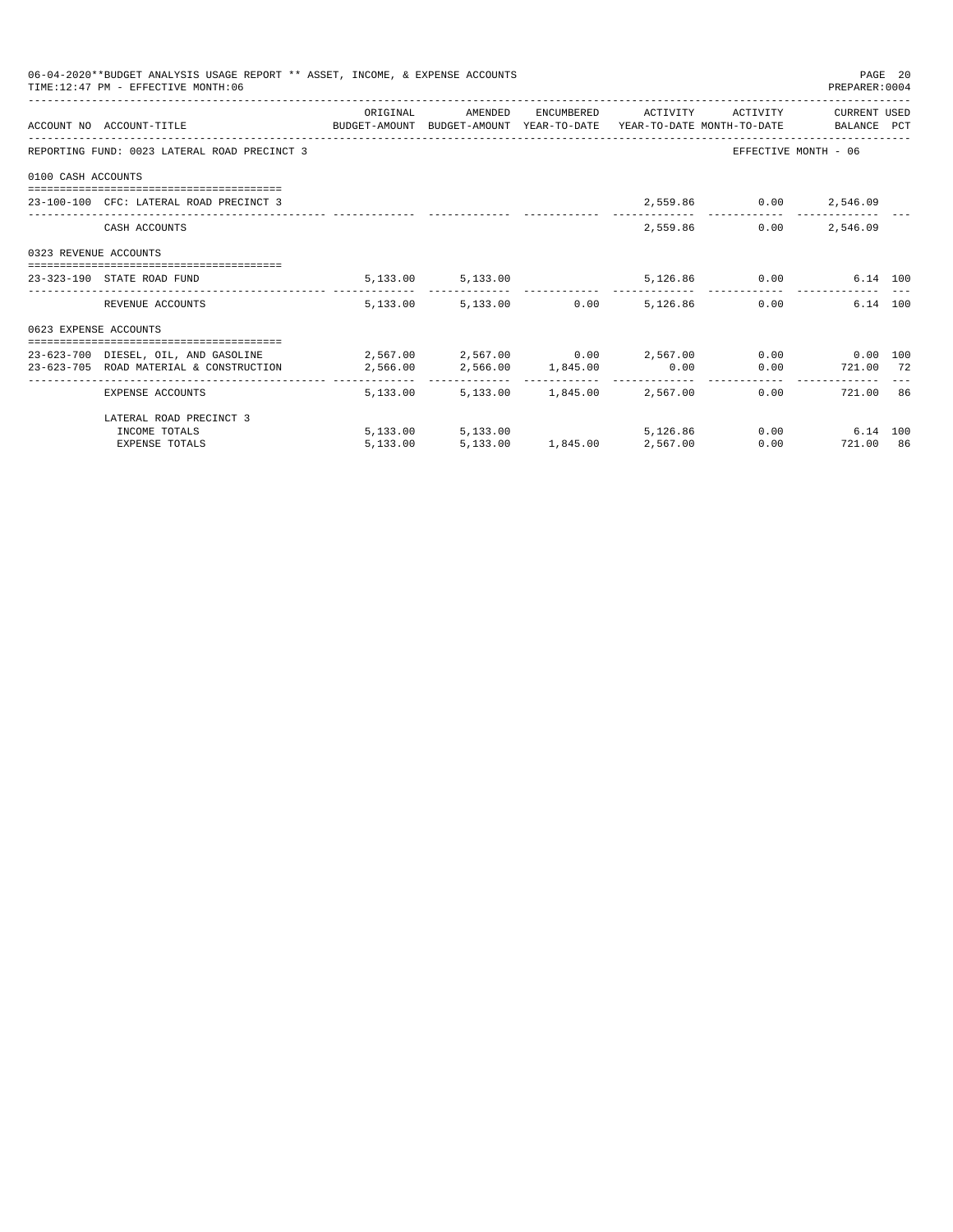|                       | 06-04-2020**BUDGET ANALYSIS USAGE REPORT ** ASSET, INCOME, & EXPENSE ACCOUNTS<br>TIME: 12:47 PM - EFFECTIVE MONTH: 06                                                                 |          |                                     |  |                                      | PREPARER: 0004                                    | PAGE 21 |
|-----------------------|---------------------------------------------------------------------------------------------------------------------------------------------------------------------------------------|----------|-------------------------------------|--|--------------------------------------|---------------------------------------------------|---------|
|                       | ACCOUNT NO ACCOUNT-TITLE COMPUTE SUDGET-AMOUNT BUDGET-AMOUNT YEAR-TO-DATE YEAR-TO-DATE MONTH-TO-DATE BALANCE PCT                                                                      | ORIGINAL |                                     |  | AMENDED ENCUMBERED ACTIVITY ACTIVITY | CURRENT USED                                      |         |
|                       | REPORTING FUND: 0024 LATERAL ROAD PRECINCT 4                                                                                                                                          |          |                                     |  |                                      | EFFECTIVE MONTH - 06                              |         |
| 0100 CASH ACCOUNTS    |                                                                                                                                                                                       |          |                                     |  |                                      |                                                   |         |
|                       | 24-100-100 CFC: LATERAL ROAD PRECINCT 4                                                                                                                                               |          |                                     |  | 2, 203.20   0.00   3, 716.44         |                                                   |         |
|                       | CASH ACCOUNTS                                                                                                                                                                         |          |                                     |  | 2, 203. 20 0.00 3, 716. 44           |                                                   |         |
| 0324 REVENUE ACCOUNTS |                                                                                                                                                                                       |          |                                     |  |                                      |                                                   |         |
|                       | 24-324-190 STATE ROAD FUND                                                                                                                                                            |          | 5, 133.00 5, 133.00                 |  | 5,126.87 0.00                        | 6.13 100                                          |         |
|                       | REVENUE ACCOUNTS                                                                                                                                                                      |          | 5,133.00 5,133.00 0.00 5,126.87     |  |                                      | 6.13 100<br>0.00                                  |         |
| 0624 EXPENSE ACCOUNTS |                                                                                                                                                                                       |          |                                     |  |                                      |                                                   |         |
|                       | 24-624-700 DIESEL, OIL, AND GASOLINE $2,567.00$ $2,567.00$ $0.00$ $2,567.00$ $0.00$ $0.00$ $0.00$ $0.00$<br>24-624-705 ROAD MATERIAL & CONSTRUCTION 2,566.00 2,566.00 1,140.00 356.67 |          |                                     |  |                                      | $0.00$ 1,069.33 58                                |         |
|                       | EXPENSE ACCOUNTS                                                                                                                                                                      |          | 5,133.00 5,133.00 1,140.00 2,923.67 |  |                                      | ------------- -------------<br>$0.00$ 1,069.33 79 |         |
|                       | LATERAL ROAD PRECINCT 4                                                                                                                                                               |          |                                     |  |                                      |                                                   |         |
|                       | INCOME TOTALS                                                                                                                                                                         |          | 5,133.00 5,133.00                   |  | 5.126.87 0.00                        | 6.13 100                                          |         |
|                       | <b>EXPENSE TOTALS</b>                                                                                                                                                                 | 5,133.00 | 5,133,00 1,140,00 2,923,67          |  | 0.00                                 | 1,069.33 79                                       |         |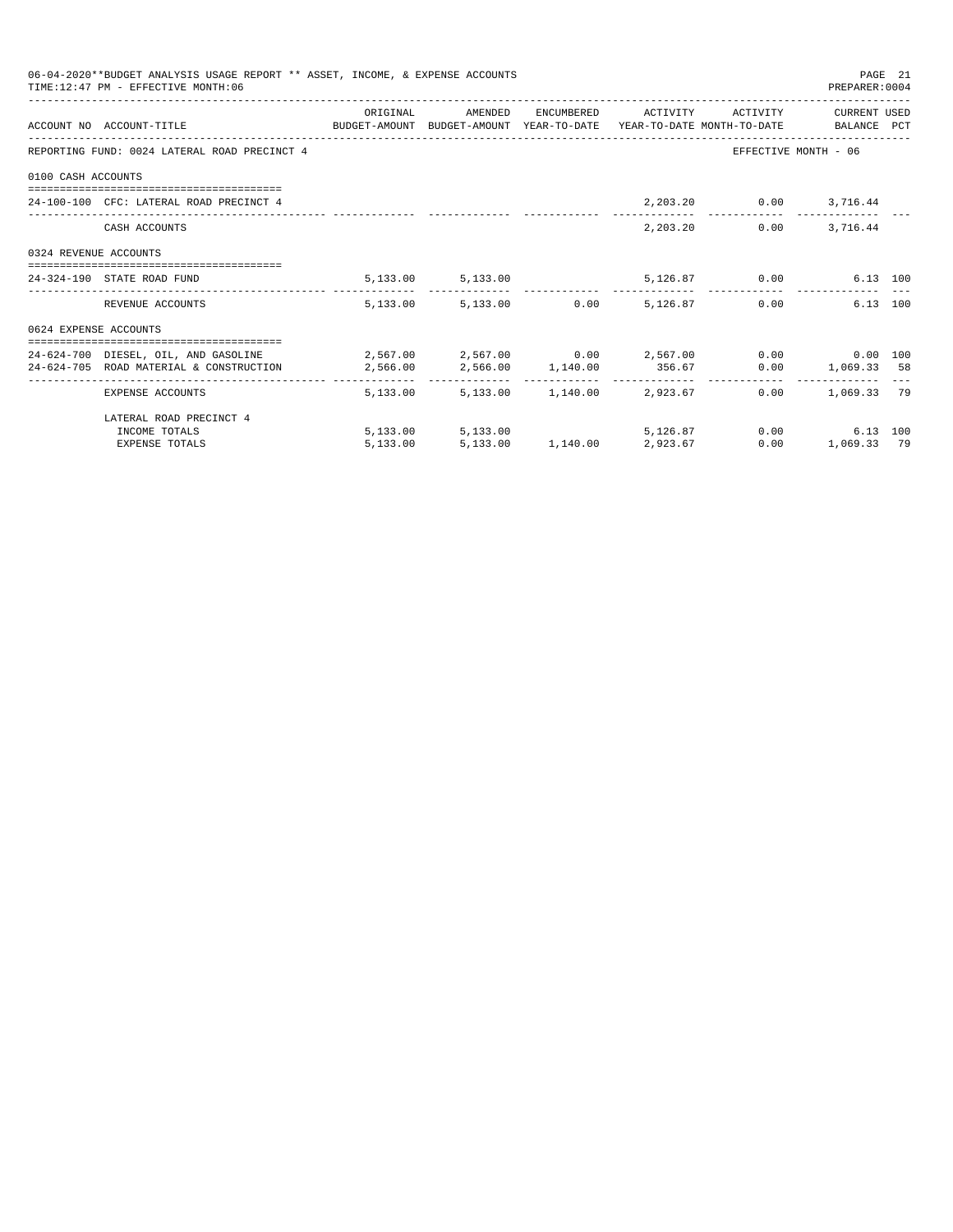|                  | 06-04-2020**BUDGET ANALYSIS USAGE REPORT ** ASSET, INCOME, & EXPENSE ACCOUNTS<br>TIME:12:47 PM - EFFECTIVE MONTH:06 |                     |                       |               |                                                                                 |                      | PAGE 22<br>PREPARER:0004             |
|------------------|---------------------------------------------------------------------------------------------------------------------|---------------------|-----------------------|---------------|---------------------------------------------------------------------------------|----------------------|--------------------------------------|
|                  | ACCOUNT NO ACCOUNT-TITLE                                                                                            | ORIGINAL            | AMENDED               | ENCUMBERED    | ACTIVITY<br>BUDGET-AMOUNT BUDGET-AMOUNT YEAR-TO-DATE YEAR-TO-DATE MONTH-TO-DATE | ACTIVITY             | <b>CURRENT USED</b><br>BALANCE PCT   |
|                  | REPORTING FUND: 0026 IT YEARLY SERVICES                                                                             |                     |                       |               |                                                                                 | EFFECTIVE MONTH - 06 |                                      |
|                  | 0100 IT YEARLY SERVICES CASH                                                                                        |                     |                       |               |                                                                                 |                      |                                      |
|                  | 26-100-100 IT YEARLY SERVICES CASH ACCOUNT                                                                          |                     |                       |               | $30,615.50 - 0.00$<br>------------                                              | .                    | $30,615.50 -$<br>-------------       |
|                  | IT YEARLY SERVICES CASH                                                                                             |                     |                       |               | $30,615.50 -$                                                                   | 0.00                 | $30,615.50 -$                        |
|                  | 0200 LIABILITY ACCOUNT                                                                                              |                     |                       |               |                                                                                 |                      |                                      |
|                  | 26-200-999 SYSTEM ADDED FUND BALANCE                                                                                | 0.00                | 0.00                  | 0.00          | 0.00                                                                            | 0.00                 | 0.00                                 |
|                  | LIABILITY ACCOUNT                                                                                                   | -----<br>0.00       | .<br>0.00             | 0.00          | $- - - -$<br>0.00                                                               | 0.00                 | 0.00                                 |
|                  | 0330 IT YEARLY SERVICES REVENUE                                                                                     |                     |                       |               |                                                                                 |                      |                                      |
|                  |                                                                                                                     |                     |                       |               |                                                                                 |                      |                                      |
|                  | 26-330-185 IT YEARLY REVENUE                                                                                        | 0.00<br>$- - - - -$ | 0.00<br>$- - - - -$   |               | 0.00<br>$\frac{1}{2}$                                                           | 0.00                 | 0.00                                 |
|                  | IT YEARLY SERVICES REVENUE                                                                                          | 0.00                | 0.00                  | 0.00          | 0.00                                                                            | 0.00                 | 0.00                                 |
|                  | 0660 IT YEARLY SERVICES EXPENSE                                                                                     |                     |                       |               |                                                                                 |                      |                                      |
|                  |                                                                                                                     |                     |                       |               |                                                                                 |                      |                                      |
|                  | 26-660-600 COPIERS & PRINTERS                                                                                       | 0.00                | 0.00                  | 0.00          | 0.00                                                                            | 0.00                 | 0.00                                 |
|                  | 26-660-601 BACKUP & DISASTER<br>26-660-602 CORE FIREWALL                                                            | 0.00<br>0.00        | 0.00<br>0.00          | 0.00<br>0.00  | 3,630.00<br>4,740.00                                                            | 0.00<br>0.00         | $3,630.00 -$<br>$4,740.00 -$         |
|                  | 26-660-603 LEC NETWORK                                                                                              | 0.00                | 0.00                  | 0.00          | 4,217.60                                                                        | 0.00                 | $4,217.60-$                          |
|                  | 26-660-604 CH NETWORK                                                                                               | 0.00                | 0.00                  | 0.00          | 3,671.40                                                                        | 0.00                 | $3,671.40-$                          |
|                  | 26-660-605 LEC SECURITY SOFTWARE                                                                                    | 0.00                | 0.00                  | 0.00          | 2,700.00                                                                        | 0.00                 | $2,700.00-$                          |
|                  | 26-660-606 CH SECURITY SOFTWARE                                                                                     | 0.00                | 0.00                  | 0.00          | 2,400.00                                                                        | 0.00                 | $2,400.00-$                          |
|                  | 26-660-607 NEW SECURE EMAIL                                                                                         | 0.00                | 0.00                  | 0.00          | 1,120.00                                                                        | 0.00                 | $1.120.00 -$                         |
|                  | 26-660-608 EXISTING HOST TAC WEBSITE                                                                                | 0.00                | 0.00                  | 0.00          | 0.00                                                                            | 0.00                 | 0.00                                 |
| $26 - 660 - 609$ | OFFICE 365                                                                                                          | 0.00                | 0.00                  | 0.00          | 750.00                                                                          | 0.00                 | 750.00-                              |
|                  | 26-660-610 ADOBE PDF SOFTWARE                                                                                       | 0.00                | 0.00                  | 0.00          | 4,186.50                                                                        | 0.00                 | $4,186.50-$                          |
|                  | 26-660-611 LEC MONITOR GENERATOR                                                                                    | 0.00                | 0.00                  | 0.00          | 0.00                                                                            | 0.00                 | 0.00                                 |
|                  | 26-660-612 EST BACKUP INTERNET                                                                                      | 0.00                | 0.00                  | 0.00          | 0.00                                                                            | 0.00                 | 0.00                                 |
|                  | 26-660-613 INTERNET FOR PATROL CARS                                                                                 | 0.00                | 0.00                  | 0.00          | 0.00                                                                            | 0.00                 | 0.00                                 |
|                  | 26-660-614 INTERNET FOR SENIOR CITIZENS                                                                             | 0.00                | 0.00                  | 0.00          | 0.00                                                                            | 0.00                 | 0.00                                 |
|                  | 26-660-615 AT& FIBER CH                                                                                             | 0.00                | 0.00                  | 0.00          | 0.00                                                                            | 0.00                 | 0.00                                 |
|                  | 26-660-616 PHONE LINE COST                                                                                          | 0.00                | 0.00                  | 0.00          | 0.00                                                                            | 0.00                 | 0.00                                 |
|                  | 26-660-617 SPARE SUPPLIES KEPT ON SITE                                                                              | 0.00                | 0.00                  | 0.00          | 0.00                                                                            | 0.00                 | 0.00                                 |
|                  | 26-660-618 SUPPORT FOR IT SYSTEMS                                                                                   | 0.00                | 0.00                  | 0.00          | 3,200.00                                                                        | 0.00                 | $3,200.00 -$                         |
|                  | IT YEARLY SERVICES EXPENSE                                                                                          | $- - - -$<br>0.00   | $\frac{1}{2}$<br>0.00 | -----<br>0.00 | 30,615.50                                                                       | 0.00                 | . _ _ _ _ _ _ _ _ _<br>$30,615.50 -$ |
|                  | IT YEARLY SERVICES                                                                                                  |                     |                       |               |                                                                                 |                      |                                      |
|                  | INCOME TOTALS                                                                                                       | 0.00                | 0.00                  |               | 0.00                                                                            | 0.00                 | 0.00                                 |
|                  | <b>EXPENSE TOTALS</b>                                                                                               | 0.00                | 0.00                  | 0.00          | 30,615.50                                                                       | 0.00                 | $30,615.50 -$                        |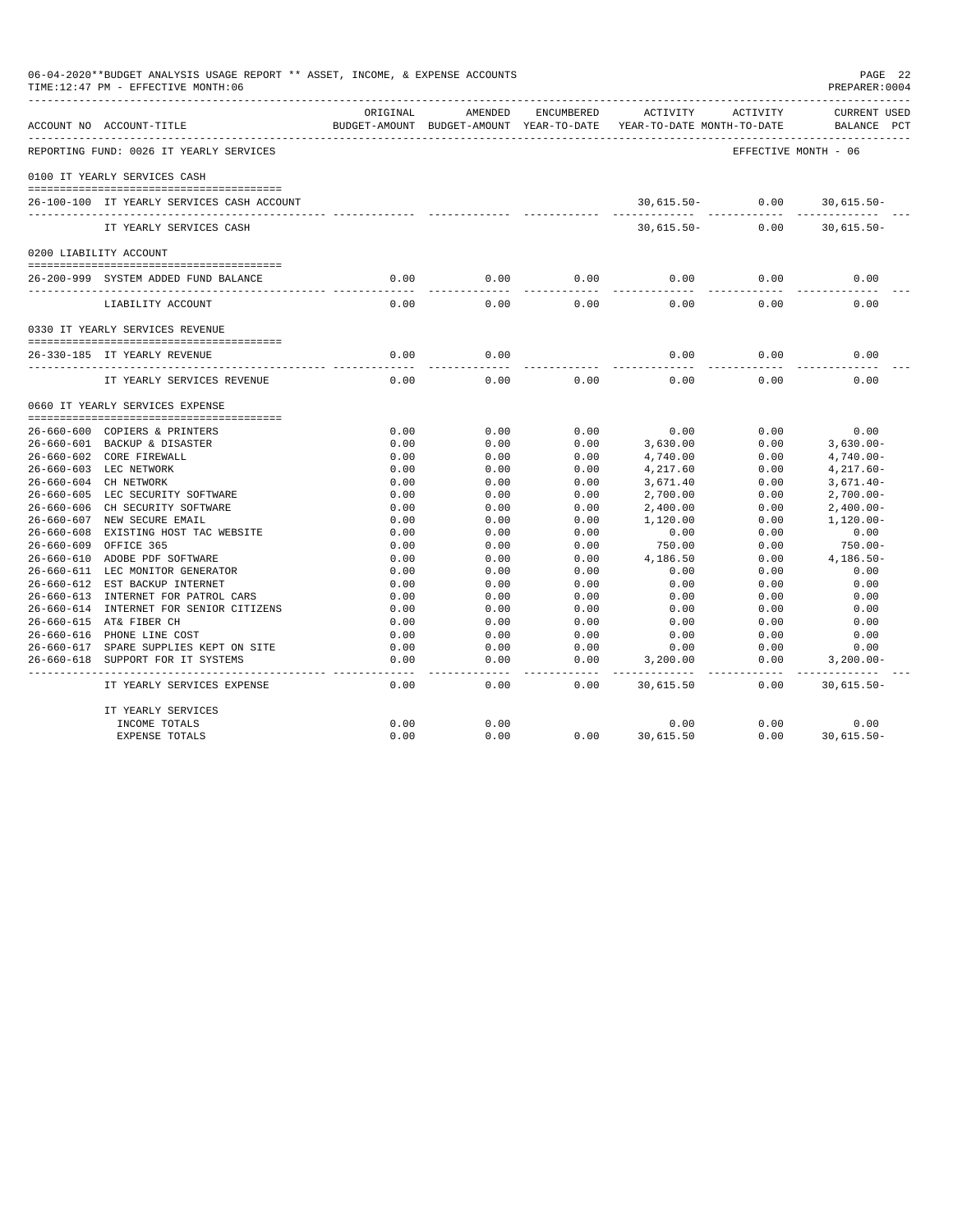|                      | 06-04-2020**BUDGET ANALYSIS USAGE REPORT ** ASSET, INCOME, & EXPENSE ACCOUNTS<br>TIME:12:47 PM - EFFECTIVE MONTH:06 |           |                                        |                            |                                        |          | PAGE 23<br>PREPARER: 0004          |  |
|----------------------|---------------------------------------------------------------------------------------------------------------------|-----------|----------------------------------------|----------------------------|----------------------------------------|----------|------------------------------------|--|
|                      | ACCOUNT NO ACCOUNT-TITLE                                                                                            | ORIGINAL  | AMENDED<br>BUDGET-AMOUNT BUDGET-AMOUNT | ENCUMBERED<br>YEAR-TO-DATE | ACTIVITY<br>YEAR-TO-DATE MONTH-TO-DATE | ACTIVITY | <b>CURRENT USED</b><br>BALANCE PCT |  |
|                      | REPORTING FUND: 0027 IT DEPARTMENT CAPITAL NOV 2019                                                                 |           |                                        |                            |                                        |          | EFFECTIVE MONTH - 06               |  |
| 0100 IT CASH ACCOUNT |                                                                                                                     |           |                                        |                            |                                        |          |                                    |  |
|                      | 27-100-100 IT DEPARTMENT CHECKING                                                                                   |           |                                        |                            | 186,837.50-                            | 0.00     | $158.927.00 -$                     |  |
|                      | IT CASH ACCOUNT                                                                                                     |           |                                        |                            | 186,837.50-                            | 0.00     | 158,927.00-                        |  |
|                      | 0200 LIABILITY ACCOUNT                                                                                              |           |                                        |                            |                                        |          |                                    |  |
|                      |                                                                                                                     |           |                                        |                            |                                        |          |                                    |  |
|                      | 27-200-180 ACCOUNTS PAYABLE                                                                                         |           |                                        |                            | 0.00                                   | 0.00     | $27,910.50 -$                      |  |
|                      | 27-200-999 SYSTEM ADDED FUND BALANCE                                                                                | 0.00      | 0.00                                   | 0.00                       | 0.00<br>$- - - -$                      | 0.00     | 0.00                               |  |
|                      | LIABILITY ACCOUNT                                                                                                   | 0.00      | 0.00                                   | 0.00                       | 0.00                                   | 0.00     | $27,910.50 -$                      |  |
|                      | 0327 IT REVENUE ACCOUNT                                                                                             |           |                                        |                            |                                        |          |                                    |  |
|                      |                                                                                                                     |           |                                        |                            |                                        |          |                                    |  |
|                      | 27-327-180 IT INTEREST                                                                                              | 0.00      | 0.00                                   |                            | 0.00                                   | 0.00     | 0.00                               |  |
|                      | 27-327-181 IT REVENUE                                                                                               | 0.00      | 0.00                                   |                            | 0.00                                   | 0.00     | 0.00                               |  |
|                      | IT REVENUE ACCOUNT                                                                                                  | 0.00      | 0.00                                   | 0.00                       | 0.00                                   | 0.00     | 0.00                               |  |
|                      | 0627 IT EXPENSE ACCOUNT                                                                                             |           |                                        |                            |                                        |          |                                    |  |
|                      | 27-627-333 LAST YEARS BILLS                                                                                         | 0.00      | 0.00                                   | 0.00                       |                                        | 0.00     |                                    |  |
|                      | 27-627-621 PROJECT MANAGEMENT                                                                                       | 0.00      | 0.00                                   | 0.00                       | 27,910.50<br>13,477.50                 | 0.00     | $27,910.50 -$<br>13,477.50-        |  |
|                      | 27-627-622 NTEGRATION & SUPPORT                                                                                     | 15,000.00 | 15,000.00                              | 0.00                       | 15,000.00                              | 0.00     | 0.00 100                           |  |
| 27-627-625 HARDWARE  |                                                                                                                     | 0.00      | 0.00                                   | 0.00                       | 38,376.71                              | 0.00     | $38,376.71-$                       |  |
| $27 - 627 - 626$     | CABLING                                                                                                             | 0.00      | 0.00                                   | 0.00                       | 25,000.00                              | 0.00     | $25.000.00 -$                      |  |
|                      | 27-627-627 PHONE SYSTEM CHANGES                                                                                     | 0.00      | 0.00                                   | 0.00                       | 0.00                                   | 0.00     | 0.00                               |  |
|                      | 27-627-628 ELECTRICAL & HVAC                                                                                        | 0.00      | 0.00                                   | 0.00                       | 11,844.32                              | 0.00     | 11,844.32-                         |  |
|                      | 27-627-629 CONTRACT PAY-OFF                                                                                         | 0.00      | 0.00                                   | 0.00                       | 4,353.47                               | 0.00     | 4,353.47-                          |  |
| $27 - 627 - 630$     | PROJECT INTEGRATION & SUPPORT                                                                                       | 0.00      | 0.00                                   | 0.00                       | 50,875.00                              | 0.00     | $50,875.00 -$                      |  |
|                      | IT EXPENSE ACCOUNT                                                                                                  | 15,000.00 | 15,000.00                              | 0.00                       | 186,837.50                             | 0.00     | -----------<br>171,837.50-246      |  |
|                      | IT DEPARTMENT CAPITAL NOV 2019                                                                                      |           |                                        |                            |                                        |          |                                    |  |
|                      | INCOME TOTALS                                                                                                       | 0.00      | 0.00                                   |                            | 0.00                                   | 0.00     | 0.00                               |  |
|                      | <b>EXPENSE TOTALS</b>                                                                                               | 15,000.00 | 15,000.00                              | 0.00                       | 186,837.50                             | 0.00     | 171,837.50-246                     |  |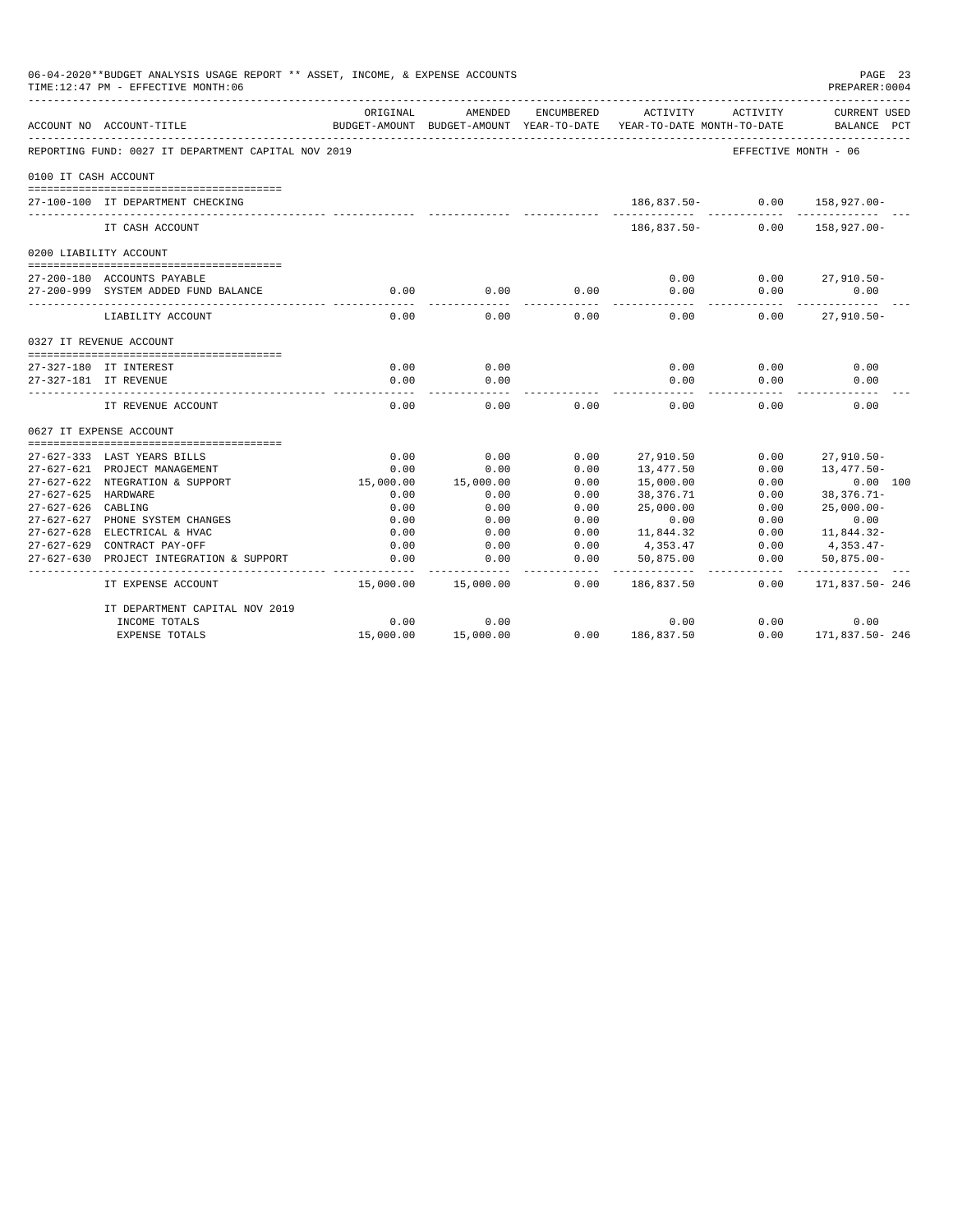|                       | 06-04-2020**BUDGET ANALYSIS USAGE REPORT ** ASSET, INCOME, & EXPENSE ACCOUNTS<br>TIME:12:47 PM - EFFECTIVE MONTH:06 |                                                                                 |          |            |                     |          | PREPARER: 0004              | PAGE 24        |
|-----------------------|---------------------------------------------------------------------------------------------------------------------|---------------------------------------------------------------------------------|----------|------------|---------------------|----------|-----------------------------|----------------|
|                       | ACCOUNT NO ACCOUNT-TITLE                                                                                            | ORTGINAL<br>BUDGET-AMOUNT BUDGET-AMOUNT YEAR-TO-DATE YEAR-TO-DATE MONTH-TO-DATE | AMENDED  | ENCUMBERED | ACTIVITY            | ACTIVITY | CURRENT USED<br>BALANCE PCT |                |
|                       | REPORTING FUND: 0028 CONTINGENCY FUND                                                                               |                                                                                 |          |            |                     |          | EFFECTIVE MONTH - 06        |                |
| 0100 CONTINGENCY CASH |                                                                                                                     |                                                                                 |          |            |                     |          |                             |                |
|                       | 28-100-100 CONTINGENCY FUND CHECKING                                                                                | 0.00                                                                            | 0.00     |            | 0.00<br>----------- | 0.00     | 0.00                        |                |
|                       | CONTINGENCY CASH                                                                                                    | 0.00                                                                            | 0.00     | 0.00       | 0.00                | 0.00     | 0.00                        |                |
| 0200 LIABILITY        |                                                                                                                     |                                                                                 |          |            |                     |          |                             |                |
|                       | 28-200-999 SYSTEM ADDED FUND BALANCE                                                                                | 0.00                                                                            | 0.00     | 0.00       | 0.00                | 0.00     | 0.00                        |                |
|                       | LIABILITY                                                                                                           | 0.00                                                                            | 0.00     | 0.00       | 0.00                | 0.00     | 0.00                        |                |
|                       | 0328 CONTIGENCY REVENUE                                                                                             |                                                                                 |          |            |                     |          |                             |                |
|                       | 28-328-100 WIND TAX REVENUE                                                                                         | 0.00                                                                            | 0.00     |            | 0.00                | 0.00     | 0.00                        |                |
|                       | CONTIGENCY REVENUE                                                                                                  | 0.00                                                                            | 0.00     | 0.00       | 0.00                | 0.00     | 0.00                        |                |
|                       | 0628 CONTIGENCY EXPENSE                                                                                             |                                                                                 |          |            |                     |          |                             |                |
|                       | 28-628-628 CONTIGENCY MISC EXPENSE                                                                                  | 8,446,00                                                                        | 8,446.00 | 0.00       | 0.00                | 0.00     | 8,446,00 00                 |                |
|                       | CONTIGENCY EXPENSE                                                                                                  | 8,446.00                                                                        | 8,446.00 | 0.00       | 0.00                | 0.00     | 8,446.00                    | 0 <sub>0</sub> |
|                       | CONTINGENCY FUND                                                                                                    |                                                                                 |          |            |                     |          |                             |                |
|                       | INCOME TOTALS                                                                                                       | 0.00                                                                            | 0.00     |            | 0.00                |          | 0.00<br>0.00                |                |
|                       | <b>EXPENSE TOTALS</b>                                                                                               | 8,446.00                                                                        | 8,446.00 | 0.00       | 0.00                | 0.00     | 8,446.00                    | 00             |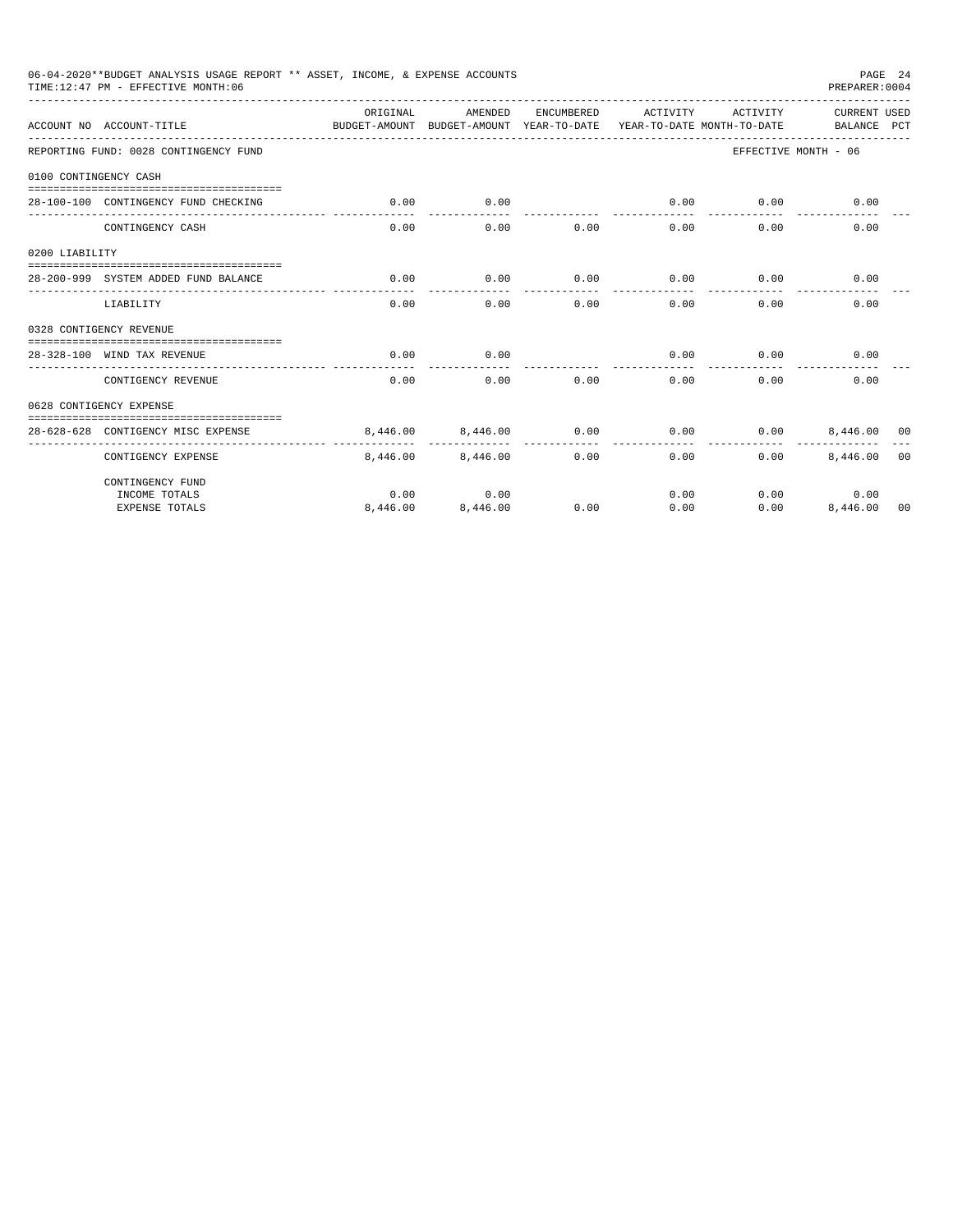|                       | 06-04-2020**BUDGET ANALYSIS USAGE REPORT ** ASSET, INCOME, & EXPENSE ACCOUNTS<br>TIME: 12:47 PM - EFFECTIVE MONTH: 06 |           |                                                     |            |              |                                        | PAGE 25<br>PREPARER: 0004          |
|-----------------------|-----------------------------------------------------------------------------------------------------------------------|-----------|-----------------------------------------------------|------------|--------------|----------------------------------------|------------------------------------|
|                       | ACCOUNT NO ACCOUNT-TITLE                                                                                              | OR TGTNAL | AMENDED<br>BUDGET-AMOUNT BUDGET-AMOUNT YEAR-TO-DATE | ENCUMBERED | ACTIVITY     | ACTIVITY<br>YEAR-TO-DATE MONTH-TO-DATE | <b>CURRENT USED</b><br>BALANCE PCT |
|                       | REPORTING FUND: 0029 COUNTY COURT REPORTER FUND                                                                       |           |                                                     |            |              |                                        | EFFECTIVE MONTH - 06               |
| 0100 CASH ACCOUNTS    |                                                                                                                       |           |                                                     |            |              |                                        |                                    |
|                       | 29-100-100 COUNTY COURT REPORTER                                                                                      |           |                                                     |            |              | $12.00 - 0.00$ 12.00                   |                                    |
|                       | CASH ACCOUNTS                                                                                                         |           |                                                     |            | $12.00 -$    | 0.00                                   | 12.00                              |
| 0390 REVENUE          |                                                                                                                       |           |                                                     |            |              |                                        |                                    |
|                       | 29-390-390 COUNTY CLERK REPORTER FEES                                                                                 | 0.00      | 0.00                                                |            | 12.00        |                                        | $0.00$ 12.00+                      |
|                       | REVENUE                                                                                                               | 0.00      | 0.00                                                | 0.00       | 12.00        |                                        | 0.00<br>$12.00+$                   |
| 0690 EXPENSE ACCOUNTS |                                                                                                                       |           |                                                     |            |              |                                        |                                    |
|                       | 29-690-395 COURT REPORTER EXPENSE                                                                                     | 0.00      | 0.00                                                | 0.00       | 0.00         | 0.00                                   | 0.00                               |
|                       | <b>EXPENSE ACCOUNTS</b>                                                                                               | 0.00      | 0.00                                                |            | 0.00<br>0.00 | 0.00                                   | 0.00                               |
|                       | COUNTY COURT REPORTER FUND                                                                                            |           |                                                     |            |              |                                        |                                    |
|                       | INCOME TOTALS                                                                                                         | 0.00      | 0.00                                                |            | 12.00        | 0.00                                   | $12.00+$                           |
|                       | <b>EXPENSE TOTALS</b>                                                                                                 | 0.00      | 0.00                                                | 0.00       | 0.00         | 0.00                                   | 0.00                               |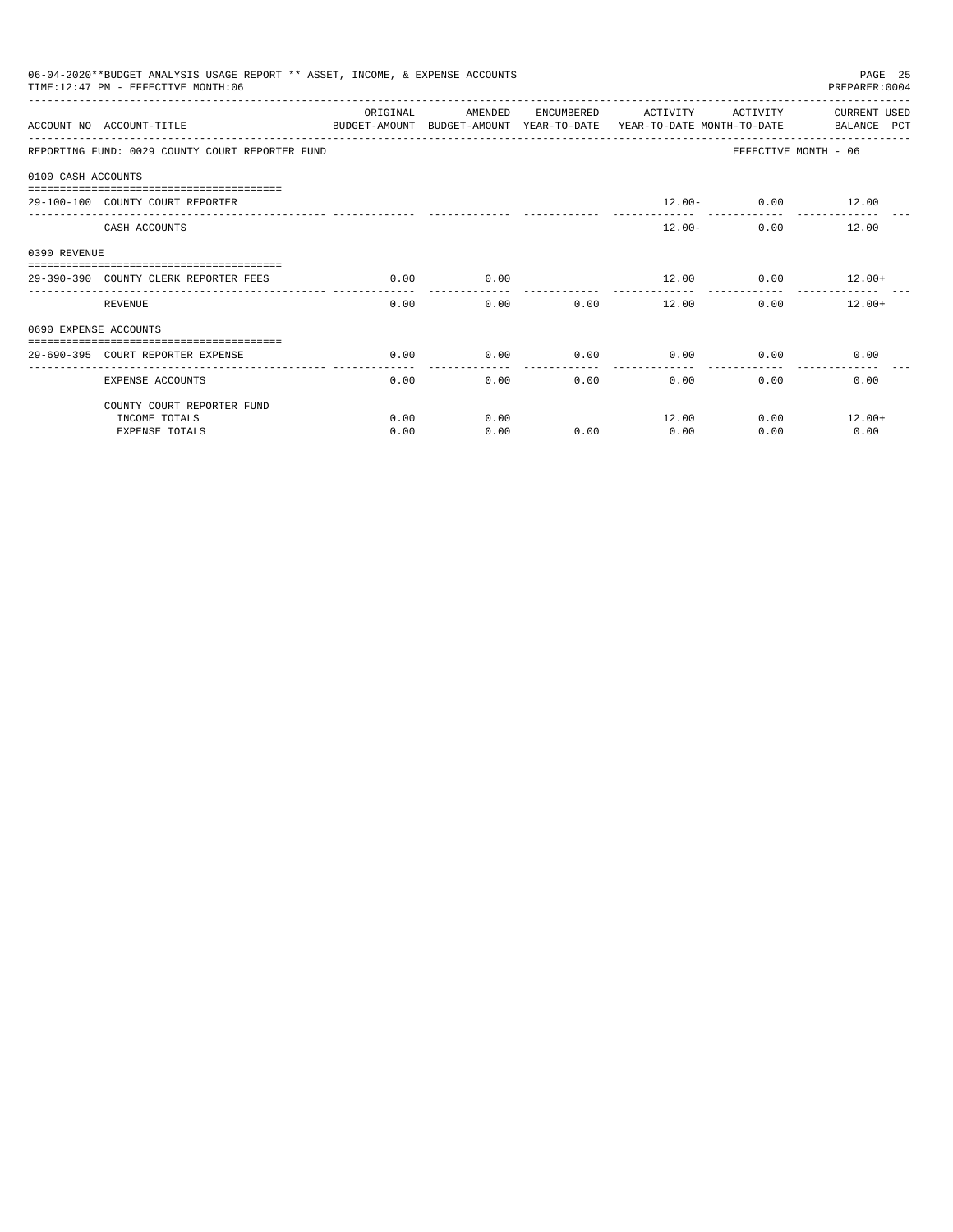|                       | 06-04-2020**BUDGET ANALYSIS USAGE REPORT ** ASSET, INCOME, & EXPENSE ACCOUNTS<br>TIME: 12:47 PM - EFFECTIVE MONTH: 06     |                |                |      |                         |                                           | PAGE 26<br>PREPARER: 0004           |     |
|-----------------------|---------------------------------------------------------------------------------------------------------------------------|----------------|----------------|------|-------------------------|-------------------------------------------|-------------------------------------|-----|
|                       | ACCOUNT NO ACCOUNT-TITLE COMPUTE SUDGET-AMOUNT BUDGET-AMOUNT YEAR-TO-DATE YEAR-TO-DATE MONTH-TO-DATE BALANCE PCT          | ORIGINAL       | AMENDED        |      | ENCUMBERED ACTIVITY     | ACTIVITY                                  | CURRENT USED                        |     |
|                       | REPORTING FUND: 0030 COURT RECORDS PRESERVATION FUND                                                                      |                |                |      |                         | EFFECTIVE MONTH - 06                      |                                     |     |
| 0100 CASH ACCOUNTS    |                                                                                                                           |                |                |      |                         |                                           |                                     |     |
|                       | 30-100-100 CFC: COURT RECORDS PRES FUND<br>30-100-230 DISTRICT CREDIT CARD ACCOUNT<br>30-100-231 COUNTY CLERK CREDIT CARD |                |                |      | 410.00<br>0.00<br>20.00 | 0.00<br>0.00                              | $0.00$ 5,102.67<br>190.00<br>160.00 |     |
|                       | CASH ACCOUNTS                                                                                                             |                |                |      | 430.00                  | _________________________________<br>0.00 | 5.452.67                            |     |
| 0330 REVENUE ACCOUNTS |                                                                                                                           |                |                |      |                         |                                           |                                     |     |
|                       | 30-330-180 INTEREST EARNED<br>30-330-730 RECORDS PRESERVATION FEES                                                        | 0.00<br>500.00 | 0.00<br>500.00 |      | 0.00<br>290.00          | 0.00                                      | $0.00$ 0.00<br>210.00               | -58 |
|                       | REVENUE ACCOUNTS                                                                                                          | 500.00         | 500.00         | 0.00 | ----------<br>290.00    | 0.00                                      | 210.00                              | 58  |
| 0730 EXPENSE ACCOUNTS |                                                                                                                           |                |                |      |                         |                                           |                                     |     |
|                       | 30-730-730 RECORDS PRES EXPENSES                                                                                          | 0.00           | 0.00           | 0.00 | 0.00                    | 0.00                                      | 0.00                                |     |
|                       | <b>EXPENSE ACCOUNTS</b>                                                                                                   | 0.00           | 0.00           | 0.00 | 0.00                    | 0.00                                      | 0.00                                |     |
|                       | COURT RECORDS PRESERVATION FUND<br>INCOME TOTALS                                                                          | 500.00         | 500.00         |      | 290.00                  |                                           | $0.00$ 210.00                       | 58  |
|                       | <b>EXPENSE TOTALS</b>                                                                                                     | 0.00           | 0.00           | 0.00 | 0.00                    | 0.00                                      | 0.00                                |     |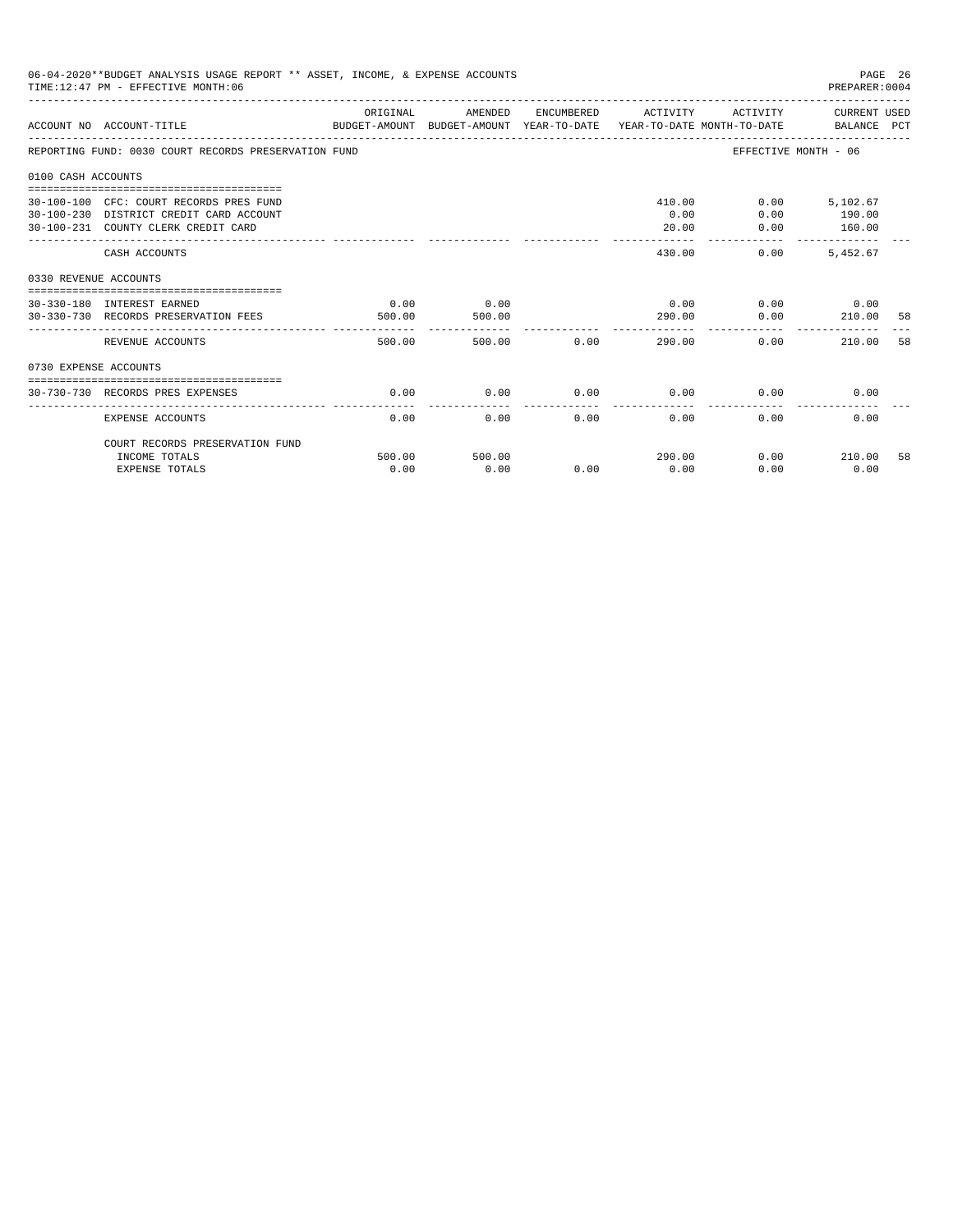|                       | 06-04-2020**BUDGET ANALYSIS USAGE REPORT ** ASSET, INCOME, & EXPENSE ACCOUNTS<br>TIME: 12:47 PM - EFFECTIVE MONTH: 06 |                    |                                                                                |            |          |              | PAGE 27<br>PREPARER: 0004   |
|-----------------------|-----------------------------------------------------------------------------------------------------------------------|--------------------|--------------------------------------------------------------------------------|------------|----------|--------------|-----------------------------|
|                       | ACCOUNT NO ACCOUNT-TITLE                                                                                              | ORIGINAL           | AMENDED<br>BUDGET-AMOUNT BUDGET-AMOUNT YEAR-TO-DATE YEAR-TO-DATE MONTH-TO-DATE | ENCUMBERED | ACTIVITY | ACTIVITY     | CURRENT USED<br>BALANCE PCT |
|                       | REPORTING FUND: 0031 COUNTY JURY FUND                                                                                 |                    |                                                                                |            |          |              | EFFECTIVE MONTH - 06        |
| 0100 CASH ACCOUNTS    |                                                                                                                       |                    |                                                                                |            |          |              |                             |
|                       | 31-100-100 COUNTY CLERK JURY FEES                                                                                     |                    |                                                                                |            | 4.00     |              | $0.00$ 4.00                 |
|                       | CASH ACCOUNTS                                                                                                         |                    |                                                                                |            | 4.00     | 0.00         | 4.00                        |
| 0380 REVENUE ACCOUNTS |                                                                                                                       |                    |                                                                                |            |          |              |                             |
|                       | 31-380-380 COUNTY CLERK JURY FEES                                                                                     | 0.00               | 0.00                                                                           |            | 4.00     |              | $0.00$ 4.00+                |
|                       | REVENUE ACCOUNTS                                                                                                      | ----------<br>0.00 | 0.00                                                                           | 0.00       | 4.00     | 0.00         | $4.00+$                     |
| 0680 EXPENSE ACCOUNTS |                                                                                                                       |                    |                                                                                |            |          |              |                             |
|                       | 31-680-680 COUNTY PETIT JURY                                                                                          | 0.00               | 0.00                                                                           | 0.00       | 0.00     | 0.00         | 0.00                        |
|                       | <b>EXPENSE ACCOUNTS</b>                                                                                               | 0.00               | 0.00                                                                           |            | 0.00     | 0.00<br>0.00 | 0.00                        |
|                       | COUNTY JURY FUND                                                                                                      |                    |                                                                                |            |          |              |                             |
|                       | INCOME TOTALS                                                                                                         | 0.00               | 0.00                                                                           |            | 4.00     | 0.00         | $4.00+$                     |
|                       | <b>EXPENSE TOTALS</b>                                                                                                 | 0.00               | 0.00                                                                           | 0.00       | 0.00     | 0.00         | 0.00                        |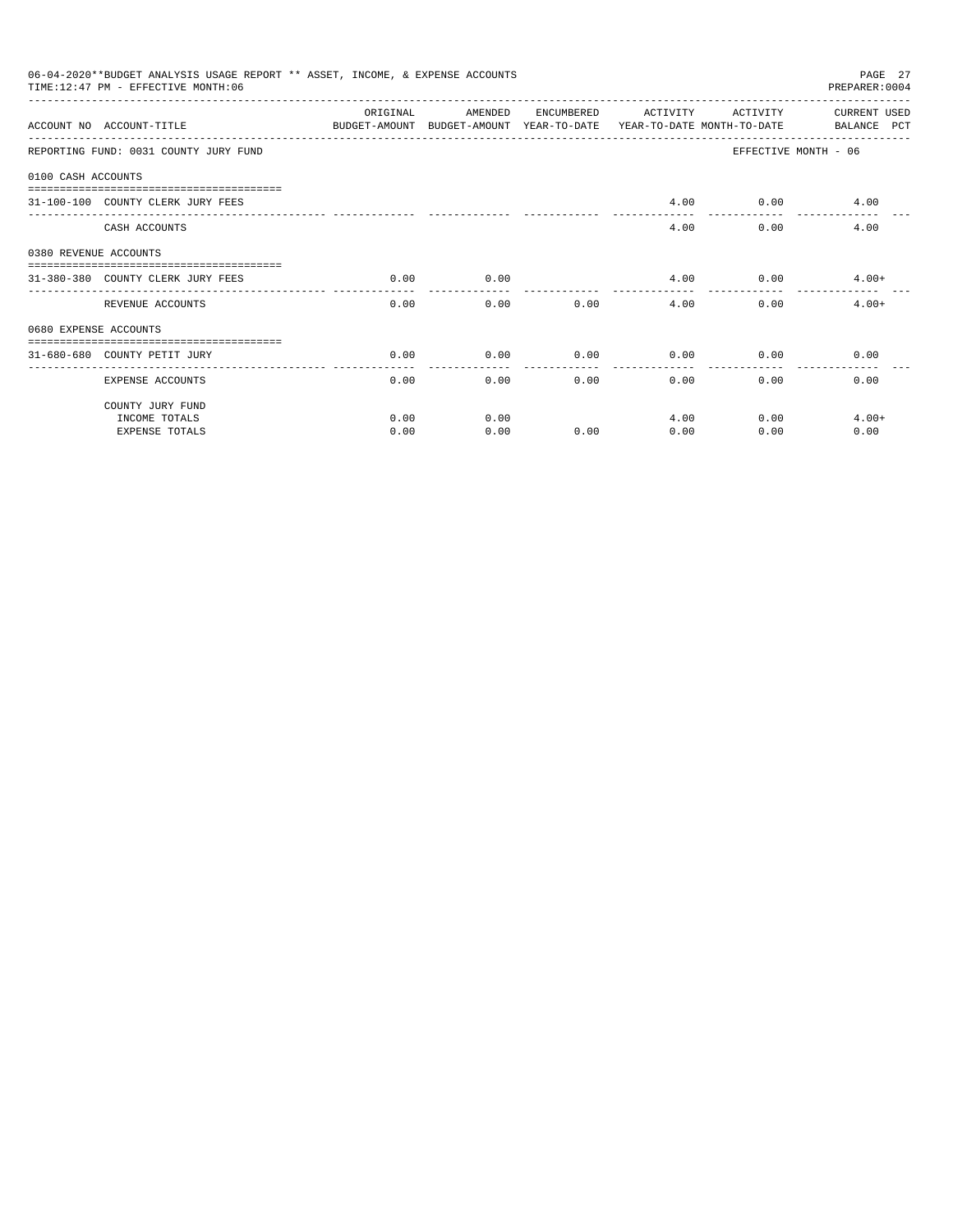|                      | 06-04-2020**BUDGET ANALYSIS USAGE REPORT ** ASSET, INCOME, & EXPENSE ACCOUNTS<br>TIME: 12:47 PM - EFFECTIVE MONTH: 06 |                           |                                       |            |          |                                        | PAGE 28<br>PREPARER: 0004   |
|----------------------|-----------------------------------------------------------------------------------------------------------------------|---------------------------|---------------------------------------|------------|----------|----------------------------------------|-----------------------------|
|                      | ACCOUNT NO ACCOUNT-TITLE                                                                                              | ORIGINAL<br>BUDGET-AMOUNT | AMENDED<br>BUDGET-AMOUNT YEAR-TO-DATE | ENCUMBERED | ACTIVITY | ACTIVITY<br>YEAR-TO-DATE MONTH-TO-DATE | CURRENT USED<br>BALANCE PCT |
|                      | REPORTING FUND: 0032 JUEVENILE DELINQUENCY PREVENTION                                                                 |                           |                                       |            |          |                                        | EFFECTIVE MONTH - 06        |
| 0100 CASH ACCOUNT    |                                                                                                                       |                           |                                       |            |          |                                        |                             |
|                      | -------------------------------------<br>32-100-100 COUNTY CLERK FEES                                                 |                           |                                       |            | 0.00     | 0.00                                   | 0.00                        |
|                      | CASH ACCOUNT                                                                                                          |                           |                                       |            | 0.00     | 0.00                                   | 0.00                        |
| 0320 REVENUE ACCOUNT |                                                                                                                       |                           |                                       |            |          |                                        |                             |
|                      | ------------------------------------                                                                                  |                           |                                       |            |          |                                        |                             |
|                      | 32-320-320 JUVENILE DELINQUENCY FEES                                                                                  | 0.00                      | 0.00                                  |            | 0.00     | 0.00                                   | 0.00                        |
|                      | REVENUE ACCOUNT                                                                                                       | 0.00                      | 0.00                                  | 0.00       | 0.00     | 0.00                                   | 0.00                        |
|                      | JUEVENILE DELINQUENCY PREVENTION                                                                                      |                           |                                       |            |          |                                        |                             |
|                      | INCOME TOTALS                                                                                                         | 0.00                      | 0.00                                  |            | 0.00     | 0.00                                   | 0.00                        |
|                      | EXPENSE TOTALS                                                                                                        | 0.00                      | 0.00                                  | 0.00       | 0.00     | 0.00                                   | 0.00                        |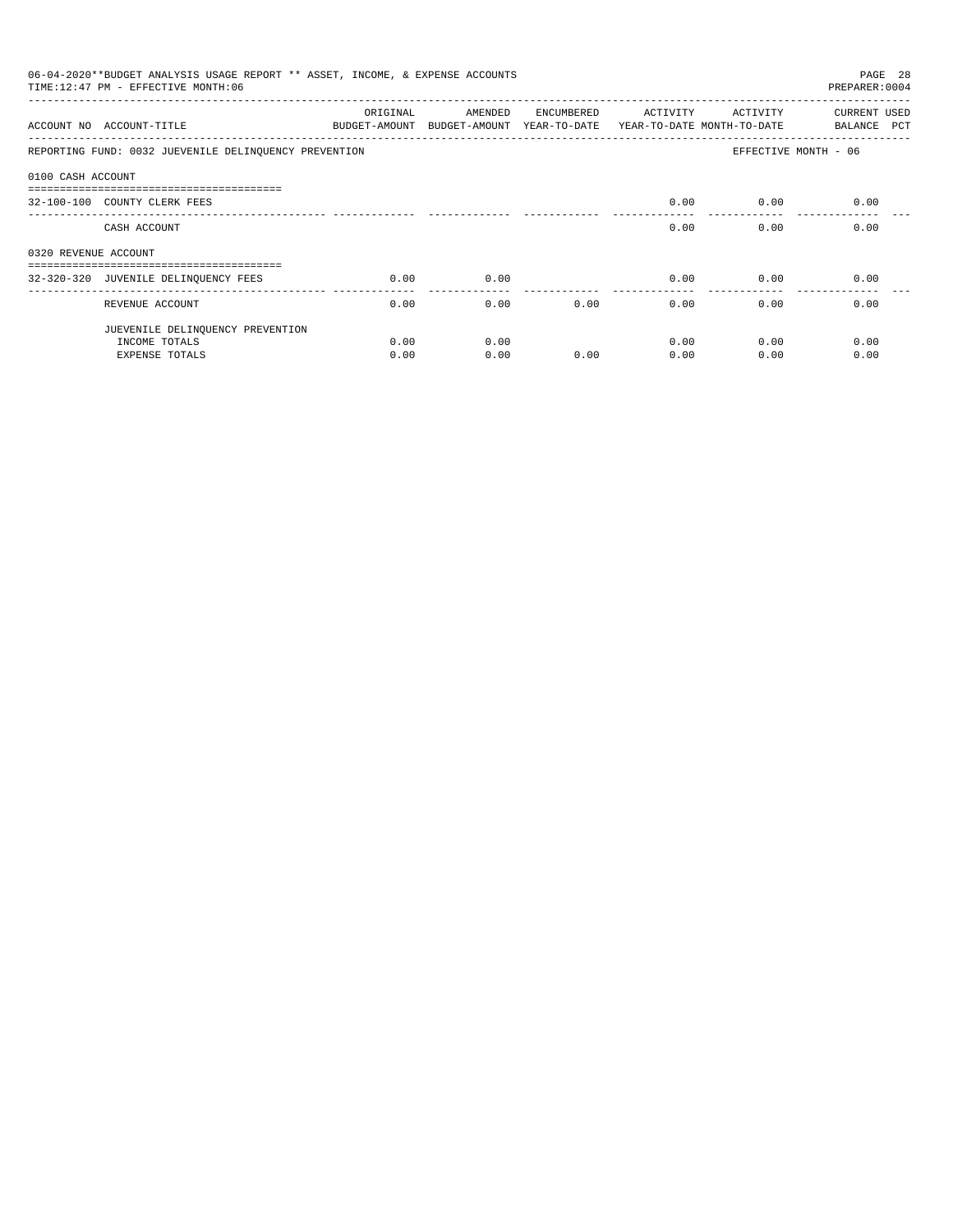| 06-04-2020**BUDGET ANALYSIS USAGE REPORT ** ASSET, INCOME, & EXPENSE ACCOUNTS<br>PAGE 29<br>TIME: 12:47 PM - EFFECTIVE MONTH: 06<br>PREPARER: 0004<br>ORIGINAL<br>ACTIVITY CURRENT USED<br>AMENDED<br>ENCUMBERED ACTIVITY<br>ACCOUNT NO ACCOUNT-TITLE COMPUTE SUDGET-AMOUNT BUDGET-AMOUNT VEAR-TO-DATE VEAR-TO-DATE MONTH-TO-DATE BALANCE PCT<br>EFFECTIVE MONTH - 06<br>REPORTING FUND: 0033 C&D COURT TECHNOLOGY FUND<br>0100 CASH ACCOUNTS<br>36.93<br>0.00<br>568.89<br>33-100-100 CFC: C&D COURT TECHNOLOGY FUND<br>33-100-230 DISTRICT CLERK CC ACCOUNT<br>0.00<br>0.00<br>0.00<br>0.00<br>33-100-231 COUNTY CLERK CC ACCOUNT<br>0.00<br>0.00<br>-------<br>-----------<br>-------------<br>36.93<br>0.00<br>568.89<br>CASH ACCOUNTS<br>0333 REVENUE ACCOUNTS<br>0.00<br>$0.00$ $0.00$ $0.00$ $0.00$<br>0.00<br>33-333-180 INTEREST EARNED<br>33-333-733 C&D COURT TECH FEES<br>50.00<br>50.00<br>36.93<br>$0.00$ 13.07 74<br>------------<br>50.00<br>0.00<br>36.93<br>REVENUE ACCOUNTS<br>50.00<br>0.00<br>13.07<br>0733 EXPENSE ACCOUNTS<br>50.00<br>$0.00$ 0.00<br>0.00<br>50.00<br>33-733-733 C&D COURT TECH EXPENSES<br>50.00 00 |                           |       |       |      |      |       |              |    |
|----------------------------------------------------------------------------------------------------------------------------------------------------------------------------------------------------------------------------------------------------------------------------------------------------------------------------------------------------------------------------------------------------------------------------------------------------------------------------------------------------------------------------------------------------------------------------------------------------------------------------------------------------------------------------------------------------------------------------------------------------------------------------------------------------------------------------------------------------------------------------------------------------------------------------------------------------------------------------------------------------------------------------------------------------------------------------------------------------------------------------------------------|---------------------------|-------|-------|------|------|-------|--------------|----|
|                                                                                                                                                                                                                                                                                                                                                                                                                                                                                                                                                                                                                                                                                                                                                                                                                                                                                                                                                                                                                                                                                                                                              |                           |       |       |      |      |       |              |    |
|                                                                                                                                                                                                                                                                                                                                                                                                                                                                                                                                                                                                                                                                                                                                                                                                                                                                                                                                                                                                                                                                                                                                              |                           |       |       |      |      |       |              |    |
|                                                                                                                                                                                                                                                                                                                                                                                                                                                                                                                                                                                                                                                                                                                                                                                                                                                                                                                                                                                                                                                                                                                                              |                           |       |       |      |      |       |              |    |
|                                                                                                                                                                                                                                                                                                                                                                                                                                                                                                                                                                                                                                                                                                                                                                                                                                                                                                                                                                                                                                                                                                                                              |                           |       |       |      |      |       |              |    |
|                                                                                                                                                                                                                                                                                                                                                                                                                                                                                                                                                                                                                                                                                                                                                                                                                                                                                                                                                                                                                                                                                                                                              |                           |       |       |      |      |       |              |    |
|                                                                                                                                                                                                                                                                                                                                                                                                                                                                                                                                                                                                                                                                                                                                                                                                                                                                                                                                                                                                                                                                                                                                              |                           |       |       |      |      |       |              |    |
|                                                                                                                                                                                                                                                                                                                                                                                                                                                                                                                                                                                                                                                                                                                                                                                                                                                                                                                                                                                                                                                                                                                                              |                           |       |       |      |      |       |              |    |
|                                                                                                                                                                                                                                                                                                                                                                                                                                                                                                                                                                                                                                                                                                                                                                                                                                                                                                                                                                                                                                                                                                                                              |                           |       |       |      |      |       |              | 74 |
|                                                                                                                                                                                                                                                                                                                                                                                                                                                                                                                                                                                                                                                                                                                                                                                                                                                                                                                                                                                                                                                                                                                                              |                           |       |       |      |      |       |              |    |
|                                                                                                                                                                                                                                                                                                                                                                                                                                                                                                                                                                                                                                                                                                                                                                                                                                                                                                                                                                                                                                                                                                                                              |                           |       |       |      |      |       |              |    |
|                                                                                                                                                                                                                                                                                                                                                                                                                                                                                                                                                                                                                                                                                                                                                                                                                                                                                                                                                                                                                                                                                                                                              | <b>EXPENSE ACCOUNTS</b>   | 50.00 | 50.00 | 0.00 | 0.00 | 0.00  | 50.00        | 00 |
|                                                                                                                                                                                                                                                                                                                                                                                                                                                                                                                                                                                                                                                                                                                                                                                                                                                                                                                                                                                                                                                                                                                                              | C&D COURT TECHNOLOGY FUND |       |       |      |      |       |              |    |
|                                                                                                                                                                                                                                                                                                                                                                                                                                                                                                                                                                                                                                                                                                                                                                                                                                                                                                                                                                                                                                                                                                                                              | INCOME TOTALS             | 50.00 | 50.00 |      |      | 36.93 | $0.00$ 13.07 | 74 |
|                                                                                                                                                                                                                                                                                                                                                                                                                                                                                                                                                                                                                                                                                                                                                                                                                                                                                                                                                                                                                                                                                                                                              | <b>EXPENSE TOTALS</b>     | 50.00 | 50.00 | 0.00 | 0.00 | 0.00  | 50.00        | 00 |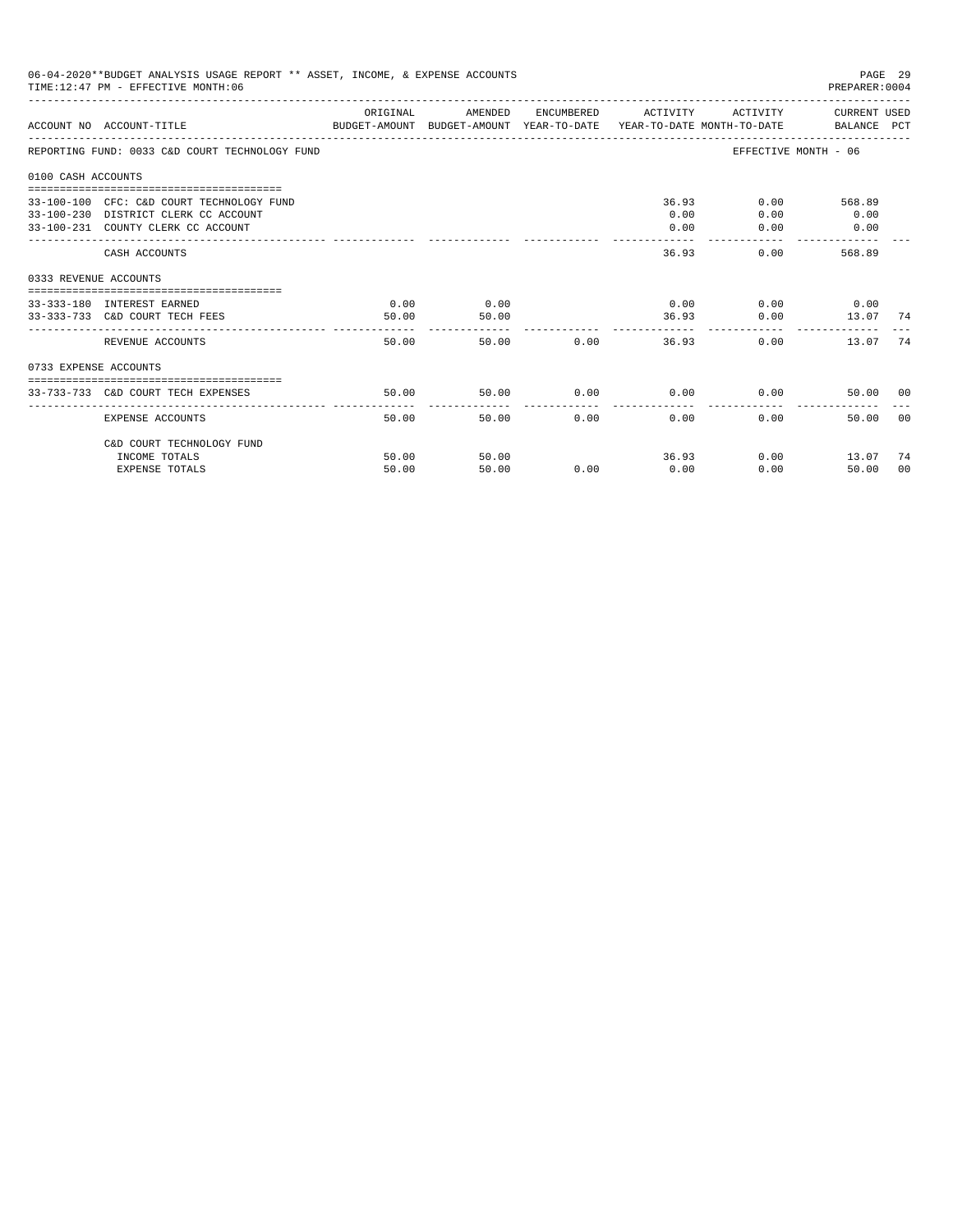|                       | 06-04-2020**BUDGET ANALYSIS USAGE REPORT ** ASSET, INCOME, & EXPENSE ACCOUNTS<br>TIME: 12:47 PM - EFFECTIVE MONTH: 06 |                           |                                       |            |                                        |          | PAGE 30<br>PREPARER: 0004          |
|-----------------------|-----------------------------------------------------------------------------------------------------------------------|---------------------------|---------------------------------------|------------|----------------------------------------|----------|------------------------------------|
|                       | ACCOUNT NO ACCOUNT-TITLE                                                                                              | ORIGINAL<br>BUDGET-AMOUNT | AMENDED<br>BUDGET-AMOUNT YEAR-TO-DATE | ENCUMBERED | ACTIVITY<br>YEAR-TO-DATE MONTH-TO-DATE | ACTIVITY | <b>CURRENT USED</b><br>BALANCE PCT |
|                       | REPORTING FUND: 0034 TIME PAYMENT REIMBURSEMENT                                                                       |                           |                                       |            |                                        |          | EFFECTIVE MONTH - 06               |
| 0100 CASH ACCOUNT     |                                                                                                                       |                           |                                       |            |                                        |          |                                    |
|                       | ------------------------------<br>34-100-100 COUNTY CLERK FEES                                                        |                           |                                       |            | 0.00                                   | 0.00     | 0.00                               |
|                       | CASH ACCOUNT                                                                                                          |                           |                                       |            | 0.00                                   | 0.00     | 0.00                               |
| 0340 REVENUE ACCOUNTS |                                                                                                                       |                           |                                       |            |                                        |          |                                    |
|                       | 34-340-340 COUNTY CLERK FEES                                                                                          | 0.00                      | 0.00                                  |            | 0.00                                   | 0.00     | 0.00                               |
|                       | REVENUE ACCOUNTS                                                                                                      | 0.00                      | 0.00                                  | 0.00       | 0.00                                   | 0.00     | 0.00                               |
|                       | TIME PAYMENT REIMBURSEMENT                                                                                            |                           |                                       |            |                                        |          |                                    |
|                       | INCOME TOTALS                                                                                                         | 0.00                      | 0.00                                  |            | 0.00                                   | 0.00     | 0.00                               |
|                       | <b>EXPENSE TOTALS</b>                                                                                                 | 0.00                      | 0.00                                  | 0.00       | 0.00                                   | 0.00     | 0.00                               |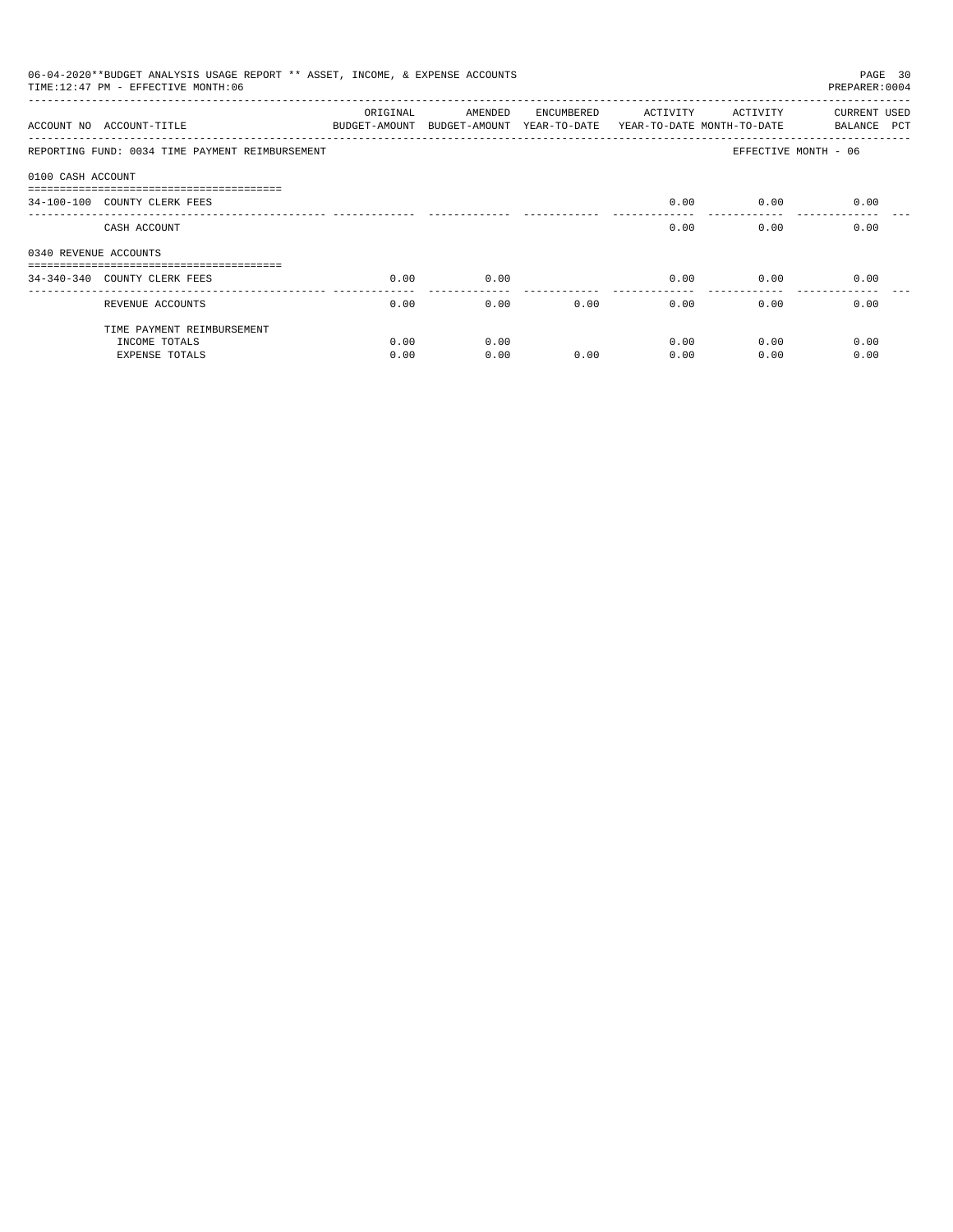|                       | 06-04-2020**BUDGET ANALYSIS USAGE REPORT ** ASSET, INCOME, & EXPENSE ACCOUNTS<br>TIME: 12:47 PM - EFFECTIVE MONTH: 06 |                          |                                                                                            |                     |                     |                          | PAGE 31<br>PREPARER: 0004                 |                |
|-----------------------|-----------------------------------------------------------------------------------------------------------------------|--------------------------|--------------------------------------------------------------------------------------------|---------------------|---------------------|--------------------------|-------------------------------------------|----------------|
|                       | ACCOUNT NO ACCOUNT-TITLE                                                                                              | ORIGINAL                 | AMENDED<br>BUDGET-AMOUNT BUDGET-AMOUNT YEAR-TO-DATE YEAR-TO-DATE MONTH-TO-DATE BALANCE PCT |                     |                     |                          | ENCUMBERED ACTIVITY ACTIVITY CURRENT USED |                |
|                       | REPORTING FUND: 0036 DISTRICT COURT RECORDS TECH FUND                                                                 |                          |                                                                                            |                     |                     |                          | EFFECTIVE MONTH - 06                      |                |
| 0100 CASH ACCOUNTS    |                                                                                                                       |                          |                                                                                            |                     |                     |                          |                                           |                |
|                       | 36-100-100 CFC: DIST COURT RECORDS TECH FUND<br>36-100-230 DISTRICT CLERK CC ACCOUNT                                  |                          |                                                                                            |                     | 30.00               | 430.00   0.00   4,511.71 | $0.00$ 310.00                             |                |
|                       | CASH ACCOUNTS                                                                                                         |                          |                                                                                            |                     | 460.00              | 0.00                     | 4,821.71                                  |                |
| 0336 REVENUE ACCOUNTS |                                                                                                                       |                          |                                                                                            |                     |                     |                          |                                           |                |
|                       | 36-336-180 INTEREST EARNED<br>36-336-736 DIST COURT REC TECH FEES                                                     | 3.00<br>800.00           | 3.00<br>800.00                                                                             |                     | 0.00<br>330.00      | 0.00                     | $0.00$ 3.00 00<br>470.00 41               |                |
|                       | REVENUE ACCOUNTS                                                                                                      | 803.00                   | 803.00                                                                                     |                     | 0.00                | 330.00                   | 0.00<br>473.00 41                         |                |
| 0736 EXPENSE ACCOUNTS |                                                                                                                       |                          |                                                                                            |                     |                     |                          |                                           |                |
|                       | 36-736-736 DIST COURT REC TECH EXPENSES                                                                               | 800.00                   | 800.00                                                                                     | 0.00                |                     |                          | $0.00$ $0.00$ $800.00$ 00                 |                |
|                       | EXPENSE ACCOUNTS                                                                                                      | --------------<br>800.00 | 800.00                                                                                     | -----------<br>0.00 | -----------<br>0.00 | 0.00                     | 800.00                                    | 00             |
|                       | DISTRICT COURT RECORDS TECH FUND                                                                                      |                          |                                                                                            |                     |                     |                          |                                           |                |
|                       | INCOME TOTALS                                                                                                         | 803.00                   | 803.00                                                                                     |                     | 330.00              |                          | $0.00$ $473.00$                           | -41            |
|                       | <b>EXPENSE TOTALS</b>                                                                                                 | 800.00                   | 800.00                                                                                     | 0.00                | 0.00                | 0.00                     | 800.00                                    | 0 <sub>0</sub> |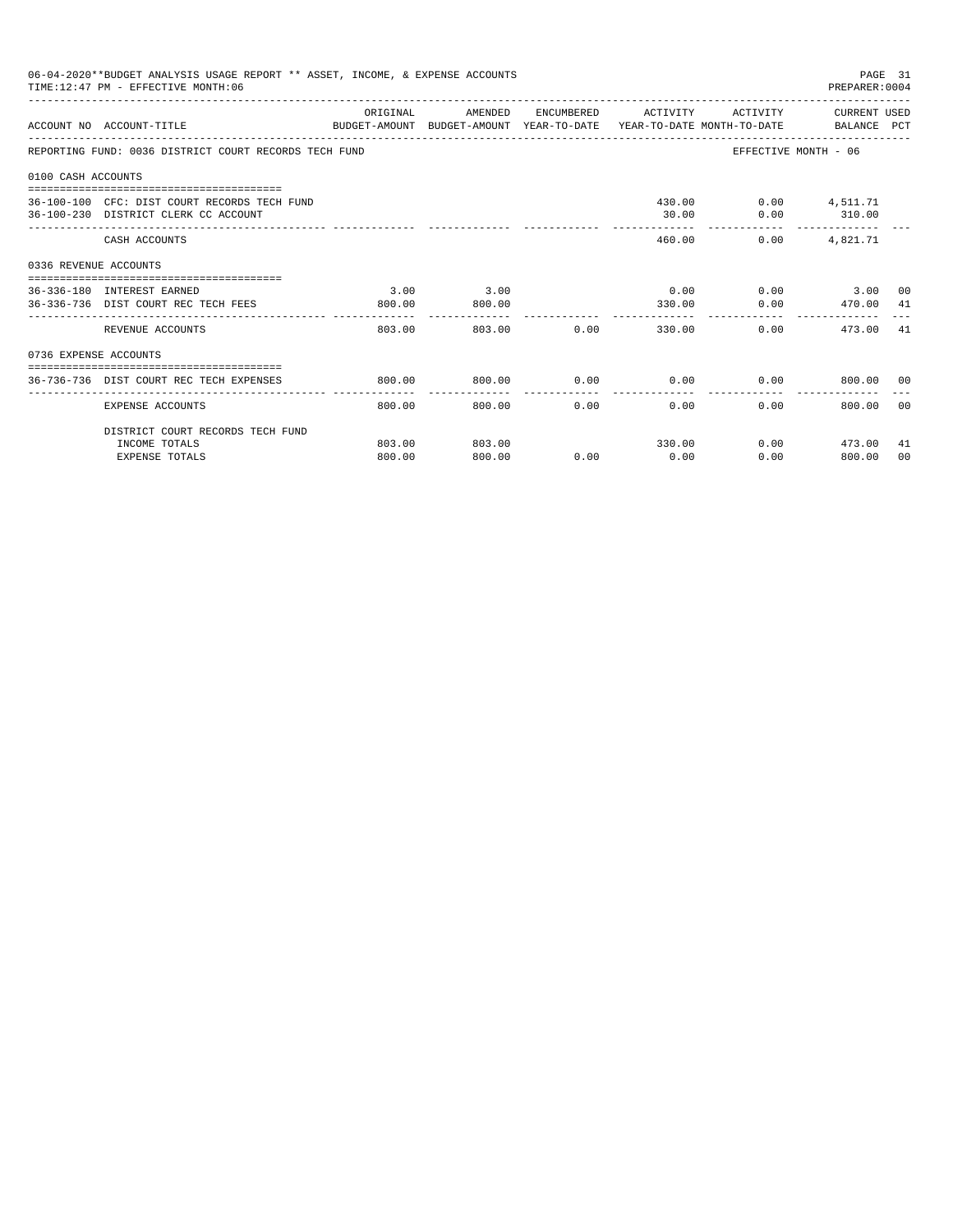|                    | 06-04-2020**BUDGET ANALYSIS USAGE REPORT ** ASSET, INCOME, & EXPENSE ACCOUNTS<br>TIME:12:47 PM - EFFECTIVE MONTH:06 |                       |                   |                        |                     |          | PREPARER: 0004              | PAGE 32 |
|--------------------|---------------------------------------------------------------------------------------------------------------------|-----------------------|-------------------|------------------------|---------------------|----------|-----------------------------|---------|
|                    | ACCOUNT NO ACCOUNT-TITLE CONTROL SUDGET-AMOUNT BUDGET-AMOUNT YEAR-TO-DATE YEAR-TO-DATE MONTH-TO-DATE BALANCE PCT    | ORIGINAL              | AMENDED           |                        | ENCUMBERED ACTIVITY | ACTIVITY | CURRENT USED                |         |
|                    | REPORTING FUND: 0039 COMMISSARY PROFIT ACCOUNT                                                                      |                       |                   |                        |                     |          | EFFECTIVE MONTH - 06        |         |
| 0100 CASH ACCOUNTS |                                                                                                                     |                       |                   |                        |                     |          |                             |         |
|                    | 39-100-170 COMMISSARY CHECKING                                                                                      |                       |                   |                        |                     |          | 699.38 0.00 3,294.46        |         |
|                    | CASH ACCOUNTS                                                                                                       |                       |                   |                        | 699.38              | 0.00     | 3,294.46                    |         |
|                    | 0300 COMMISSARY REVENUE ACCOUNT<br>-----------------------------------                                              |                       |                   |                        |                     |          |                             |         |
|                    | 39-300-110 REVENUE COMMISSARY                                                                                       |                       | 1,000.00 1,000.00 |                        | 607.87              |          | $0.00$ 392.13               | 61      |
|                    | 39-300-120 INTEREST EARNED                                                                                          | 27.00                 | 27.00             |                        | 18.46               | 0.00     | 8.54 68                     |         |
|                    | COMMISSARY REVENUE ACCOUNT                                                                                          | $1,027,00$ $1,027,00$ |                   | 0.00                   | 626.33              |          | $0.00$ and $0.00$<br>400.67 | 61      |
|                    | 0400 COMMISSARY EXPENSE                                                                                             |                       |                   |                        |                     |          |                             |         |
| 39-400-110 EXPENSE |                                                                                                                     | 0.00                  | 0.00              | 0.00                   | 0.00                | 0.00     | 0.00                        |         |
|                    | COMMISSARY EXPENSE                                                                                                  | 0.00                  | 0.00              | --------------<br>0.00 | 0.00                | 0.00     | 0.00                        |         |
|                    | COMMISSARY PROFIT ACCOUNT                                                                                           |                       |                   |                        |                     |          |                             |         |
|                    | INCOME TOTALS                                                                                                       |                       | 1,027.00 1,027.00 |                        | 626.33              |          | $0.00$ 400.67               | 61      |
|                    | <b>EXPENSE TOTALS</b>                                                                                               | 0.00                  | 0.00              | 0.00                   | 0.00                | 0.00     | 0.00                        |         |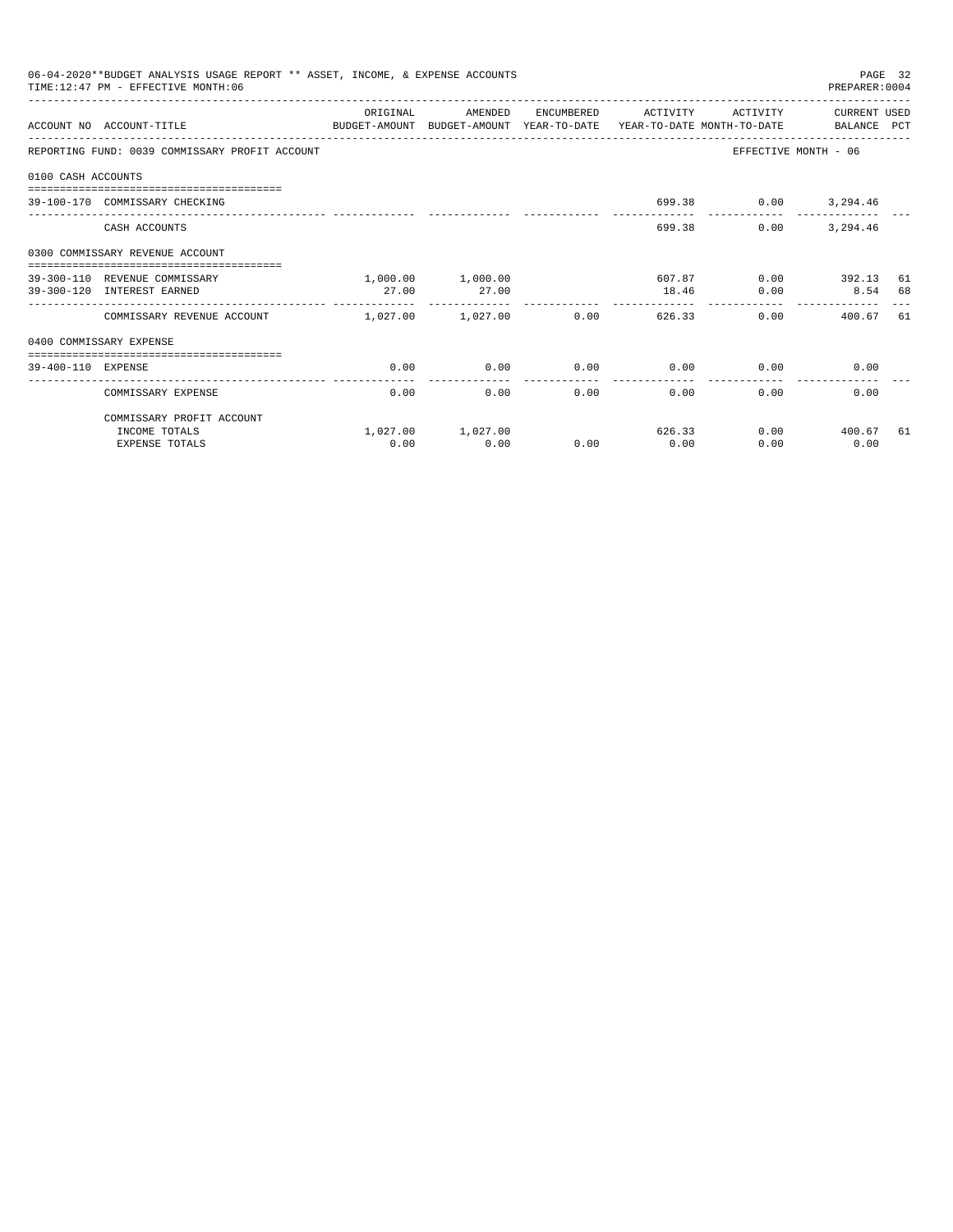|                       | 06-04-2020**BUDGET ANALYSIS USAGE REPORT ** ASSET, INCOME, & EXPENSE ACCOUNTS<br>TIME: 12:47 PM - EFFECTIVE MONTH: 06 |                                                                    |                   |      |                                      |                      | PREPARER: 0004       | PAGE 33 |
|-----------------------|-----------------------------------------------------------------------------------------------------------------------|--------------------------------------------------------------------|-------------------|------|--------------------------------------|----------------------|----------------------|---------|
|                       | ACCOUNT NO ACCOUNT-TITLE<br>BUDGET-AMOUNT BUDGET-AMOUNT YEAR-TO-DATE YEAR-TO-DATE MONTH-TO-DATE   BALANCE PCT         | ORIGINAL                                                           | AMENDED           |      | ENCUMBERED ACTIVITY                  | ACTIVITY             | CURRENT USED         |         |
|                       | REPORTING FUND: 0040 ELECTION SERVICE CONTRACT FUND                                                                   |                                                                    |                   |      |                                      |                      | EFFECTIVE MONTH - 06 |         |
| 0100 CASH ACCOUNTS    |                                                                                                                       |                                                                    |                   |      |                                      |                      |                      |         |
|                       | 40-100-100 CFC: ELECTION SERVICES CONT FUND                                                                           |                                                                    |                   |      | 0.00                                 |                      | $0.00$ $421.49$      |         |
|                       | CASH ACCOUNTS                                                                                                         |                                                                    |                   |      |                                      | 0.00                 | $0.00$ $421.49$      |         |
| 0340 REVENUE ACCOUNTS |                                                                                                                       |                                                                    |                   |      |                                      |                      |                      |         |
|                       | 40-340-180 INTEREST EARNED                                                                                            | 0.00                                                               | 0.00              |      |                                      | $0.00$ $0.00$ $0.00$ |                      |         |
|                       | 40-340-740 ELECTION SERVICE REVENUES                                                                                  | 400.00                                                             | 400.00            |      | . <u>.</u>                           | 0.00                 | $0.00$ 400.00 00     |         |
|                       | REVENUE ACCOUNTS                                                                                                      | 400.00                                                             | 400.00            | 0.00 | 0.00                                 |                      | 0.00<br>400.00       | - 0.0   |
| 0740 EXPENSE ACCOUNTS |                                                                                                                       |                                                                    |                   |      |                                      |                      |                      |         |
|                       | 40-740-740 ELECTION SERVICE EXPENSES                                                                                  | $1.400.00$ $1.400.00$ $0.00$ $0.00$ $0.00$ $0.00$ $1.400.00$ $0.0$ |                   |      |                                      |                      |                      |         |
|                       | EXPENSE ACCOUNTS                                                                                                      |                                                                    | 1,400.00 1,400.00 |      | ---------------<br>$0.00$ and $0.00$ | 0.00                 | $0.00$ 1.400.00 00   |         |
|                       | ELECTION SERVICE CONTRACT FUND                                                                                        |                                                                    |                   |      |                                      |                      |                      |         |
|                       | INCOME TOTALS                                                                                                         |                                                                    | 400.00 400.00     |      |                                      | 0.00                 | $0.00$ 400.00        | 00      |
|                       | <b>EXPENSE TOTALS</b>                                                                                                 | 1,400.00                                                           | 1,400.00          | 0.00 | 0.00                                 | 0.00                 | 1,400.00             | 00      |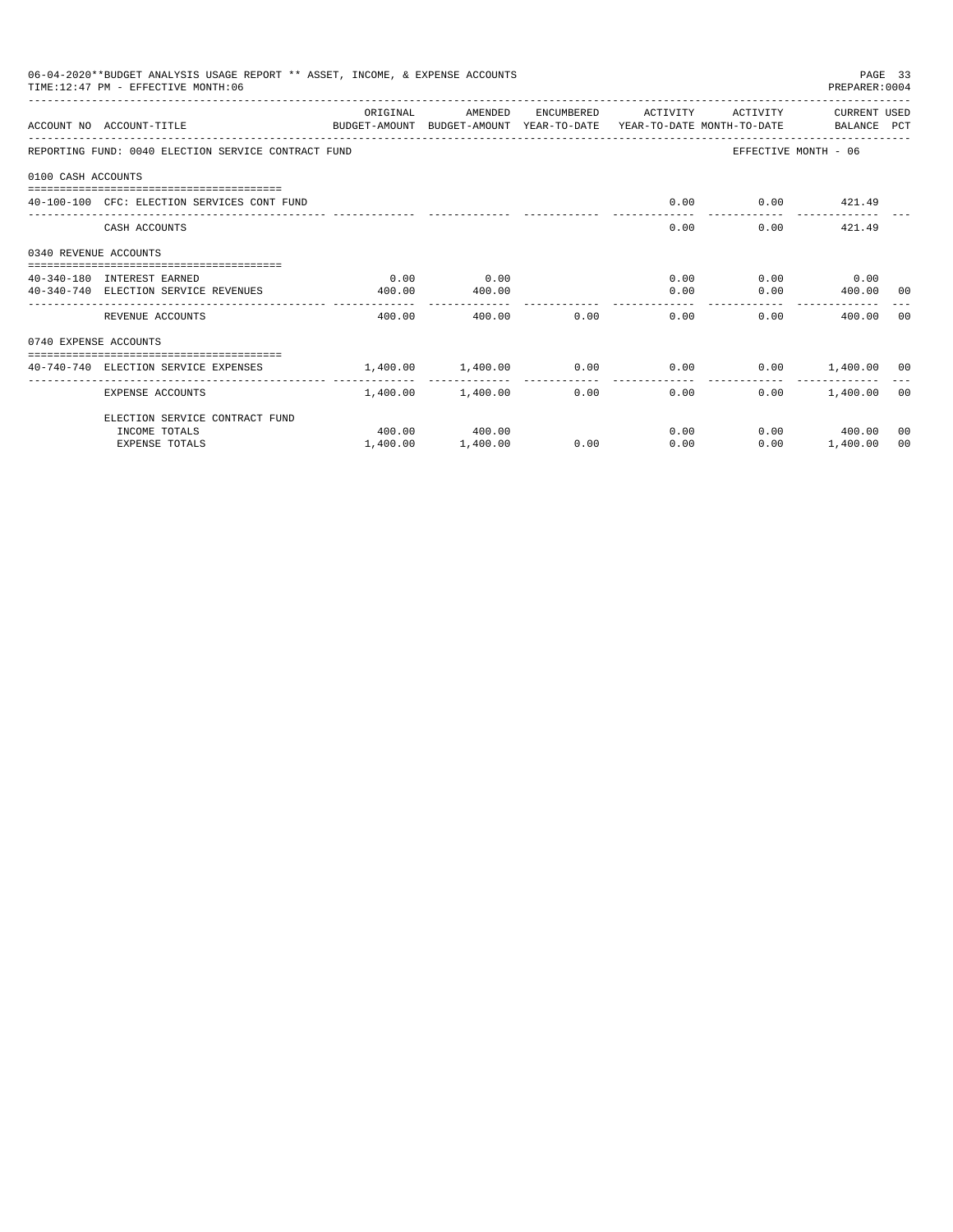| 06-04-2020**BUDGET ANALYSIS USAGE REPORT ** ASSET, INCOME, & EXPENSE ACCOUNTS<br>PAGE 34<br>TIME: 12:47 PM - EFFECTIVE MONTH: 06<br>PREPARER: 0004<br>ORIGINAL<br>AMENDED<br>ENCUMBERED ACTIVITY<br>ACTIVITY<br>CURRENT USED<br>BUDGET-AMOUNT BUDGET-AMOUNT YEAR-TO-DATE YEAR-TO-DATE MONTH-TO-DATE BALANCE PCT<br>ACCOUNT NO ACCOUNT-TITLE<br>REPORTING FUND: 0050 COUNTY CLERK ARCHIVES FUND<br>EFFECTIVE MONTH - 06<br>0100 CASH ACCOUNTS<br>377.47 342.21- 69,252.36<br>50-100-100 CFC: COUNTY CLERK ARCHIVES FUND<br>50-100-231 COUNTY CLERK CC ACCOUNT<br>30.00<br>$0.00$ 516.00<br>------------<br>------------ --------------<br>407.47 342.21- 69.768.36<br>CASH ACCOUNTS<br>0350 REVENUE ACCOUNTS<br>9.00<br>0.00<br>50-350-180 INTEREST EARNED<br>9.00<br>0.00<br>9.00 00<br>50-350-750 COUNTY CLERK ARCHIVE FEES 300 15,000.00<br>15,000.00<br>13,556.00<br>$0.00$ 1,444.00<br>15,009.00 15,009.00<br>$0.00$ 13,556.00<br>0.00<br>REVENUE ACCOUNTS<br>1,453.00<br>0750 EXPENSE ACCOUNTS<br>50-750-110 COUNTY CLERK ADMIN ASSISTANT<br>20,000.00 20,000.00<br>$0.00$ 11,813.04 340.00 8,186.96<br>50-750-200 FICA EXPENSE<br>1,000.00<br>1,000.00<br>0.00<br>880.08<br>26.01<br>119.92<br>50-750-205 RETIREMENT EXPENSE<br>1,000.00<br>0.00<br>976.70<br>28.21 23.30<br>1,000.00<br>0.00<br>$0.00$ 0.00<br>0.00<br>50-750-750 COUNTY CLERK ARCHIVE EXPENSES<br>0.00<br>0.00<br>.<br>-------------<br>-------------<br>22,000.00 22,000.00<br>$0.00$ 13,669.82 394.22<br><b>EXPENSE ACCOUNTS</b><br>8,330.18<br>COUNTY CLERK ARCHIVES FUND<br>$13,556.00$ 0.00 1,453.00 |                       |           |                     |      |           |        |          |          |
|-----------------------------------------------------------------------------------------------------------------------------------------------------------------------------------------------------------------------------------------------------------------------------------------------------------------------------------------------------------------------------------------------------------------------------------------------------------------------------------------------------------------------------------------------------------------------------------------------------------------------------------------------------------------------------------------------------------------------------------------------------------------------------------------------------------------------------------------------------------------------------------------------------------------------------------------------------------------------------------------------------------------------------------------------------------------------------------------------------------------------------------------------------------------------------------------------------------------------------------------------------------------------------------------------------------------------------------------------------------------------------------------------------------------------------------------------------------------------------------------------------------------------------------------------------------------------------------|-----------------------|-----------|---------------------|------|-----------|--------|----------|----------|
|                                                                                                                                                                                                                                                                                                                                                                                                                                                                                                                                                                                                                                                                                                                                                                                                                                                                                                                                                                                                                                                                                                                                                                                                                                                                                                                                                                                                                                                                                                                                                                                   |                       |           |                     |      |           |        |          |          |
|                                                                                                                                                                                                                                                                                                                                                                                                                                                                                                                                                                                                                                                                                                                                                                                                                                                                                                                                                                                                                                                                                                                                                                                                                                                                                                                                                                                                                                                                                                                                                                                   |                       |           |                     |      |           |        |          |          |
|                                                                                                                                                                                                                                                                                                                                                                                                                                                                                                                                                                                                                                                                                                                                                                                                                                                                                                                                                                                                                                                                                                                                                                                                                                                                                                                                                                                                                                                                                                                                                                                   |                       |           |                     |      |           |        |          |          |
|                                                                                                                                                                                                                                                                                                                                                                                                                                                                                                                                                                                                                                                                                                                                                                                                                                                                                                                                                                                                                                                                                                                                                                                                                                                                                                                                                                                                                                                                                                                                                                                   |                       |           |                     |      |           |        |          |          |
|                                                                                                                                                                                                                                                                                                                                                                                                                                                                                                                                                                                                                                                                                                                                                                                                                                                                                                                                                                                                                                                                                                                                                                                                                                                                                                                                                                                                                                                                                                                                                                                   |                       |           |                     |      |           |        |          |          |
|                                                                                                                                                                                                                                                                                                                                                                                                                                                                                                                                                                                                                                                                                                                                                                                                                                                                                                                                                                                                                                                                                                                                                                                                                                                                                                                                                                                                                                                                                                                                                                                   |                       |           |                     |      |           |        |          |          |
|                                                                                                                                                                                                                                                                                                                                                                                                                                                                                                                                                                                                                                                                                                                                                                                                                                                                                                                                                                                                                                                                                                                                                                                                                                                                                                                                                                                                                                                                                                                                                                                   |                       |           |                     |      |           |        |          |          |
|                                                                                                                                                                                                                                                                                                                                                                                                                                                                                                                                                                                                                                                                                                                                                                                                                                                                                                                                                                                                                                                                                                                                                                                                                                                                                                                                                                                                                                                                                                                                                                                   |                       |           |                     |      |           |        |          |          |
|                                                                                                                                                                                                                                                                                                                                                                                                                                                                                                                                                                                                                                                                                                                                                                                                                                                                                                                                                                                                                                                                                                                                                                                                                                                                                                                                                                                                                                                                                                                                                                                   |                       |           |                     |      |           |        |          |          |
|                                                                                                                                                                                                                                                                                                                                                                                                                                                                                                                                                                                                                                                                                                                                                                                                                                                                                                                                                                                                                                                                                                                                                                                                                                                                                                                                                                                                                                                                                                                                                                                   |                       |           |                     |      |           |        |          | -90      |
|                                                                                                                                                                                                                                                                                                                                                                                                                                                                                                                                                                                                                                                                                                                                                                                                                                                                                                                                                                                                                                                                                                                                                                                                                                                                                                                                                                                                                                                                                                                                                                                   |                       |           |                     |      |           |        |          | 90       |
|                                                                                                                                                                                                                                                                                                                                                                                                                                                                                                                                                                                                                                                                                                                                                                                                                                                                                                                                                                                                                                                                                                                                                                                                                                                                                                                                                                                                                                                                                                                                                                                   |                       |           |                     |      |           |        |          |          |
|                                                                                                                                                                                                                                                                                                                                                                                                                                                                                                                                                                                                                                                                                                                                                                                                                                                                                                                                                                                                                                                                                                                                                                                                                                                                                                                                                                                                                                                                                                                                                                                   |                       |           |                     |      |           |        |          |          |
|                                                                                                                                                                                                                                                                                                                                                                                                                                                                                                                                                                                                                                                                                                                                                                                                                                                                                                                                                                                                                                                                                                                                                                                                                                                                                                                                                                                                                                                                                                                                                                                   |                       |           |                     |      |           |        |          | 59<br>88 |
|                                                                                                                                                                                                                                                                                                                                                                                                                                                                                                                                                                                                                                                                                                                                                                                                                                                                                                                                                                                                                                                                                                                                                                                                                                                                                                                                                                                                                                                                                                                                                                                   |                       |           |                     |      |           |        |          | 98       |
|                                                                                                                                                                                                                                                                                                                                                                                                                                                                                                                                                                                                                                                                                                                                                                                                                                                                                                                                                                                                                                                                                                                                                                                                                                                                                                                                                                                                                                                                                                                                                                                   |                       |           |                     |      |           |        |          |          |
|                                                                                                                                                                                                                                                                                                                                                                                                                                                                                                                                                                                                                                                                                                                                                                                                                                                                                                                                                                                                                                                                                                                                                                                                                                                                                                                                                                                                                                                                                                                                                                                   |                       |           |                     |      |           |        |          | 62       |
|                                                                                                                                                                                                                                                                                                                                                                                                                                                                                                                                                                                                                                                                                                                                                                                                                                                                                                                                                                                                                                                                                                                                                                                                                                                                                                                                                                                                                                                                                                                                                                                   |                       |           |                     |      |           |        |          |          |
|                                                                                                                                                                                                                                                                                                                                                                                                                                                                                                                                                                                                                                                                                                                                                                                                                                                                                                                                                                                                                                                                                                                                                                                                                                                                                                                                                                                                                                                                                                                                                                                   | INCOME TOTALS         |           | 15,009.00 15,009.00 |      |           |        |          | -90      |
|                                                                                                                                                                                                                                                                                                                                                                                                                                                                                                                                                                                                                                                                                                                                                                                                                                                                                                                                                                                                                                                                                                                                                                                                                                                                                                                                                                                                                                                                                                                                                                                   | <b>EXPENSE TOTALS</b> | 22,000.00 | 22,000.00           | 0.00 | 13,669.82 | 394.22 | 8,330.18 | 62       |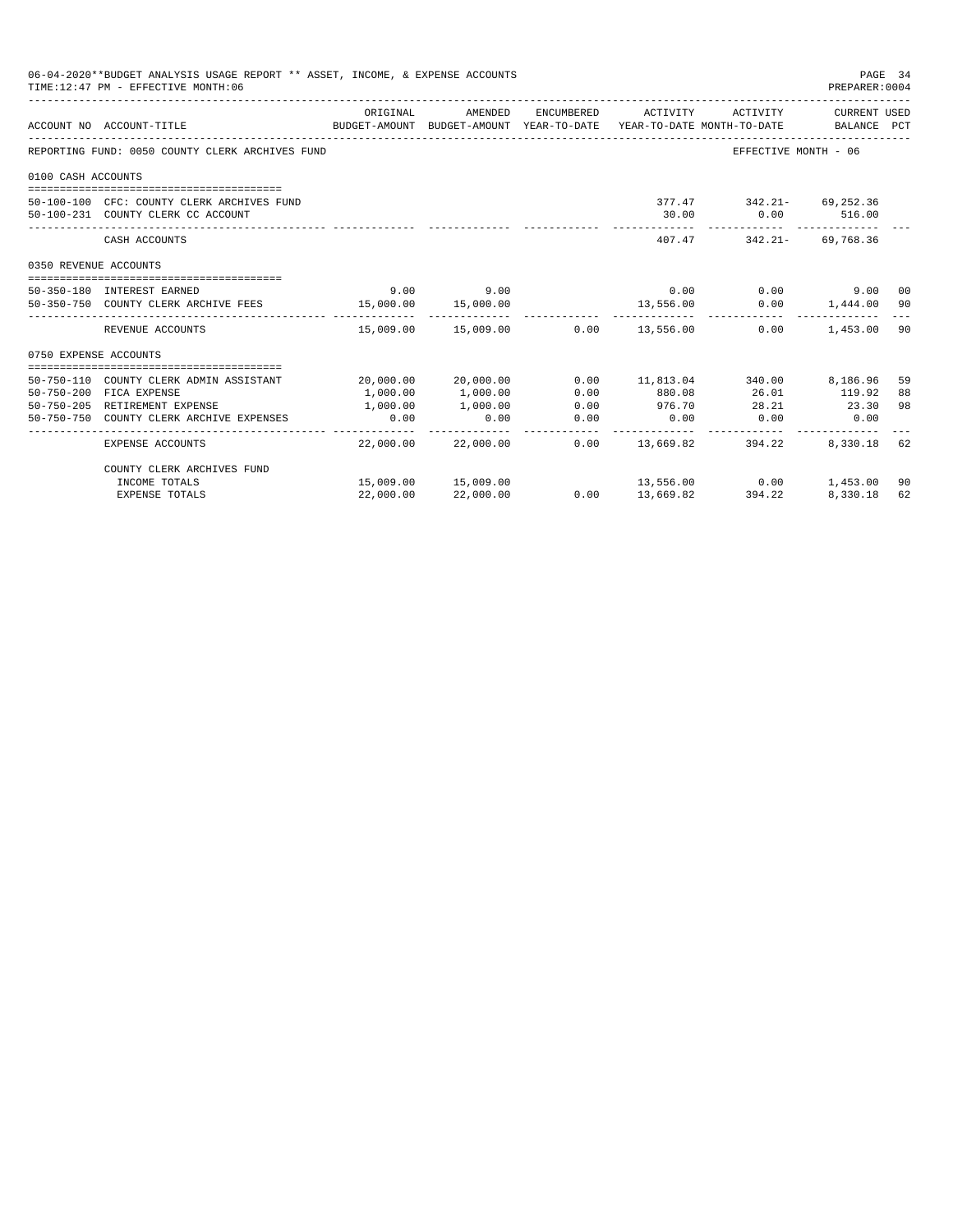|                       | 06-04-2020**BUDGET ANALYSIS USAGE REPORT ** ASSET, INCOME, & EXPENSE ACCOUNTS<br>TIME:12:47 PM - EFFECTIVE MONTH:06 |          |                         |               |                                              |                       | PAGE 35<br>PREPARER: 0004 |                |
|-----------------------|---------------------------------------------------------------------------------------------------------------------|----------|-------------------------|---------------|----------------------------------------------|-----------------------|---------------------------|----------------|
|                       | ACCOUNT NO ACCOUNT-TITLE CONTROL SUDGET-AMOUNT BUDGET-AMOUNT YEAR-TO-DATE YEAR-TO-DATE MONTH-TO-DATE BALANCE PCT    | ORIGINAL | AMENDED                 |               | ENCUMBERED ACTIVITY                          | ACTIVITY CURRENT USED |                           |                |
|                       | REPORTING FUND: 0053 JUDICIAL TRAINING FUND                                                                         |          |                         |               |                                              | EFFECTIVE MONTH - 06  |                           |                |
| 0100 CASH ACCOUNTS    |                                                                                                                     |          |                         |               |                                              |                       |                           |                |
|                       | 53-100-100 JUDICIAL TRAINING FUND                                                                                   |          |                         |               |                                              | 55.00   0.00   931.01 |                           |                |
|                       | 53-100-231 COUNTY CLERK CC ACCOUNT                                                                                  |          |                         |               | 10.00                                        | $0.00$ 75.00          |                           |                |
|                       | CASH ACCOUNTS                                                                                                       |          |                         |               | 65.00                                        |                       | 0.00 1,006.01             |                |
| 0353 REVENUE ACCOUNTS |                                                                                                                     |          |                         |               |                                              |                       |                           |                |
|                       | 53-353-180 INTEREST EARNED                                                                                          | 0.00     | 0.00                    |               | $0.00$ 0.00 0.00 0.00                        |                       |                           |                |
|                       | 53-353-753 JUDICIAL TRAINING FEES                                                                                   | 85.00    | 85.00                   |               | 40.00                                        | 0.00                  | 45.00 47                  |                |
|                       | REVENUE ACCOUNTS                                                                                                    | 85.00    | _______________________ | 85.00         | --------------<br>$0.00$ and $0.00$<br>40.00 | 0.00                  | 45.00 47                  |                |
| 0753 EXPENSE ACCOUNTS |                                                                                                                     |          |                         |               |                                              |                       |                           |                |
|                       | 53-753-753 JUDICIAL TRAINING EXPENSES                                                                               | 85.00    | 85.00                   |               | $0.00$ $0.00$ $0.00$ $0.00$                  |                       | 85.00 00                  |                |
|                       |                                                                                                                     |          |                         |               |                                              |                       |                           |                |
|                       | EXPENSE ACCOUNTS                                                                                                    | 85.00    |                         | 0.00<br>85.00 | 0.00                                         | 0.00                  | 85.00                     | 0 <sub>0</sub> |
|                       | JUDICIAL TRAINING FUND                                                                                              |          |                         |               |                                              |                       |                           |                |
|                       | INCOME TOTALS                                                                                                       | 85.00    | 85.00                   |               | 40.00                                        | 0.00                  | 45.00                     | 47             |
|                       | <b>EXPENSE TOTALS</b>                                                                                               | 85.00    | 85.00                   | 0.00          | 0.00                                         | 0.00                  | 85.00                     | 00             |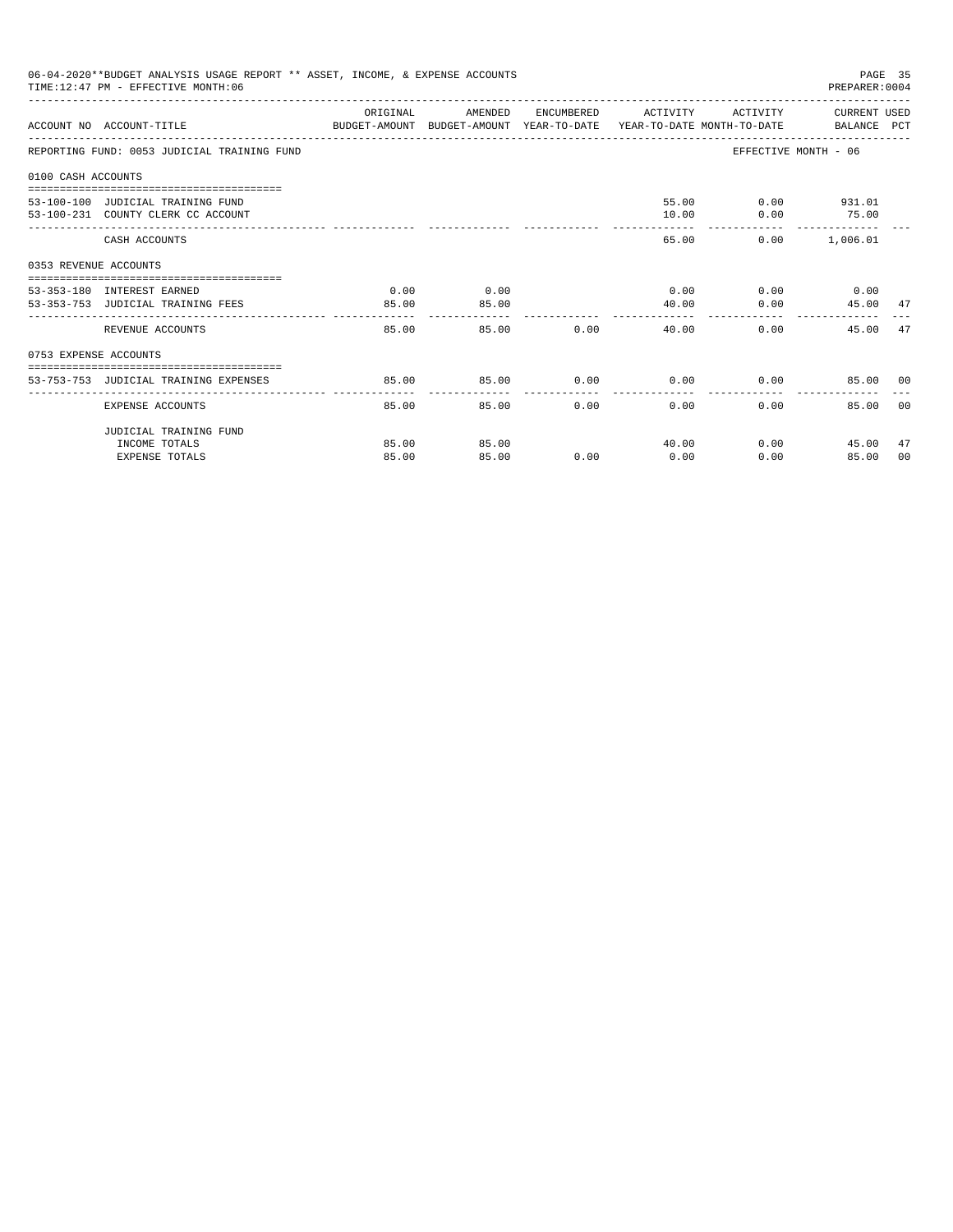|                       | 06-04-2020**BUDGET ANALYSIS USAGE REPORT ** ASSET, INCOME, & EXPENSE ACCOUNTS<br>PAGE 36<br>TIME: 12:47 PM - EFFECTIVE MONTH: 06<br>PREPARER: 0004<br>ORIGINAL<br>AMENDED<br>ENCUMBERED ACTIVITY<br>CURRENT USED<br>ACTIVITY |             |                                               |      |                           |                          |                                                                                 |                |
|-----------------------|------------------------------------------------------------------------------------------------------------------------------------------------------------------------------------------------------------------------------|-------------|-----------------------------------------------|------|---------------------------|--------------------------|---------------------------------------------------------------------------------|----------------|
|                       | ACCOUNT NO ACCOUNT-TITLE                                                                                                                                                                                                     |             |                                               |      |                           |                          | BUDGET-AMOUNT BUDGET-AMOUNT YEAR-TO-DATE YEAR-TO-DATE MONTH-TO-DATE BALANCE PCT |                |
|                       | REPORTING FUND: 0056 COUNTY CLERK PRESERVATION FUND                                                                                                                                                                          |             |                                               |      |                           |                          | EFFECTIVE MONTH - 06                                                            |                |
| 0100 CASH ACCOUNTS    |                                                                                                                                                                                                                              |             |                                               |      |                           |                          |                                                                                 |                |
|                       |                                                                                                                                                                                                                              |             |                                               |      |                           |                          |                                                                                 |                |
|                       | 56-100-100 CFC: COUNTY CLERK PRESERVATION                                                                                                                                                                                    |             |                                               |      |                           | 13,721.43 0.00 23,391.94 |                                                                                 |                |
|                       | 56-100-231 COUNTY CLERK CC ACCOUNT                                                                                                                                                                                           |             |                                               |      | 11.00                     |                          | $0.00$ 401.00                                                                   |                |
|                       | CASH ACCOUNTS                                                                                                                                                                                                                |             |                                               |      | -----------<br>13,732.43  |                          | $0.00$ 23.792.94                                                                |                |
| 0356 REVENUE ACCOUNTS |                                                                                                                                                                                                                              |             |                                               |      |                           |                          |                                                                                 |                |
|                       | 56-356-180 INTEREST EARNED                                                                                                                                                                                                   |             | 50.00 50.00                                   |      | 0.00                      |                          | $0.00$ 50.00                                                                    | - 00           |
|                       | 56-356-756 COUNTY CLERK PRESERVATION FEES 14,000.00 14,000.00                                                                                                                                                                |             |                                               |      | 13,608.35                 |                          | $0.00$ 391.65                                                                   | 97             |
|                       | 56-356-757 PRESERVATION VS HB 1744                                                                                                                                                                                           | 200.00      | 200.00                                        |      | 184.00                    | 0.00                     | 16.00                                                                           | 92             |
|                       | REVENUE ACCOUNTS                                                                                                                                                                                                             | ----------- | $14,250.00$ $14,250.00$ $0.00$ $13,792.35$    |      |                           |                          | 0.00 457.65 97                                                                  |                |
| 0756 EXPENSE ACCOUNTS |                                                                                                                                                                                                                              |             |                                               |      |                           |                          |                                                                                 |                |
|                       |                                                                                                                                                                                                                              |             |                                               |      |                           |                          |                                                                                 |                |
|                       | 56-756-110 COUNTY CLERK ADMIN ASSISTANT                                                                                                                                                                                      | 7,000.00    | 7,000.00                                      | 0.00 | 0.00                      |                          | $0.00$ 7,000.00                                                                 | 00             |
|                       | 56-756-200 FICA EXPENSE                                                                                                                                                                                                      | 850.00      | 850.00                                        | 0.00 | 0.00                      | 0.00                     | 850.00                                                                          | 0 <sub>0</sub> |
|                       | 56-756-205 RETIREMENT EXPENSE                                                                                                                                                                                                | 800.00      | 800.00                                        | 0.00 | 0.00                      |                          | $0.00$ 800.00                                                                   | 0 <sup>0</sup> |
|                       | 56-756-756 COUNTY CLERK PRESERVATION EXPENSE 5.600.00 5.600.00                                                                                                                                                               |             |                                               | 0.00 | 192.92                    |                          | $0.00$ 5,407.08                                                                 | 03             |
|                       | 56-756-757 PRESERVATION VS HB 1744                                                                                                                                                                                           | 0.00        | 0.00                                          | 0.00 | 0.00                      | 0.00                     | 0.00                                                                            |                |
|                       | EXPENSE ACCOUNTS                                                                                                                                                                                                             |             | - - - - - - - - - - -<br>14,250.00  14,250.00 |      | --------<br>$0.00$ 192.92 |                          | $0.00$ $14.057.08$ 01                                                           |                |
|                       | COUNTY CLERK PRESERVATION FUND                                                                                                                                                                                               |             |                                               |      |                           |                          |                                                                                 |                |
|                       | INCOME TOTALS                                                                                                                                                                                                                |             | 14,250.00 14,250.00                           |      | 13,792.35                 |                          | $0.00$ 457.65                                                                   | 97             |
|                       | <b>EXPENSE TOTALS</b>                                                                                                                                                                                                        | 14,250.00   | 14,250.00                                     | 0.00 | 192.92                    | 0.00                     | 14,057.08                                                                       | 01             |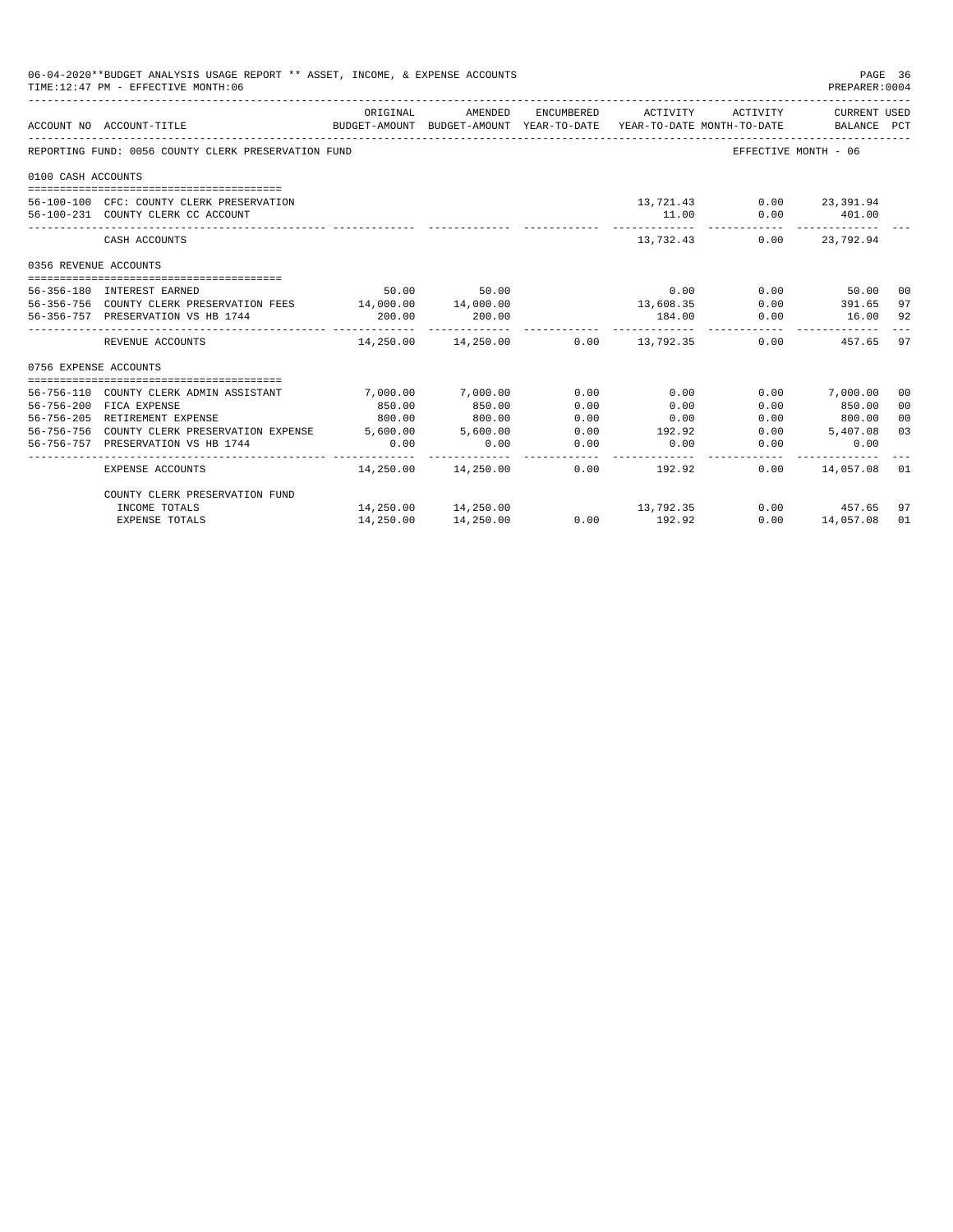|                       | 06-04-2020**BUDGET ANALYSIS USAGE REPORT ** ASSET, INCOME, & EXPENSE ACCOUNTS<br>TIME: 12:47 PM - EFFECTIVE MONTH: 06 |                                                                                             |                            |      |                          |                      | PAGE 37<br>PREPARER: 0004      |                |
|-----------------------|-----------------------------------------------------------------------------------------------------------------------|---------------------------------------------------------------------------------------------|----------------------------|------|--------------------------|----------------------|--------------------------------|----------------|
|                       | ACCOUNT NO ACCOUNT-TITLE                                                                                              | ORIGINAL<br>BUDGET-AMOUNT BUDGET-AMOUNT YEAR-TO-DATE YEAR-TO-DATE MONTH-TO-DATE BALANCE PCT | AMENDED                    |      | ENCUMBERED ACTIVITY      |                      | ACTIVITY CURRENT USED          |                |
|                       | REPORTING FUND: 0060 LAW LIBRARY FUND                                                                                 |                                                                                             |                            |      |                          | EFFECTIVE MONTH - 06 |                                |                |
| 0100 CASH ACCOUNTS    |                                                                                                                       |                                                                                             |                            |      |                          |                      |                                |                |
|                       |                                                                                                                       |                                                                                             |                            |      |                          |                      |                                |                |
|                       | 60-100-100 CFC: LAW LIBRARY                                                                                           |                                                                                             |                            |      | 1,190.00                 |                      | $0.00$ 13,291.51               |                |
|                       | 60-100-230 DISTRICT CLERK CC ACCOUNT                                                                                  |                                                                                             |                            |      | 0.00                     | 0.00                 | 665.00                         |                |
|                       | 60-100-231 COUNTY CLERK CC ACCOUNT                                                                                    |                                                                                             |                            |      | 140.00<br>-------------- | --------------       | $0.00$ 630.00<br>------------- |                |
|                       | CASH ACCOUNTS                                                                                                         |                                                                                             |                            |      | 1,330.00                 |                      | $0.00$ 14,586.51               |                |
| 0360 REVENUE ACCOUNTS |                                                                                                                       |                                                                                             |                            |      |                          |                      |                                |                |
|                       |                                                                                                                       |                                                                                             |                            |      |                          |                      |                                |                |
|                       | 60-360-180 INTEREST EARNED                                                                                            | 0.00                                                                                        | 0.00                       |      | 0.00                     |                      | $0.00$ 0.00                    |                |
|                       | 60-360-760 LAW LIBRARY FEES                                                                                           |                                                                                             | 2,200.00 2,200.00          |      | 840.00                   |                      | $0.00$ 1,360.00 38             |                |
|                       | REVENUE ACCOUNTS                                                                                                      |                                                                                             | $2.200.00$ $2.200.00$ 0.00 |      | 840.00                   | 0.00                 | 1,360.00                       | 38             |
| 0760 EXPENSE ACCOUNTS |                                                                                                                       |                                                                                             |                            |      |                          |                      |                                |                |
|                       |                                                                                                                       |                                                                                             |                            |      |                          |                      |                                |                |
|                       | 60-760-760 LAW LIBRARY EXPENSES                                                                                       | 1,250.00                                                                                    | 1,250.00                   |      | $0.00$ 0.00              |                      | $0.00$ 1,250.00 00             |                |
|                       | EXPENSE ACCOUNTS                                                                                                      |                                                                                             | 1,250.00 1,250.00          | 0.00 | 0.00                     | 0.00                 | 1,250.00                       | 0 <sup>0</sup> |
|                       | LAW LIBRARY FUND                                                                                                      |                                                                                             |                            |      |                          |                      |                                |                |
|                       | INCOME TOTALS                                                                                                         |                                                                                             | 2,200.00 2,200.00          |      | 840.00                   | 0.00                 | 1,360.00                       | 38             |
|                       | <b>EXPENSE TOTALS</b>                                                                                                 | 1,250.00                                                                                    | 1,250.00                   | 0.00 | 0.00                     | 0.00                 | 1,250.00                       | 00             |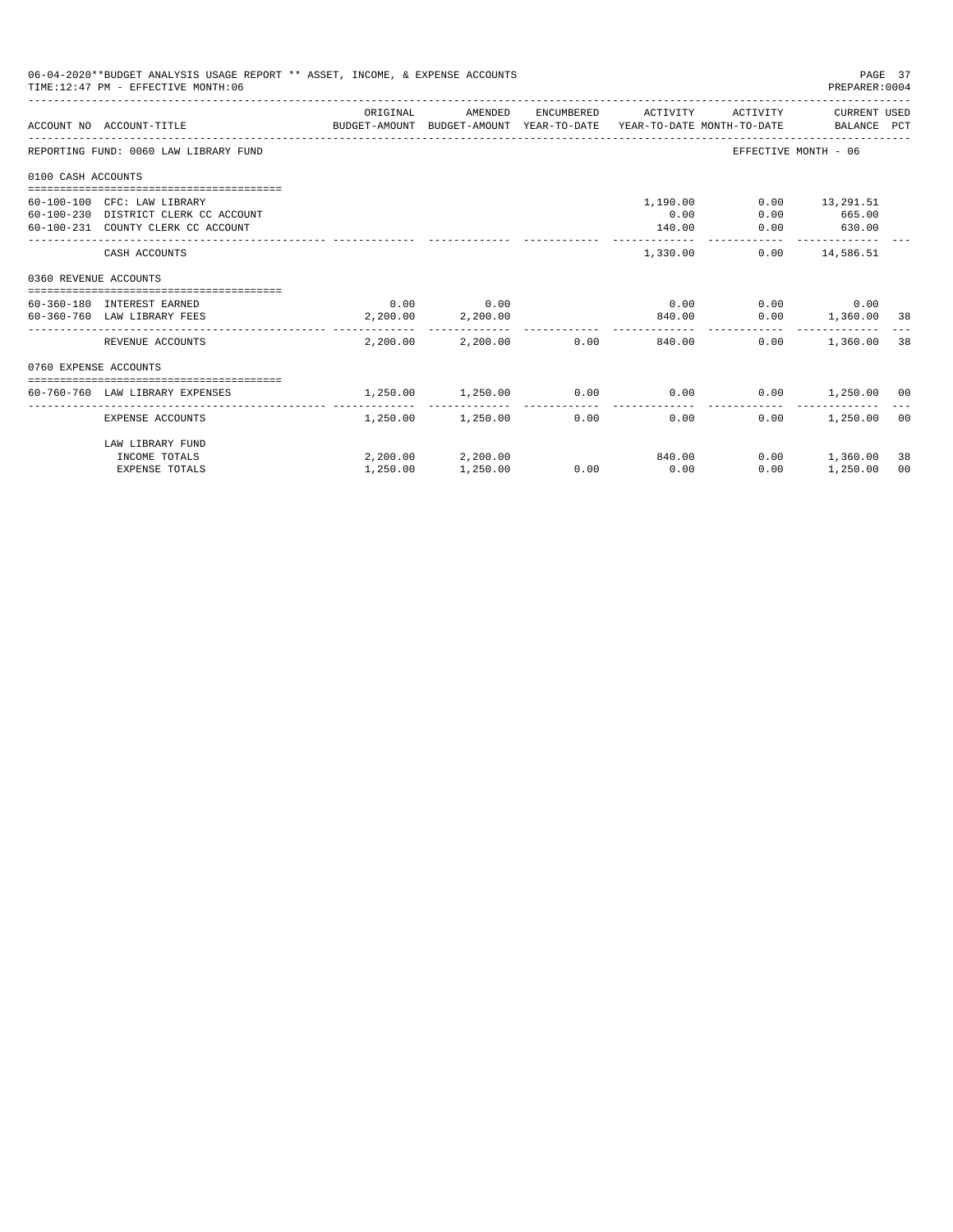|                       | 06-04-2020**BUDGET ANALYSIS USAGE REPORT ** ASSET, INCOME, & EXPENSE ACCOUNTS<br>PAGE 38<br>TIME: 12:47 PM - EFFECTIVE MONTH: 06<br>PREPARER: 0004<br><b>CURRENT USED</b><br>ORIGINAL<br>AMENDED<br>ENCUMBERED<br>ACTIVITY<br>ACTIVITY<br>BUDGET-AMOUNT<br>BUDGET-AMOUNT YEAR-TO-DATE<br>ACCOUNT NO ACCOUNT-TITLE<br>YEAR-TO-DATE MONTH-TO-DATE<br>BALANCE PCT<br>REPORTING FUND: 0063 DISTRICT CLERK PRESERVATION FUND<br>EFFECTIVE MONTH - 06<br>63-100-100 CFC: DISTRICT CLERK PRESERVATION<br>169.74<br>$0.00$ 1,680.38<br>5.00<br>0.00<br>115.00<br>63-100-230 DISTRICT CLERK CC ACCOUNT<br>CASH ACCOUNTS<br>174.74<br>0.00<br>1,795.38<br>0363 REVENUE ACCOUNTS<br>63-363-180 INTEREST EARNED<br>10.00<br>10.00<br>0.00<br>0.00<br>10.00<br>-00 |                       |                  |      |        |      |        |    |  |
|-----------------------|-------------------------------------------------------------------------------------------------------------------------------------------------------------------------------------------------------------------------------------------------------------------------------------------------------------------------------------------------------------------------------------------------------------------------------------------------------------------------------------------------------------------------------------------------------------------------------------------------------------------------------------------------------------------------------------------------------------------------------------------------------|-----------------------|------------------|------|--------|------|--------|----|--|
|                       |                                                                                                                                                                                                                                                                                                                                                                                                                                                                                                                                                                                                                                                                                                                                                       |                       |                  |      |        |      |        |    |  |
|                       |                                                                                                                                                                                                                                                                                                                                                                                                                                                                                                                                                                                                                                                                                                                                                       |                       |                  |      |        |      |        |    |  |
| 0100 CASH ACCOUNTS    |                                                                                                                                                                                                                                                                                                                                                                                                                                                                                                                                                                                                                                                                                                                                                       |                       |                  |      |        |      |        |    |  |
|                       |                                                                                                                                                                                                                                                                                                                                                                                                                                                                                                                                                                                                                                                                                                                                                       |                       |                  |      |        |      |        |    |  |
|                       |                                                                                                                                                                                                                                                                                                                                                                                                                                                                                                                                                                                                                                                                                                                                                       |                       |                  |      |        |      |        |    |  |
|                       |                                                                                                                                                                                                                                                                                                                                                                                                                                                                                                                                                                                                                                                                                                                                                       |                       |                  |      |        |      |        |    |  |
|                       |                                                                                                                                                                                                                                                                                                                                                                                                                                                                                                                                                                                                                                                                                                                                                       |                       |                  |      |        |      |        |    |  |
|                       |                                                                                                                                                                                                                                                                                                                                                                                                                                                                                                                                                                                                                                                                                                                                                       |                       |                  |      |        |      |        |    |  |
|                       | 63-363-763 DIST CLERK PRESERVATION FEES                                                                                                                                                                                                                                                                                                                                                                                                                                                                                                                                                                                                                                                                                                               | 220.00                | 220.00           |      | 124.74 | 0.00 | 95.26  | 57 |  |
|                       | 63-363-764 DIST CLERK CHILD SUPPORT                                                                                                                                                                                                                                                                                                                                                                                                                                                                                                                                                                                                                                                                                                                   | 0.00                  | 0.00             |      | 0.00   | 0.00 | 0.00   |    |  |
|                       | 63-363-765 UNALLOCATED COURT COSTS BEFORE 03                                                                                                                                                                                                                                                                                                                                                                                                                                                                                                                                                                                                                                                                                                          | 0.00<br>------------- | 0.00<br>-------- |      | 0.00   | 0.00 | 0.00   |    |  |
|                       | REVENUE ACCOUNTS                                                                                                                                                                                                                                                                                                                                                                                                                                                                                                                                                                                                                                                                                                                                      | 230.00                | 230.00           | 0.00 | 124.74 | 0.00 | 105.26 | 54 |  |
| 0763 EXPENSE ACCOUNTS |                                                                                                                                                                                                                                                                                                                                                                                                                                                                                                                                                                                                                                                                                                                                                       |                       |                  |      |        |      |        |    |  |
|                       |                                                                                                                                                                                                                                                                                                                                                                                                                                                                                                                                                                                                                                                                                                                                                       |                       |                  |      |        |      |        |    |  |
|                       | 63-763-763 DIST CLERK PRESERVATION EXPENSE                                                                                                                                                                                                                                                                                                                                                                                                                                                                                                                                                                                                                                                                                                            | 0.00                  | 0.00             | 0.00 | 0.00   | 0.00 | 0.00   |    |  |
|                       | 63-763-764 DIST CLERK CHILD SUPPORT                                                                                                                                                                                                                                                                                                                                                                                                                                                                                                                                                                                                                                                                                                                   | 0.00                  | 0.00             | 0.00 | 0.00   | 0.00 | 0.00   |    |  |
| 63-763-765            | UNALLOCATED COURT COSTS BEFORE 03                                                                                                                                                                                                                                                                                                                                                                                                                                                                                                                                                                                                                                                                                                                     | 0.00                  | 0.00             | 0.00 | 0.00   | 0.00 | 0.00   |    |  |
|                       | <b>EXPENSE ACCOUNTS</b>                                                                                                                                                                                                                                                                                                                                                                                                                                                                                                                                                                                                                                                                                                                               | 0.00                  | 0.00             | 0.00 | 0.00   | 0.00 | 0.00   |    |  |
|                       | DISTRICT CLERK PRESERVATION FUND                                                                                                                                                                                                                                                                                                                                                                                                                                                                                                                                                                                                                                                                                                                      |                       |                  |      |        |      |        |    |  |
|                       | INCOME TOTALS                                                                                                                                                                                                                                                                                                                                                                                                                                                                                                                                                                                                                                                                                                                                         | 230.00                | 230.00           |      | 124.74 | 0.00 | 105.26 | 54 |  |
|                       | <b>EXPENSE TOTALS</b>                                                                                                                                                                                                                                                                                                                                                                                                                                                                                                                                                                                                                                                                                                                                 | 0.00                  | 0.00             | 0.00 | 0.00   | 0.00 | 0.00   |    |  |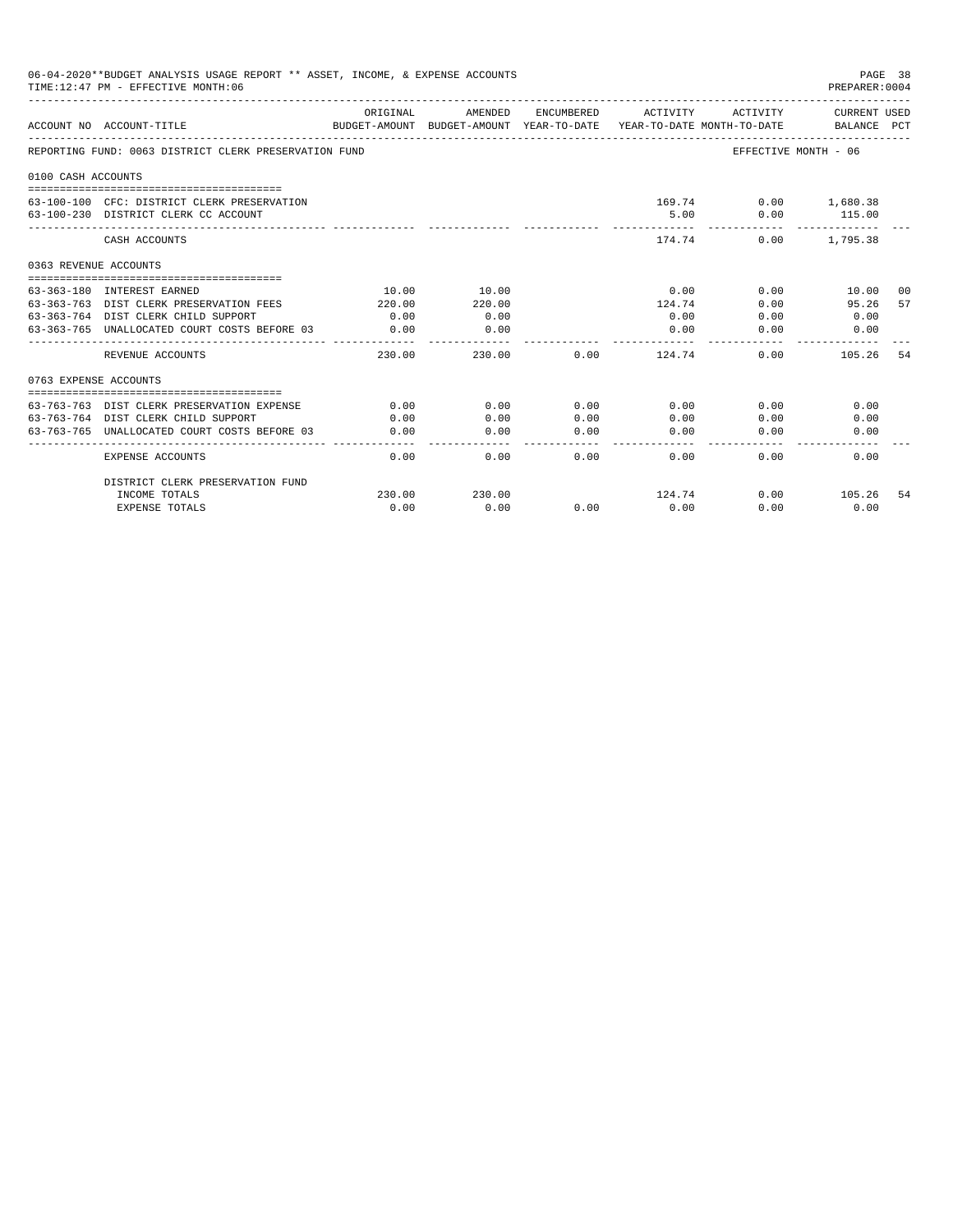|                       | 06-04-2020**BUDGET ANALYSIS USAGE REPORT ** ASSET, INCOME, & EXPENSE ACCOUNTS<br>TIME: 12:47 PM - EFFECTIVE MONTH: 06                      |                  |                                        |                       |                                    |                              | PAGE 39<br>PREPARER: 0004              |          |
|-----------------------|--------------------------------------------------------------------------------------------------------------------------------------------|------------------|----------------------------------------|-----------------------|------------------------------------|------------------------------|----------------------------------------|----------|
|                       | BUDGET-AMOUNT BUDGET-AMOUNT YEAR-TO-DATE YEAR-TO-DATE MONTH-TO-DATE     BALANCE PCT<br>ACCOUNT NO ACCOUNT-TITLE                            | ORIGINAL         | AMENDED                                | ENCUMBERED            | ACTIVITY                           | ACTIVITY                     | CURRENT USED                           |          |
|                       | REPORTING FUND: 0066 COURTHOUSE SECURITY FUND                                                                                              |                  |                                        |                       |                                    |                              | EFFECTIVE MONTH - 06                   |          |
| 0100 CASH ACCOUNTS    |                                                                                                                                            |                  |                                        |                       |                                    |                              |                                        |          |
|                       | 66-100-100 CFC: COURTHOUSE SECURITY<br>66-100-230 DISTRICT CLERK CC ACCOUNT<br>66-100-231 COUNTY CLERK CC ACCOUNT<br>66-100-232 JP ACCOUNT |                  |                                        |                       | 2,551.55<br>0.00<br>11.00<br>58.52 | 0.00<br>0.00<br>0.00<br>9.80 | 28,141.39<br>90.00<br>116.80<br>953.32 |          |
|                       | CASH ACCOUNTS                                                                                                                              |                  |                                        |                       | 2,621.07                           | 9.80                         | 29,301.51                              |          |
| 0366 REVENUE ACCOUNTS |                                                                                                                                            |                  |                                        |                       |                                    |                              |                                        |          |
|                       | 66-366-180 INTEREST EARNED<br>66-366-766 COURTHOUSE SECURITY FEES                                                                          | 0.00<br>3,200,00 | 0.00<br>3,200.00                       |                       | 0.00<br>2,324.13                   | 9.80                         | $0.00$ 0.00<br>875.87                  | 73       |
|                       | REVENUE ACCOUNTS                                                                                                                           |                  | 3,200.00 3,200.00                      |                       | $0.00$ 2.324.13                    |                              | 9.80<br>875.87                         | 73       |
| 0766 EXPENSE ACCOUNTS |                                                                                                                                            |                  |                                        |                       |                                    |                              |                                        |          |
|                       | 66-766-766 COURTHOUSE SECURITY EXPENSES                                                                                                    | 1,000.00         | 1,000.00                               |                       | $0.00$ 300.00                      | 0.00                         | 700.00 30                              |          |
|                       | EXPENSE ACCOUNTS                                                                                                                           |                  | -------------<br>$1.000.00$ $1.000.00$ | -------------<br>0.00 | . <b>.</b><br>300.00               | 0.00                         | 700.00                                 | 30       |
|                       | COURTHOUSE SECURITY FUND                                                                                                                   |                  |                                        |                       |                                    |                              |                                        |          |
|                       | INCOME TOTALS<br><b>EXPENSE TOTALS</b>                                                                                                     | 1,000.00         | 3,200.00 3,200.00<br>1,000.00          | 0.00                  | 2,324.13<br>300.00                 | 0.00                         | 9.80 875.87<br>700.00                  | 73<br>30 |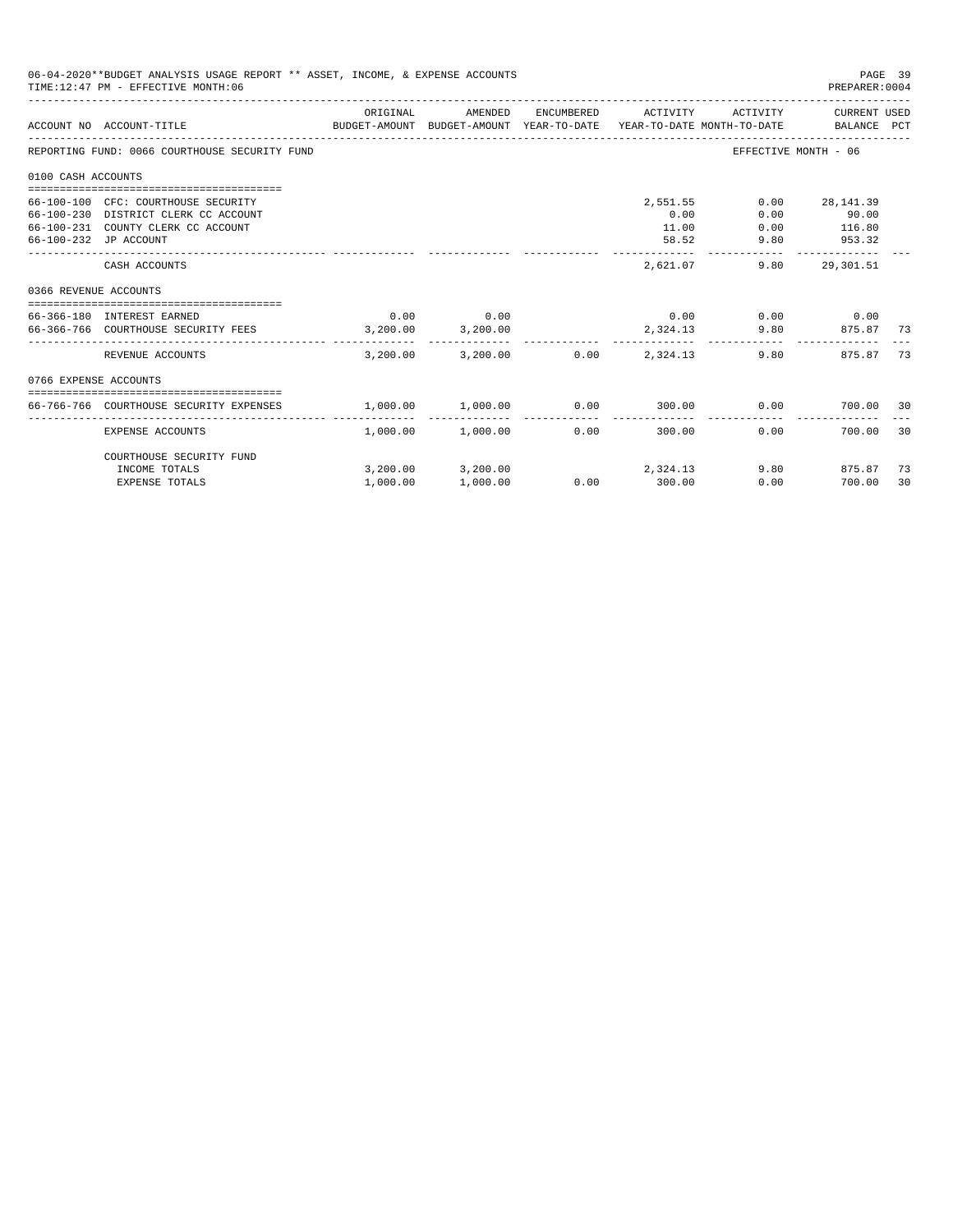|                       | 06-04-2020**BUDGET ANALYSIS USAGE REPORT ** ASSET, INCOME, & EXPENSE ACCOUNTS<br>TIME: 12:47 PM - EFFECTIVE MONTH: 06 |                |                |             |                     |                         | PAGE 40<br>PREPARER: 0004                 |    |
|-----------------------|-----------------------------------------------------------------------------------------------------------------------|----------------|----------------|-------------|---------------------|-------------------------|-------------------------------------------|----|
|                       | BUDGET-AMOUNT BUDGET-AMOUNT YEAR-TO-DATE  YEAR-TO-DATE MONTH-TO-DATE     BALANCE PCT<br>ACCOUNT NO ACCOUNT-TITLE      | ORIGINAL       | AMENDED        |             | ENCUMBERED ACTIVITY |                         | ACTIVITY CURRENT USED                     |    |
|                       | REPORTING FUND: 0068 COUNTY PRESERVATION FUND                                                                         |                |                |             |                     |                         | EFFECTIVE MONTH - 06                      |    |
| 0100 CASH ACCOUNTS    |                                                                                                                       |                |                |             |                     |                         |                                           |    |
|                       | 68-100-100 CFC: COUNTY PRESERVATION<br>68-100-230 DISTRICT CLERK CC ACCOUNT<br>68-100-231 COUNTY CLERK CC ACCOUNT     |                |                |             | 5.00<br>10.00       | 337.72<br>0.00          | $0.00$ 3,717.00<br>$0.00$ 120.00<br>80.00 |    |
|                       | CASH ACCOUNTS                                                                                                         |                |                |             | 352.72              | 0.00                    | 3,917.00                                  |    |
| 0368 REVENUE ACCOUNTS |                                                                                                                       |                |                |             |                     |                         |                                           |    |
|                       | 68-368-180 INTEREST EARNED<br>68-368-768 COUNTY PRESERVATION FEES                                                     | 5.00<br>650.00 | 5.00<br>650.00 |             |                     | $0.00$ $0.00$<br>277.72 | 5.00 00<br>$0.00$ $372.28$ 43             |    |
|                       | REVENUE ACCOUNTS                                                                                                      | 655.00         |                | 655.00 0.00 |                     | 277.72                  | 0.00<br>377.28                            | 42 |
| 0768 EXPENSE ACCOUNTS |                                                                                                                       |                |                |             |                     |                         |                                           |    |
|                       | 68-768-768 COUNTY PRESERVATION EXPENSES                                                                               | 0.00           | 0.00           | $0.00$ 0.00 |                     |                         | 0.00<br>0.00                              |    |
|                       | <b>EXPENSE ACCOUNTS</b>                                                                                               | 0.00           | 0.00           |             | 0.00<br>0.00        | 0.00                    | 0.00                                      |    |
|                       | COUNTY PRESERVATION FUND<br>INCOME TOTALS                                                                             | 655.00         | 655.00         |             |                     | 277.72                  | $0.00$ 377.28                             | 42 |
|                       | <b>EXPENSE TOTALS</b>                                                                                                 | 0.00           | 0.00           | 0.00        | 0.00                | 0.00                    | 0.00                                      |    |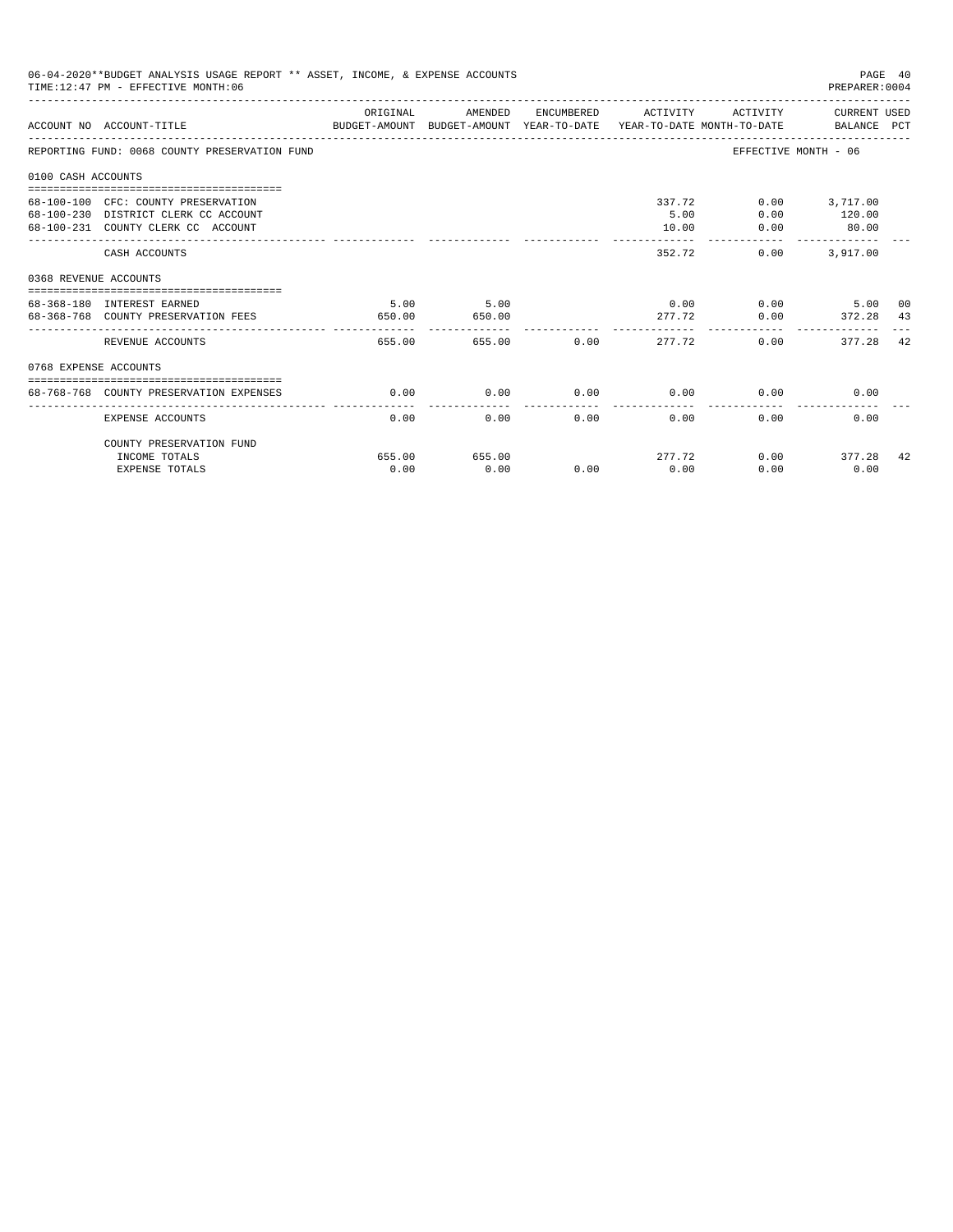|                       | 06-04-2020**BUDGET ANALYSIS USAGE REPORT ** ASSET, INCOME, & EXPENSE ACCOUNTS<br>PAGE 41<br>TIME: 12:47 PM - EFFECTIVE MONTH: 06<br>PREPARER: 0004 |             |                                                          |                                 |              |                             |                                           |       |  |  |
|-----------------------|----------------------------------------------------------------------------------------------------------------------------------------------------|-------------|----------------------------------------------------------|---------------------------------|--------------|-----------------------------|-------------------------------------------|-------|--|--|
|                       | ACCOUNT NO ACCOUNT-TITLE CONTROL PROTECT-AMOUNT BUDGET-AMOUNT YEAR-TO-DATE YEAR-TO-DATE MONTH-TO-DATE BALANCE PCT                                  | ORIGINAL    | AMENDED                                                  |                                 |              |                             | ENCUMBERED ACTIVITY ACTIVITY CURRENT USED |       |  |  |
|                       | REPORTING FUND: 0070 INMATE PHONE FUND PROFIT ACCOUNT                                                                                              |             |                                                          |                                 |              |                             | EFFECTIVE MONTH - 06                      |       |  |  |
| 0100 CASH ACCOUNTS    |                                                                                                                                                    |             |                                                          |                                 |              |                             |                                           |       |  |  |
|                       | 70-100-100 CFC: INMATE PHONE FUND<br>70-100-110 INMATE PHONE CHECKING                                                                              |             |                                                          |                                 | 0.00         | 1,192.14 0.00 4,210.36      | $0.00$ 0.00                               |       |  |  |
|                       | CASH ACCOUNTS                                                                                                                                      |             |                                                          |                                 |              | 1, 192.14 0.00 4, 210.36    |                                           |       |  |  |
| 0370 REVENUE ACCOUNTS |                                                                                                                                                    |             |                                                          |                                 |              |                             |                                           |       |  |  |
|                       | 70-370-180 INTEREST EARNED<br>70-370-770 INMATE PHONE REVENUES                                                                                     | $0.00$ 0.00 | 1,000.00 1,000.00                                        |                                 |              | $0.00$ 0.00 0.00 0.00       | 1, 192.14 0.00 192.14 + 119               |       |  |  |
|                       | REVENUE ACCOUNTS                                                                                                                                   | ---------   | -------------<br>$1,000.00$ $1,000.00$ $0.00$ $1,192.14$ |                                 | ------------ |                             | $0.00$ 192.14+ 119                        |       |  |  |
| 0770 EXPENSE ACCOUNTS |                                                                                                                                                    |             |                                                          |                                 |              |                             |                                           |       |  |  |
|                       | 70-770-770 INMATE PHONE EXPENSES                                                                                                                   | 300.00      | 300.00                                                   |                                 |              | $0.00$ $0.00$ $0.00$ $0.00$ | 300.00 00                                 |       |  |  |
|                       | EXPENSE ACCOUNTS                                                                                                                                   | 300.00      | 300.00                                                   | . _ _ _ _ _ _ _ _ _ _ _<br>0.00 | 0.00         |                             | 0.00<br>300.00                            | - 0.0 |  |  |
|                       | INMATE PHONE FUND PROFIT ACCOUNT                                                                                                                   |             |                                                          |                                 |              |                             |                                           |       |  |  |
|                       | INCOME TOTALS<br><b>EXPENSE TOTALS</b>                                                                                                             | 300.00      | $1,000.00$ $1,000.00$ $1,192.14$<br>300.00               |                                 | $0.00$ 0.00  |                             | $0.00$ 192.14+ 119<br>0.00<br>300.00 00   |       |  |  |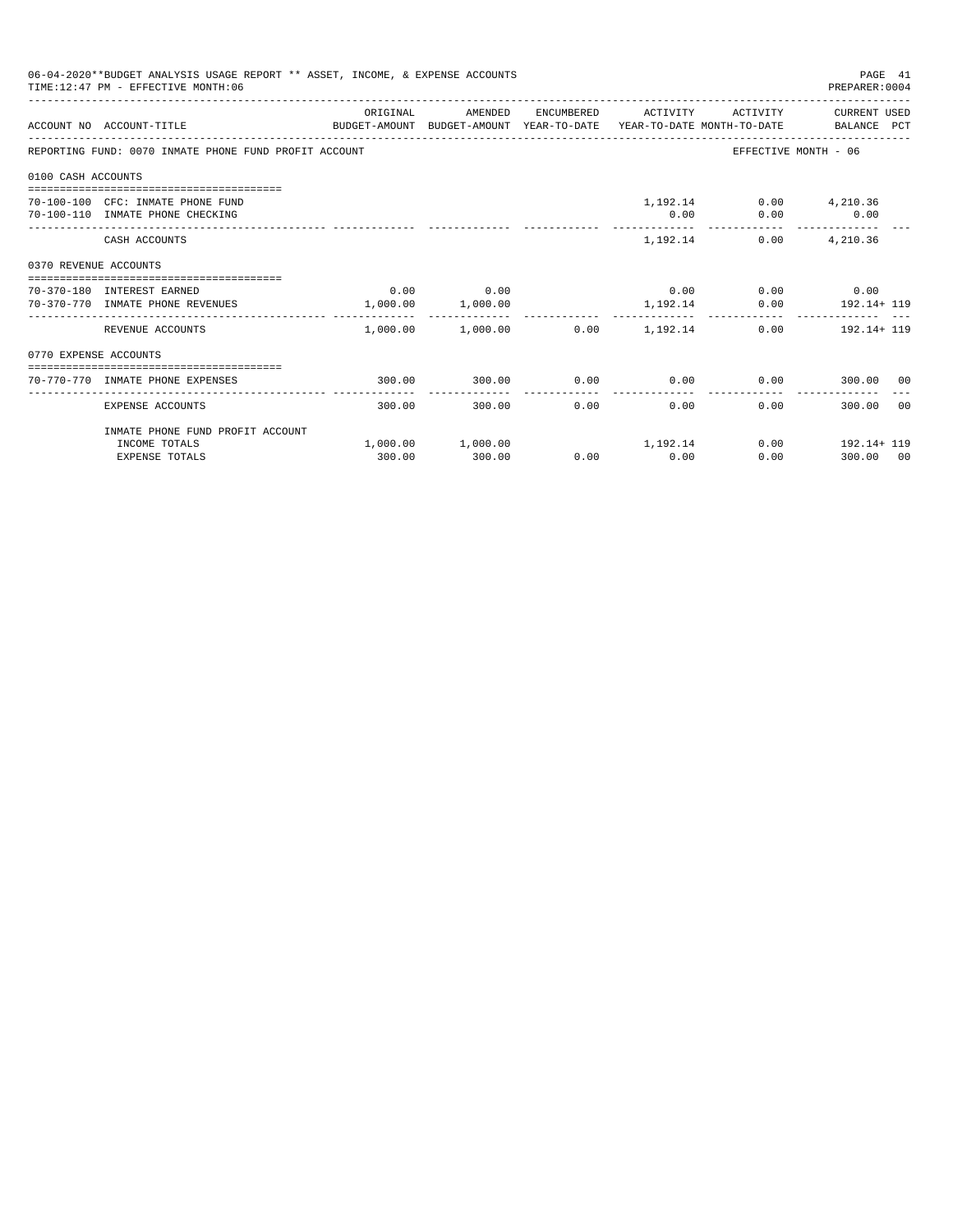|                       | 06-04-2020**BUDGET ANALYSIS USAGE REPORT ** ASSET, INCOME, & EXPENSE ACCOUNTS<br>TIME: 12:47 PM - EFFECTIVE MONTH: 06 |           |                         |                      |                         |                     | PREPARER: 0004       | PAGE 42 |
|-----------------------|-----------------------------------------------------------------------------------------------------------------------|-----------|-------------------------|----------------------|-------------------------|---------------------|----------------------|---------|
|                       | ACCOUNT NO ACCOUNT-TITLE COMPUTER ANOUNT BUDGET-AMOUNT HEAR-TO-DATE YEAR-TO-DATE MONTH-TO-DATE BALANCE PCT            | OR TGTNAL | AMENDED                 | ENCUMBERED           | <b>ACTIVITY</b>         | <b>ACTIVITY</b>     | CURRENT USED         |         |
|                       | REPORTING FUND: 0072 HOT CHECK FUND                                                                                   |           |                         |                      |                         |                     | EFFECTIVE MONTH - 06 |         |
| 0100 CASH ACCOUNTS    |                                                                                                                       |           |                         |                      |                         |                     |                      |         |
|                       | 72-100-100 CFC: HOT CHECK FUND                                                                                        |           |                         |                      |                         | 75.00 0.00 2,766.07 |                      |         |
|                       | CASH ACCOUNTS                                                                                                         |           |                         |                      | 75.00                   | 0.00                | 2,766.07             |         |
| 0372 REVENUE ACCOUNTS |                                                                                                                       |           |                         |                      |                         |                     |                      |         |
|                       | 72-372-180 INTEREST EARNED                                                                                            | 0.00      | 0.00                    |                      | 0.00                    |                     | $0.00$ 0.00          |         |
|                       | 72-372-772 HOT CHECK REVENUES                                                                                         | 580.00    | 580.00                  |                      | 558.12                  | 0.00                | 21.88 96             |         |
|                       | REVENUE ACCOUNTS                                                                                                      | 580.00    | --------------          | 580.00 0.00          | 558.12                  |                     | 0.00<br>21.88        | 96      |
| 0772 EXPENSE ACCOUNTS |                                                                                                                       |           |                         |                      |                         |                     |                      |         |
|                       | 72-772-772 HOT CHECK EXPENSES                                                                                         | 540.00    |                         |                      | 540.00 0.00 483.12 0.00 |                     | 56.88 89             |         |
|                       | EXPENSE ACCOUNTS                                                                                                      | 540.00    | -------------<br>540.00 | ------------<br>0.00 | ---------------         | 483.12              | 0.00<br>56.88        | 89      |
|                       | HOT CHECK FUND                                                                                                        |           |                         |                      |                         |                     |                      |         |
|                       | INCOME TOTALS                                                                                                         | 580.00    | 580.00                  |                      | 558.12                  |                     | 0.00<br>21.88        | 96      |
|                       | <b>EXPENSE TOTALS</b>                                                                                                 | 540.00    | 540.00                  | 0.00                 | 483.12                  | 0.00                | 56.88                | 89      |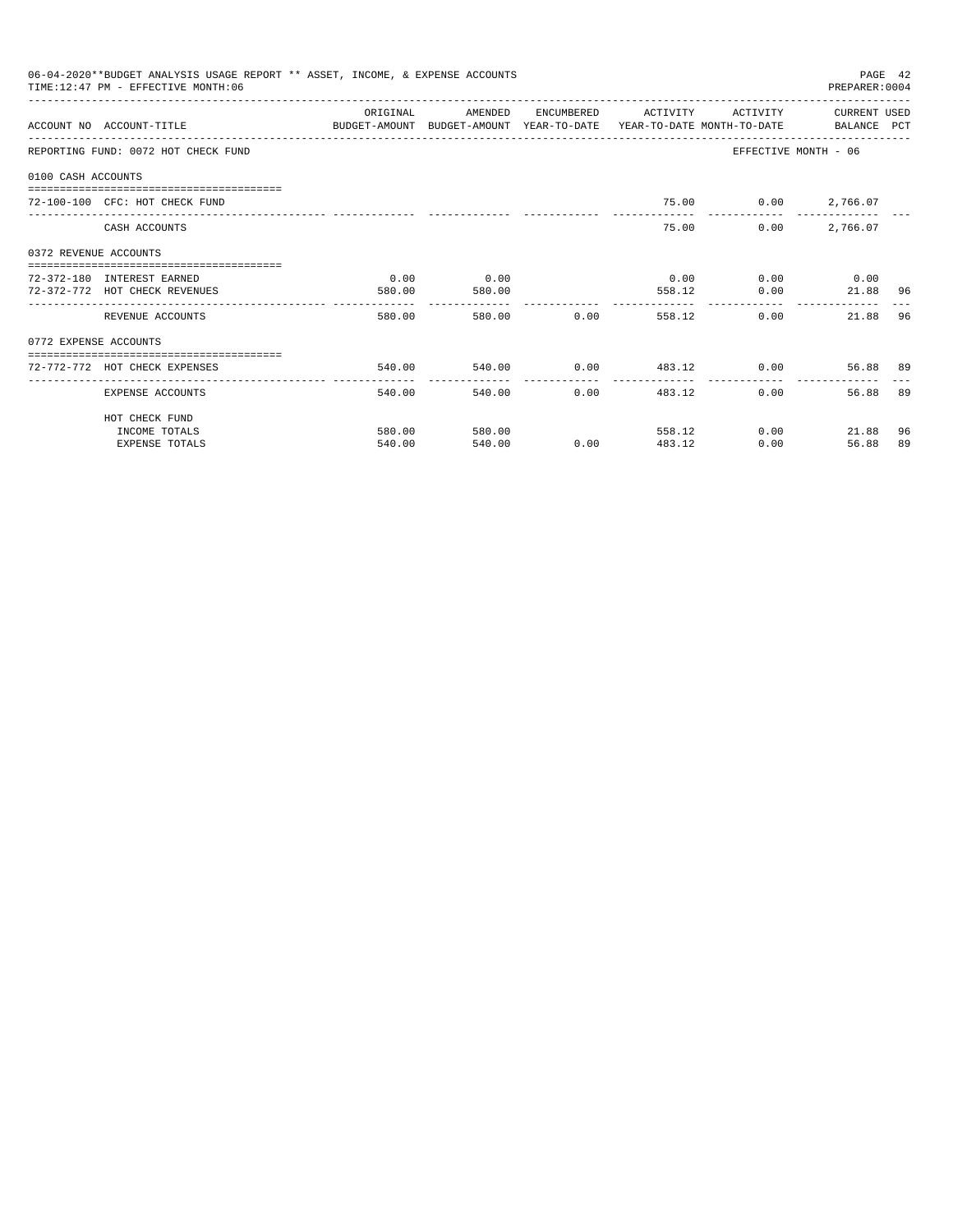|                       | 06-04-2020**BUDGET ANALYSIS USAGE REPORT ** ASSET, INCOME, & EXPENSE ACCOUNTS<br>TIME:12:47 PM - EFFECTIVE MONTH:06 |                       |                            |            |                                                                                 |                          | PAGE 43<br>PREPARER: 0004   |  |
|-----------------------|---------------------------------------------------------------------------------------------------------------------|-----------------------|----------------------------|------------|---------------------------------------------------------------------------------|--------------------------|-----------------------------|--|
|                       | ACCOUNT NO ACCOUNT-TITLE                                                                                            | ORIGINAL              | AMENDED                    | ENCUMBERED | ACTIVITY<br>BUDGET-AMOUNT BUDGET-AMOUNT YEAR-TO-DATE YEAR-TO-DATE MONTH-TO-DATE | ACTIVITY                 | CURRENT USED<br>BALANCE PCT |  |
|                       | REPORTING FUND: 0074 BAIL BOND FUND                                                                                 |                       |                            |            |                                                                                 | EFFECTIVE MONTH - 06     |                             |  |
| 0100 CASH ACCOUNTS    |                                                                                                                     |                       |                            |            |                                                                                 |                          |                             |  |
|                       |                                                                                                                     |                       |                            |            |                                                                                 |                          |                             |  |
|                       | 74-100-100 CFC: BAIL BOND FUND                                                                                      |                       |                            |            |                                                                                 | 2,235.00- 0.00 35,008.88 |                             |  |
|                       | 74-100-232 JP CREDIT CARD ACCOUNT                                                                                   |                       |                            |            | 235.00                                                                          |                          | $0.00$ 1,220.00             |  |
|                       | CASH ACCOUNTS                                                                                                       |                       |                            |            | $2.000.00 -$                                                                    | 0.00                     | 36,228.88                   |  |
| 0374 REVENUE ACCOUNTS |                                                                                                                     |                       |                            |            |                                                                                 |                          |                             |  |
|                       |                                                                                                                     |                       |                            |            |                                                                                 |                          |                             |  |
|                       | 74-374-180 INTEREST EARNED                                                                                          | 0.00                  | 0.00                       |            | 0.00                                                                            | 0.00                     | 0.00                        |  |
|                       | 74-374-774 BAIL BOND FEES                                                                                           | 360.00                | 360.00                     |            | 285.00                                                                          | 0.00                     | 75.00 79                    |  |
|                       | 74-374-775 SALE OF ESTRAY                                                                                           | 0.00                  | 0.00                       |            | 0.00                                                                            | 0.00                     | 0.00                        |  |
|                       | 74-374-776 CASH BOND'S                                                                                              | 4,500.00              | 4,500.00<br>-------------- |            | 11,850.00                                                                       | 0.00                     | 7,350.00+ 263               |  |
|                       | REVENUE ACCOUNTS                                                                                                    |                       | 4,860.00 4,860.00 0.00     |            | 12,135.00                                                                       | 0.00                     | $7.275.00 + 250$            |  |
| 0774 EXPENSE ACCOUNTS |                                                                                                                     |                       |                            |            |                                                                                 |                          |                             |  |
|                       |                                                                                                                     |                       |                            |            |                                                                                 |                          |                             |  |
|                       | 74-774-774 BAIL BOND EXPENSES                                                                                       | 600.00                | 600.00                     | 0.00       | 15.00                                                                           |                          | $0.00$ 585.00 03            |  |
|                       | 74-774-775 SALE OF ESTRAY                                                                                           | 0.00                  | 0.00                       | 0.00       | 0.00                                                                            | 0.00                     | 0.00                        |  |
|                       | 74-774-776 CASH BOND EXPENSES                                                                                       | 600.00<br>----------- | 600.00<br>--------------   | 0.00       | 14,720.00<br>______________________                                             | 0.00                     | $14.120.00 - 453$           |  |
|                       | EXPENSE ACCOUNTS                                                                                                    |                       | $1,200.00$ $1,200.00$      | 0.00       | 14,735.00                                                                       | 0.00                     | $13.535.00 - 228$           |  |
|                       | BAIL BOND FUND                                                                                                      |                       |                            |            |                                                                                 |                          |                             |  |
|                       | INCOME TOTALS                                                                                                       |                       | 4,860.00 4,860.00          |            | 12, 135.00                                                                      |                          | $0.00$ 7, 275.00+ 250       |  |
|                       | <b>EXPENSE TOTALS</b>                                                                                               | 1,200.00              | 1,200.00                   |            | $0.00$ 14,735.00                                                                | 0.00                     | 13,535.00-228               |  |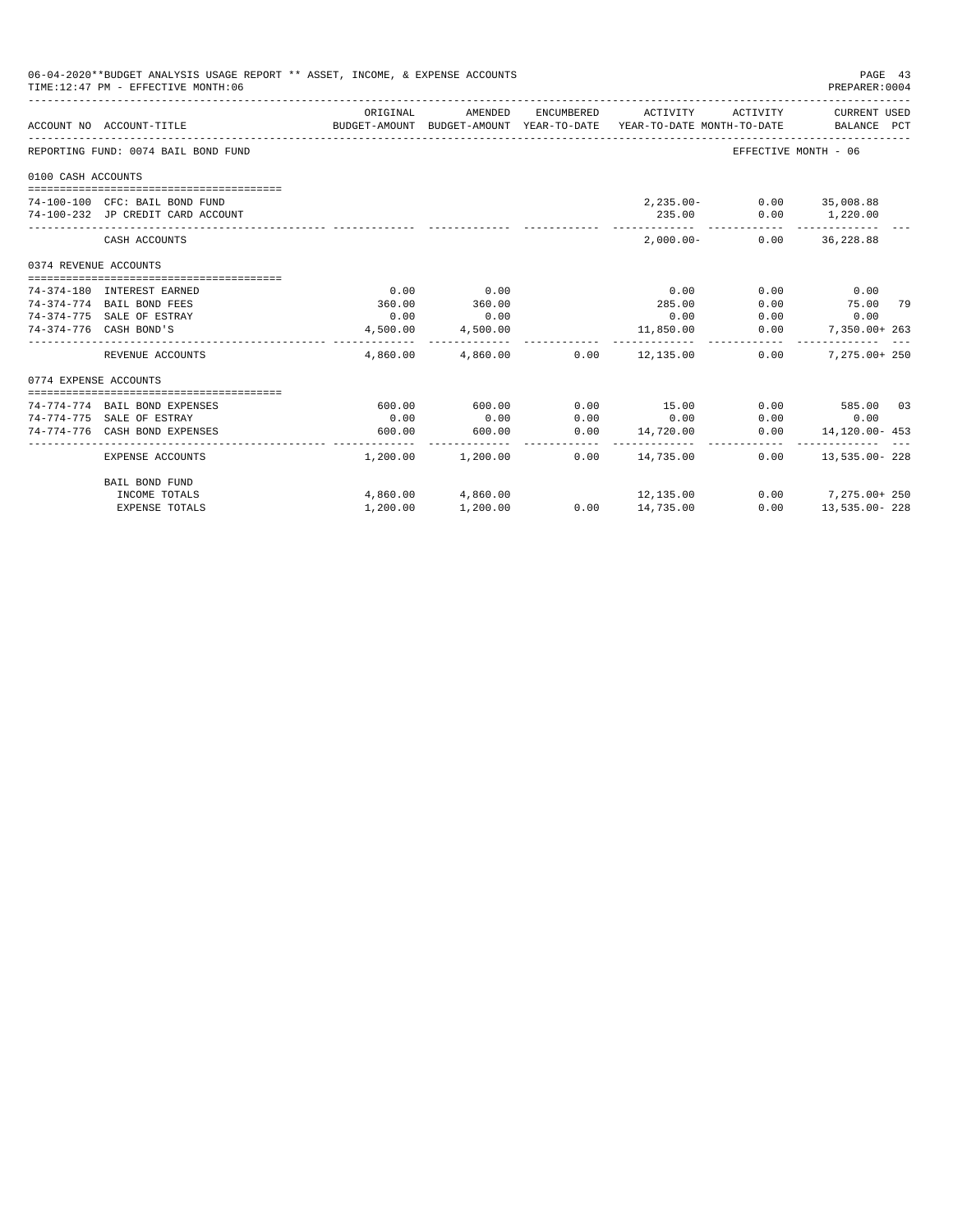|                       | 06-04-2020**BUDGET ANALYSIS USAGE REPORT ** ASSET, INCOME, & EXPENSE ACCOUNTS<br>TIME:12:47 PM - EFFECTIVE MONTH:06 |                          |                          |              |                                                                                          |                                                           | PAGE 44<br>PREPARER:0004      |    |
|-----------------------|---------------------------------------------------------------------------------------------------------------------|--------------------------|--------------------------|--------------|------------------------------------------------------------------------------------------|-----------------------------------------------------------|-------------------------------|----|
|                       | ____________________________________<br>ACCOUNT NO ACCOUNT-TITLE                                                    | ORIGINAL                 | AMENDED                  | ENCUMBERED   | ACTIVITY ACTIVITY<br>BUDGET-AMOUNT BUDGET-AMOUNT YEAR-TO-DATE YEAR-TO-DATE MONTH-TO-DATE |                                                           | CURRENT USED<br>BALANCE PCT   |    |
|                       | REPORTING FUND: 0076 STATE CRIMINAL & CIVIL FEES FUND                                                               |                          |                          |              |                                                                                          | EFFECTIVE MONTH - 06                                      |                               |    |
| 0100 CASH ACCOUNTS    |                                                                                                                     |                          |                          |              |                                                                                          |                                                           |                               |    |
|                       | 76-100-100 CFC: STATE CRIMINAL & CIVIL FEES                                                                         |                          |                          |              | 4,961.29                                                                                 |                                                           | $0.00$ 87,281.51              |    |
|                       | 76-100-230 DISTRICT CLERK CC ACCOUNT                                                                                |                          |                          |              | 65.00                                                                                    | $0.00$ 3,002.00                                           |                               |    |
|                       | 76-100-231 COUNTY CLERK CC ACCOUNT                                                                                  |                          |                          |              |                                                                                          |                                                           |                               |    |
|                       | 76-100-232 JP CC ACCOUNT                                                                                            |                          |                          |              |                                                                                          | $305.80$ $0.00$ $2,533.98$<br>1,618.03 $194.00$ 19,380.93 |                               |    |
|                       | CASH ACCOUNTS                                                                                                       |                          |                          |              |                                                                                          | 6,950.12 194.00 112,198.42                                | ------------                  |    |
| 0376 REVENUE ACCOUNTS |                                                                                                                     |                          |                          |              |                                                                                          |                                                           |                               |    |
|                       | 76-376-180 INTEREST EARNED                                                                                          | 0.00                     | 0.00                     |              | 0.00                                                                                     | 0.00                                                      | 0.00                          |    |
|                       | 76-376-701 DELINQUENT CASES                                                                                         | 0.00                     | 0.00                     |              | 0.00                                                                                     | 0.00                                                      | 0.00                          |    |
|                       | 76-376-702 GUARDIANSHIP                                                                                             | 380.00                   | 380.00                   |              | 160.00                                                                                   | 0.00                                                      | 220.00                        | 42 |
|                       | 76-376-703 DC-CAR-BVS TO TX VITAL STATISTICS                                                                        | 6.00                     | 6.00                     |              | 0.00                                                                                     | 0.00                                                      | 6.00                          | 00 |
|                       | 76-376-704 PARKS & WILDLIFE                                                                                         | 2,000.00                 | 2,000.00                 |              |                                                                                          | 481.95 0.00 1,518.05                                      |                               | 24 |
|                       | 76-376-705 JP OMNI FEE                                                                                              | 0.00                     | 0.00                     |              |                                                                                          | 294.00 0.00                                               | 294.00+                       |    |
|                       | 76-376-776 STATE FEE CRIMINAL & CIVIL                                                                               | 49,000.00<br>----------- | 49,000.00                |              | . <u>.</u>                                                                               | 32,721.41 194.00                                          | 16,278.59 67                  |    |
|                       | REVENUE ACCOUNTS                                                                                                    |                          | 51,386.00 51,386.00 0.00 |              |                                                                                          |                                                           | 33,657.36 194.00 17,728.64 65 |    |
| 0776 EXPENSE ACCOUNTS |                                                                                                                     |                          |                          |              |                                                                                          |                                                           |                               |    |
|                       |                                                                                                                     |                          | 1,000.00 1,000.00        | 0.00         | 0.00                                                                                     |                                                           |                               |    |
|                       | 76-776-701 DELINQUENT CASES                                                                                         |                          | 75.00                    |              |                                                                                          |                                                           | $0.00$ 1,000.00 00            |    |
|                       | 76-776-703 DC-CAR-BVS TO TX VITAL STATISTICS<br>76-776-704 PARKS & WILDLIFE                                         | 75.00<br>1,500.00        |                          | 0.00<br>0.00 | 115.29<br>0.00                                                                           | 0.00                                                      | 40.29- 154                    |    |
|                       | 76-776-705 JP OMNI EXPENSE                                                                                          | 0.00                     | 1,500.00<br>0.00         | 0.00         | 0.00                                                                                     | 0.00                                                      | $0.00$ 1,500.00 00<br>0.00    |    |
|                       | 76-776-776 STATE FEE CRIMINAL & CIVIL                                                                               | 47,000.00                | 47,000.00                | 10.00        | 40,469.33                                                                                | 0.00                                                      | 6,520.67                      | 86 |
|                       | <b>EXPENSE ACCOUNTS</b>                                                                                             | 49,575.00                | .<br>49,575.00           | 10.00        | 40,584.62                                                                                | 0.00                                                      | 8,980.38 82                   |    |
|                       | STATE CRIMINAL & CIVIL FEES FUND                                                                                    |                          |                          |              |                                                                                          |                                                           |                               |    |
|                       | INCOME TOTALS                                                                                                       |                          | 51,386.00 51,386.00      |              |                                                                                          |                                                           | 33,657.36 194.00 17,728.64    | 65 |
|                       | <b>EXPENSE TOTALS</b>                                                                                               | 49,575.00                | 49,575.00                | 10.00        | 40,584.62                                                                                | 0.00                                                      | 8,980.38                      | 82 |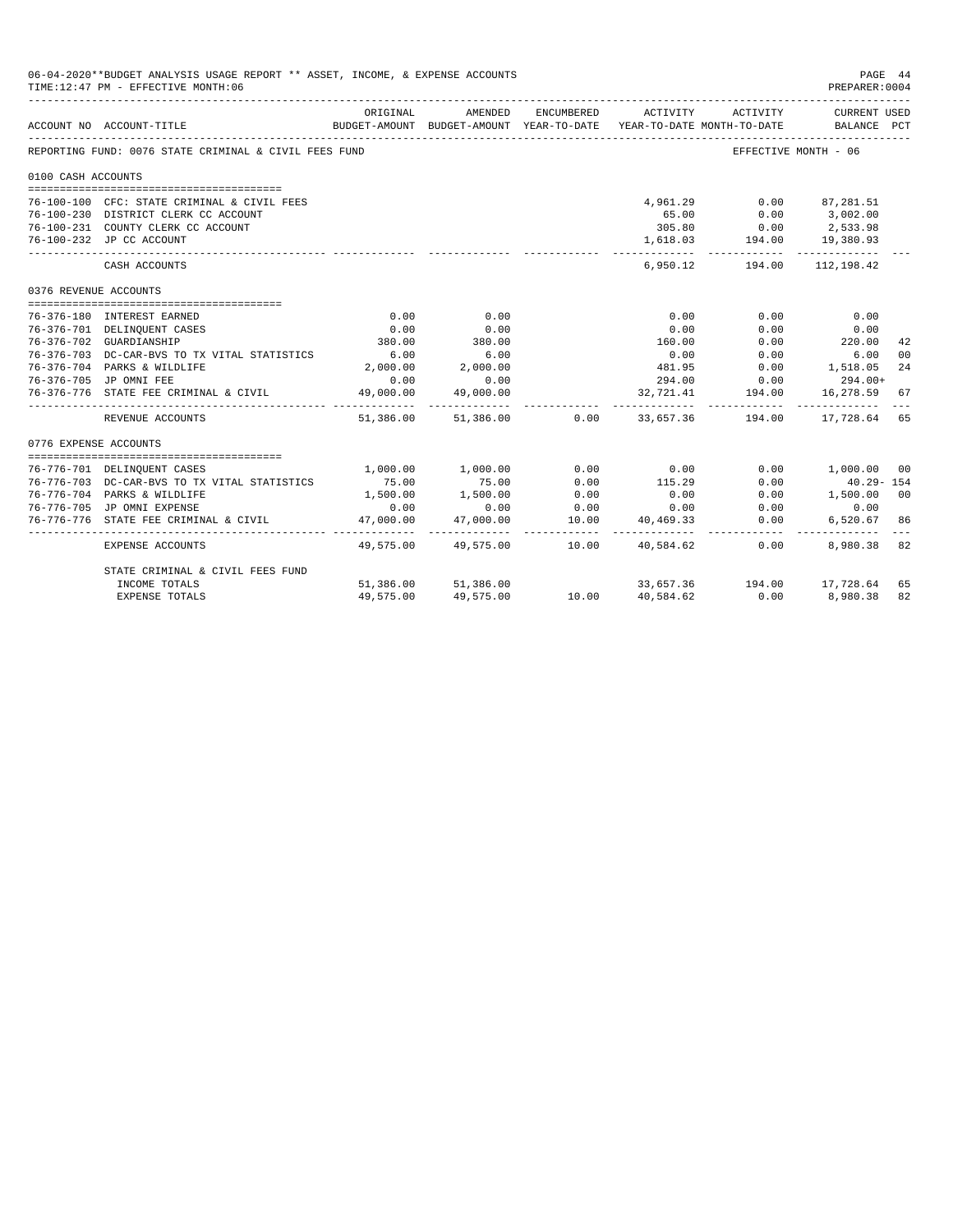|                      | 06-04-2020**BUDGET ANALYSIS USAGE REPORT ** ASSET, INCOME, & EXPENSE ACCOUNTS<br>TIME:12:47 PM - EFFECTIVE MONTH:06 |                          |                                                     |                                 |                                               |                       | PAGE 45<br>PREPARER: 0004          |                |
|----------------------|---------------------------------------------------------------------------------------------------------------------|--------------------------|-----------------------------------------------------|---------------------------------|-----------------------------------------------|-----------------------|------------------------------------|----------------|
|                      | ACCOUNT NO ACCOUNT-TITLE                                                                                            | ORIGINAL                 | AMENDED<br>BUDGET-AMOUNT BUDGET-AMOUNT YEAR-TO-DATE | ENCUMBERED                      | <b>ACTIVITY</b><br>YEAR-TO-DATE MONTH-TO-DATE | ACTIVITY              | <b>CURRENT USED</b><br>BALANCE PCT |                |
|                      | REPORTING FUND: 0078 SENIOR CITIZENS FUND                                                                           |                          |                                                     |                                 |                                               | EFFECTIVE MONTH - 06  |                                    |                |
| 0100 CASH ACCOUNTS   |                                                                                                                     |                          |                                                     |                                 |                                               |                       |                                    |                |
|                      |                                                                                                                     |                          |                                                     |                                 |                                               |                       |                                    |                |
|                      | 78-100-100 CFC: SENIOR CITIZENS                                                                                     |                          |                                                     |                                 | 44,415.49-                                    |                       | 2, 214.87- 134, 373.08-            |                |
|                      | CASH ACCOUNTS                                                                                                       |                          |                                                     |                                 | 44, 415. 49-                                  | $2,214.87-$           | 134, 373.08-                       |                |
|                      | 0200 LIABILITY ACCOUNTS                                                                                             |                          |                                                     |                                 |                                               |                       |                                    |                |
|                      | 78-200-180 ACCOUNTS PAYABLE                                                                                         |                          |                                                     |                                 | 0.00                                          | 0.00                  | $7.00 -$                           |                |
|                      | LIABILITY ACCOUNTS                                                                                                  |                          |                                                     |                                 | $- - - -$<br>0.00                             | 0.00                  | $7.00 -$                           |                |
|                      | 0378 REVENUE ACCOUNTS                                                                                               |                          |                                                     |                                 |                                               |                       |                                    |                |
|                      |                                                                                                                     |                          |                                                     |                                 |                                               |                       |                                    |                |
|                      | 78-378-160 SALE OF FIXED ASSETS                                                                                     | 0.00                     | 0.00                                                |                                 | 0.00                                          | 0.00                  | 0.00                               |                |
|                      | 78-378-180 INTEREST EARNED                                                                                          | 0.00                     | 0.00                                                |                                 | 0.00                                          | 0.00                  | 0.00                               |                |
|                      | 78-378-710 WCTCOG PROGRAM                                                                                           | 22,000.00                | 22,000.00                                           |                                 | 15,378.12                                     | 0.00                  | 6,621.88                           | 70             |
|                      | 78-378-711 DEPT OF HUMAN RESOURCES<br>78-378-712 FOOD DONATIONS                                                     | 0.00                     | 0.00                                                |                                 | 0.00                                          | 0.00                  | 0.00                               |                |
|                      | 78-378-713 BUILDING RENT                                                                                            | 10,000.00<br>0.00        | 10,000.00                                           |                                 | 4,344.40                                      | 0.00<br>0.00          | 5,655.60                           | 43             |
|                      | 78-378-714 DEPT OF AGING & DISABILITY                                                                               | 15,000.00                | 0.00<br>15,000.00                                   |                                 | 25.00<br>11,655.45                            | 0.00                  | $25.00+$<br>3,344.55               | 78             |
|                      | 78-378-715 GIFT DONATIONS                                                                                           | 300.00                   | 300.00                                              |                                 | 2,000.00                                      | 0.00                  | 1,700.00+ 667                      |                |
|                      | 78-378-716 OTHER INCOME                                                                                             | 80.00                    | 80.00                                               |                                 | 0.00                                          | 0.00                  | 80.00                              | 0 <sup>0</sup> |
|                      | 78-378-815 INCOME FROM OTHER FUNDS                                                                                  | 0.00                     | 0.00                                                |                                 | 0.00                                          | 0.00                  | 0.00                               |                |
|                      | REVENUE ACCOUNTS                                                                                                    | -----------<br>47,380.00 | 47,380.00                                           | 0.00                            | 33,402.97                                     | $- - - - -$<br>0.00   | ----------<br>13,977.03            | 71             |
|                      | 0778 EXPENSE ACCOUNTS                                                                                               |                          |                                                     |                                 |                                               |                       |                                    |                |
|                      |                                                                                                                     |                          |                                                     |                                 |                                               |                       |                                    |                |
|                      | 78-778-100 SALARY - GENERAL PAYROLL                                                                                 | 21,912.00                | 21,912.00                                           | 0.00                            | 15,169.50                                     | 842.75                | 6,742.50                           | 69             |
|                      | 78-778-105 LONGEVITY PAY                                                                                            | 600.00                   | 600.00                                              | 0.00                            | 0.00                                          | 0.00                  | 600.00                             | 0 <sub>0</sub> |
|                      | 78-778-110 SALARY - FULL TIME (PART TIME)                                                                           | 33,813.00                | 33,813.00                                           | 0.00                            | 23,009.00                                     | 1,292.00              | 10,804.00                          | 68             |
|                      | 78-778-200 FICA EXPENSE                                                                                             | 4,263.00                 | 4,263.00                                            | 0.00                            | 2,920.52                                      | 163.30                | 1,342.48                           | 69             |
| 78-778-300 TRAVEL    | 78-778-205 RETIREMENT                                                                                               | 4,587.00<br>1,500.00     | 4,587.00<br>1,500.00                                | 0.00<br>0.00                    | 3,157.98<br>324.82                            | 177.15<br>0.00        | 1,429.02<br>1,175.18               | 69<br>22       |
| 78-778-305 SUPPLIES  |                                                                                                                     | 2,000.00                 | 2,000.00                                            | 274.40                          | 1,290.35                                      | 0.00                  | 435.25                             | 78             |
|                      | 78-778-310 COMMUNICATIONS                                                                                           | 1,182.00                 | 1,182.00                                            | 0.00                            | 877.74                                        | 66.25                 | 304.26                             | 74             |
|                      | 78-778-320 REPAIRS & MAINTENANCE                                                                                    | 2,000.00                 | 2,000.00                                            | 75.00                           | 430.90                                        | 0.00                  | 1,494.10                           | 25             |
|                      | 78-778-333 LAST YEARS BILLS                                                                                         | 0.00                     | 0.00                                                | 0.00                            | 7.00                                          | 0.00                  | $7.00 -$                           |                |
| 78-778-380 UTILITIES |                                                                                                                     | 6,500.00                 | 6,500.00                                            | 0.00                            | 3,327.90                                      | 0.00                  | 3,172.10                           | 51             |
|                      | 78-778-400 NEW EQUIPMENT                                                                                            | 5,450.00                 | 5,450.00                                            | 1,819.42                        | 0.00                                          | 0.00                  | 3,630.58                           | 33             |
|                      | 78-778-680 VAN EXPENSE                                                                                              | 4,500.00                 | 4,500.00                                            | 0.00                            | 2,008.27                                      | 0.00                  | 2,491.73                           | 45             |
|                      | 78-778-685 NEW VAN - BUDGET AMENDMENT 2019                                                                          | 0.00                     | 0.00                                                | 0.00                            | 0.00                                          | 0.00                  | 0.00                               |                |
|                      | 78-778-690 EDIBLE GOODS                                                                                             | 25,000.00                | 25,000.00                                           | 3,581.28                        | 21,516.17                                     | 0.00                  | $97.45 - 100$                      |                |
|                      | 78-778-692 PAPER GOODS                                                                                              | 7,900.00                 | 7,900.00                                            | 2,116.94                        | 4,203.56                                      | 0.00                  | 1,579.50                           | 80             |
|                      | 78-778-693 GIFT EXPENSE                                                                                             | 200.00<br>-------------  | 200.00<br>-------------                             | 0.00<br>. _ _ _ _ _ _ _ _ _ _ _ | 284.62<br>--------------                      | 0.00<br>_____________ | 84.62- 142<br>-------------        |                |
|                      | EXPENSE ACCOUNTS                                                                                                    | 121,407.00               | 121,407.00                                          | 7,867.04                        | 78,528.33                                     | 2,541.45              | 35,011.63                          | 71             |
|                      | SENIOR CITIZENS FUND                                                                                                |                          |                                                     |                                 |                                               |                       |                                    |                |
|                      | INCOME TOTALS<br><b>EXPENSE TOTALS</b>                                                                              | 47,380.00<br>121,407.00  | 47,380.00<br>121,407.00                             | 7,867.04                        | 33,402.97<br>78,528.33                        | 0.00<br>2,541.45      | 13,977.03<br>35,011.63             | 71<br>71       |
|                      |                                                                                                                     |                          |                                                     |                                 |                                               |                       |                                    |                |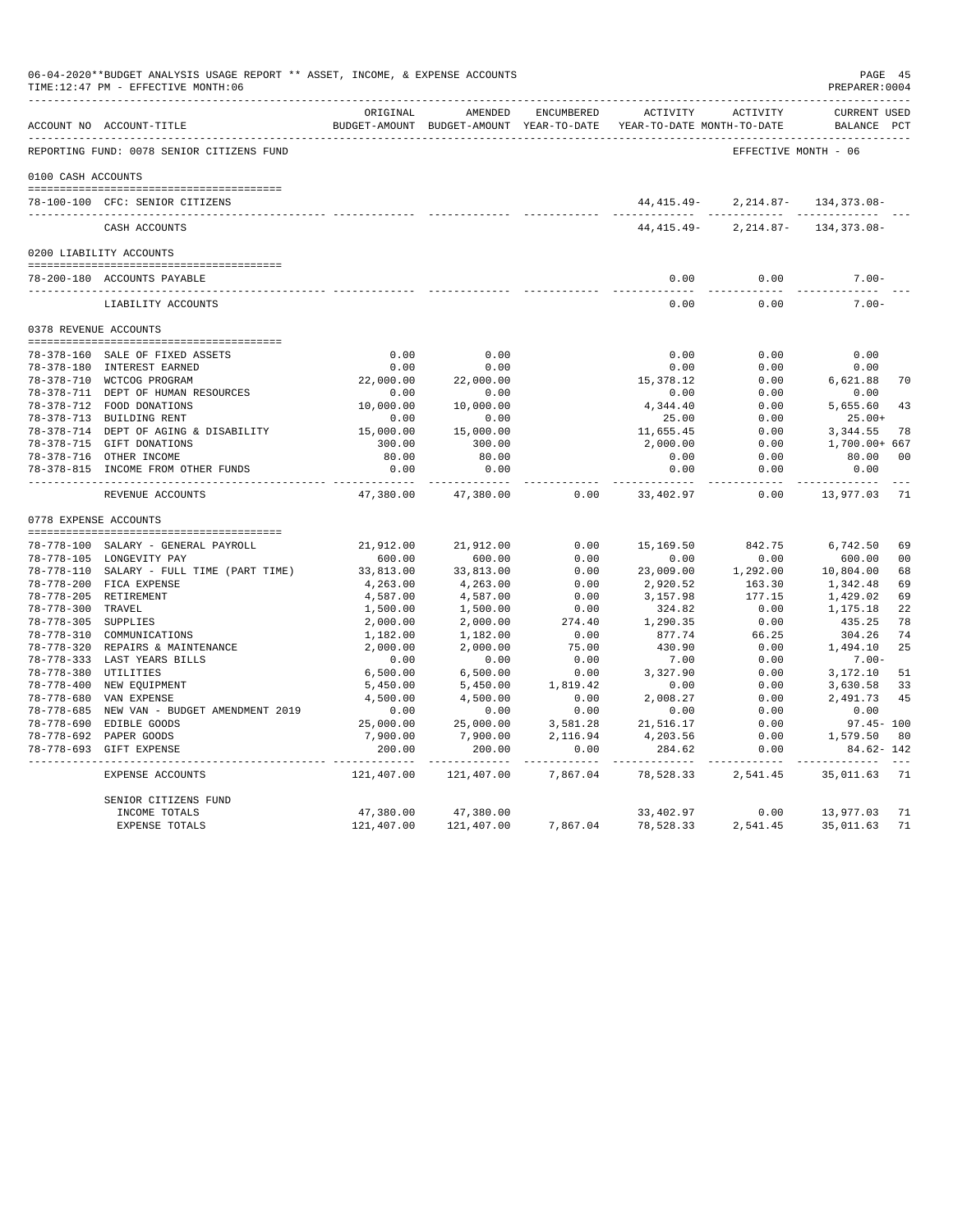|                       | 06-04-2020**BUDGET ANALYSIS USAGE REPORT ** ASSET, INCOME, & EXPENSE ACCOUNTS<br>TIME: 12:47 PM - EFFECTIVE MONTH: 06 |                       |                                         |      |                     |                      | PAGE 46<br>PREPARER: 0004                                   |
|-----------------------|-----------------------------------------------------------------------------------------------------------------------|-----------------------|-----------------------------------------|------|---------------------|----------------------|-------------------------------------------------------------|
|                       | ACCOUNT NO ACCOUNT-TITLE COMPUTE SUDGET-AMOUNT BUDGET-AMOUNT YEAR-TO-DATE YEAR-TO-DATE MONTH-TO-DATE BALANCE PCT      | ORIGINAL              | AMENDED                                 |      | ENCUMBERED ACTIVITY | ACTIVITY             | CURRENT USED                                                |
|                       | REPORTING FUND: 0080 LEOSE GRANT FUND                                                                                 |                       |                                         |      |                     |                      | EFFECTIVE MONTH - 06                                        |
| 0100 CASH ACCOUNTS    |                                                                                                                       |                       |                                         |      |                     |                      |                                                             |
|                       | 80-100-100 CFC: LEOSE GRANT CHECKING                                                                                  |                       |                                         |      |                     | 300.41 0.00 3,812.10 |                                                             |
|                       | CASH ACCOUNTS                                                                                                         |                       |                                         |      |                     | 300.41               | $0.00$ 3,812.10                                             |
| 0380 REVENUE ACCOUNTS |                                                                                                                       |                       |                                         |      |                     |                      |                                                             |
|                       | 80-380-180 INTEREST EARNED                                                                                            |                       | $0.00$ 0.00                             |      |                     |                      | $0.00$ $0.00$ $0.00$ $0.00$                                 |
|                       | 80-380-800 LEOSE GRANT REVENUES                                                                                       | $1,300.00$ $1,300.00$ |                                         |      |                     |                      | $1,575.41$ 0.00 275.41+ 121                                 |
|                       | REVENUE ACCOUNTS                                                                                                      |                       | $1,300.00$ $1,300.00$ $0.00$ $1,575.41$ |      |                     |                      | $0.00$ 275.41+ 121                                          |
| 0800 EXPENSE ACCOUNTS |                                                                                                                       |                       |                                         |      |                     |                      |                                                             |
|                       | =====================================<br>80-800-800 LEOSE GRANT EXPENSES                                              |                       |                                         |      |                     |                      | $1,300.00$ $1,300.00$ $0.00$ $1,275.00$ $0.00$ $25.00$ $98$ |
|                       | EXPENSE ACCOUNTS                                                                                                      |                       | 1,300.00 1,300.00                       |      | $0.00$ 1,275.00     |                      | 25.00 98<br>0.00                                            |
|                       | LEOSE GRANT FUND                                                                                                      |                       |                                         |      |                     |                      |                                                             |
|                       | INCOME TOTALS                                                                                                         |                       |                                         |      |                     |                      | $1,300.00$ $1,300.00$ $1,575.41$ $0.00$ $275.41 + 121$      |
|                       | <b>EXPENSE TOTALS</b>                                                                                                 | 1,300.00              | 1,300.00                                | 0.00 | 1,275.00            |                      | 0.00<br>25.00 98                                            |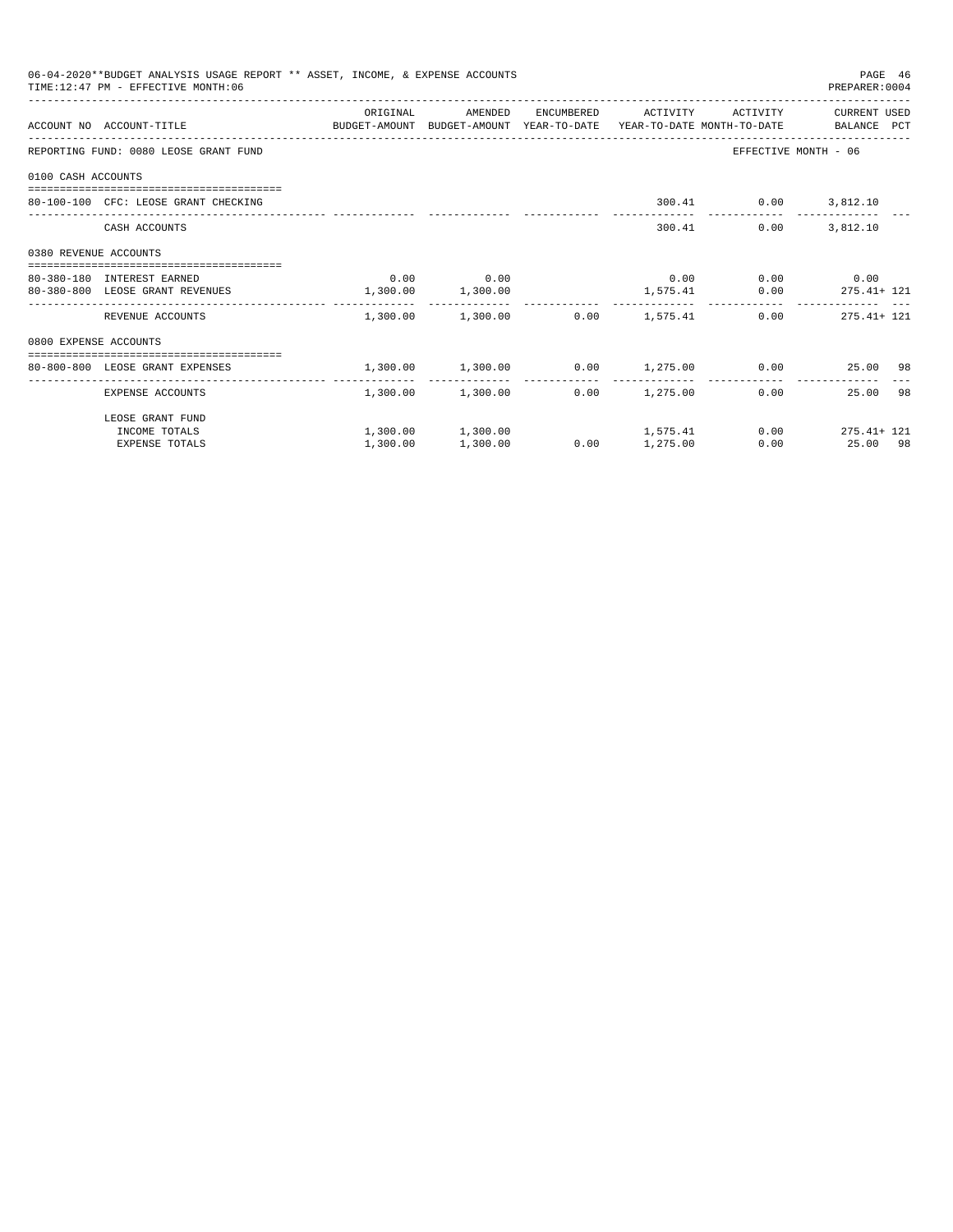|                       | 06-04-2020**BUDGET ANALYSIS USAGE REPORT ** ASSET, INCOME, & EXPENSE ACCOUNTS<br>TIME: 12:47 PM - EFFECTIVE MONTH: 06 |                   |                                                   |                 |                                | PAGE 47<br>PREPARER: 0004 |    |
|-----------------------|-----------------------------------------------------------------------------------------------------------------------|-------------------|---------------------------------------------------|-----------------|--------------------------------|---------------------------|----|
|                       | BUDGET-AMOUNT BUDGET-AMOUNT YEAR-TO-DATE YEAR-TO-DATE MONTH-TO-DATE BALANCE PCT<br>ACCOUNT NO ACCOUNT-TITLE           | ORIGINAL          | AMENDED ENCUMBERED ACTIVITY ACTIVITY CURRENT_USED |                 |                                |                           |    |
|                       | REPORTING FUND: 0082 JUSTICE COURT TECHNOLOGY FUND                                                                    |                   |                                                   |                 | EFFECTIVE MONTH - 06           |                           |    |
| 0100 CASH ACCOUNTS    |                                                                                                                       |                   |                                                   |                 |                                |                           |    |
|                       | 82-100-100 CFC: JUSTICE COURT TECH CHECKING<br>82-100-232 JP CC ACCOUNT                                               |                   |                                                   |                 | 235.22- 0.00 8,211.02<br>55.41 | 8.00 857.38               |    |
|                       | CASH ACCOUNTS                                                                                                         |                   |                                                   | ------------    | $179.81 -$                     | 8.00 9,068.40             |    |
| 0380 REVENUE ACCOUNTS |                                                                                                                       |                   |                                                   |                 |                                |                           |    |
|                       | 82-380-180 INTEREST EARNED                                                                                            |                   | $0.00$ 0.00                                       |                 | $0.00$ $0.00$ $0.00$ $0.00$    |                           |    |
|                       | 82-380-820 JUSTICE COURT TECH FEES 1,500.00 1,500.00                                                                  |                   |                                                   | 1,037.20        |                                | 8.00   462.80   69        |    |
|                       | REVENUE ACCOUNTS                                                                                                      |                   | $1.500.00$ $1.500.00$ $0.00$ $1.037.20$           |                 |                                | 8.00<br>462.80            | 69 |
| 0820 EXPENSE ACCOUNTS |                                                                                                                       |                   |                                                   |                 |                                |                           |    |
|                       | ----------------------------------                                                                                    |                   |                                                   |                 |                                |                           |    |
|                       | 82-820-333 LAST YEARS BILLS                                                                                           |                   | $0.00$ $0.00$ $0.00$ $1,740.93$                   |                 |                                | $0.00$ 1,740.93-          |    |
|                       | 82-820-820 JUSTICE COURT TECH EXPENSES                                                                                | 1,500.00 1,500.00 |                                                   | $0.00$ 0.00     |                                | 0.00 1,500.00 00          |    |
|                       | EXPENSE ACCOUNTS                                                                                                      |                   | $1.500.00$ $1.500.00$ $0.00$ $1.740.93$           |                 |                                | $0.00$ 240.93-116         |    |
|                       | JUSTICE COURT TECHNOLOGY FUND                                                                                         |                   |                                                   |                 |                                |                           |    |
|                       | INCOME TOTALS                                                                                                         |                   | $1,500.00$ $1,500.00$ $1,037.20$                  |                 |                                | 8.00 462.80 69            |    |
|                       | <b>EXPENSE TOTALS</b>                                                                                                 | 1,500.00          | 1,500.00                                          | $0.00$ 1,740.93 |                                | $0.00$ 240.93-116         |    |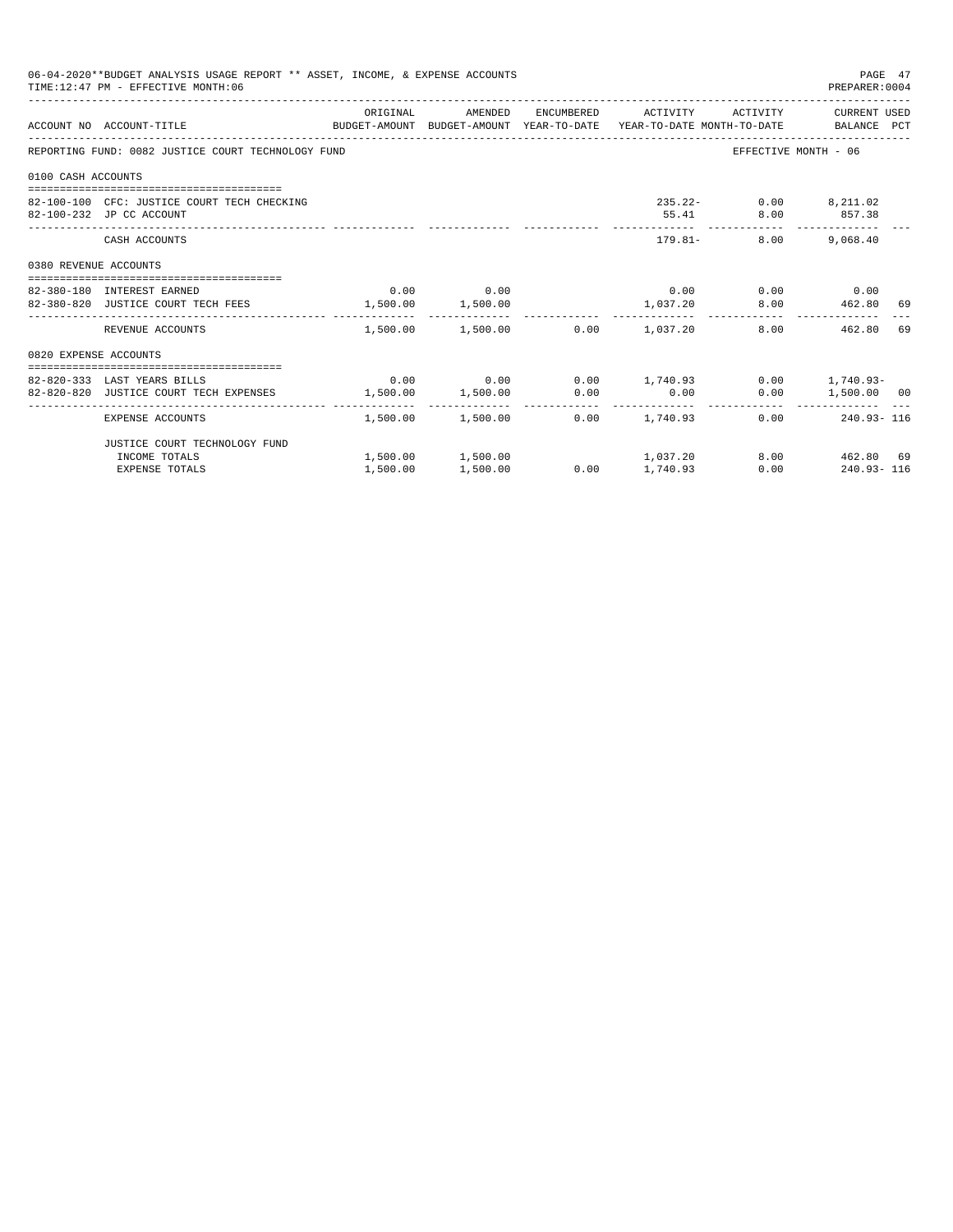|                       | 06-04-2020**BUDGET ANALYSIS USAGE REPORT ** ASSET, INCOME, & EXPENSE ACCOUNTS<br>TIME: 12:47 PM - EFFECTIVE MONTH: 06 |                                                                                             |                                          |                     |                             |                                           | PAGE 48<br>PREPARER:0004                |    |
|-----------------------|-----------------------------------------------------------------------------------------------------------------------|---------------------------------------------------------------------------------------------|------------------------------------------|---------------------|-----------------------------|-------------------------------------------|-----------------------------------------|----|
|                       | ACCOUNT NO ACCOUNT-TITLE                                                                                              | ORIGINAL<br>BUDGET-AMOUNT BUDGET-AMOUNT YEAR-TO-DATE YEAR-TO-DATE MONTH-TO-DATE BALANCE PCT | AMENDED                                  |                     |                             | ENCUMBERED ACTIVITY ACTIVITY CURRENT USED |                                         |    |
|                       | REPORTING FUND: 0084 FC DRUG FORFEITURE FUND                                                                          |                                                                                             |                                          |                     |                             |                                           | EFFECTIVE MONTH - 06                    |    |
| 0100 CASH ACCOUNTS    |                                                                                                                       |                                                                                             |                                          |                     |                             |                                           |                                         |    |
|                       |                                                                                                                       |                                                                                             |                                          |                     |                             |                                           |                                         |    |
|                       | 84-100-100 CFC: FC DRUG FORFEITURE CHECKING                                                                           |                                                                                             |                                          |                     |                             | $0.00$ $0.00$ $0.00$                      |                                         |    |
|                       | 84-100-150 CFC: FC DRUG FORFEITURE CHECKING                                                                           |                                                                                             |                                          |                     |                             | 1,373.55- 0.00 43,802.41                  |                                         |    |
|                       | CASH ACCOUNTS                                                                                                         |                                                                                             |                                          |                     |                             | 1,373.55 - 0.00 43,802.41                 |                                         |    |
| 0384 REVENUE ACCOUNTS |                                                                                                                       |                                                                                             |                                          |                     |                             |                                           |                                         |    |
|                       |                                                                                                                       |                                                                                             |                                          |                     |                             |                                           |                                         |    |
|                       | 84-384-180 INTEREST EARNED                                                                                            | 0.00                                                                                        | 0.00                                     |                     |                             | $279.92$ 0.00 $279.92+$                   |                                         |    |
|                       | 84-384-840 FC DRUG FORFEITURE REVENUES                                                                                | 0.00                                                                                        | 0.00                                     |                     | 0.00                        | 0.00                                      | 0.00                                    |    |
|                       | REVENUE ACCOUNTS                                                                                                      | 0.00                                                                                        | 0.00                                     |                     | $0.00$ 279.92               |                                           | 0.00<br>$279.92+$                       |    |
| 0840 EXPENSE ACCOUNTS |                                                                                                                       |                                                                                             |                                          |                     |                             |                                           |                                         |    |
|                       |                                                                                                                       |                                                                                             |                                          |                     |                             |                                           |                                         |    |
|                       | 84-840-110 ADMIN ASSISTANT - SUPPLEMENT                                                                               | 0.00                                                                                        | 0.00                                     | 0.00                | 0.00                        | 0.00                                      | 0.00                                    |    |
|                       | 84-840-200 FICA EXPENSE                                                                                               | 0.00                                                                                        | 0.00                                     | 0.00                | 0.00                        | 0.00                                      | 0.00                                    |    |
|                       | 84-840-205 RETIREMENT EXPENSE                                                                                         | 0.00                                                                                        | 0.00                                     | 0.00                | 0.00                        | 0.00                                      | 0.00                                    |    |
|                       | 84-840-210 MEDICAL INSURANCE                                                                                          | 0.00                                                                                        | 0.00                                     | 0.00                | 0.00                        |                                           | $0.00$ and $0.00$<br>0.00               |    |
|                       | 84-840-333 LAST YEARS BILLS                                                                                           |                                                                                             | $0.00$ $0.00$ $1.040.68$ $0.00$          |                     |                             |                                           | $0.00$ 1,040.68-                        |    |
|                       | 84-840-840 FC DRUG FORFEITURE EXPENSES                                                                                | 46,000.00<br>__________                                                                     | 46,000.00<br>-------------               | 0.00<br>----------- | 1,643.27                    | .                                         | $0.00$ $44,356.73$ 04<br>-------------- |    |
|                       | <b>EXPENSE ACCOUNTS</b>                                                                                               |                                                                                             | 46,000.00  46,000.00  1,040.68  1,643.27 |                     |                             |                                           | $0.00$ $43.316.05$                      | 06 |
|                       | FC DRUG FORFEITURE FUND                                                                                               |                                                                                             |                                          |                     |                             |                                           |                                         |    |
|                       | INCOME TOTALS                                                                                                         | 0.00                                                                                        | 0.00                                     |                     | 279.92                      |                                           | $0.00$ 279.92+                          |    |
|                       | <b>EXPENSE TOTALS</b>                                                                                                 | 46,000.00                                                                                   |                                          |                     | 46,000.00 1,040.68 1,643.27 | 0.00                                      | 43, 316.05 06                           |    |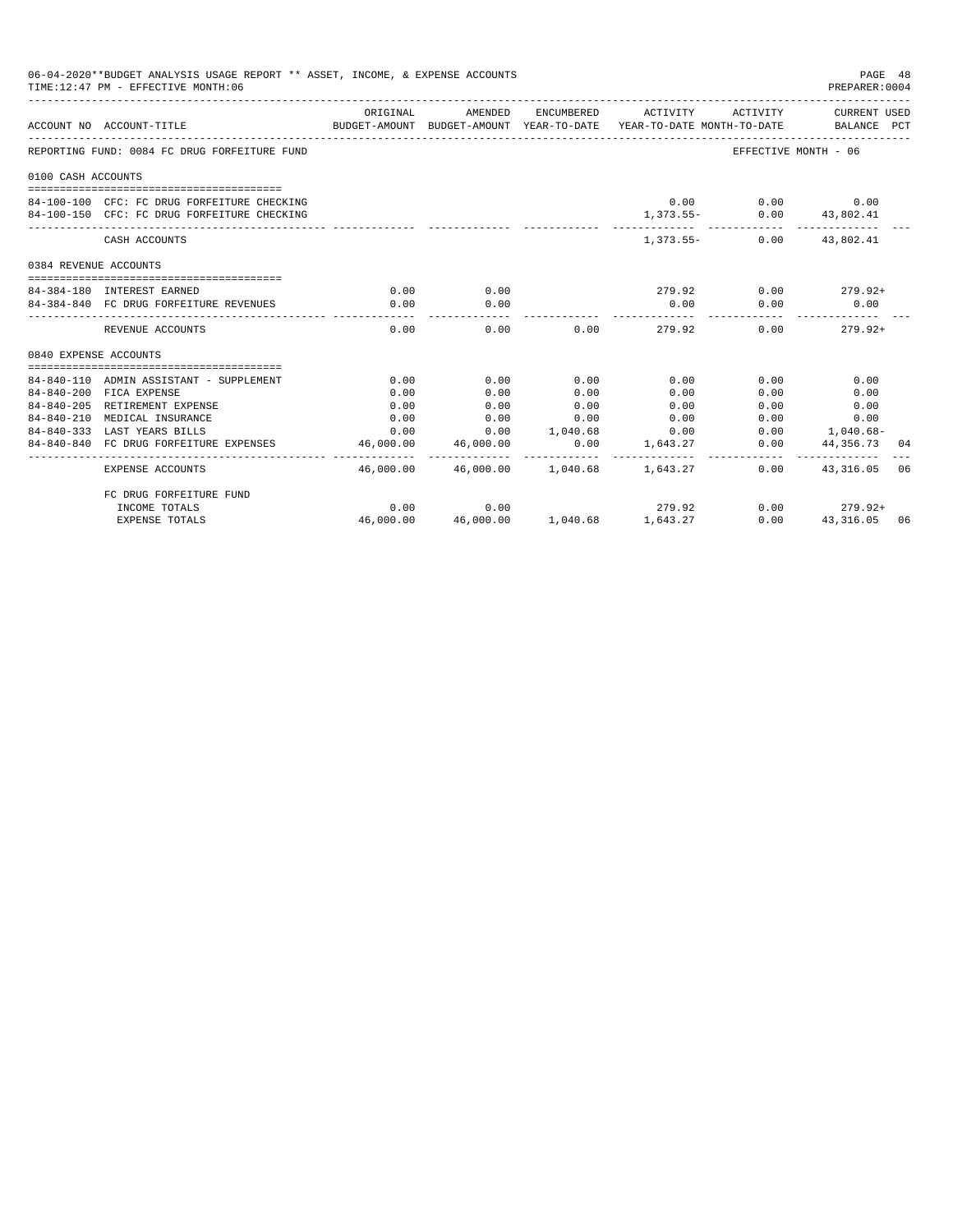| 06-04-2020**BUDGET ANALYSIS USAGE REPORT ** ASSET, INCOME, & EXPENSE ACCOUNTS<br>TIME: 12:47 PM - EFFECTIVE MONTH: 06 |                                        |                                                                                             |                          |      |                                           |                         | PAGE 49<br>PREPARER: 0004 |    |
|-----------------------------------------------------------------------------------------------------------------------|----------------------------------------|---------------------------------------------------------------------------------------------|--------------------------|------|-------------------------------------------|-------------------------|---------------------------|----|
|                                                                                                                       | ACCOUNT NO ACCOUNT-TITLE               | ORIGINAL<br>BUDGET-AMOUNT BUDGET-AMOUNT YEAR-TO-DATE YEAR-TO-DATE MONTH-TO-DATE BALANCE PCT | AMENDED                  |      | ENCUMBERED ACTIVITY ACTIVITY CURRENT USED |                         |                           |    |
|                                                                                                                       | REPORTING FUND: 0088 AIRPORT FUND      |                                                                                             |                          |      |                                           | EFFECTIVE MONTH - 06    |                           |    |
| 0100 CASH ACCOUNTS                                                                                                    |                                        |                                                                                             |                          |      |                                           |                         |                           |    |
|                                                                                                                       | 88-100-100 CFC - AIRPORT FUND          |                                                                                             |                          |      |                                           | 2,837.42 0.00 23,443.00 |                           |    |
|                                                                                                                       | CASH ACCOUNTS                          |                                                                                             |                          |      |                                           | 2,837.42 0.00 23,443.00 |                           |    |
| 0380 REVENUE ACCOUNTS                                                                                                 |                                        |                                                                                             |                          |      |                                           |                         |                           |    |
|                                                                                                                       | 88-380-180 INTEREST EARNED             |                                                                                             | $0.00$ 0.00              |      |                                           | $0.00$ 0.00 0.00        |                           |    |
|                                                                                                                       | 88-380-810 AIRPORT REVENUES            |                                                                                             | 4,780.00 4,780.00        |      | 4,655.00                                  |                         | $0.00$ 125.00 97          |    |
|                                                                                                                       | REVENUE ACCOUNTS                       |                                                                                             | ______________           |      | $4,780.00$ $4,780.00$ $0.00$ $4,655.00$   |                         | $0.00$ 125.00             | 97 |
| 0800 EXPENSE ACCOUNTS                                                                                                 |                                        |                                                                                             |                          |      |                                           |                         |                           |    |
|                                                                                                                       | 88-800-120 PART TIME SALARY            | 0.00                                                                                        | 0.00                     | 0.00 | 0.00                                      | 0.00                    | 0.00                      |    |
|                                                                                                                       | 88-800-200 FICA - EMPLOYER MATCH       | 0.00                                                                                        | 0.00                     | 0.00 | 0.00                                      | 0.00                    | 0.00                      |    |
|                                                                                                                       | 88-800-205 RETIREMENT - EMPLOYER MATCH | 0.00                                                                                        | 0.00                     | 0.00 | 0.00                                      |                         | $0.00$ 0.00               |    |
|                                                                                                                       | 88-800-810 AIRPORT EXPENSES            |                                                                                             | 3,000.00 3,000.00 200.00 |      | 1,817.58                                  | 0.00                    | 982.42                    | 67 |
|                                                                                                                       | EXPENSE ACCOUNTS                       |                                                                                             | 3,000.00 3,000.00        |      | 200.00 1.817.58                           | 0.00                    | 982.42                    | 67 |
|                                                                                                                       | AIRPORT FUND                           |                                                                                             |                          |      |                                           |                         |                           |    |
|                                                                                                                       | INCOME TOTALS                          |                                                                                             |                          |      | $4,780.00$ $4,780.00$ $4,655.00$          |                         | $0.00$ 125.00             | 97 |
|                                                                                                                       | <b>EXPENSE TOTALS</b>                  | 3.000.00                                                                                    | 3,000.00                 |      | 200.00 1,817.58                           | 0.00                    | 982.42                    | 67 |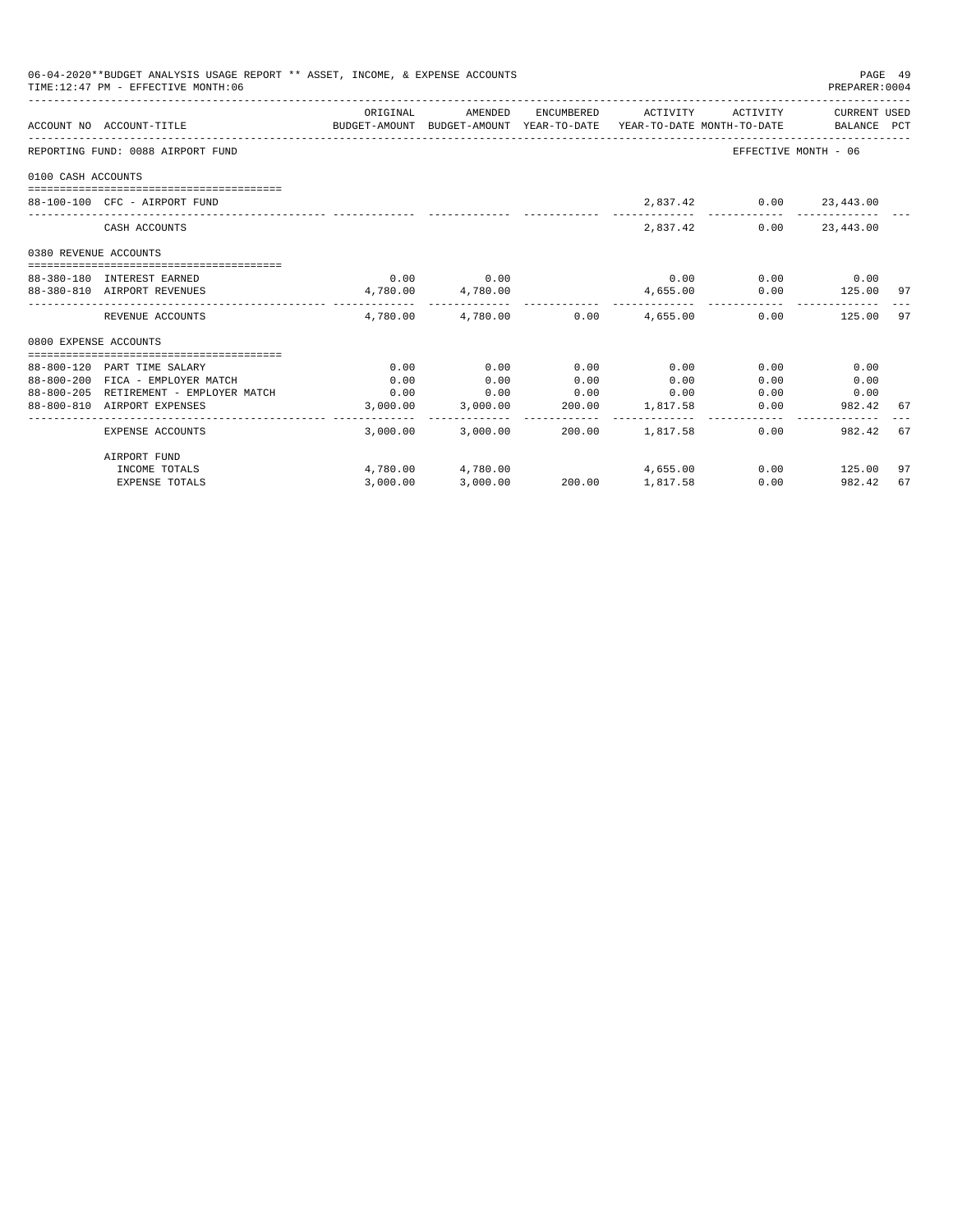| 06-04-2020**BUDGET ANALYSIS USAGE REPORT ** ASSET, INCOME, & EXPENSE ACCOUNTS<br>TIME: 12:47 PM - EFFECTIVE MONTH: 06 |                                                                                                             |          |                                       |      |                     |                                                         | PAGE 50<br>PREPARER: 0004 |    |
|-----------------------------------------------------------------------------------------------------------------------|-------------------------------------------------------------------------------------------------------------|----------|---------------------------------------|------|---------------------|---------------------------------------------------------|---------------------------|----|
|                                                                                                                       | ACCOUNT NO ACCOUNT-TITLE<br>BUDGET-AMOUNT BUDGET-AMOUNT YEAR-TO-DATE YEAR-TO-DATE MONTH-TO-DATE BALANCE PCT | ORIGINAL | AMENDED                               |      | ENCUMBERED ACTIVITY | ACTIVITY                                                | CURRENT USED              |    |
|                                                                                                                       | REPORTING FUND: 0092 PRE-TRIAL DIVERSION PROGRAM                                                            |          |                                       |      |                     |                                                         | EFFECTIVE MONTH - 06      |    |
| 0100 CASH ACCOUNTS                                                                                                    |                                                                                                             |          |                                       |      |                     |                                                         |                           |    |
|                                                                                                                       | 92-100-100 PRE-TRIAL CHECKING<br>92-100-222 PRE-TRIAL CHECKING                                              |          |                                       |      |                     | 0.00<br>$6,261.14$ $0.00$ $30,998.45$                   | $0.00$ 0.00               |    |
|                                                                                                                       | CASH ACCOUNTS                                                                                               |          |                                       |      |                     | __________________________<br>6, 261.14 0.00 30, 998.45 | --------------            |    |
| 0399 REVENUE ACCOUNTS                                                                                                 |                                                                                                             |          |                                       |      |                     |                                                         |                           |    |
|                                                                                                                       | 92-399-180 INTEREST EARNED<br>92-399-920 PRE-TRIAL FEES                                                     |          | 3.00 3.00<br>12,500.00 12,500.00      |      | 6.080.00            | $184.63$ 0.00 $181.63 + 154$                            | $0.00$ 6,420.00 49        |    |
|                                                                                                                       | REVENUE ACCOUNTS                                                                                            |          | $12.503.00$ $12.503.00$ 0.00 6.264.63 |      | ------------        | 0.00                                                    | $6.238.37$ 50             |    |
| 0929 EXPENSE ACCOUNT                                                                                                  |                                                                                                             |          |                                       |      |                     |                                                         |                           |    |
|                                                                                                                       | 92-929-929 PRE-TRIAL EXPENSE                                                                                | 0.00     | 0.00                                  | 0.00 | 0.00                |                                                         | 0.00<br>0.00              |    |
|                                                                                                                       | EXPENSE ACCOUNT                                                                                             | 0.00     | 0.00                                  | 0.00 | 0.00                | 0.00                                                    | 0.00                      |    |
|                                                                                                                       | PRE-TRIAL DIVERSION PROGRAM                                                                                 |          |                                       |      |                     |                                                         |                           |    |
|                                                                                                                       | INCOME TOTALS<br><b>EXPENSE TOTALS</b>                                                                      | 0.00     | 12,503.00 12,503.00<br>0.00           | 0.00 | 6, 264, 63<br>0.00  | 0.00<br>0.00                                            | 6,238.37<br>0.00          | 50 |